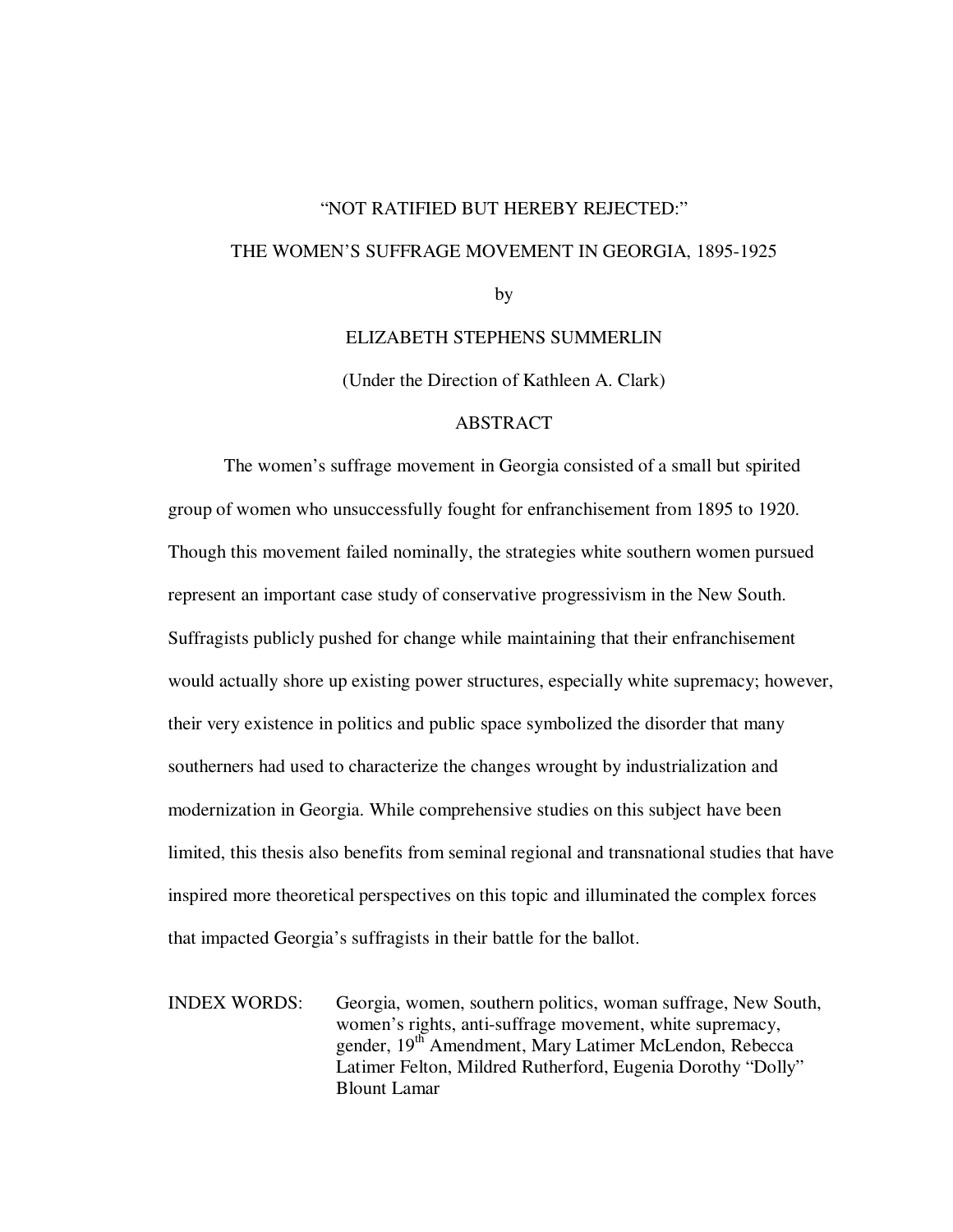# "NOT RATIFIED BUT HEREBY REJECTED:"

## THE WOMEN'S SUFFRAGE MOVEMENT IN GEORGIA, 1895-1925

by

## ELIZABETH STEPHENS SUMMERLIN

B.A., Georgia College and State University, 2007

A Thesis Submitted to the Graduate Faculty of The University of Georgia in Partial

Fulfillment of the Requirements for the Degree

MASTER OF ARTS

ATHENS, GEORGIA

2009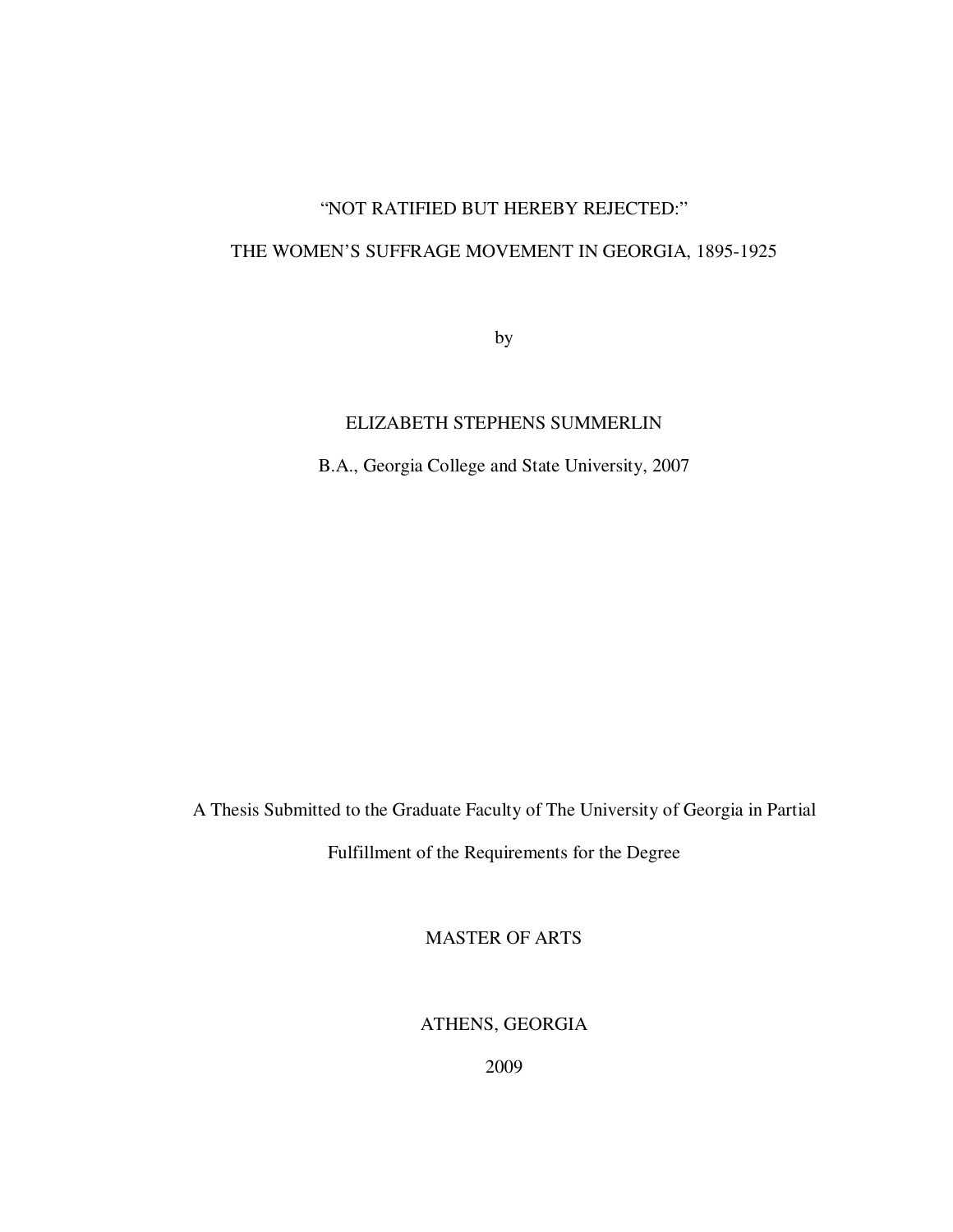© 2009

Elizabeth Stephens Summerlin

All Rights Reserved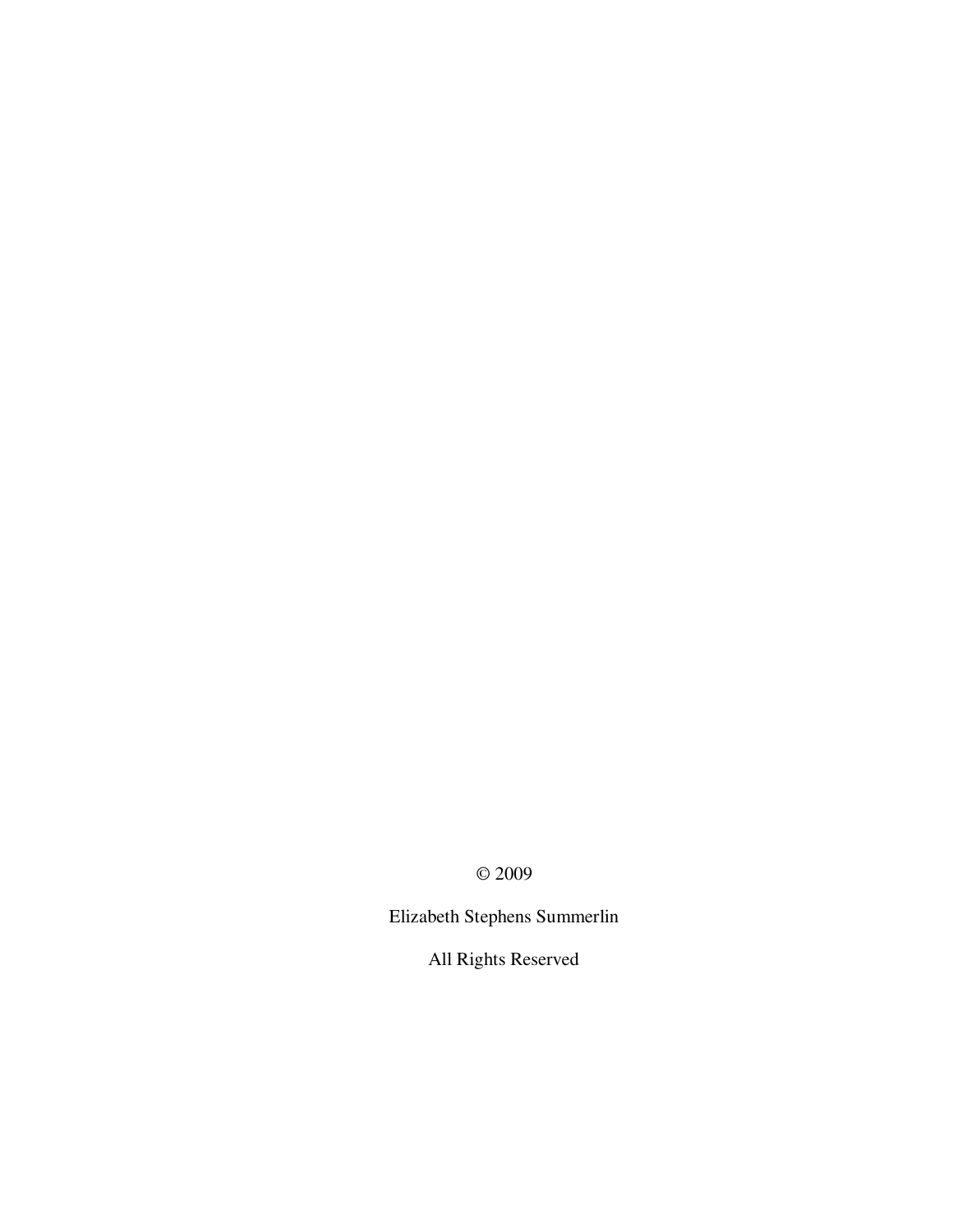## "NOT RATIFED BUT HEREBY REJECTED:"

## THE WOMEN'S SUFFRAGE MOVEMENT IN GEORGIA, 1895-1925

by

## ELIZABETH STEPHENS SUMMERLIN

Major Professor: Kathleen Clark

Committee: James C. Cobb John Inscoe

Electronic Version Approved:

Maureen Grasso Dean of the Graduate School The University of Georgia December 2009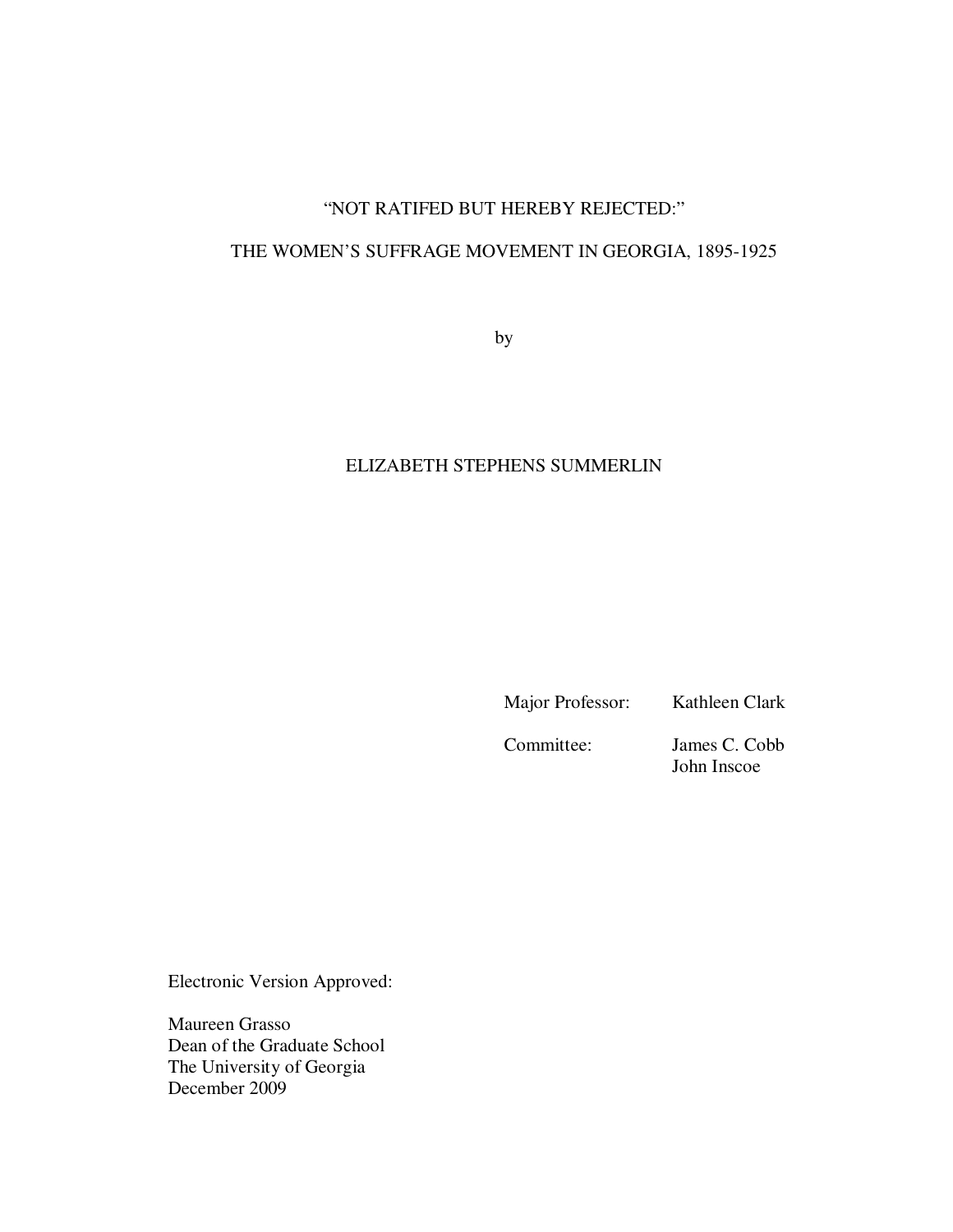#### ACKNOWLEDGEMENTS

Without my family, friends, and advisors, this thesis would have never come into fruition. As members of my thesis committee, James Cobb and John Inscoe provided invaluable insight and keen criticisms that helped me understand southern history more clearly. I owe a special thanks to my advisor Kathleen Clark, whose patience and ever discerning eye made this piece so much more than I ever imagined it could have been. My graduate school classmates, Jessica Fowler and Hannah Waits, and I shared humorous perspectives into life as a graduate student and teaching assistant that made even the most trying times bearable. I thank the two of them for their incredible ability to offer me support in my personal and professional life. My family continued to support my endeavors as they have always done—a deed which has never gone unnoticed or unappreciated. My dog, Maggie, who is an unsung hero for this project, sat by my side while I combed through documents and books and typed for hours on end. Finally, my husband and best friend Donnie showed me unconditional love and support and brought me through those times when I thought that this project would never see completion. I look forward to spending the rest of "forever" with him.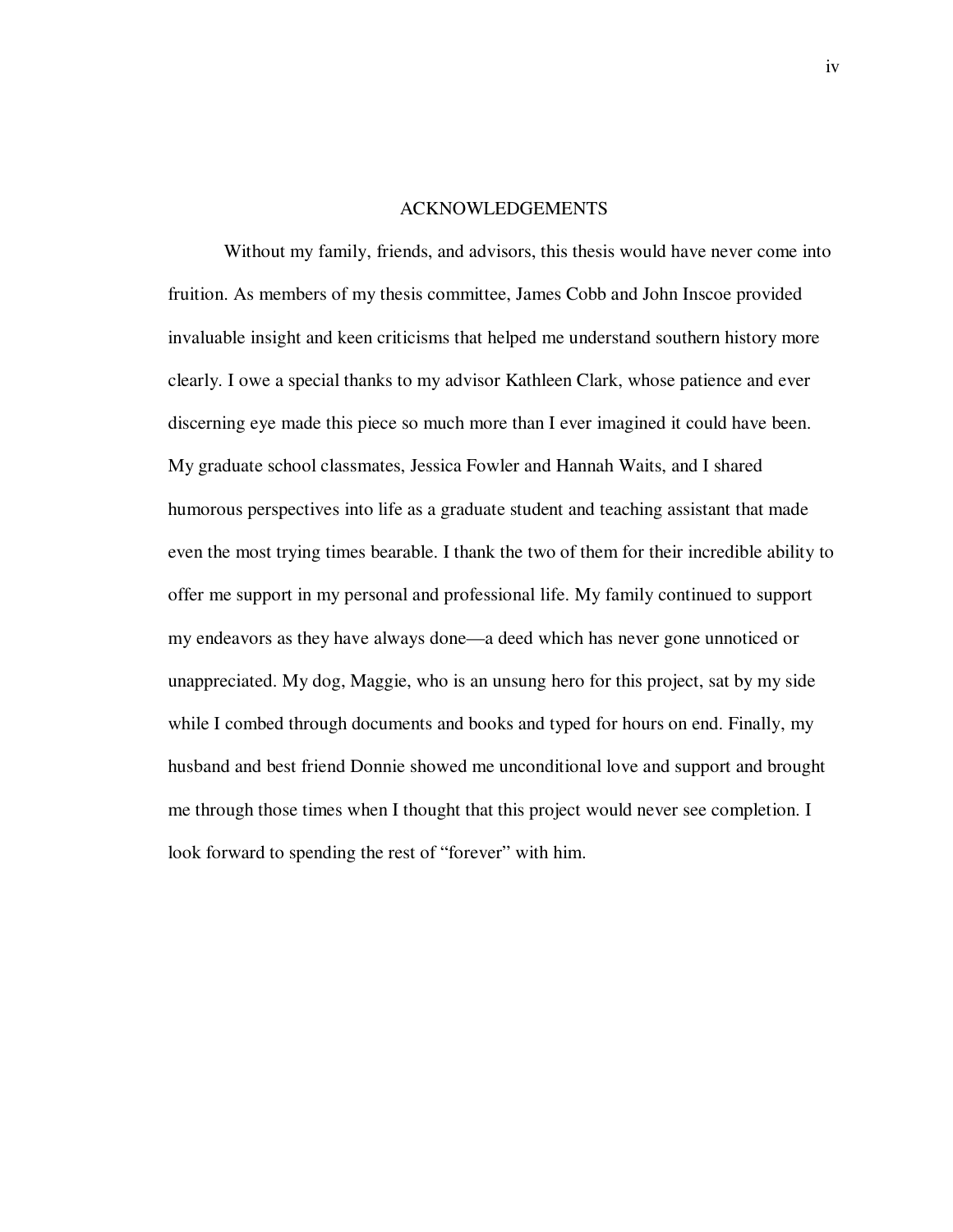# TABLE OF CONTENTS

| Page                                                                            |
|---------------------------------------------------------------------------------|
|                                                                                 |
|                                                                                 |
| <b>CHAPTER</b>                                                                  |
| 1<br>A Cautious Beginning: The Atlanta Convention and the "Doldrums," 1895–1898 |
|                                                                                 |
| 2<br>Momentum Gained and Lost: Suffragists, Anti-Suffragists and the General    |
|                                                                                 |
| 3                                                                               |
|                                                                                 |
|                                                                                 |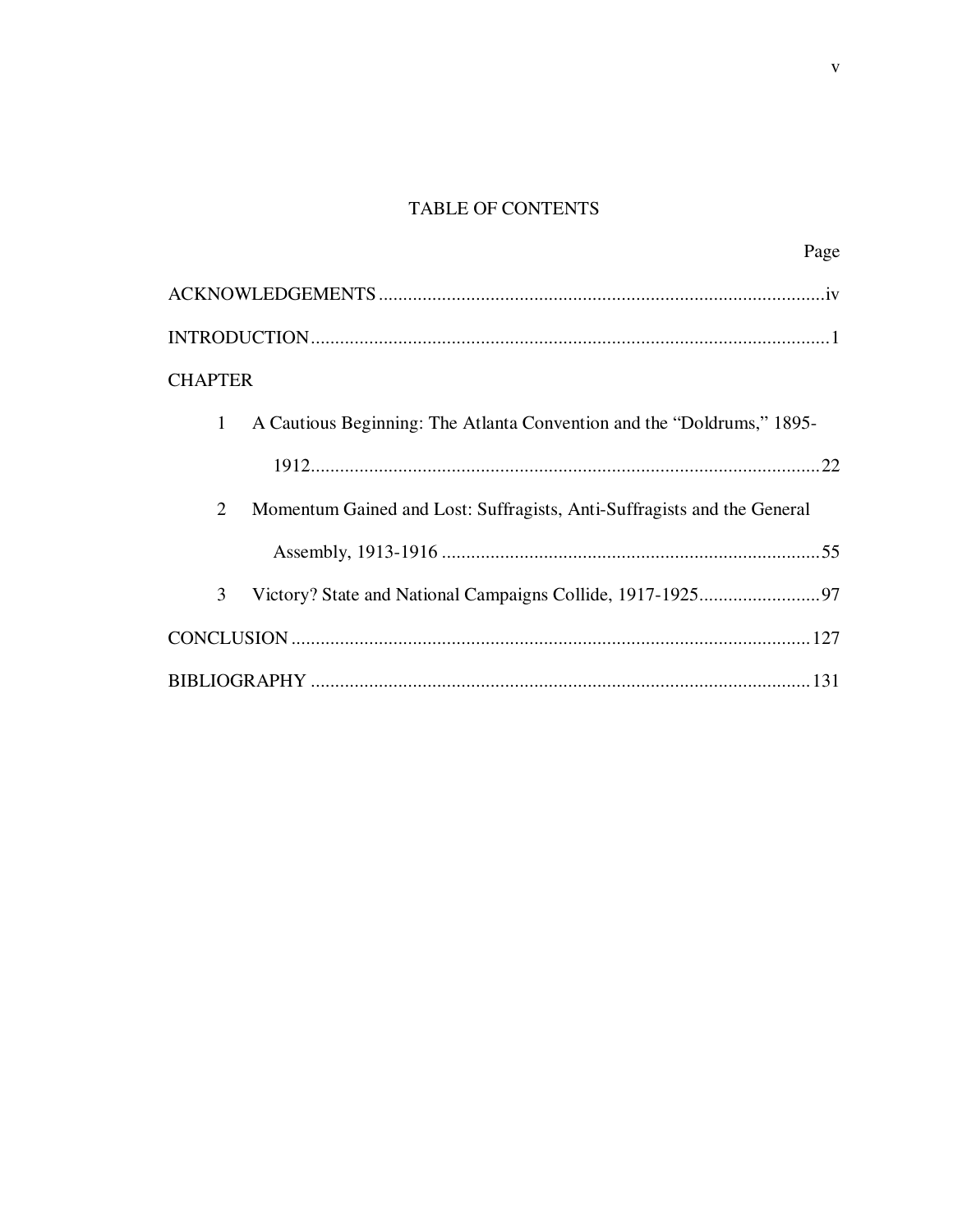### **INTRODUCTION**

The women's suffrage story in the South does not coincide with the usual accounts of triumph presented in the national narrative. Southern suffragists trod upon difficult terrain in their efforts to attain the vote, and they stumbled over numerous obstacles. Suffrage movements in the South attracted fewer followers than those in the rest of the nation, and in several instances, southern states ultimately rejected women's voting when Congress sent the Nineteenth Amendment to the states for ratification. Yet, in one of history's more ironic turn of events, the South did deliver the most important ruling on women's enfranchisement, as Tennessee rendered the necessary vote to successfully ratify the Nineteenth Amendment.

This study examines the tumultuous relationship between white southerners and the women's suffrage movement. Yet, this does not tell a story of ultimate victory as was the case with Tennessee. Rather, I present a more typical outcome for southern suffragists by tracing events in Georgia, the first southern state to formally reject the Nineteenth Amendment during its ratification process. Though the movement's efforts in this state nominally failed, Georgia presents an important case study of southern politics in the midst of the Progressive Era and Jim Crow. Most especially, it speaks to the particular situation of southern white suffragists, who simultaneously pushed for social change along the lines of gender while trying to maintain, or at least not threaten, traditional racial and class hierarchies.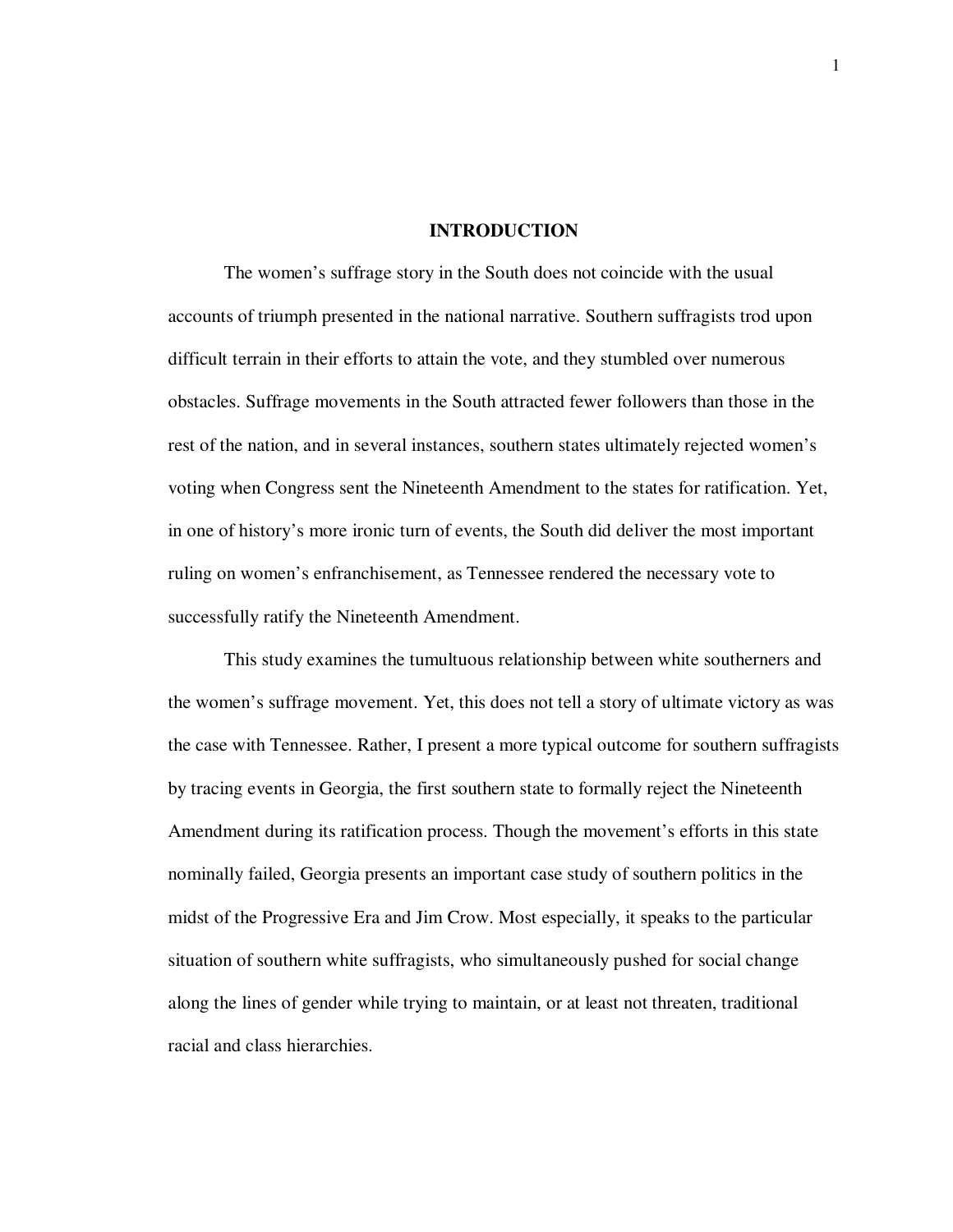The women's suffrage movement in Georgia and the South at large has received limited attention in scholarly literature. While numerous works have addressed the achievement of women's rights during the early twentieth century, historians have less frequently highlighted the important experience of women's suffrage campaigns in the American South. Perhaps this relative inattention rests upon the assumption that since the South largely rejected the Nineteenth Amendment, few significant suffrage efforts took place in the region.<sup>1</sup> Nevertheless, the tireless efforts of the pioneer suffrage historian A. Elizabeth Taylor suggest otherwise, as she carefully chronicled suffrage movements in many individual southern states. These works, completed approximately fifty years ago (in many cases), have remained the definitive studies on suffrage movements in individual southern states, including Georgia. Taylor's pieces consist largely of descriptive narratives with little or no theoretical basis, and they communicate only the most basic information about the movement's major events. Georgia's suffrage movement deserves reexamination in light of new perspectives and frameworks in historical studies.<sup>2</sup>

The two most significant and more recent studies that explore women's suffrage in the South are Marjorie Spruill Wheeler's *New Women of the New South* and Elna C. Green's *Southern Strategies*. Both have made important contributions to our

 $1$ In addition to Tennessee, the state that delivered the necessary three-fourths majority for the amendment's ratification, Kentucky, Texas and Arkansas were prominent exceptions from the South; however, with the exception of Tennessee, the rest could not be considered "Deep South" states, thus indicating the relative difficulty many southern women faced in the region.

 $2^2$ Taylor's work includes studies on Arkansas, Florida, Georgia, Mississippi, North Carolina, Tennessee and Texas. As is the case with Georgia, most of these works remain the definitive studies on this subject, Taylor's works lack a theoretical base and are largely descriptive, thus demanding a more analytical approach in light of the gains made in historical research and inquiry over the past couple of decades. See Bibliography for full citations.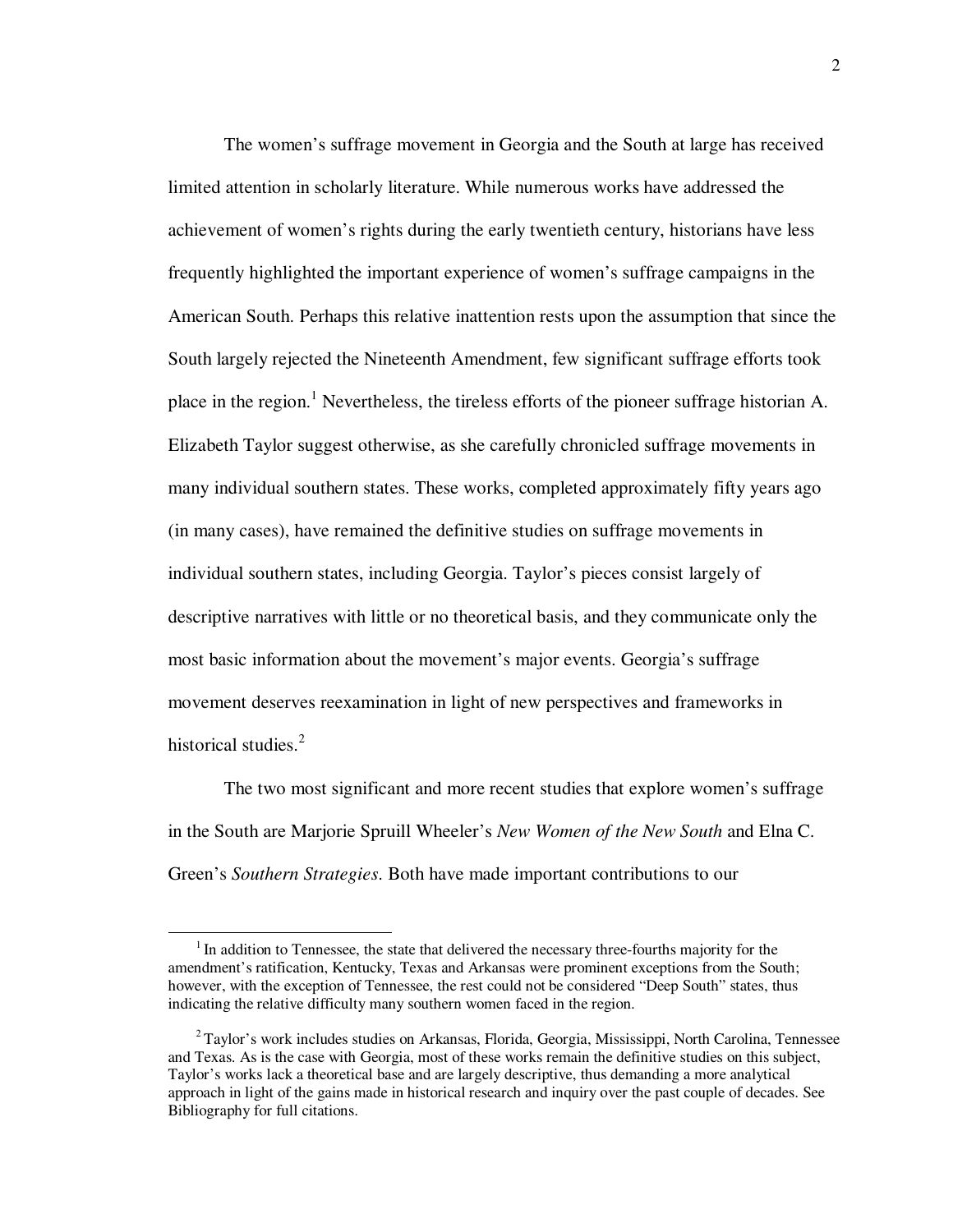understanding of the southern suffrage movement as a variant of the national narrative. Using a biographical approach that examines the lives of twelve southern suffragists, Wheeler asserts that the suffrage movement gained momentum in the South when its participants offered women's voting as an expediency measure to counteract black political power in the 1890s. When this strategy failed largely due in part to black disenfranchisement measures passed during the period, the suffrage movement limped along in the South until the Progressive Era provided the necessary inspiration to reinvigorate it. Wheeler argues that race continued to shape suffrage arguments in the 1910s, but that southern suffragists had expanded their arguments to include progressive social reform legislation and leaned less on white supremacist rhetoric as a strategic aim. Green disputes Wheeler's emphasis on race, contending that "southern women did not band together and work for ten or twenty (or more) years to obtain the ballot in order to outvote their black neighbors." Rather, she claims that southern suffragism arose as a middle-class response to problems produced by urbanization and industrialization in the region; she argues that suffrage debates concerning the race issue typically occurred only as a response to anti-suffragist prodding and were secondary to primary concerns of women's suffragists, such as civil reform and labor regulation. The debate between Wheeler and Green over the significance of race and class interests is an important jumping-off point for this study, as I examine the particular combination of interests, motivations, and goals that animated the woman suffrage movement—and the antisuffrage movement—as it developed in Georgia. $3$ 

<sup>3</sup> Marjorie Spruill Wheeler, *New Women of the New South: The Leaders of the Woman Suffrage Movement in the Southern States* (New York: Oxford University Press, 1993); Elna C. Green, *Southern*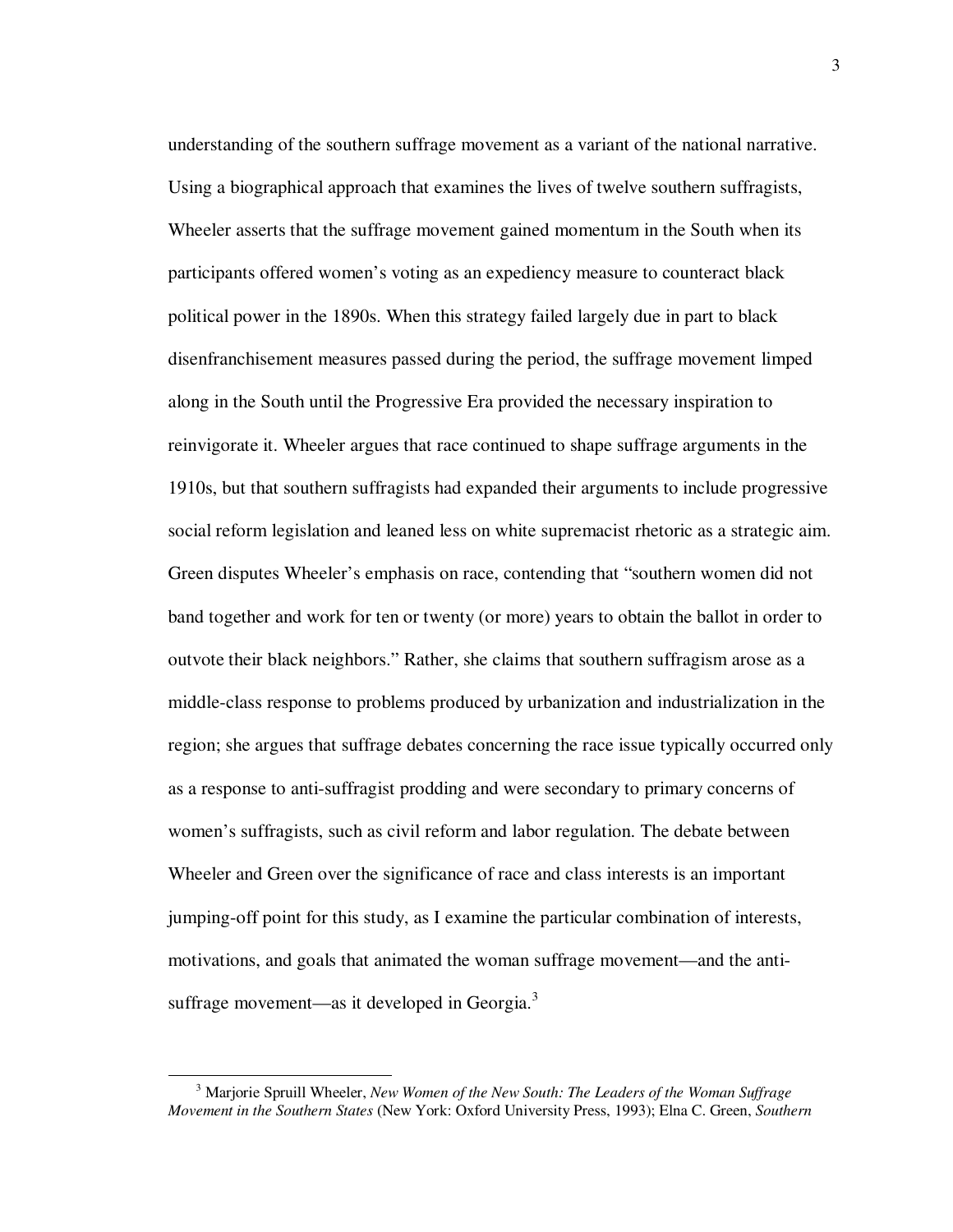Interestingly, both Wheeler and Green largely ignored Georgia in their works. Wheeler's study included one Georgian, Rebecca Felton, but she was hardly representative of Georgia suffragists. Green's study leaves out Georgia altogether. Nevertheless, Green's work does provide a useful framework to differentiate between suffragists and anti-suffragists, which I have found useful for my own work. Green argues that suffragists and anti-suffragists generally differed according to their respective backgrounds: Pro-suffragists represented the emergent middle class of the industrializing New South, whose presence would provide the impetus for sustained region-wide suffrage in the 1910s, while anti-suffragists typically claimed lineage to the elite planter tradition of the Old South. In Georgia, rank-and-file anti-suffragists and suffragists generally aligned with the planter elite/urban professional paradigm laid forth by Green, but suffrage leaders Rebecca Felton and Mary McLendon were significant exceptions to her argument.

My own research suggests that race was indeed critical to the development of the suffrage movement in Georgia, but in ways that differ from Wheeler's analysis. Wheeler argues for a declining emphasis on race in suffragists' ideology by the 1910s, and she asserts that white southern suffragists only used race-based strategies when prompted by their anti-suffrage opponents.<sup>4</sup> I offer a different interpretation: Georgia's women often employed white supremacist rhetoric to advance their cause even without the prodding of anti-suffragists and did so in both phases of the southern movement. Perhaps Georgia was an exception to the general pattern found by Wheeler (or the predominance of class over

*Strategies: Southern Women and the Woman Suffrage Question* (Chapel Hill: University of North Carolina Press, 1997), xii-xiii.

<sup>4</sup> Wheeler, *New Women of the New South*, 127.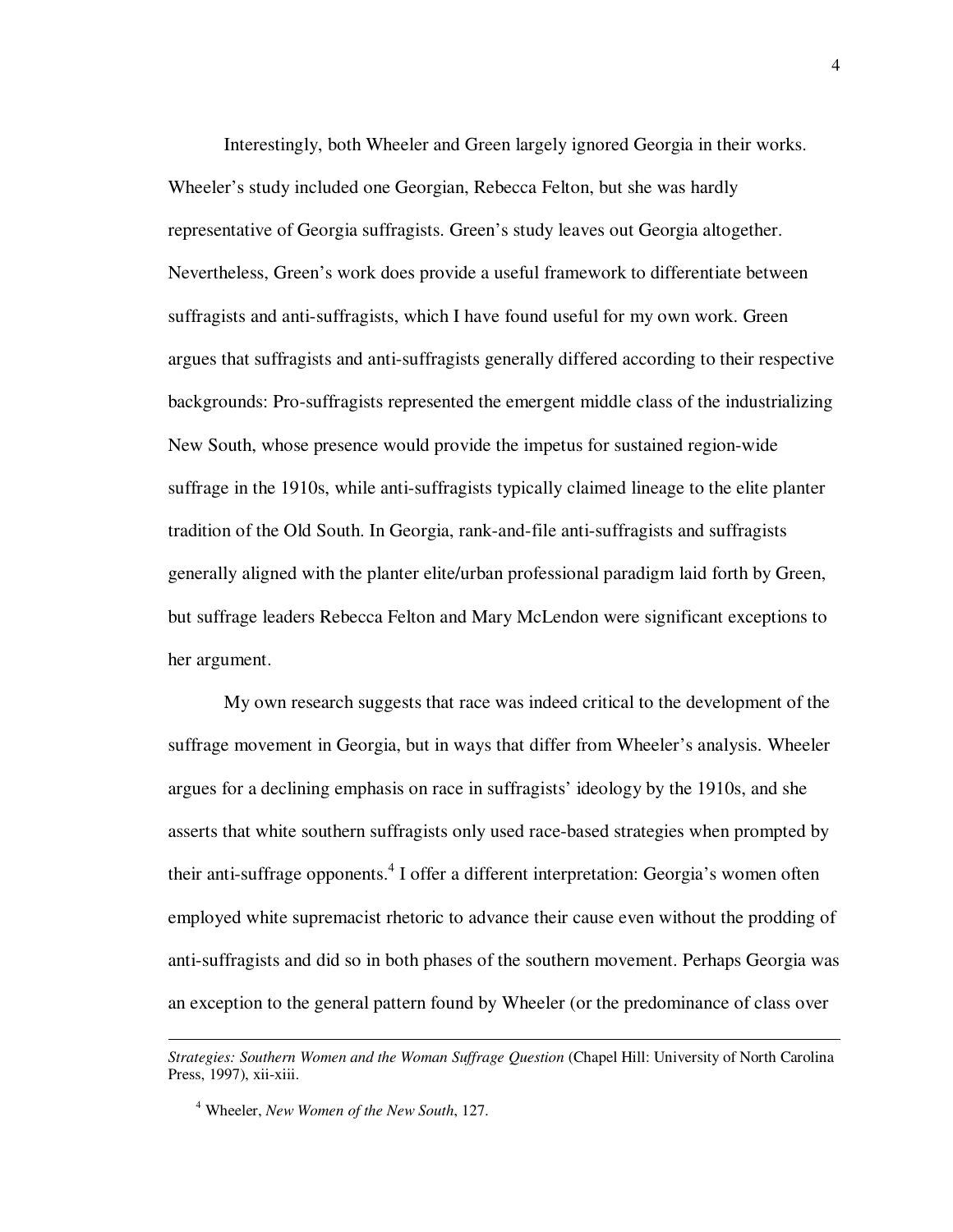race interests identified by Green elsewhere in the South). Even if this is true, Georgia's particular situation needs to be taken into account in order to move closer to a truly regional narrative of women's suffrage in the South, in all its complexity. And, the persistence of racial arguments by Georgia suffragists suggests that historians might want to revisit this issue in other states as well.

Georgia's suffrage movement also offers important insights into a number of historiographical topics. For one, it speaks to the great transformations occurring in the early twentieth century South. Calls to industrialize and modernize urged that the image of the Old South gave way to a "New South," a moniker which even to this day remains a difficult entity to define. In the center of this transition was Atlanta, the city that positioned itself as a symbolic leader of the new order. Following the devastation wrought by Sherman's infamous "March to the Sea," city leaders including Henry Grady, the *Atlanta Constitution's* famed editor*,* urged an industrial initiative that would welcome Northern businessmen and migrants to its burgeoning metropolis. The city presented itself as ready and willing to embrace the promises of a modern age.<sup>5</sup>

But, New South advocates had to tread lightly, lest they seem to be the agents of a social revolution as well as an economic one. As George B. Tindall aptly noted in his preface to *The Emergence of the New South*, the significant changes in the region "set off defensive reactions against the new and unfamiliar."<sup>6</sup> While many white southerners near the turn of the twentieth century wanted to present themselves as resilient and resourceful

<sup>5</sup> C. Vann Woodward, *Origins of the New South, 1877-1913* (Baton Rouge: Louisiana State University Press, 1951); Harold Eugene Davis, *Henry Grady's New South: Atlanta, a Brave and Beautiful City* (Tuscaloosa: University of Alabama Press, 1990); George B. Tindall, *The Emergence of the New South, 1913-1945* (Baton Rouge: Louisiana State University Press, 1967).

<sup>6</sup> Tindall, *The Emergence of the New South,* ix.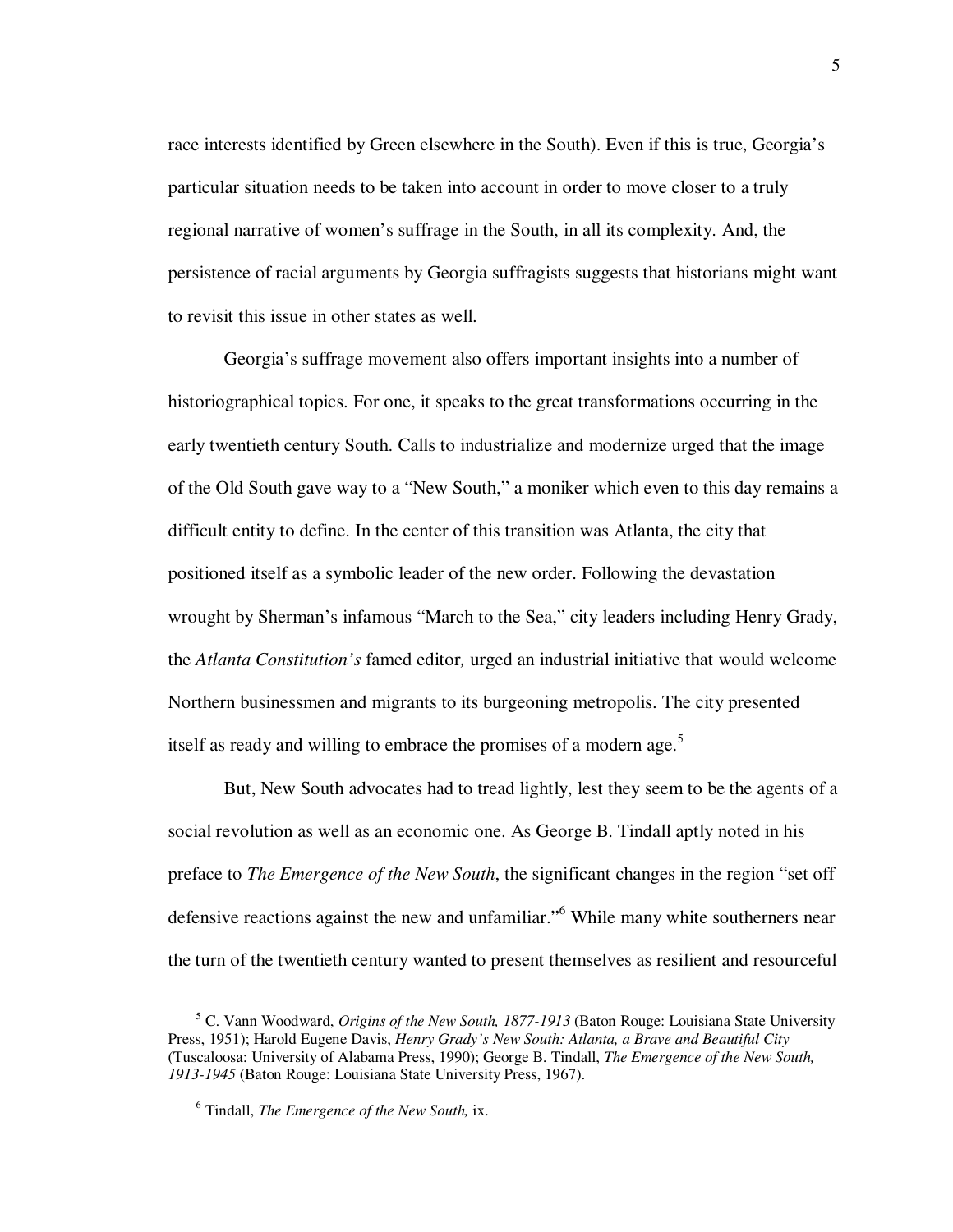in the wake of the demoralizing defeat of the Civil War, none of them wanted a revolution. The "New South" retained many of its old habits, as a resurgence of racial strife and intense regionalism also characterized the region during this time. Southerners approached new reform agendas with caution, as many impulses for change had originated in locations outside the region. However, the increasing prominence of urban centers in the South sparked interest in reform issues such as temperance, labor regulation, and age of consent legislation among middle-class urbanites in the region, and several reform-minded women's clubs gained public recognition.

This was the period in which southern suffragists asserted their right to the franchise. By trying to insert themselves into the electorate, suffragists sparked an intense debate over the role of women in a changing society. Theirs was a difficult battle, as they tried to reformulate the meaning of elite southern womanhood in the context of considerable changes being brought about in the region. Suffragists had to pursue these changes in the gender power structure without seeming to upend social hierarchies of race and class or straying too far from deeply entrenched ideas of distinct southern womanhood. Woman suffragists repeatedly assured their detractors that though they wanted to modify gendered power relations, their entry into the public world of politics would not produce a ripple effect in regard to other southern social hierarchies or transform southern "ladies" into mirror images of their Yankee counterparts. In their effort to bring about moderate but not revolutionary change in regard to gender roles, Georgia suffragists argued that political power embodied in the sheer number of their ballots would enable them to help elite white men keep the South's race and class structures more firmly in place in the context of the emerging New South.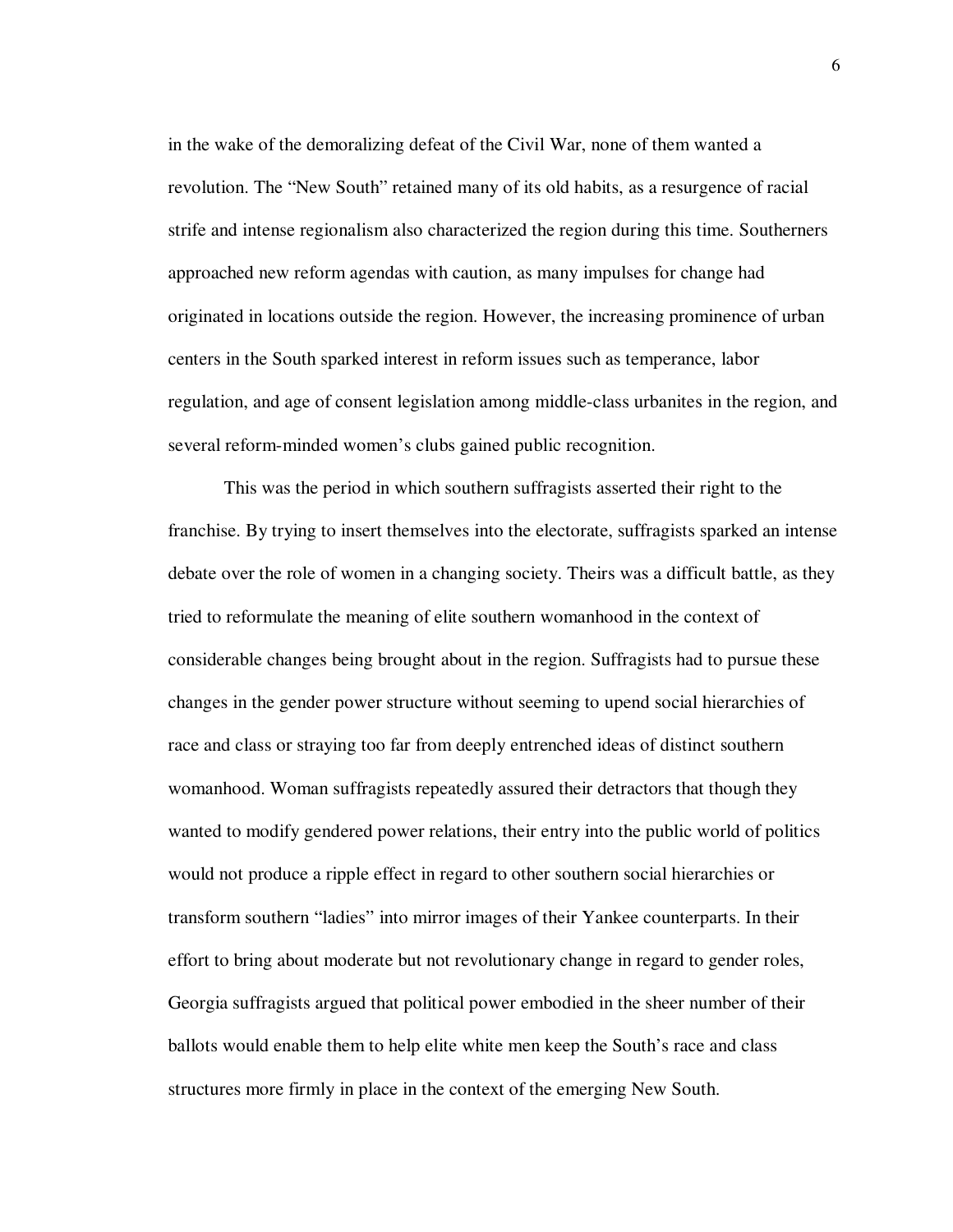This effort to separate gender from race and class, and argue that changes in one would not destabilize others, was perhaps futile—or at least severely compromised from the start. Like any women who joined reform initiatives at this time, southern suffragists had to confront their society's gender ideology, which typically aligned with the vision of separate male and female spheres. The southern ideal of womanhood arguably presented more difficult obstacles for southern suffragists, however. The image of the elite white woman occupied a central place in white patriarchal order. Her purity, domesticity, and morality in the private sphere when combined with the white southern man's honor, valor, and chivalry in the public sphere created the ideological foundation for the southern social order. Following the Civil War, southern elites became even more committed to reconstructing this order as they tried to recover and rebuild stable hierarchies of race and class in the postwar—and post-slavery—South.<sup>7</sup>

In fact, the war had struck at the very foundations of the South's gender hierarchy. When Confederate men left for war, southern women had to fulfill traditional male roles in their absence. In addition to their duties of child rearing and housework, southern women managed plantations and local stores, cared for wounded soldiers, and at times defended their homes from destruction—tasks traditionally prescribed for males.<sup>8</sup>

Many white southern men saw the dual roles played by women in the war as one of the devastating consequences of the conflict and sought to reinvigorate white patriarchy. The enfranchisement of newly freed slaves following the war's end

<sup>7</sup> Anne Scott, *The Southern Lady: From the Pedestal to Politics, 1830-1930* (Chicago: University of Chicago Press, 1970); Wheeler, *New Women of the New South*, 1-37; Jane Turner Censer, *The Reconstruction of White Southern Womanhood, 1865-1895* (Baton Rouge: Louisiana State University Press, 2003), 1-9, 153.

<sup>7</sup> 

<sup>8</sup> Ibid.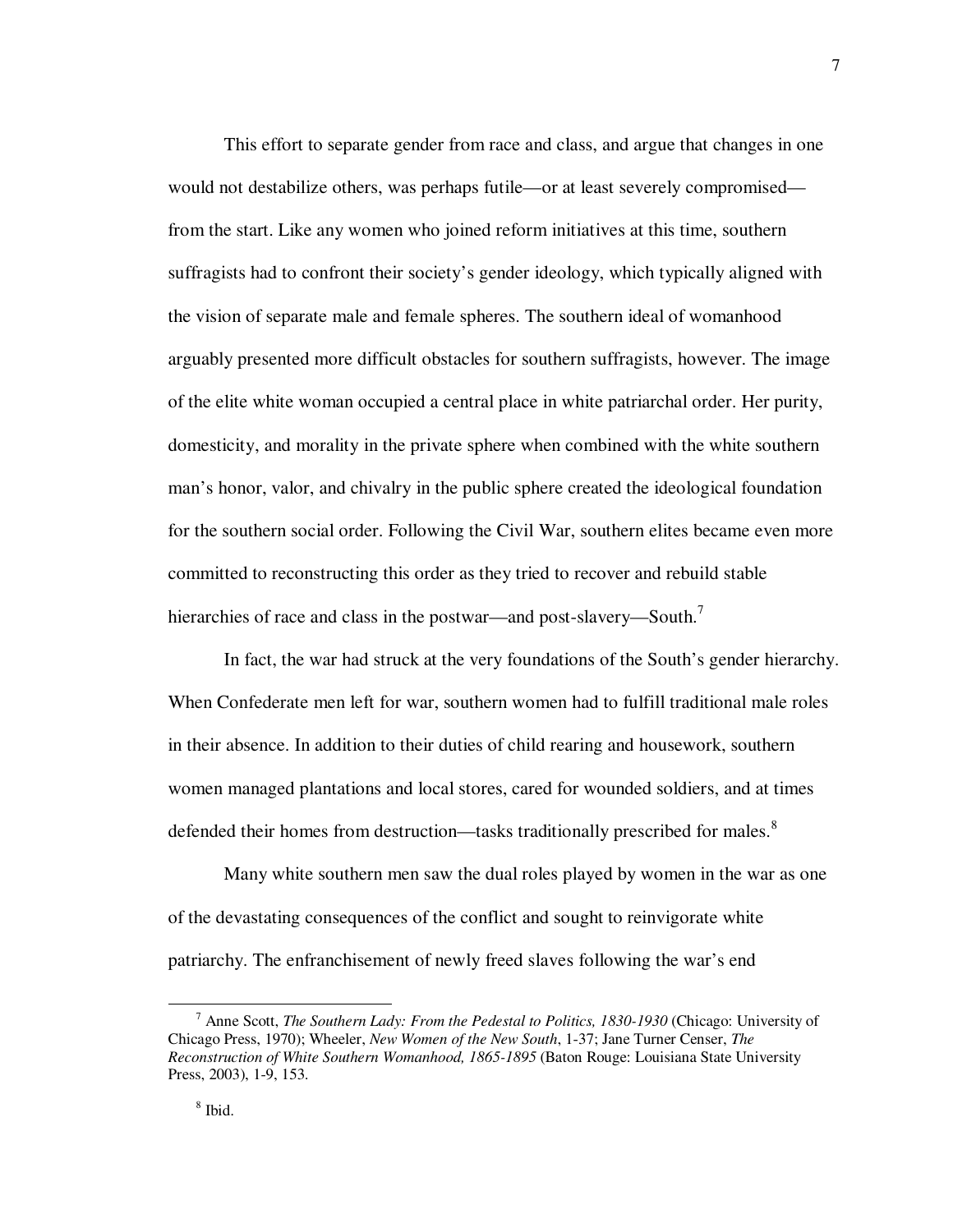compounded the issue. White manhood, or at least the way it had been socially constructed in the South, depended on the sole political control of white men, and some white southern men believed that black males gaining "manhood" embodied by full citizenship rights seriously challenged white male authority. Thus, the gender upheavals wrought by the Civil War engendered a need among white men to reassert their dominance over both African-Americans and white women.<sup>9</sup>

Historians have differed in their interpretations of white women's response to these changes. Anne Scott asserted in *The Southern Lady* that southern women assumed an increasingly active and consciousness role in public affairs in the decades following the war's end. She argued that the war marked a watershed moment in southern women's political awareness and activity. More recently, scholars such as LeeAnn Whites, Drew Faust, Susanne Lebsock, and George Rable have refuted some of Scott's findings. Claiming that southern white women in fact sought to return to their prescribed gender roles immediately after the war in an effort to sustain the damaged white patriarchy, they argue that women only began more assertively to reshape their ideas on gender in the late nineteenth century. Nonetheless, recent works by Caroline Janney and Jane Turner Censer have demonstrated that Scott's work still has merit, as many southern women did exhibit an unprecedented political and social awareness in the postwar period. Such activity is evidenced by women's participation in memorial societies and their expanded professional and educational opportunities due to a shortage of available working men and the implementation of public school systems across the South. This historiographical debate emphasizes the nuanced and complex situation southern women faced as they

<sup>&</sup>lt;sup>9</sup> Ibid.; Leeann Whites, *The Civil War As a Crisis of Gender: Augusta, Georgia, 1860-1890* (Athens: University of Georgia Press, 1995), 1-14.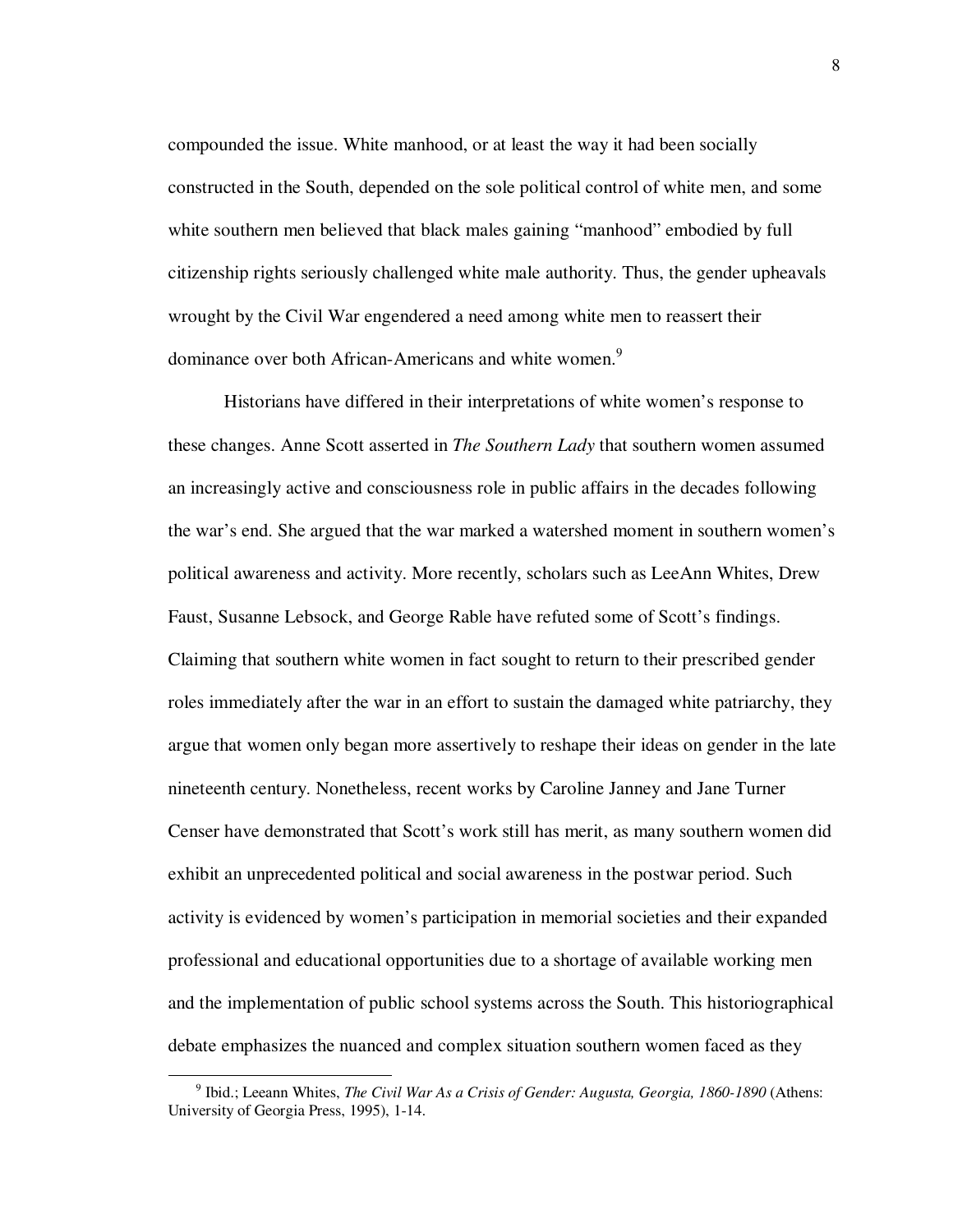neared the twentieth century; assuredly, some if not many southern women at least entertained the idea of assuming more socially and politically active roles, which eventually led some to assert their right to the franchise in the  $1890s$ .<sup>10</sup>

In their attempt to assuage fears concerning gender hierarchies, suffragists inevitably confronted issues dealing with the South's racial hierarchy. Even at the turn of the century, the pain from Reconstruction still lingered among many southerners, who had battled with the federal government and their former slaves for political control. With the demoralizing defeat of the Civil War still fresh on their collective memory, many white southerners developed the rhetoric of the Lost Cause, which sought to glorify the days when slavery and white political control ruled the day. To many, the widely promoted Nineteenth Amendment raised the ghosts of Reconstruction, as southerners repeatedly connected the proposed measure to the Fifteenth Amendment, which had enfranchised former slaves and consequently dissolved the absolute power of white supremacy. Of course, voting restrictions and regulations ultimately disenfranchised the black male electorate, but the possibility of extending the franchise to a new and unpredictable pool of voters frightened white political elites. Moreover, the prospect of an amendment that would enfranchise female voters engendered fears among Georgians that black women might successfully exercise their own right to the franchise and overturn many of the state's disenfranchisement laws that came about near the turn of the century. Indeed, they feared the proposed Nineteenth Amendment would successfully

<sup>10</sup> Ibid.; Drew Gilpin Faust, *Mothers of Invention: Women of the Slaveholding South in the American Civil War* (New York: Vintage Books, 1996); Susanne Lebsock, *The Free Women of Petersburg: Status and Culture in a Southern Town, 1784-1860* (New York: W.W. Norton, 1984); George Rable, *Civil Wars: Women and the Crisis of Southern Nationalism* (Urbana: University of Illinois Press, 1989); Caroline Janney, *Burying the Dead but Not the Past: Ladies Memorial Associations and the Lost Cause* (Chapel Hill: University of North Carolina Press, 2008).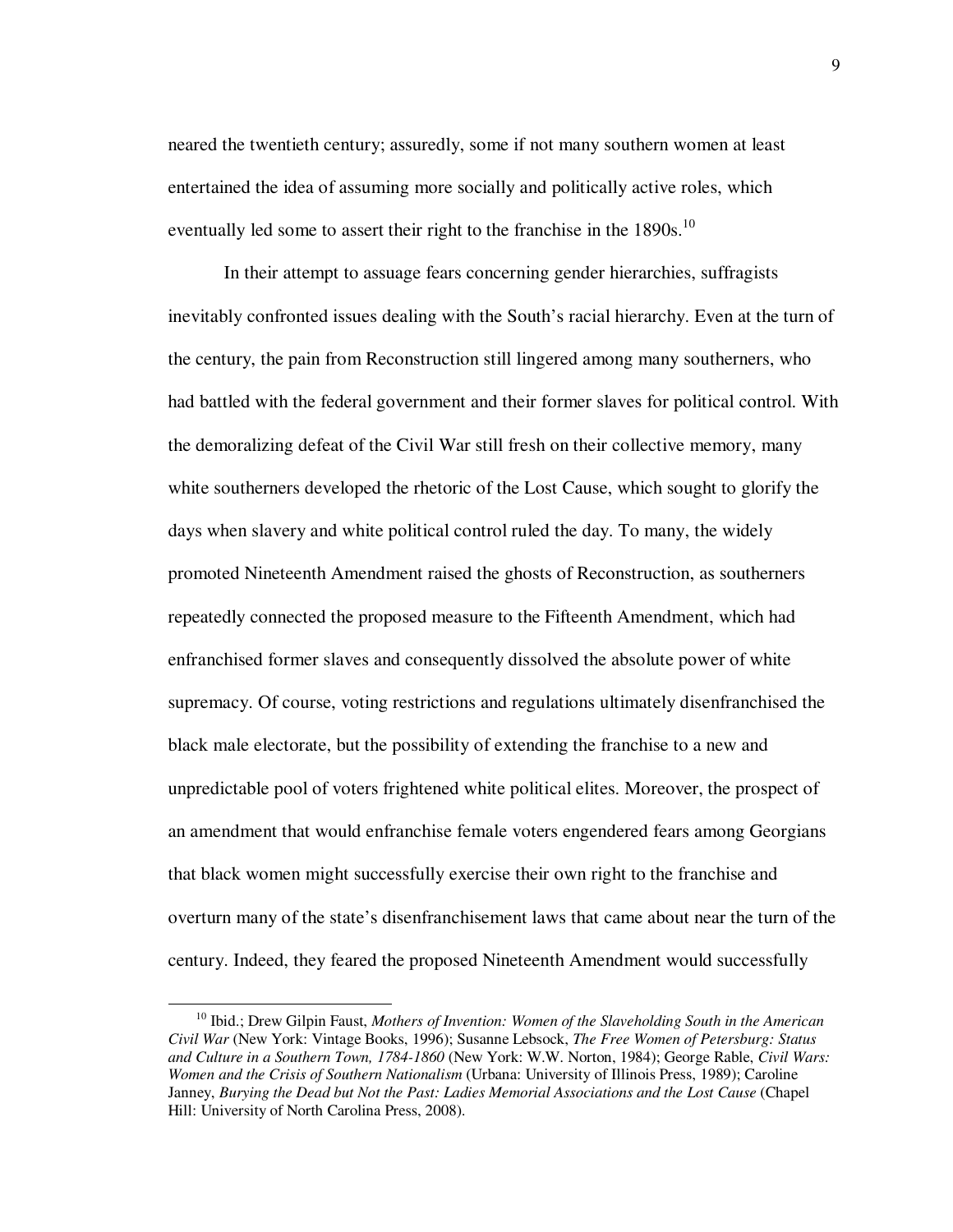bring black men back into the electorate, a measure the Fifteenth Amendment had attempted but failed to secure. White Georgians and white southerners alike remained dedicated to white supremacy in government. $11$ 

Anti-suffragists' arguments necessarily placed women's suffrage advocates in a difficult position. Their opponents' accusations raised deep-seated distrust of federal legislation as a threat to local and state political power, and Georgia's women suffrage supporters continually batted down the idea that their movement had any aspirations toward black enfranchisement. Assuredly, this stance was in part a tactical one, as no southern legislature would approve of any measures remotely related to African-American voting. Yet, it is important to remember that southern suffragists, including the ones leading Georgia's own movement, were by no means progressive on issues of race.

From the 1890s to 1920, Georgia suffragists tapped into white supremacist rhetoric in order to advance their cause, asserting that whiteness should be privileged with participation in government. Mary Latimer McLendon, the so-called "Mother of Suffrage in Georgia," frequently lamented that "negro men, our former slaves" had obtained the vote before the states' well-respected club women.<sup>12</sup> Her sister, Rebecca Latimer Felton, employed similar rhetoric before committee hearings of the Georgia's General Assembly. In some cases these actions involved strategic measures, but they accurately reflected many suffragists' personal racist sentiments and deeply held

<sup>&</sup>lt;sup>11</sup> Wheeler, *New Women of the New South; Green, Southern Strategies; Dewey Grantham, Southern Progressivism: The Reconciliation of Progress and Tradition* (Knoxville: University of Tennessee Press, 1983); William A. Link, *The Paradox of Southern Progressivism, 1880-1930* (Chapel Hill: University of North Carolina Press, 1992); Deborah Gray White, *Too Heavy a Load: Black Women in Defense of Themselves 1894-1994* (New York: W.W. Norton, 1998); Gaines M. Foster, *Ghosts of the Confederacy: Defeat, the Lost Cause and the Emergence of the New South, 1865-1913* (New York: Oxford University Press, 1987).

<sup>12</sup> *Atlanta Constitution*, 8 July 1914.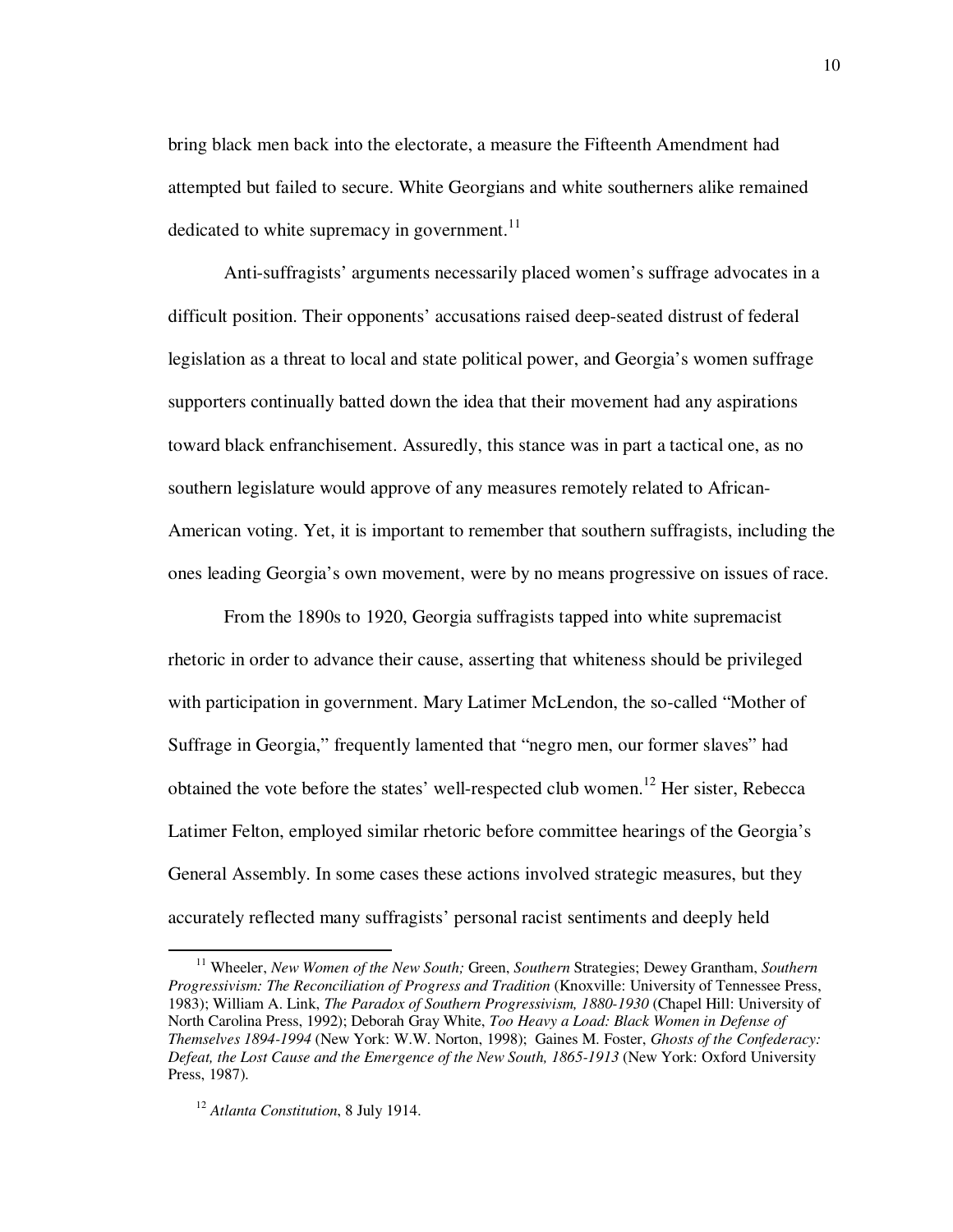convictions. Certainly their aims at progressive legislation like women's suffrage fit the paradigm of "whites only" progressivism and suggested that these reformers believed that their "whiteness" or "Anglo-Saxonism" made them better suited for political participation.<sup>13</sup>

In addition to the racial component, Georgia's suffrage movement must be put in context of the intense regionalism pervading the South during this time period. A strong spirit arose among many white southerners to reclaim the glorious image the South had once portrayed by promoting the so-called "Lost Cause" of the Confederacy with an intense religious fervor. In response to those trying to create a "New South" following the Civil War, Lost Causers endeavored to keep the values of the Old South firmly intact while promoting a "Confederate-friendly" history for future generations. In their view of history, Reconstruction represented a severe violation in local autonomy, as outsiders namely white northerners and black southerners—had wrested control from the rightful, capable white ruling class. Such sentiment set off a staunch regionalist stance in response

<sup>&</sup>lt;sup>13</sup> Woodward, *Origins of the New South*; Paul A. Kramer, "Empires, Exceptions, and Anglo-Saxons: Race and Rule between the British and United States Empires, 1880-1910," *The Journal of American History* 88 (Mar., 2002): 1315-1353, will provide another important theoretical base for the thesis. I see that his conception of trans-national whiteness supports much of the evidence I have found indicating that Georgia's suffrage movement did tap into worldwide currents that conflated white superiority with citizenship. Anglo-Americans near the turn of the century purported that their shared racial characteristics made them more attuned to government than other races. Francesca Morgan, like many scholars, uses the term "Anglo-Saxon" in reference to the rhetoric employed by these historical actors. In many cases, "Anglo-Saxon" and similar terms simply refers to "white," as people of the late nineteenth and early twentieth usually consolidated their visions of race into a bifurcated view of black and white; Morgan, *Women and Patriotism in Jim Crow America* (Chapel Hill: University of North Carolina Press, 2005), 172- 173. Matthew Frye Jacobson has explained this practice in his work *Whiteness of a Different Color*  (Cambridge: Harvard University Press, 1998). See also Louise Michele Newman, *White Women's Rights: The Racial Origins of Feminism in the United States* (New York: Oxford University Press, 1999); Grace Elizabeth Hale, *Making Whiteness: The Culture of Segregation in the South, 1890-1940* (New York: Pantheon Books, 1998); Kim E. Nielson, *Un-American Womanhood: Antiradicalism, Antifeminism, and the First Red Scare* (Columbus: Ohio State University, 2001).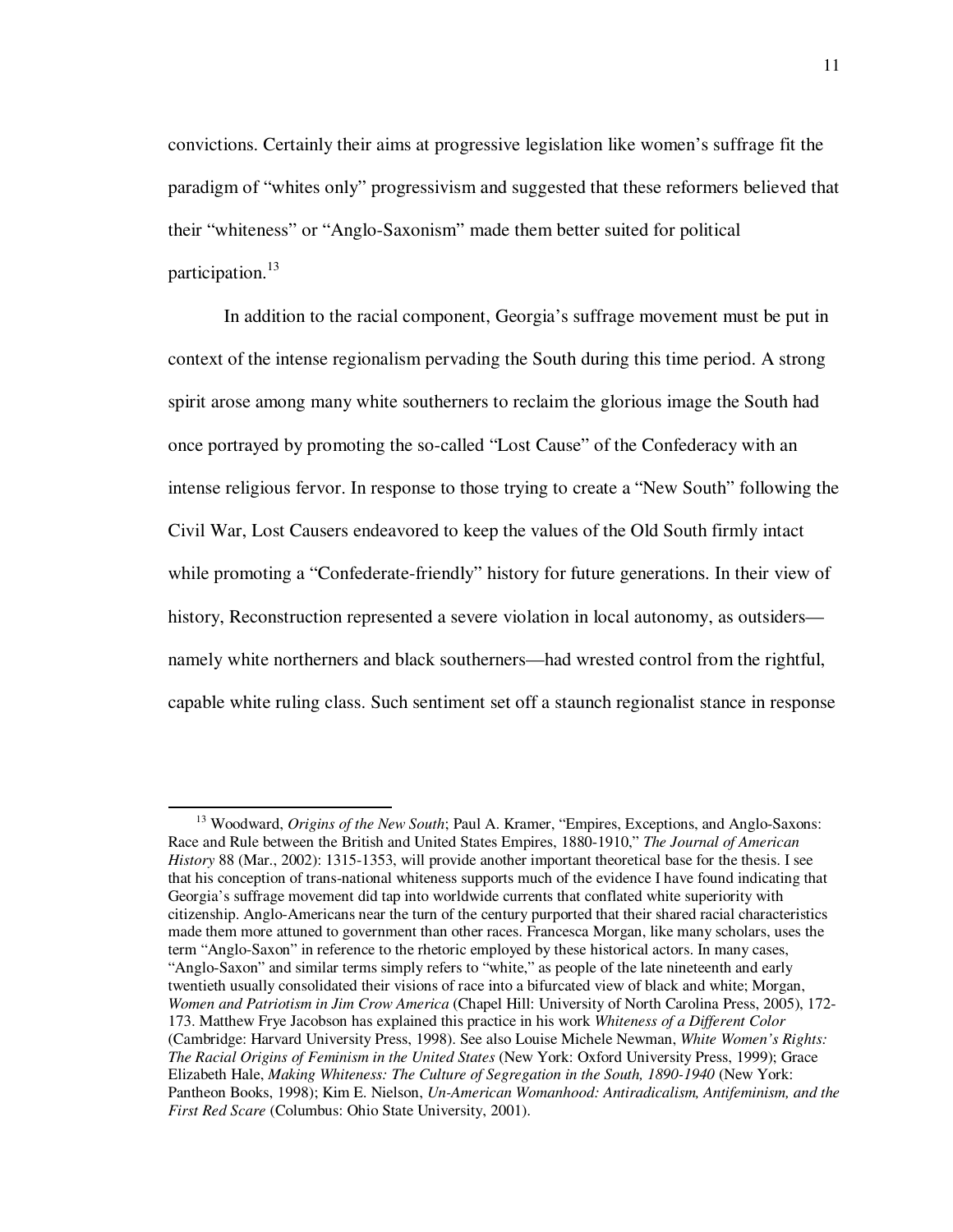to outside forces that had tried to shape southern politics, culture and society during Reconstruction.<sup>14</sup>

Women figured prominently in the promotion of the Lost Cause, and its strongest supporters typically aligned themselves with anti-suffragists. Studies by Caroline Janney and Karen Cox argue that southern women, not ex-Confederates, led the Lost Cause and "were responsible for remaking military defeat into a political, social, and cultural victory for the white South." Though politically conservative, women of the Lost Cause clearly contributed to the emerging image of a "new" southern woman. While many in the United Daughters of the Confederacy (UDC) and Ladies' Memorial Associations (LMA) believed the woman's proper role was one in the private sphere, the women found no contradiction in taking on public roles to commemorate the Confederacy since southerners had looked upon them to instill among southern children a reverence in Confederate tradition for future generations. The women also assumed the role of a helpmate, as they sought to uplift demoralized Confederate men, impressing upon them the righteousness of their cause and the willingness among southern women to return to the southern feminine ideal. Still many of these women did not extend the public and political roles they gained by promoting the Lost Cause to the fight for women's suffrage.<sup>15</sup>

<sup>&</sup>lt;sup>14</sup> A few secondary works addressing the Lost Cause: Foster, *Ghosts of the Confederacy*; David Blight, *Race and Reunion: The Civil War in American Memory* (Cambridge: Harvard University Press, 2001); W. Fitzhugh Brundage, *The Southern Past: A Clash of Race and Memory* (Cambridge: Harvard University Press, 2005); Charles Reagan Wilson, *Baptized in Blood: The Religion of the Lost Cause, 1865-1920*  (Athens: University of Georgia Press, 1980); Karen L. Cox, *Dixie's Daughters: The United Daughters of the Confederacy and the Preservation of Confederate Culture* (Gainesville, FL: University Press of Florida, 2003) .

<sup>15</sup> Janney, *Burying the Dead,* 3; Cox, *Dixie's Daughters*. I don't mean to imply that all "Lost Causers" were anti-suffragists, but the general record shows that this trend is more so direct than indirect.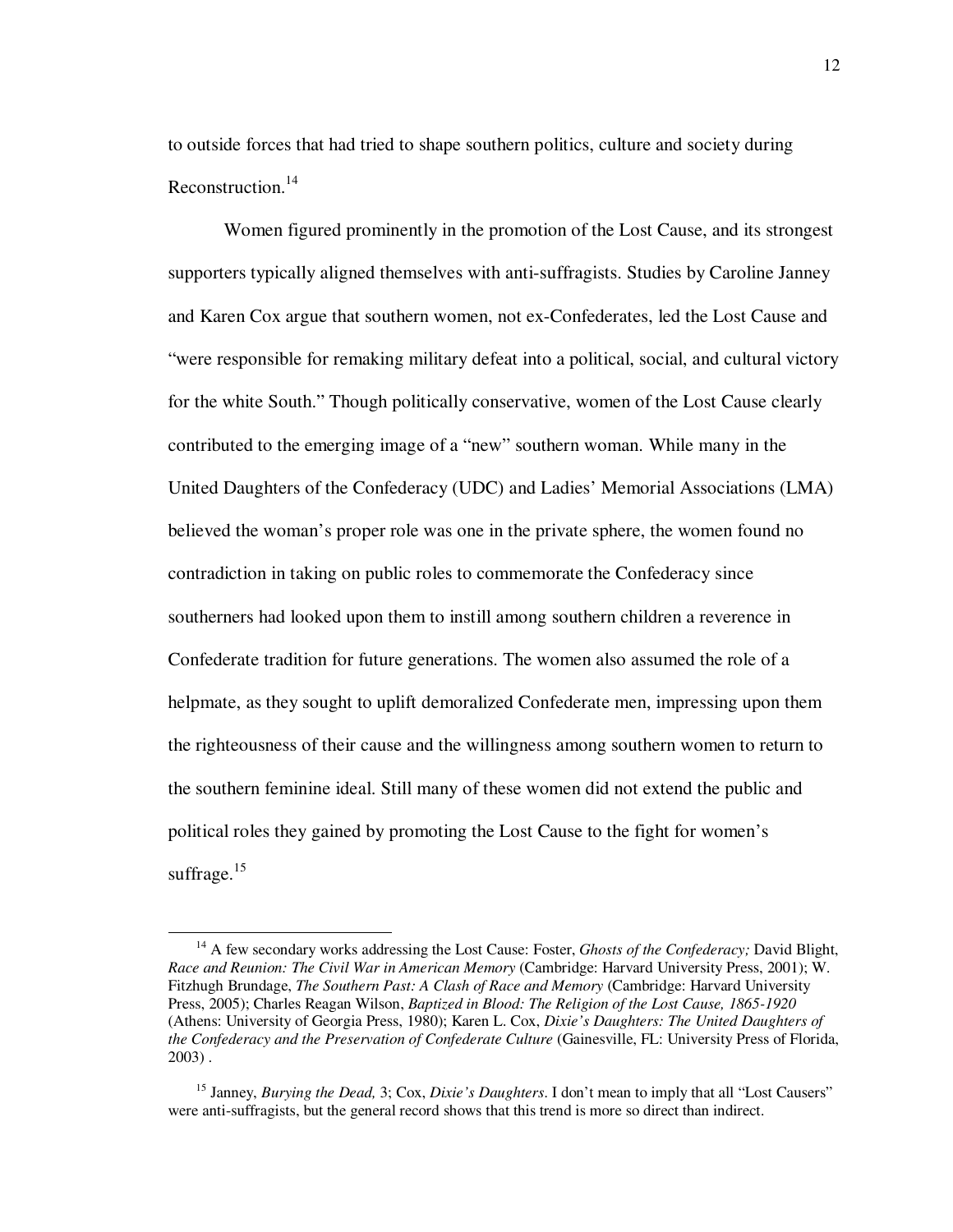In fact, Lost Cause anti-suffragists looked upon women's rights as a movement originating from an outside source. To be sure, no real suffrage activity even existed in the South until the 1890s, approximately forty years after the Seneca Falls Convention had convened in New York. The national suffrage movement's early alliance with the northern abolitionist movement further cemented this belief among white southerners, as many of the region's leaders deemed the movement unnecessary and decidedly "unsouthern." In their attempts to sustain the traditions of the Old South, which entailed excluding women from electoral politics, women's suffrage was anathema to most Lost Causers.

Mildred Rutherford of Athens, Georgia serves as a perfect case in point. As the UDC historian-general, Rutherford staunchly spoke out against woman suffrage and the Nineteenth Amendment on the basis that it represented an attack against traditions of the Old South, namely female deference to male authority and states' rights. Yet, in her fight against the woman's vote in Georgia, Rutherford appeared in public repeatedly to implore Georgia's politicians to block the measure. Though anti-suffragists like Rutherford benefitted most when employing the rhetoric of the Lost Cause, none of them seemed to notice that their repeated appearances in public against women's suffrage represented a stark contradiction to the values they were trying to preserve.<sup>16</sup>

Woman suffragists thus had to consider local circumstances of the South when campaigning for the movement that many southerners considered anathema to the region. Lost Cause rhetoric and issues of race particularly confounded their efforts. Frustrated by

 $16$  Ibid.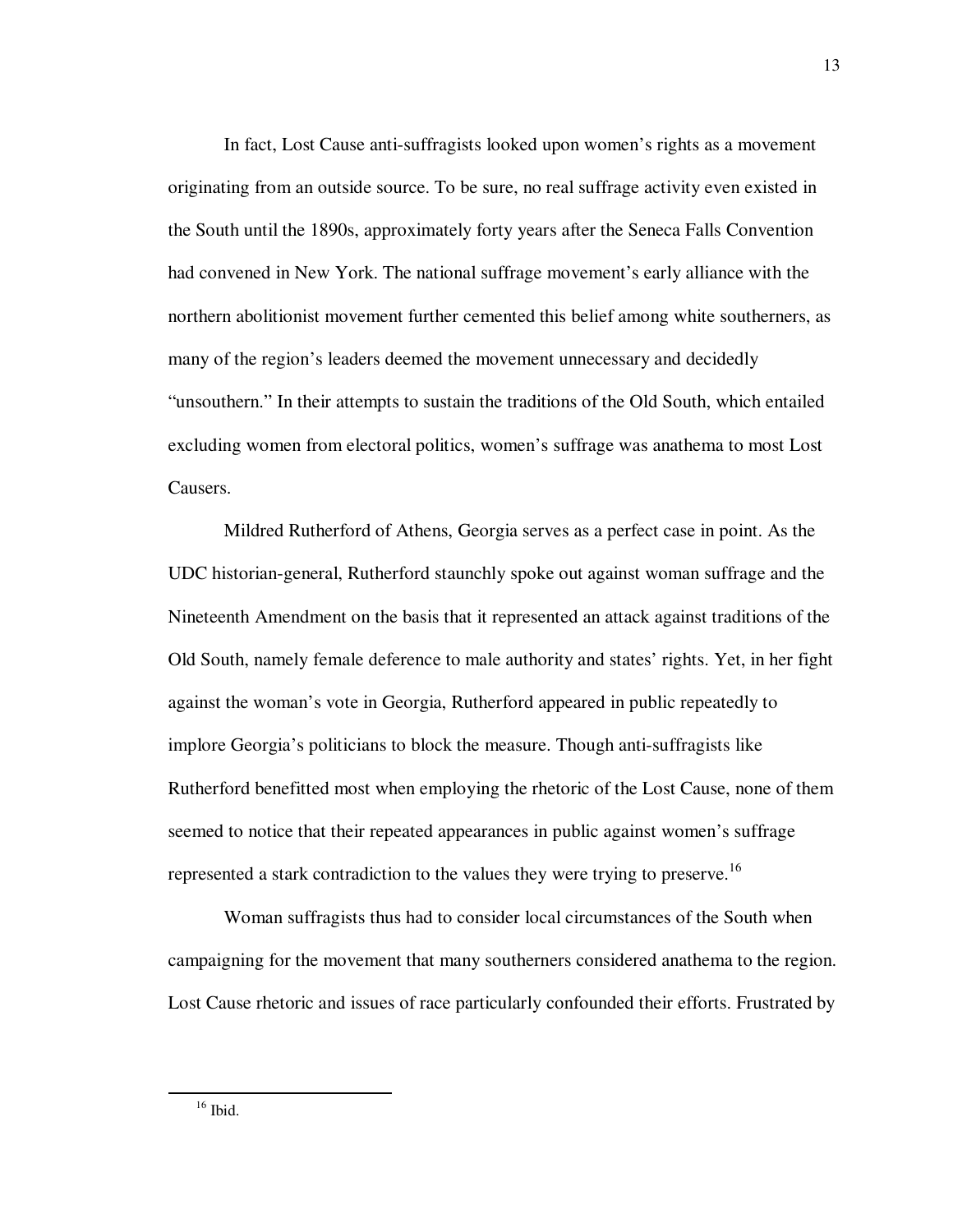the limitations at the local level, southern suffragists often sought inspiration from successful suffrage movements outside the region.

Women's rights activists in the United States, southerners included, cast their suffrage campaign in the context of Progressive Era reforms that had made sweeping gains across the globe. Too often now, we forget that the fight for women's suffrage played out on an international stage, but women across the globe did see their political situation as one connected to that of other women. Worldwide organizations such as the International Woman Suffrage Alliance represented ways in which women created such forums for exchange and support. Suffragists understood their movement accompanied a much larger one that contained a more expansive vision of female citizenship. Inspired by suffrage victories in New Zealand and Great Britain in addition to those in western United States, suffragists in Georgia used these successes to justify their own claims to the franchise. "Suffrage [was as] sure as [the] rising sun," they argued. $17$ 

Georgia's suffragists used the successes abroad to lift their own spirits and advance their cause. The universal language employed by many suffrage campaigns provided the impetus for many women to get their movements off the ground, but Georgia suffragists did not apply their argument for universality to all potential voting blocks, namely the state's black population. The women instead argued that the worldwide advances of woman suffrage represented a trend toward the global dominance of white government and pushed for their inclusion into the electorate on account of their "whiteness"—New Zealanders and the British did share in their "Anglo-Saxon" heritage, after all. Not unlike their southern counterparts, northern suffragists led by NAWSA

<sup>17</sup> *Atlanta Constitution,* 28 June 1914.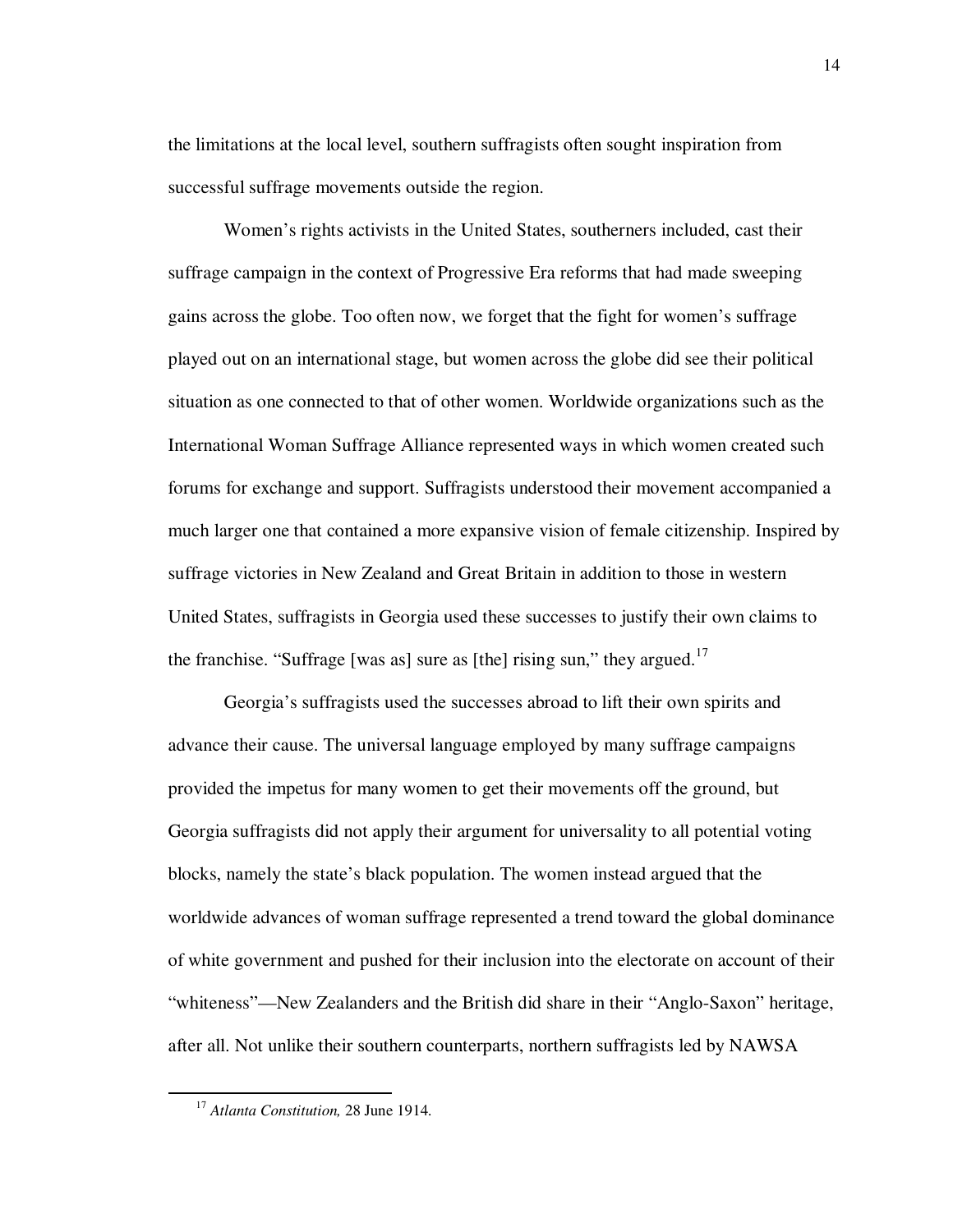leader Carrie Chapman Catt pursued exclusionary terms for the franchise as well, but they targeted the "undesirable" immigrant vote. In one speech, Catt condemned the "ignorant and corrupt foreign vote," which had been conferred upon the "riff-raff of Europe that [had] poured upon our shores." Thus, northern and southern suffrage aspirations were firmly situated in local, regional terms, as southern suffragists argued to maintain black disenfranchisement while northern suffragists wanted to curtail the immigrant vote; however, transnational reform currents provided inspiration and rhetorical devices for the suffragists' cause.<sup>18</sup>

Because Georgia's suffrage movement did operate in local circumstances, it subsequently exemplified the mainstream political ideology of the state—a rising political consciousness among mainly conservative southern women. It is often easy to cast suffragists and anti-suffragists as two diametrically opposed camps: one liberal, one conservative. However, members of both sides held remarkably similar views. Aside from the female suffrage question, women and men on either side of the issue fundamentally agreed on other matters, namely temperance, black disenfranchisement,

<sup>&</sup>lt;sup>18</sup> Catt's quote is found in Wheeler, *New Women of the New South*, 115. Daniel Rodgers' seminal work, *Atlantic Crossings*, has inspired studies that tie the Progressive era movements for social change to a much larger dialogue of an emerging international liberalism. Throughout the work, Rodgers emphasizes that American progressives sought inspiration from like-minded individuals across the Atlantic, thus undermining the notion that this period of social change gained momentum entirely from inward looking domestic reformers. Rodgers' reassessment of this time period will provide one of the theoretical bases for my own vision of Georgia's suffrage movement; See Rodgers, *Atlantic Crossings: Social Politics in a Progressive Age* (Cambridge: Harvard University Press, 1998). Ian Tyrrell's work aligns in the same vein as Rodgers; See Tyrrell, *Woman's World/Woman's Empire: The Woman's Christian Temperance Union in International Perspective, 1800-1930* (Chapel Hill, University of North Carolina Press, 1991). Very few works have placed suffrage movements within the context of international exchange that Rodgers explains, and even those that have, have done so in relation to Third World international feminism, which occurred much later than Georgia's women's suffrage movement during the Progressive Era. Caroline Daley and Melanie Nolan's edited collection of articles in *Suffrage and Beyond* remains the most prominent example of historians willingly and intentionally expanding suffrage efforts beyond national borders. See Caroline Daley and Melanie Nolan, eds. *Suffrage and Beyond: International Feminist Perspectives* (New York: New York University Press, 1994) and Leila J. Rupp, *Worlds of Women: The Making of the International Women's Movement* (Princeton: Princeton University Press, 1997).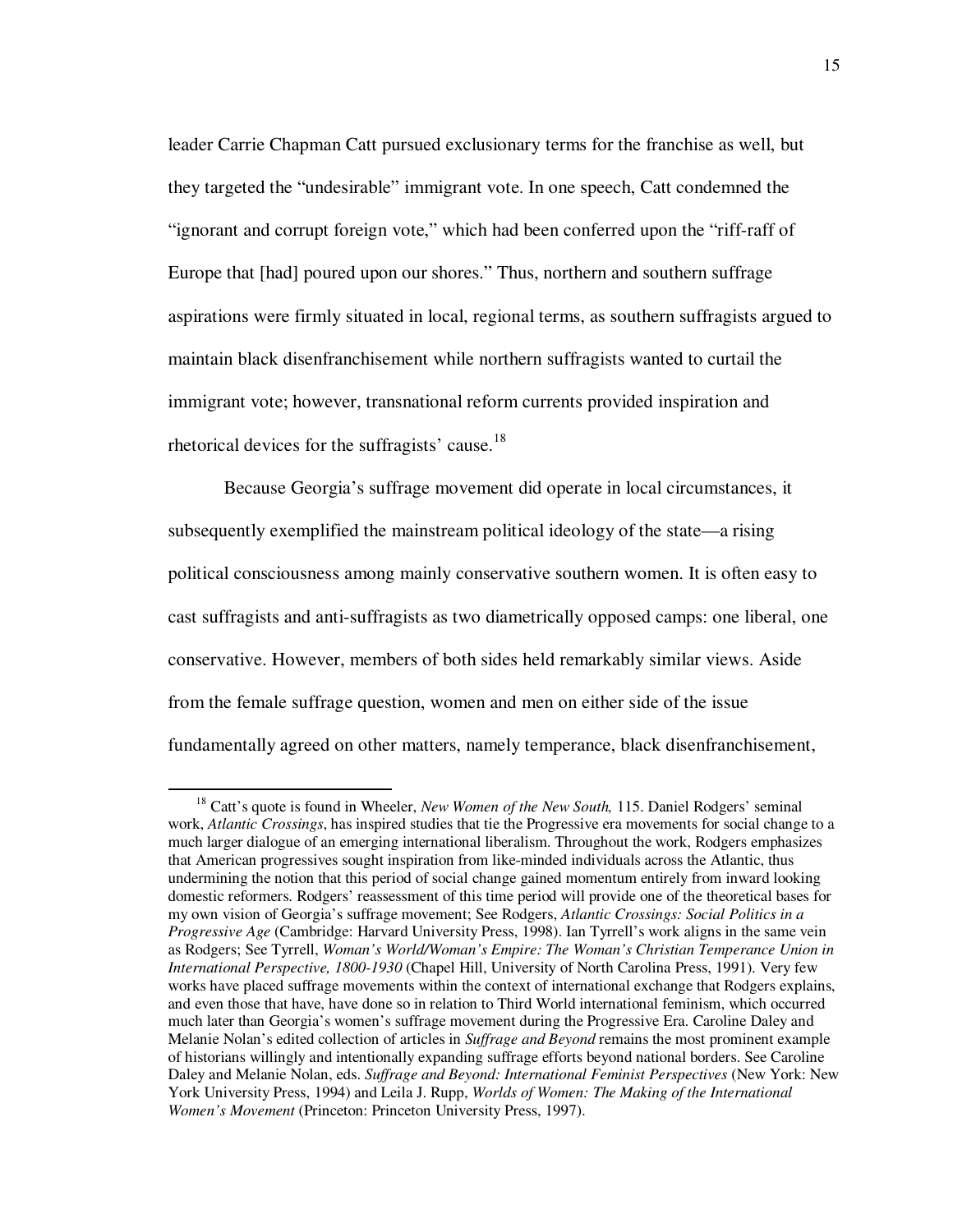and education reform. Generally, pro and anti-suffragists shared similar social standing as middle to upper class white citizens, but they typically diverged in regard to family background. Most anti-suffragists could claim lineage to the old planter aristocracy while the suffragist rank-and-file usually hailed from urban, professional middle-class families. Nevertheless, members of both sides were held in high esteem in their respective communities regardless of their family's lineage.<sup>19</sup>

Thus we might understand the materialization of women's suffrage in Georgia as illustrative of changes that emerged within the women themselves. Women from each side of the issue had led relatively active lives in the political affairs of the state without having the right to vote. Years before the suffrage movement gained momentum in Georgia, various women's clubs had lobbied local politicians to pass legislation favorable to social reforms regarding temperance, child labor, and the age of consent. Antisuffragists and suffragists alike had benefited from the experience of a public political life. Sharing similar political values, those involved in the debate largely deliberated over the best way for the state's politically active women to continue to influence local reform legislation. Those most eager to see quicker action on the part of Georgia's General Assembly in favor of social reform generally favored the women's suffrage route, as they believed that incorporating women into the formal political process would expedite their reform agenda. The men and women who would align with the anti-suffrage movement

<sup>19</sup> See Lula Barnes Ansley, *History of the Georgia Woman's Christian Temperance Union from its Organization, 1883-1907* (Columbus, GA: Gilbert Printing Company, 1914). Elna Green provides a thoughtful, nuanced account in *Southern Strategies* that argues against the notion that suffragists and antisuffragists occupied vastly different positions on the race issue and held opposing views in the debate over the primacy of federal or states' rights. Her study, however, only gives scant attention to Georgia, despite the fact that Georgia was the first southern state to reject the Nineteenth Amendment and was the first southern state in which NAWSA chose to hold its annual convention.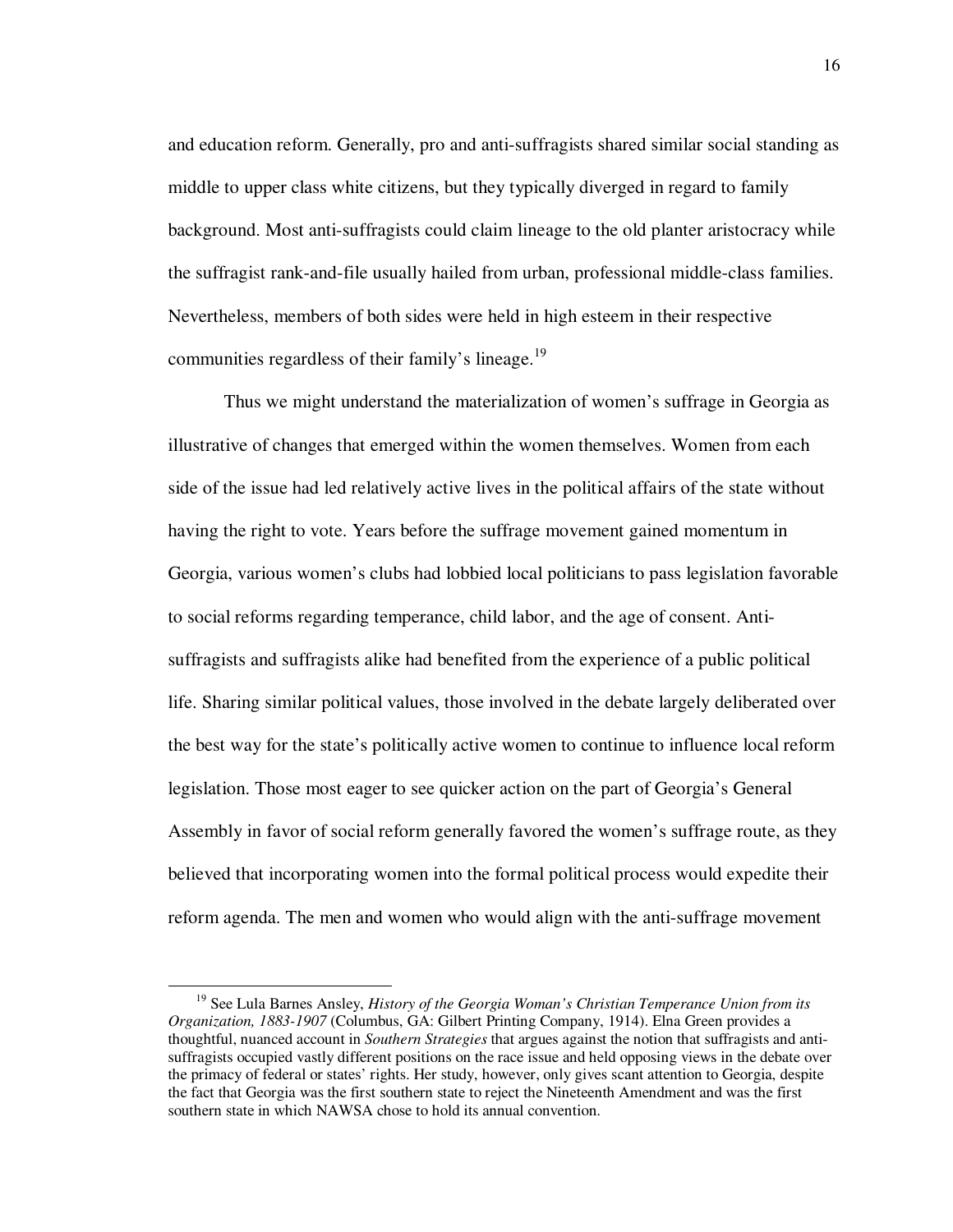ultimately argued that the "outsider" position of women afforded them distinct advantages in the political process.

Yet, the explanation of political expediency does not fully account for why these actors were so similar in some respects but greatly diverged on the suffrage issue. Here, Elna Green's findings can illuminate this disconnect, as her work has best distinguished between the views of suffragists and anti-suffragists. According to Green, subtle nuances in their socio-economic or class backgrounds proved to be the most divisive factor among these women. This study supports Green's conclusions, excluding the exceptions of women like Rebecca Felton who led the pro-suffrage campaign; Georgia suffragists as middle-class urban professionals depended on the well-being of the urban class for their livelihood. The "antis," on the other hand, occupied positions related to agriculture and connected industries, thus rendering their interest in combating the problems of the emerging industrial South less intense.

This division also illuminates an important and discernable urban-rural gap that widened near the turn of the twentieth century in Georgia. The state's increasing focus on Atlanta and city boosterism set off fierce reactions by citizens in the economically stagnated countryside against the "progressive" aims of the city. Indeed, Georgia's rural "have-nots" became increasingly distrustful of "the city" and what it symbolized for a new southern political order. Instead of sparking a Populist-type revolt, however, rural activists pursued a staunchly conservative agenda to combat the imperatives of the state's emerging urban industrial elite. As the New South changed due to new industrial initiatives, these state politicians and community leaders were divided on what measures

17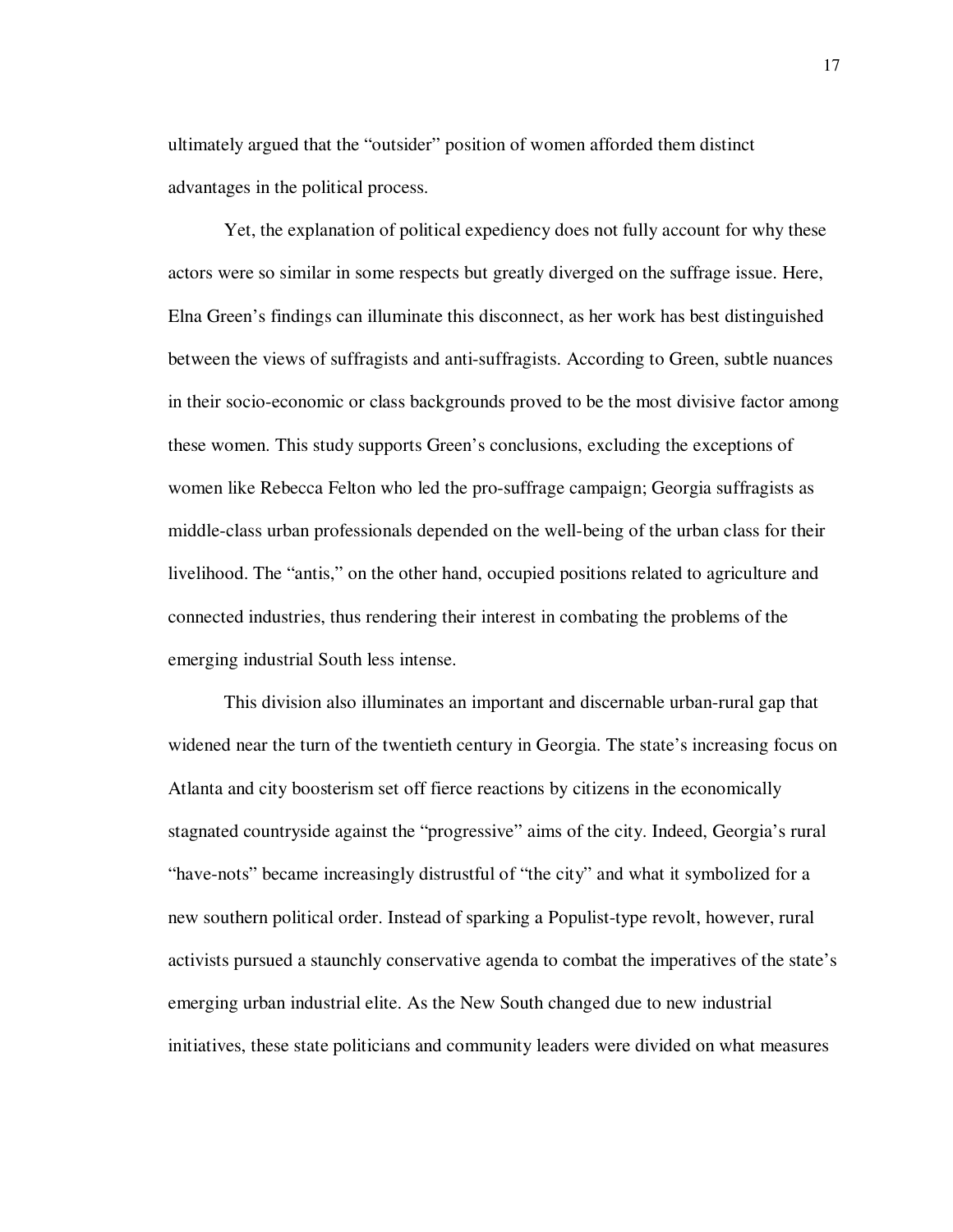best benefitted the state, and consequently a "reconciliation of progress and tradition," or a dialogue of change and continuity predominated state affairs. $^{20}$ 

By incorporating the themes discussed above, this study hopes to bring this moment of social protest into broader historiographical contexts. Furthermore, I hope it suggests the continued utility of individual state studies, which have fallen out of vogue among some historians who have deemed it a symptom of a "hyper specialization" within the field. Ultimately this piece should indicate that these studies still have much to contribute to our understanding of historical causation and that incorporating more expansive perspectives (even a transnational one, at times) can produce new and exciting ways to look at local events that often become obscured when trying to characterize events that took place over more vast geographic areas.

This study proceeds chronologically, as this organization presumably best promotes understanding for how a social movement unfolded. The thesis' general themes are woven into the general narrative, as they are present in most stages of this movement. Its intent is not to provide an institutional history of suffrage organizations, but this information, when appropriate, is included. Rather, the focus of this work rests upon the fascinating story of this movement and the individual people who led it. This perspective includes the experiences of individuals well-known to the southern suffrage movement already—Rebecca Latimer Felton, Mary Latimer McLendon, Mildred Rutherford and Dorothy Lamar—but, it also introduces equally important actors like Bishop Warren Candler, Eleonore Raoul, and Emily McDougald onto the southern suffrage stage and explains their critical roles in shaping Georgia's state suffrage movement. Despite never

 $20$  This phrase references Dewey Grantham's book on southern progressivism with the same title. Grantham, *Southern Progressivism.*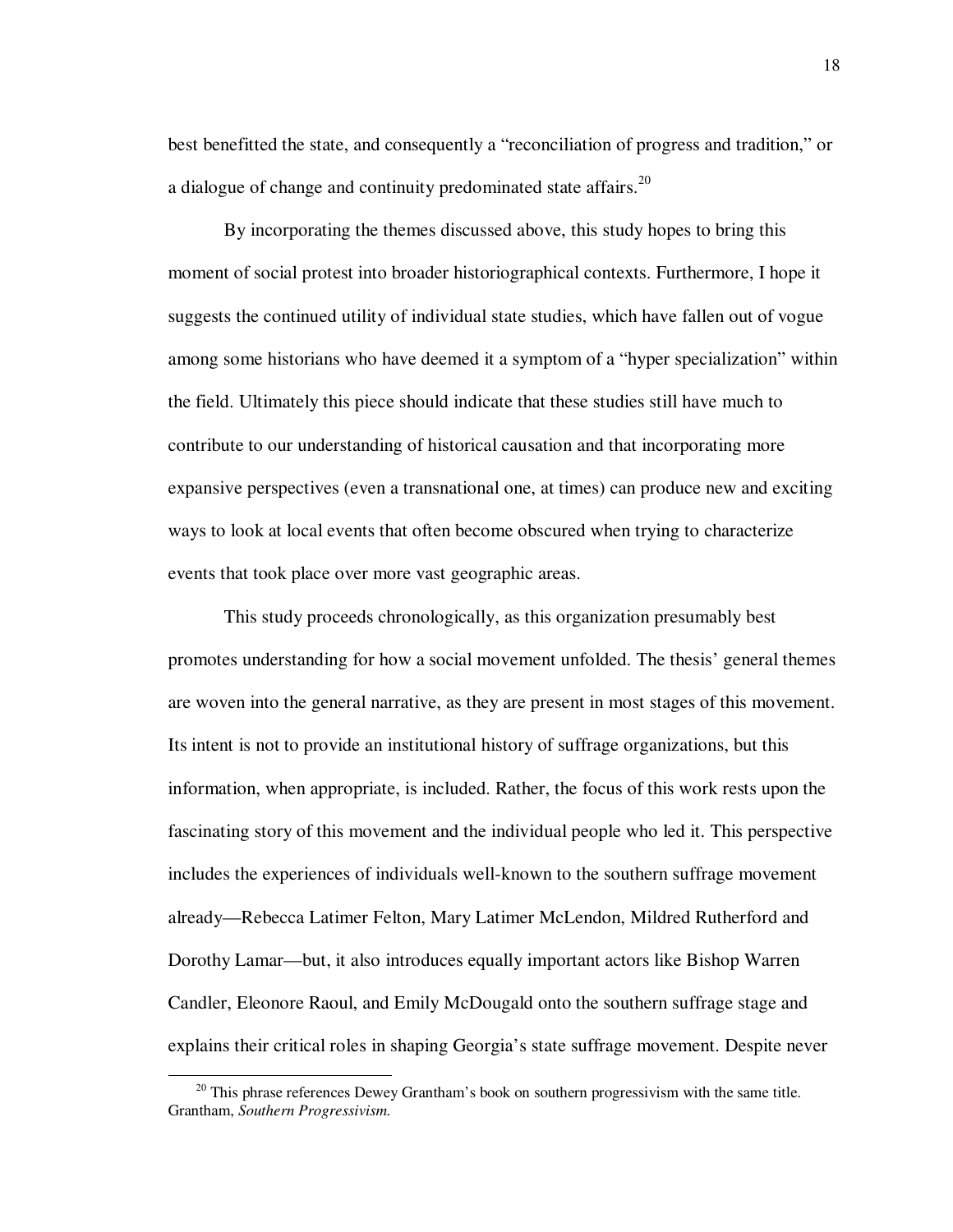gaining a large number of converts to their cause, both Georgia's suffrage and antisuffrage proponents prompted intense debates over the meaning of citizenship in Georgia as it related to race, class and gender.

The first chapter begins in 1895 with the NAWSA convention held in Atlanta during that year. NAWSA had never held its annual convention outside the confines of Washington, D.C., and the meeting reflected the organization's desire to gain more publicity for the "woman's cause" in the South. This chapter also addresses the debates over suffrage, particularly in relation to black disenfranchisement and the temperance movement, from the mid 1890s through a so-called "doldrums" period that lasted until the 1910s. Here, I take issue with the prevailing narrative that suffrage activities both at national and regional levels entered a near dormant state during this period; rather, I find that while suffragists were less active on the suffrage scene due to a paucity of legislation that arose in the period, they were no less involved in other areas, including their pursuit of various social reforms. The tendency to overlook this transitional period has rendered this aspect of many suffrage studies somewhat reductive since important developments did occur between the 1890s and 1910s.

The second chapter covers the expansion of activity among Georgia's suffragists in the 1910s and the concurrent appearance of organized anti-suffragists, who debated the woman's right to vote mainly in the halls of Georgia's General Assembly. This period best represents how a number of social currents—the continued debates on the race issue, an increasing focus on Reconstruction memory, a deepening divide between rural and urban areas of the state, anxieties over the heightened public profile of southern women, among others—all shaped suffrage efforts in the state. These forces typically worked to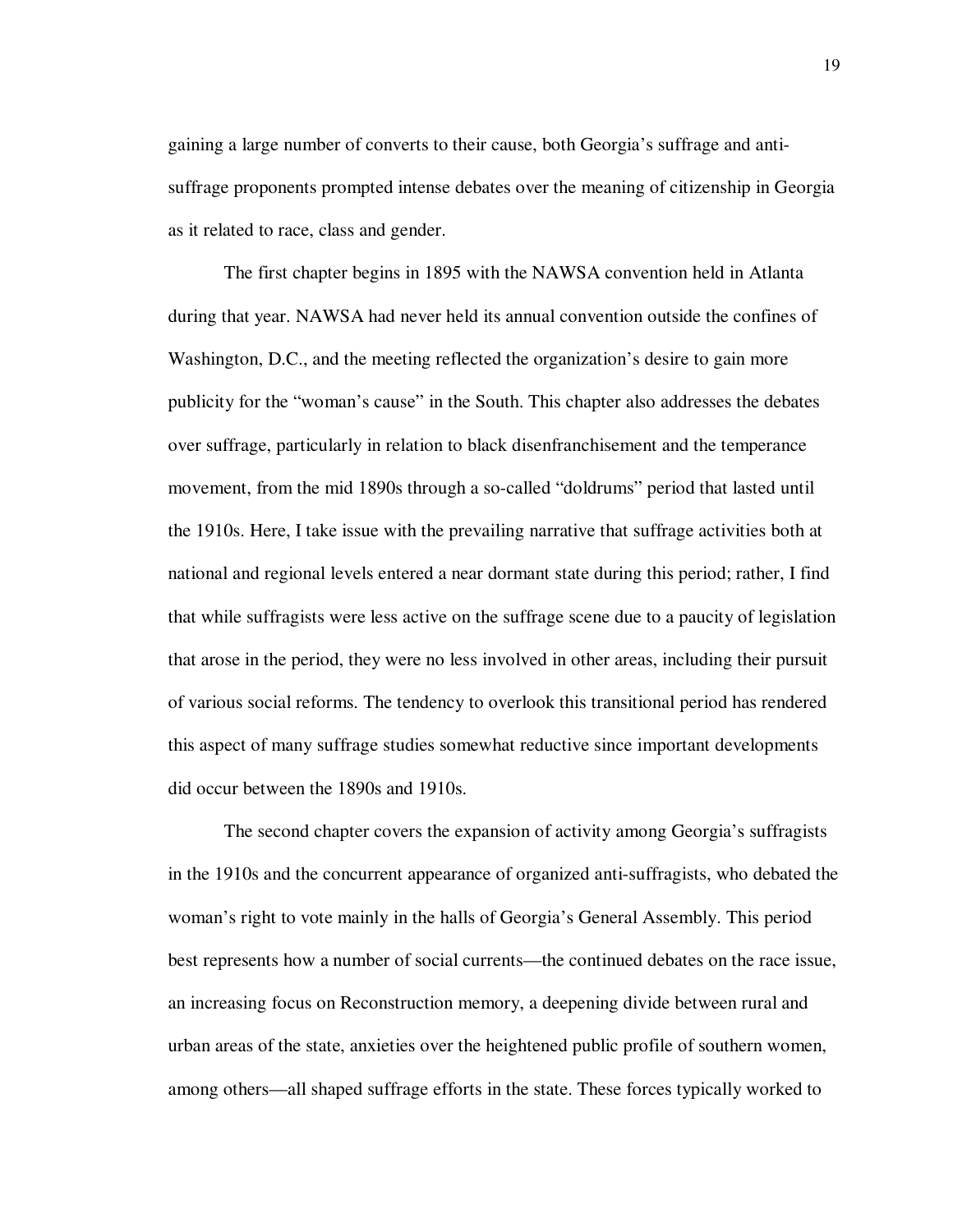suffragists' disadvantage with the state's conservatives, and at times they were a detriment to maintaining harmony among suffragists themselves. In order to continue hoping for the eventual success of their movement, Georgia suffragists often looked to victories outside their state to counter the devastating defeats they frequently experienced with the General Assembly.

By 1917, suffragists shifted their efforts to the national scene, as they held little hope that Georgia's legislators would deliver a victory for their cause. These final years leading up to the successful ratification of the Nineteenth Amendment and the subsequent battle to have the amendment enforced in Georgia are the focus of the third chapter. This section concludes by tracing the lives of important leaders in the movement following the achievement of the Nineteenth Amendment, and it comments upon the political status of women following their formal inclusion into the public political sphere.

Finally, this study focuses extensively on issues concerning race, but it does not include the experiences of the African-American women who also sought the vote during this time. This decision was not made in ignorance of studies by Glenda Gilmore and Cynthia Neverdon-Morton, which have shed light on how black women pursued rights for themselves and for all African-Americans. Indeed, black women demonstrated great commitment to the woman's cause by forming their own suffrage organizations and attending public rallies, but African-American women who lived in the North like Ida B. Wells Barnett and Mary Church Terrell could engage in these activities more freely than most southern black women who faced different circumstances in the land of Jim Crow. Southern black women had to take a more cautious approach to their fight for the ballot in light of the harsh racial oppression they faced at home, which rendered their efforts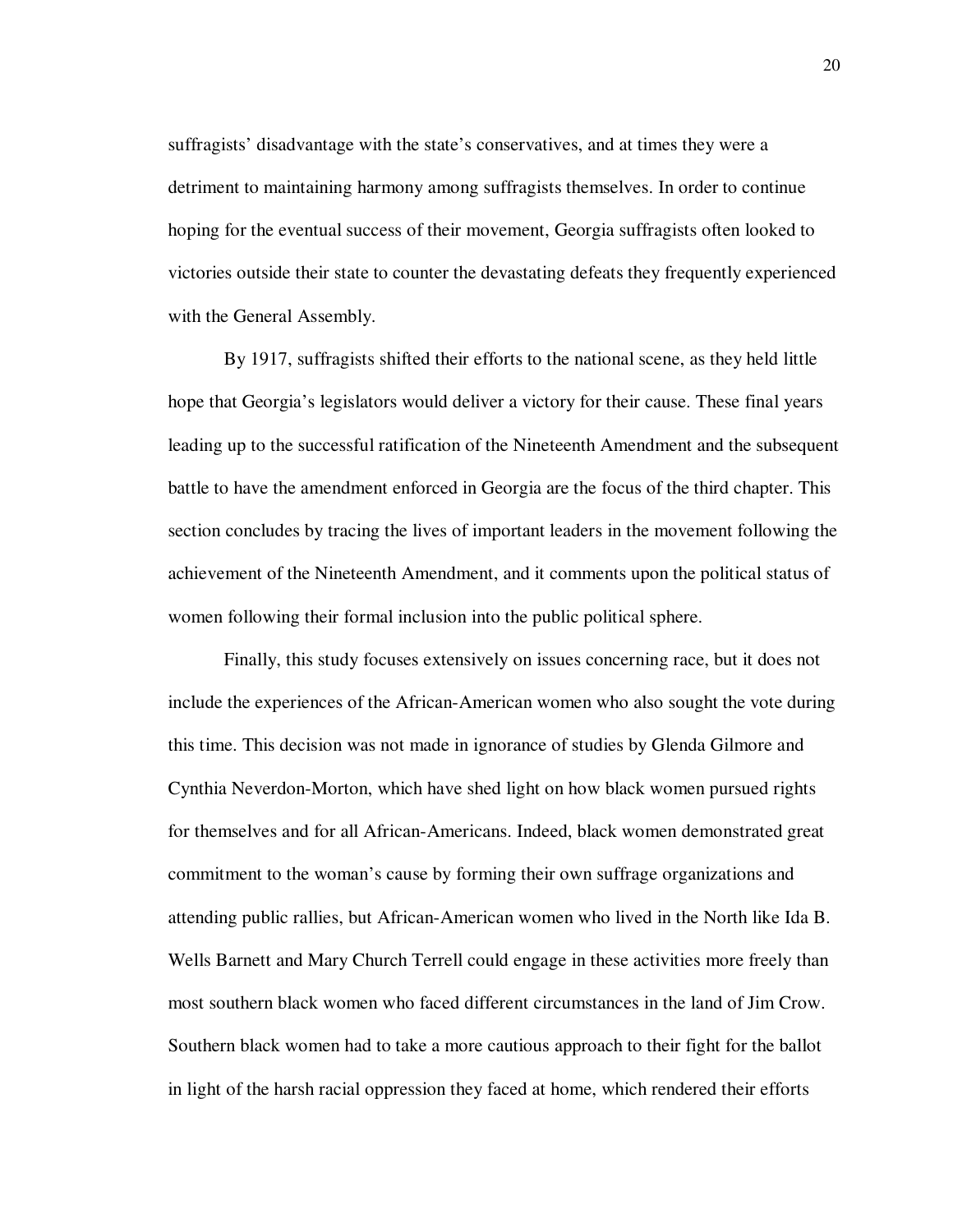less visible. Assuredly the infamous Atlanta race riot of 1906 heavily weighed upon black women's decisions to publicly assert their civil rights in Georgia. Furthermore, these women were excluded from the organized push for women's suffrage by the "mainstream" white suffragists themselves, who employed white supremacist rhetoric to advance their own case for obtaining the franchise. While uncovering the relatively concealed activities of Georgia's black suffragists is beyond the scope of this project, these efforts are no less valuable in understanding how southern women articulated their visions for an inclusive political society. $21$ 

Hopefully this state study will illuminate issues that have become obscured by studies that have employed more expansive geographic scopes. Its narrow focus should clarify overgeneralizations like the "doldrums" argument which have long dominated the traditional suffrage narrative. Furthermore, informed by the seminal regional studies by Wheeler and Green, I also hope to tease out some of the differences between their arguments and my own regarding the race issue, as I tell the varied and complex story of the woman suffrage experience in Georgia.

<sup>21</sup> Gilmore, Glenda. *Gender and Jim Crow: Women and the Politics of White Supremacy in North Carolina, 1896-1920* (Chapel Hill: University of North Carolina Press, 1996); Cynthia Neverdon-Morton, *Afro-American Women of the South and the Advancement of Race, 1895-1925* (Knoxville: University of Tennessee Press, 1989).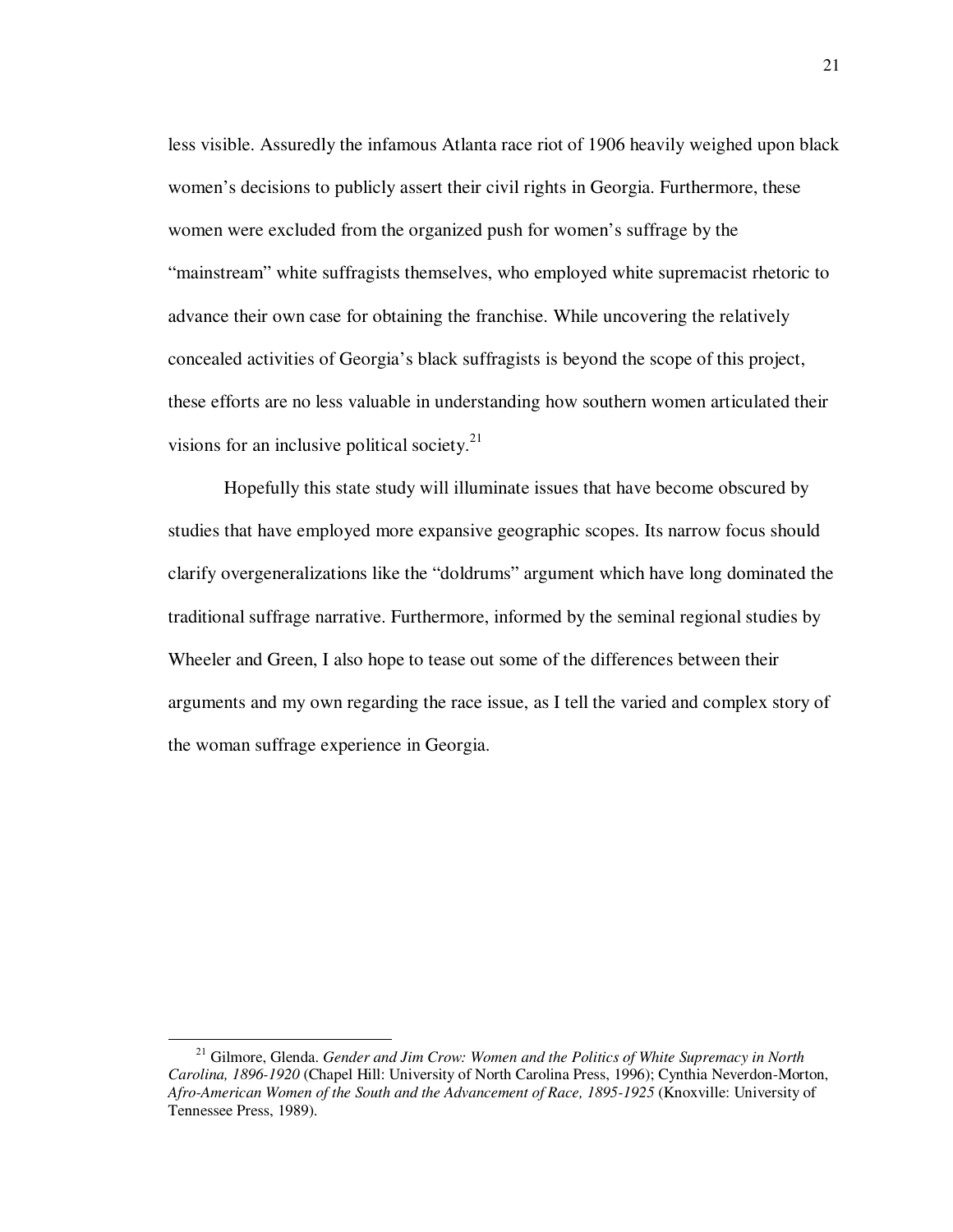#### **CHAPTER 1**

## **A Cautious Beginning: The Atlanta Convention and the "Doldrums," 1895-1912**

If Georgia women could vote, this National Convention could hold its session in our million dollar capitol, which rears its grand proportions on yonder hill. Crowning its loftiest pinnacle is the statue of a *woman*  representing Liberty, and on its front the motto, 'Justice, Wisdom and Moderation.' It was built with money paid into our State's treasury by women as well as men, both white and black; but men alone, white and black, have the privilege of meeting in legislative session to make laws to govern *women*. 1

Mary Latimer McLendon delivered the preceding address at the annual

convention of the National American Woman Suffrage Association (NAWSA) held in

Atlanta, Georgia in 1895. The convention came to Atlanta after a small group of women

persuaded NAWSA to move its convention to the city in order to bring publicity to

Georgia's emerging suffrage movement. As McLendon's speech indicated, Georgia's

suffragists anticipated great change for the state, which had largely denied women's

formal participation in politics, not to mention its physical political structures. These

women hoped that one day "Liberty" would not be the only woman upholding "Wisdom,

Justice, and Moderation" at the state capitol building. $2$ 

l

McLendon's speech is as provocative as it is revealing. Her speech reflected resentment that all men, including African-Americans, enjoyed the privilege of the franchise, while all women were denied that right. Perhaps McLendon underscored the

<sup>&</sup>lt;sup>1</sup> Ida Husted Harper, Susan B. Anthony, and Elizabeth Cady Stanton, eds., *The History of Woman Suffrage,* vol. 4 (New York: Fowler and Wells, 1922), 242.

<sup>&</sup>lt;sup>2</sup> Ibid. For bibliographic information on McLendon, see Stacey Horstmann Gatti, "Mary Latimer McLendon: Mother of Suffrage Work in Georgia," in *Georgia Women: Their Lives and Times*, vol. 1, eds. Ann Short Chirhart and Betty Wood (Athens: University of Georgia Press, 2009): 245-271.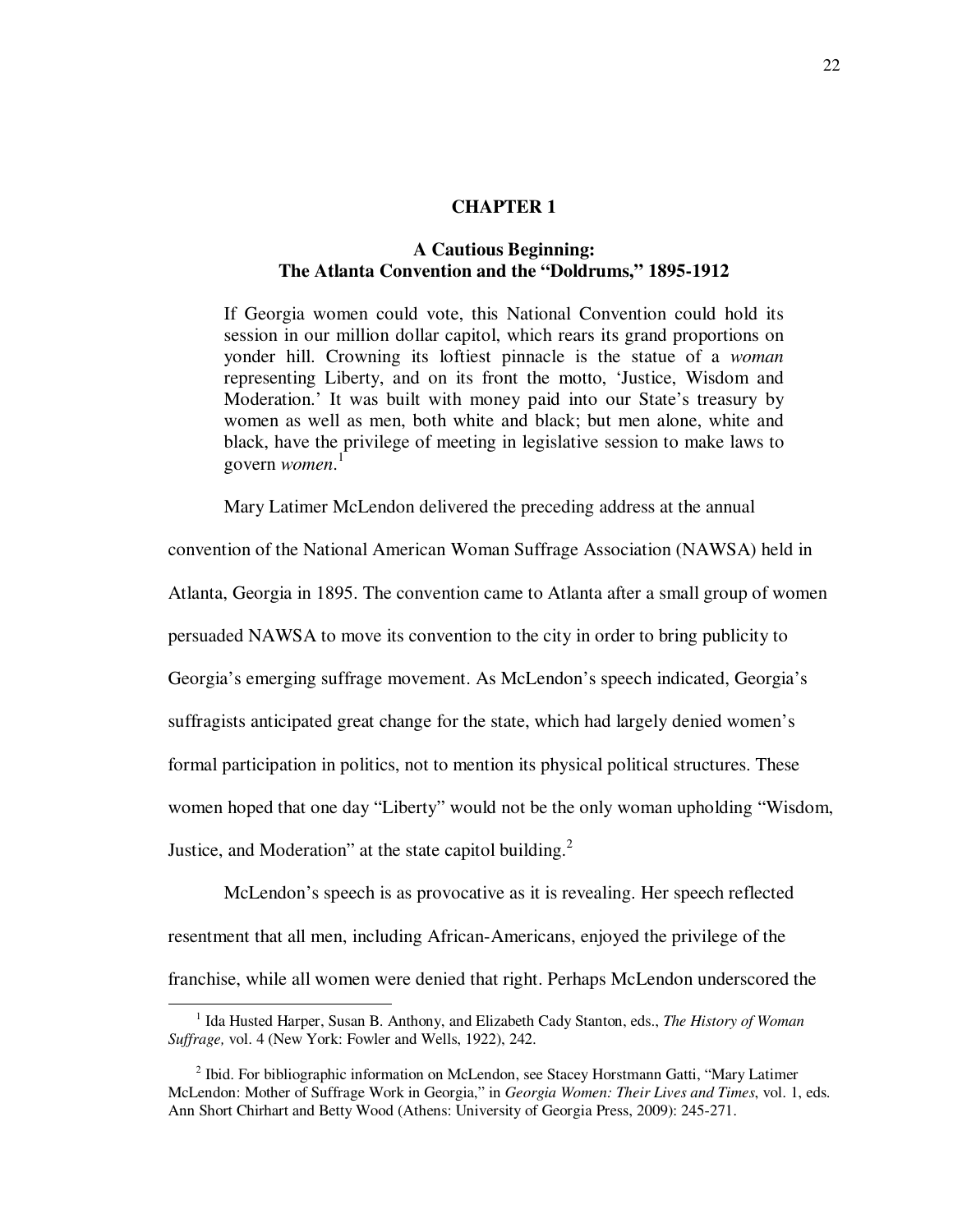inclusion of black men in Georgia's electorate to emphasize the wrong she felt was committed against herself and other elite white women in the state. McLendon and her fellow suffrage sisters represented the "respectable," white tax-paying citizens of the state, but the laws of the land barred them from full political participation on account of their sex. If black men could be afforded entry into the state capital for legislative purposes or otherwise, McLendon certainly felt that elite white women deserved the same privilege as well as full voting rights. Yet, her speech indicated a certain sympathy for black women as well. McLendon did not delineate between rights that should be accorded to black or white women; rather, she spoke of women's suffrage as a class issue, a concern for propertied women, "both white and black."

McLendon's speech reflected the nebulous racial temper of the late nineteenth century South. In Georgia and elsewhere in the region, a rising black professional class had emerged after Reconstruction, achieving a considerable margin of success in light of their previous conditions under a slave society. Their achievements were a particular sore point for white southerners seeking to shore up racial hierarchy. At the same time, in the early 1890s, the success of the Populist movement in parts of the South produced some tentative alliances between non-elite whites and African-Americans. By the 1880s and 1890s, railroad segregation and widespread lynchings indicated that white southerners were pursuing dramatic efforts to suppress black progress and cross-racial political alliances. Attempts made to deprive African-Americans of their political rights ensued, beginning in Mississippi in 1890. Disenfranchisement, however, was not a foregone conclusion in Georgia at the time of the 1895 NAWSA convention in Atlanta. Several states including Alabama, Mississippi, South Carolina, Tennessee and Virginia had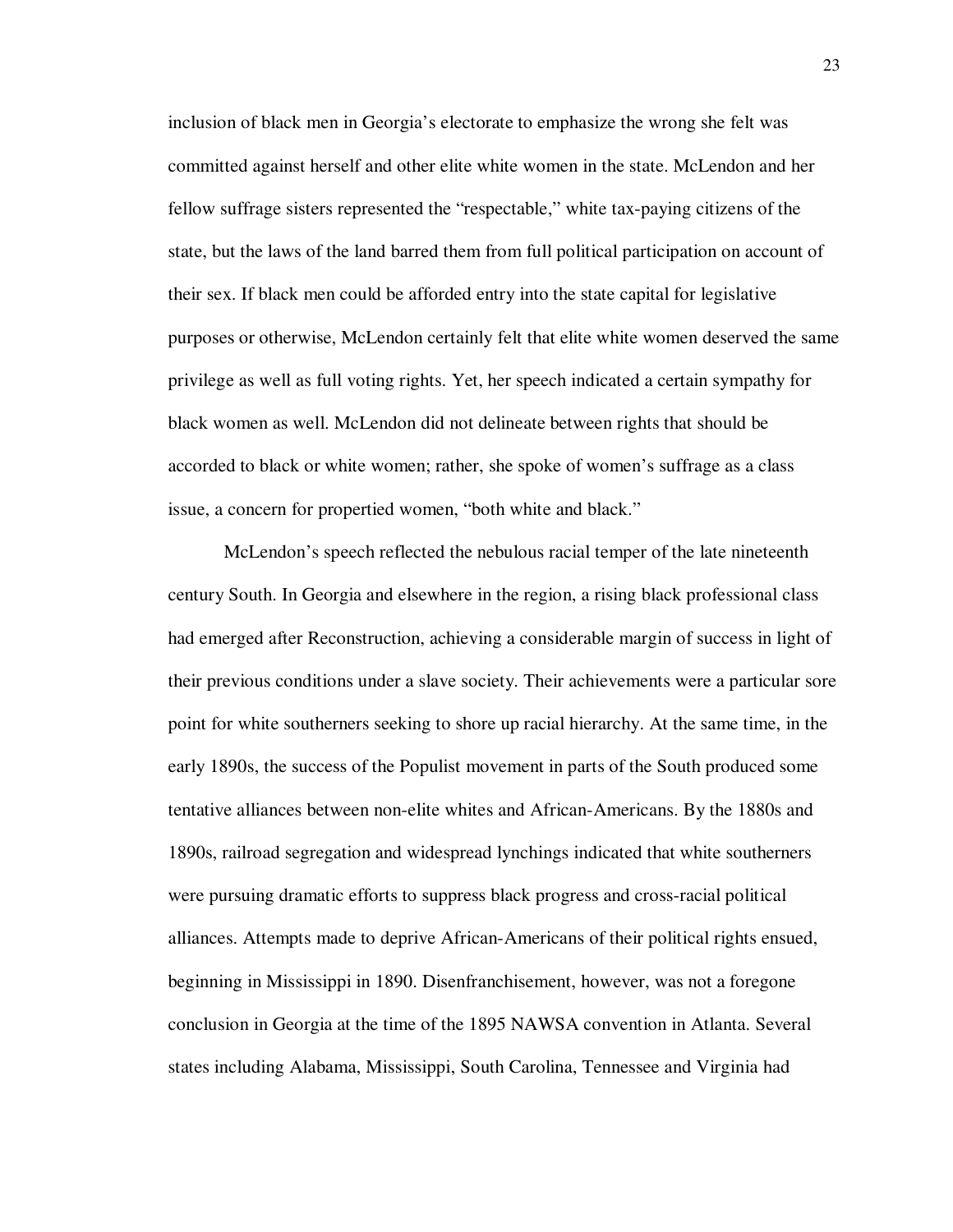passed voting restrictions, mainly in the form of poll taxes, which had prevented a sizeable number of black citizens from voting. However, African-Americans still exercised some political clout in several southern states, including Georgia. Women suffragists across the nation had also referenced the issue of "taxation without representation," which best explains McLendon's reference to the rights of taxpaying black women. The rising tide of race antagonisms and a move toward more stringent disenfranchisement measures in the South would fairly quickly cause white southern suffragists like McLendon to adopt more racially conservative stances over their more universal claims to equality. However, that path was not pre-determined—at least not in Georgia in  $1895.<sup>3</sup>$ 

Still, the South in the 1890s was an unlikely place for a suffrage movement to develop. Indeed, the women's suffrage movement reached most of the South only during its second phase following the Civil War. Before the war, the movement's association with abolitionism had made it difficult to rally southern women to "the cause," and it took the formation of a reform-minded consciousness among women in the 1890s for the movement to take hold in the region. As they increased their participation in missionary societies, the Women's Christian Temperance Union, and other women's clubs, a small but notable number of southern women began to take up the suffrage cause in the late nineteenth century. In Georgia, clubwomen formed the state's first suffrage organization

 $3$  Many works address the Jim Crow era in the South. A sampling of these works include: C. Vann Woodward, *The Strange Career of Jim Crow* (New York: Oxford University Press, 1955); Joel Williamson, *The Crucible of Race: Black-White Relations in the American South Since Emancipation* (New York: Oxford University Press, 1984); John Dittmer, *Black Georgia in the Progressive Era, 1900-1920* (Chicago: University of Illinois Press, 1977); Donald L. Grant, *The Way It Was in the South: The Black Experience in Georgia* (Secaucus, NJ: Carol Publishing, 1993). Glenda Gilmore discusses the particular situation of southern black women in the post-Reconstruction era in *Gender and Jim Crow: Women and the Politics of White Supremacy in North Carolina, 1896-1920* (Chapel Hill: University of North Carolina Press, 1996).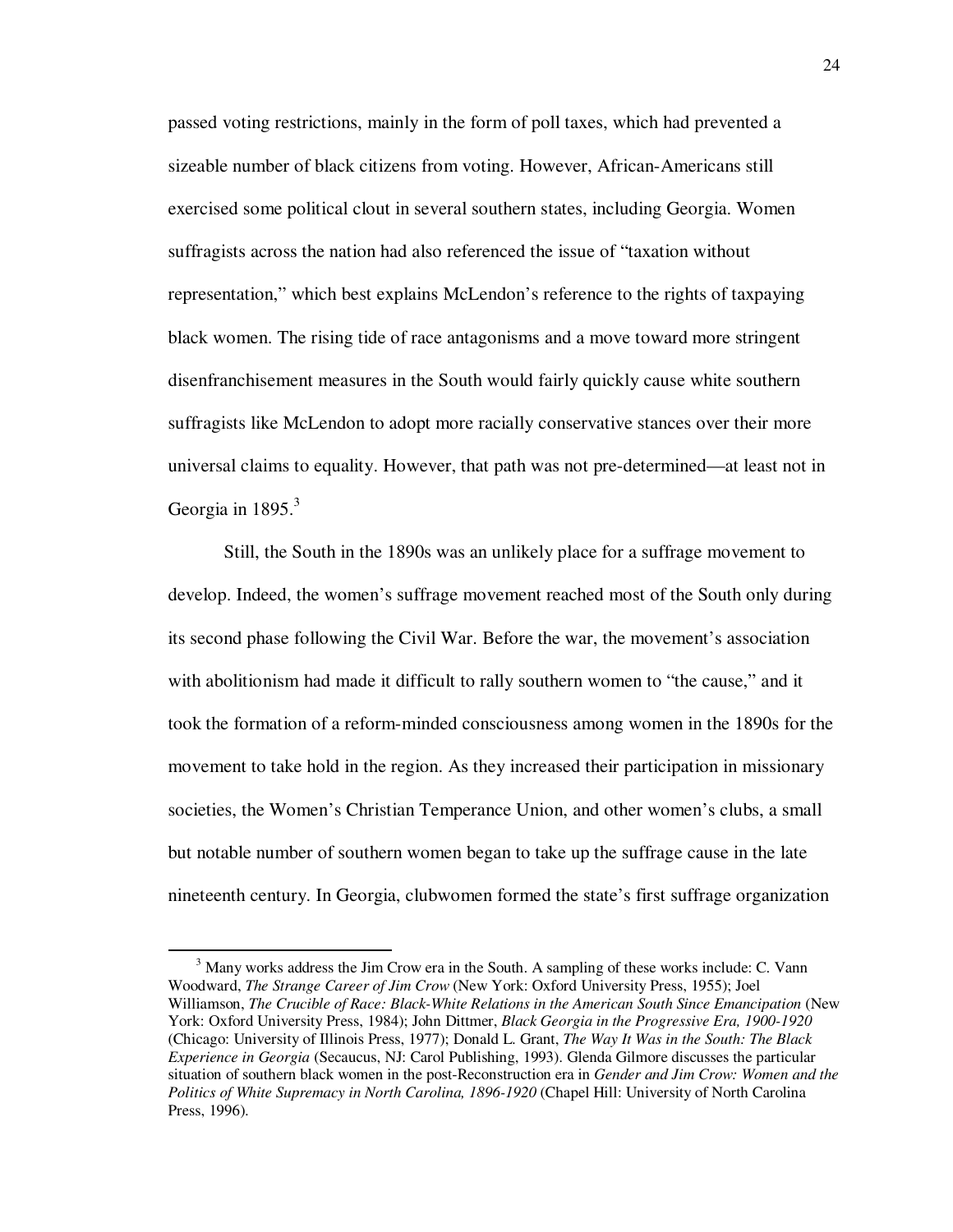in 1890. Though this and other organizations represented an important step forward, southern suffragists would face formidable obstacles in trying to achieve their aim of women's voting at a time when white political leaders throughout the South were working to set new limits on the franchise.

Georgia was already pursuing disenfranchisement measures for its black citizens when the suffrage movement first appeared in Georgia, but these policies became more aggressive in the years following the 1895 NAWSA convention. This disenfranchisement movement, which played out throughout other southern states as well, achieved its first victory in Georgia with a cumulative poll tax passed in 1887. The measure proclaimed that anyone who did not pay a poll tax would have to pay all back taxes before they could vote in an election. The tax did much to limit the black vote in the state, but urban areas still had a sizeable number of black voters at the polls. Thus began an urban movement across the state to apply white primaries in cities, which culminated with the state's largest metropolitan areas, Atlanta, Augusta, Macon and Savannah, all implementing white primaries over a twelve year period, from 1892 to 1904. $4$ 

Georgia's politicians had effectively stymied much of the black vote with the implementation of the cumulative poll tax and the white primary, but the disenfranchisement movement continued. In 1899, Thomas Hardwick, protégé of famed Populist leader Tom Watson, entered a motion before the General Assembly to disenfranchise black men by means of a state law. The bill failed miserably with a 137-3 vote against it, which came mostly due to the Democratic Party's aim to keep the black

<sup>4</sup> Dittmer, *Black Georgia*, 94-101; J. Morgan Kousser, *The Shaping of Southern Politics: Suffrage Restriction and the Establishment of the One-Party South, 1880-1910* (New Haven: Yale University Press, 1974), 65, 211. White primaries became law in Atlanta in 1892, Augusta 1900, Macon 1901, and Savannah in 1904.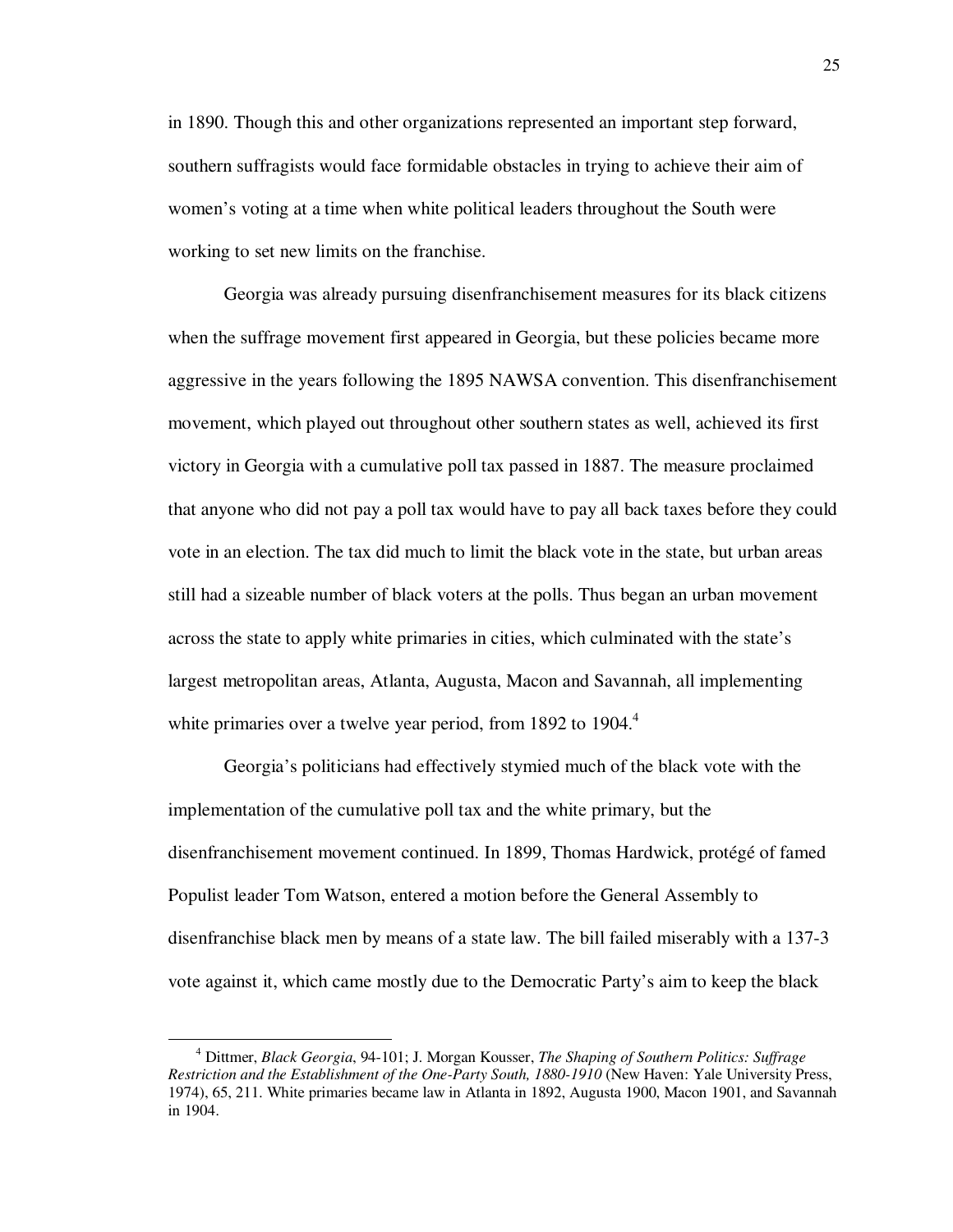population formally enfranchised as a precautionary measure in case they needed the black vote to defeat political opponents or challenge reform groups from within the party, namely Populists. It would be eight years before the state's politicians would have a change of heart over the issue of state-sanctioned black disenfranchisement, when rising racial tensions finally came to a violent, bloody head with Atlanta's infamous race riot in 1906.<sup>5</sup> The state's push to unify the franchise certainly did not provide an encouraging backdrop in which Georgia's women would push for their right to vote. Nonetheless, a modest and lively contingent of suffragists exerted considerable influence upon the affairs of the state during the early twentieth century, in part by arguing that the woman's suffrage movement would strengthen rather than weaken the hand of white supremacy.<sup>6</sup>

Gender conservatism was also an obstacle to women's suffrage in the South. Throughout the 1890s and early 1900s, women in Georgia debated whether or not suffrage efforts undermined the ideal of white womanhood predominating in the South that promoted the woman's place in the home. This ideal did not necessarily contradict women's involvement in politics or social reform; rather, it set boundaries on the particular ways that women participated in such activity. In fact, women in Georgia and the South at large participated in numerous political causes and won many battles for social reform in the decades following the Civil War. Furthermore, southern women's

<sup>5</sup> David F. Godshalk, *Veiled Visions: The 1906 Atlanta Race Riot and the Reshaping of American Race Relations* (Chapel Hill: University of North Carolina Press, 2005) is among several works that address the 1906 riot.

<sup>6</sup> Dittmer, *Black Georgia*, 94-101; Kousser, *The Shaping of Southern Politics*, 65, 211. The following works all address the significance of the race issue as it impacted suffrage movements in the nation and the South: Wheeler, *New Women of the New South;* Lorraine Gates Schulyer, The *Weight of Their Votes: Southern Women and Political Leverage of the 1920s* (Chapel Hill: University of North Carolina Press, 2006); Anne Firor Scott, *The Southern Lady*; Aileen Kraditor, *The Ideas of the Woman Suffrage Movement, 1890-1920* (New York: Columbia University Press, 1965). Elna Green also addresses this issue but deemphasizes the importance of race in the suffrage movement. See her *Southern Strategies.*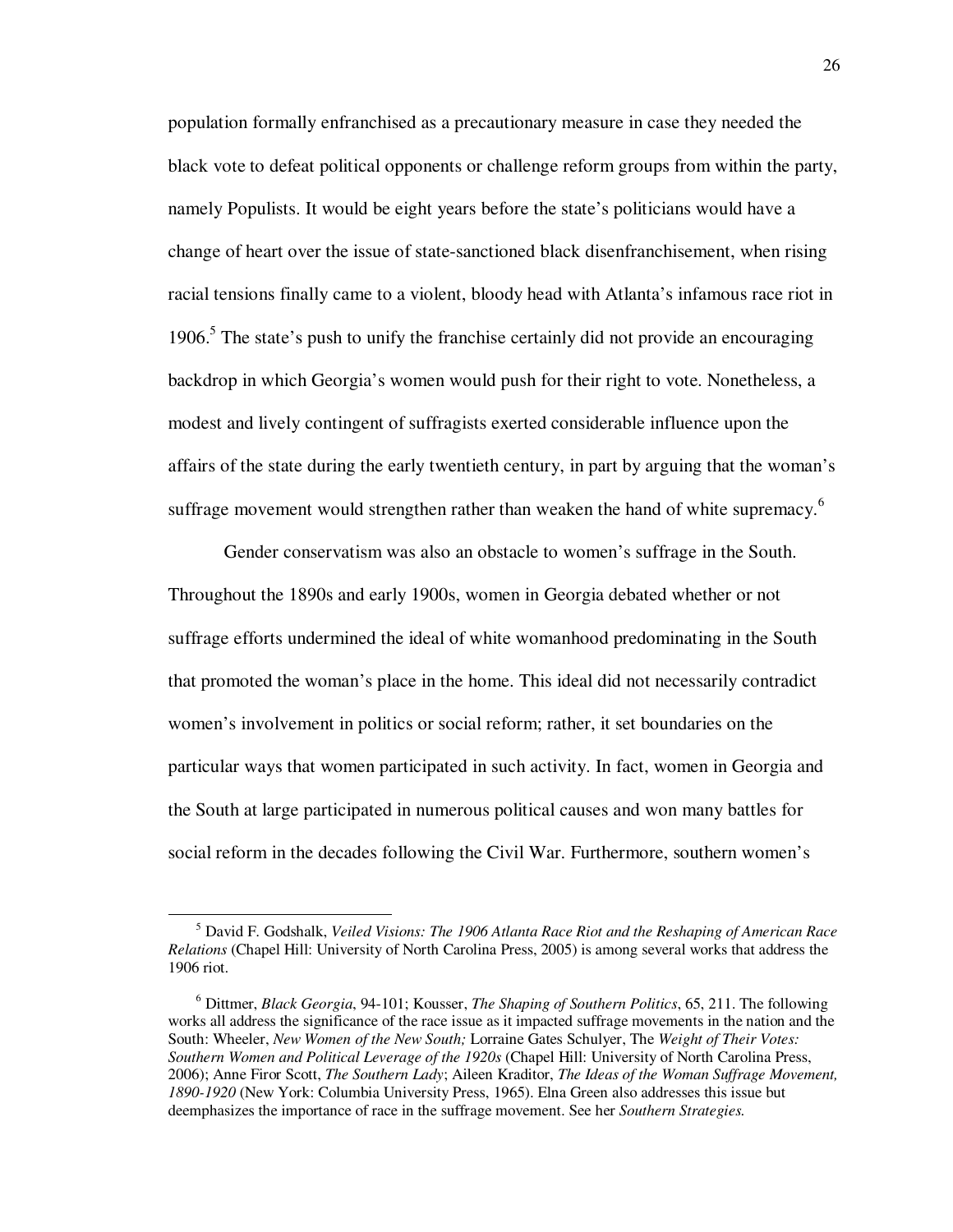involvement in various clubs and public organizations provided invaluable training to women who did take on the suffrage cause after the turn of the century. Causes such as prohibition, child labor, health care, education, and age of consent laws mobilized southern women from the "pedestal" into "politics" and afforded them a special opportunity to venture out into the public sphere at an unprecedented level. Nevertheless, a sizeable portion of southerners—men and women—believed that existing political influence provided women a substantial and appropriate voice in government that rendered women's suffrage unnecessary.<sup>7</sup>

In this challenging context, however, there were women in Georgia who argued that female suffrage was both appropriate and necessary. Most trace the beginning of this fledgling suffrage movement in Georgia to the efforts of Augusta Howard, a resident of Columbus. Howard, who had never met a suffragist or even read suffrage pamphlets, drew her motivation to organize women for the vote from personal experiences. The untimely death of her father had saddled her mother with exorbitant taxes that came with no provision for representation in the government as a voter. Alluding to the Revolutionary War's ballyhooed issue of "no taxation without representation," Howard, like other nascent and elite woman suffrage activists, based her initial claims to the franchise on the premise that propertied women who paid taxes deserved the full privileges inherent in American citizenship regardless of their sex. $8$ 

The injustice of "taxation without representation" prompted Howard to organize Georgia's first woman suffrage association in 1890 at her home, "Sherwood Hall." The

<sup>7</sup> Scott, *The Southern Lady*; *Atlanta Constitution*, 3 July 1913.

<sup>8</sup> A. Elizabeth Taylor, "The Origin of the Woman Suffrage Movement in Georgia" *Georgia Historical Quarterly* 38 (June, 1944); ibid., "Woman Suffrage Activities in Atlanta" *Atlanta Historical Journal* 43 (Winter, 1979), 48.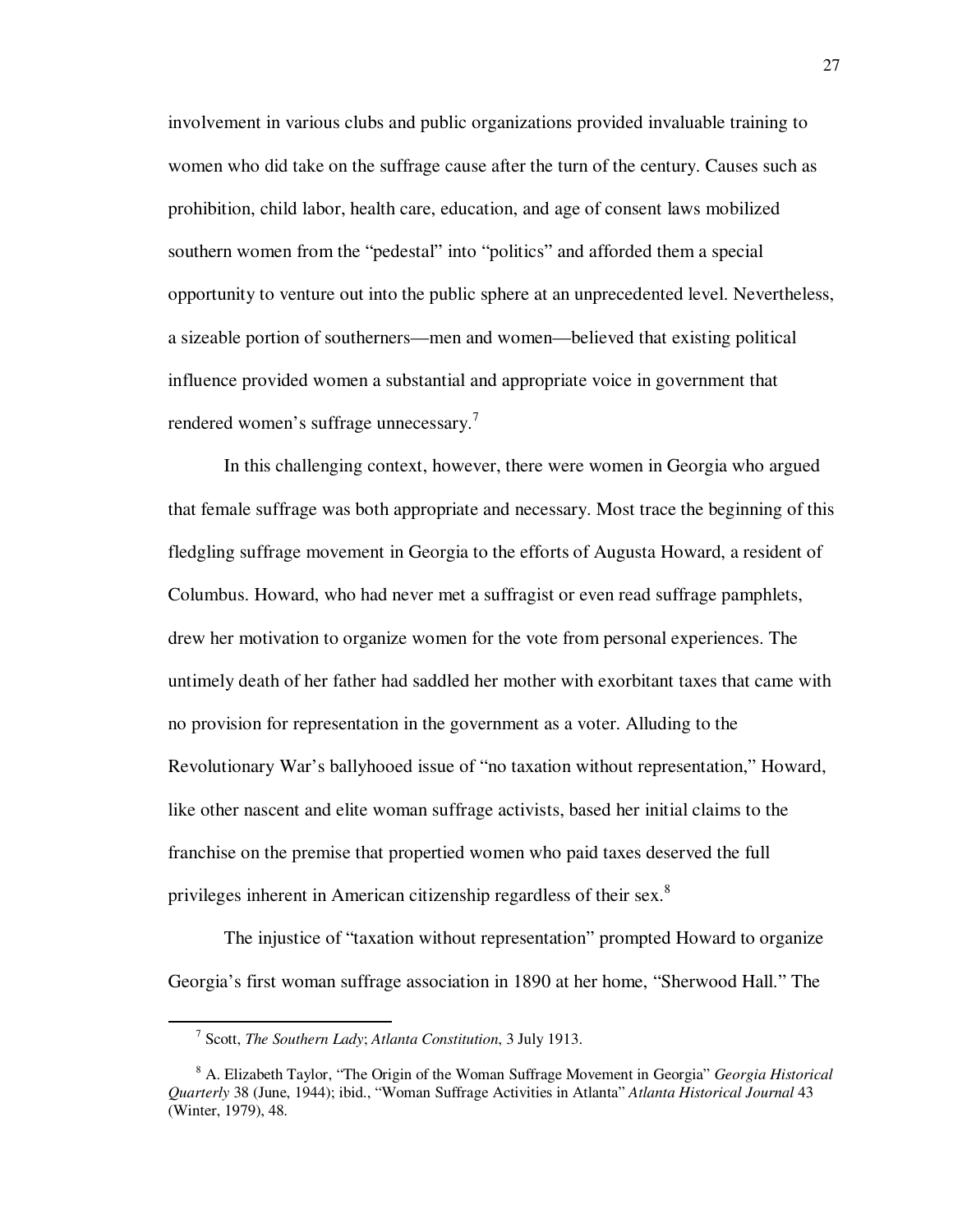groups' founding members consisted mostly of Howard's own family members: her sisters Claudia Hope Howard and Miriam Howard Du Bose, their mother Anne Jane Lindsay Howard and a few other residents of Columbus were its only members for two years. By 1892, the group had attracted a few more members including ones outside of Columbus. Among the newest additions was Mary Latimer McLendon, an activist for Georgia's temperance movement, who by 1894 was presiding over a sister branch in Atlanta that boasted forty members, including some men. These local groups became known collectively as the Georgia Woman Suffrage Association (GWSA), which affiliated with NAWSA.<sup>9</sup>

Though mainly the province of women, Georgia's incipient suffrage movement did attract some men who were sympathetic to the cause. In 1894, the year before the Atlanta convention, the GWSA circulated a pamphlet titled, "Prominent Georgia Men in Favor of Woman Suffrage," which offered pragmatic reasons for female enfranchisement. Such arguments rested on the idea that women were taxed but not represented in government and that a female's virtue and innocence would eradicate many evils within the political system. Of the men quoted in the pamphlet, Major Charles W. Hubner made one of the more matter-of-fact arguments in favor of women's voting. He declared that he "trusted [his] wife in the most sacred relationships and most important duties of life" and saw no just cause to block her from performing her civic duty. This endorsement among others led the women of the GWSA to believe that their

<sup>9</sup> *Columbus Enquirer*, 26 May 1948; Harper, et al, *History of Woman Suffrage*, vol. 4, 237, 581.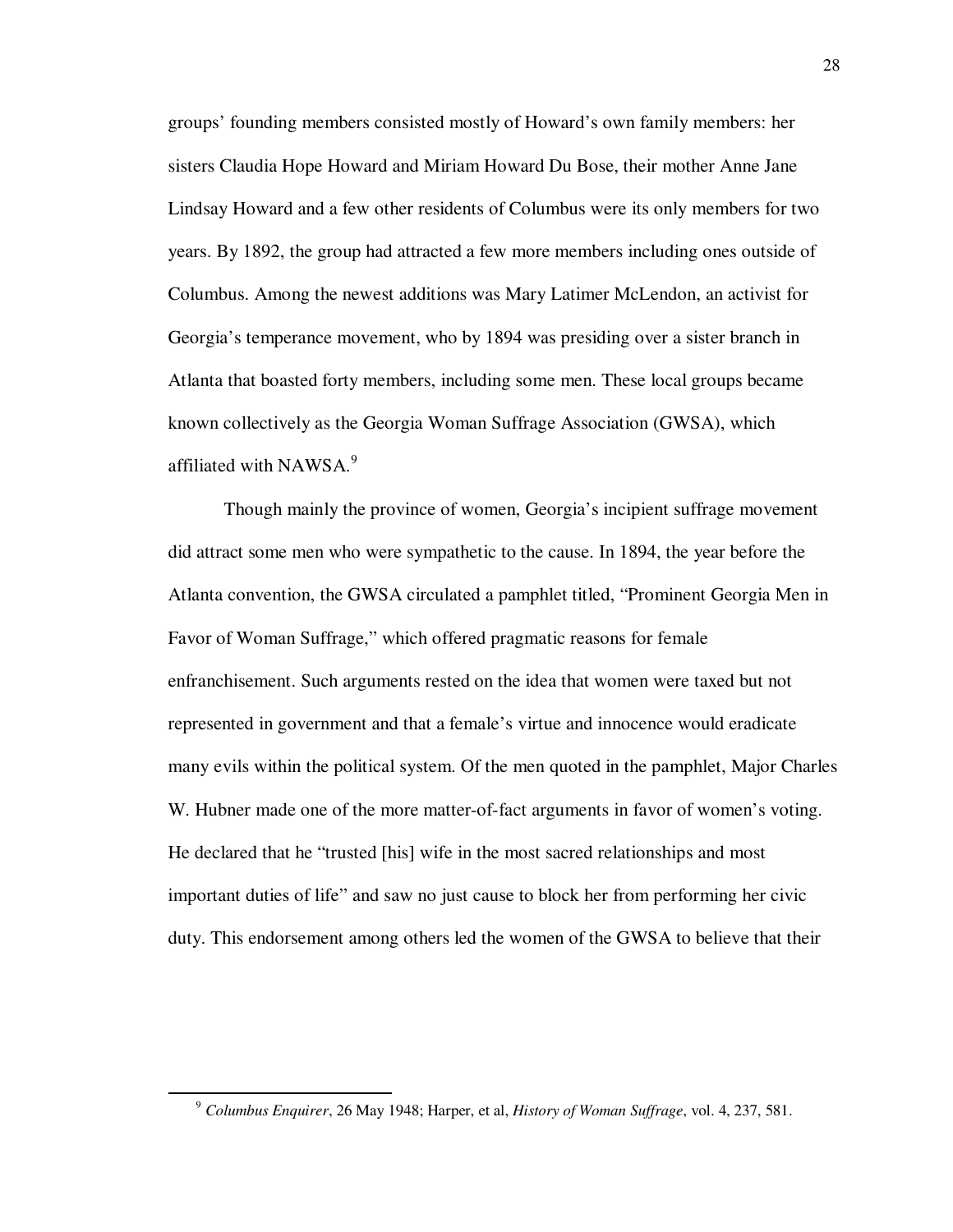state might be ready for more sustained suffrage agitation, and they set their sights on bringing the national convention to Georgia. $^{10}$ 

 The 1895 convention meeting in Atlanta came about when Howard's suffragists finally convinced NAWSA that moving the annual meeting from its traditional location in Washington, D.C. to the Georgian city would bring much needed publicity for the woman's right to vote in the Deep South. Personally, Howard hoped that the publicity surrounding the meeting might positively impact the opinion of Georgia's leading newspapermen and politicians who had previously expressed strong opposition to female enfranchisement or ignored the issue entirely. Indeed, when the convention met in Atlanta, it did provide the stimulus in news coverage that Howard had wanted, as several Georgia newspapers gave detailed accounts of the meeting's proceedings and speeches. The *Atlanta Constitution* and *Atlanta Journal,* for example, provided daily reports on convention activities. Though most newspapers conveyed negative opinions toward suffrage, the publicity at least attracted attention to the suffrage issue, which had been a relative nonentity in most southern states. $11$ 

 As they looked forward to the upcoming meeting, Georgia suffragists could rejoice that a movement that had originated in the North and achieved great successes in the West was finally coming to the South. Bringing much needed attention to the women's movement in the South, which had been relatively non-existent before the 1890s, the decision to hold the convention in Atlanta demonstrated that national

 $10$  Georgia Woman Suffrage Association, "Prominent Georgia Men in Favor of Woman Suffrage," 1894, 1:6, Women Suffrage Collection, Georgia Archives, Morrow, Georgia. Hereafter, each subsequent manuscript collection will be abbreviated. The Woman Suffrage Collection will be abbreviated WSC, for example. If applicable, any box and folder numbers will be listed with the box number, a colon and then the folder number as demonstrated in this note.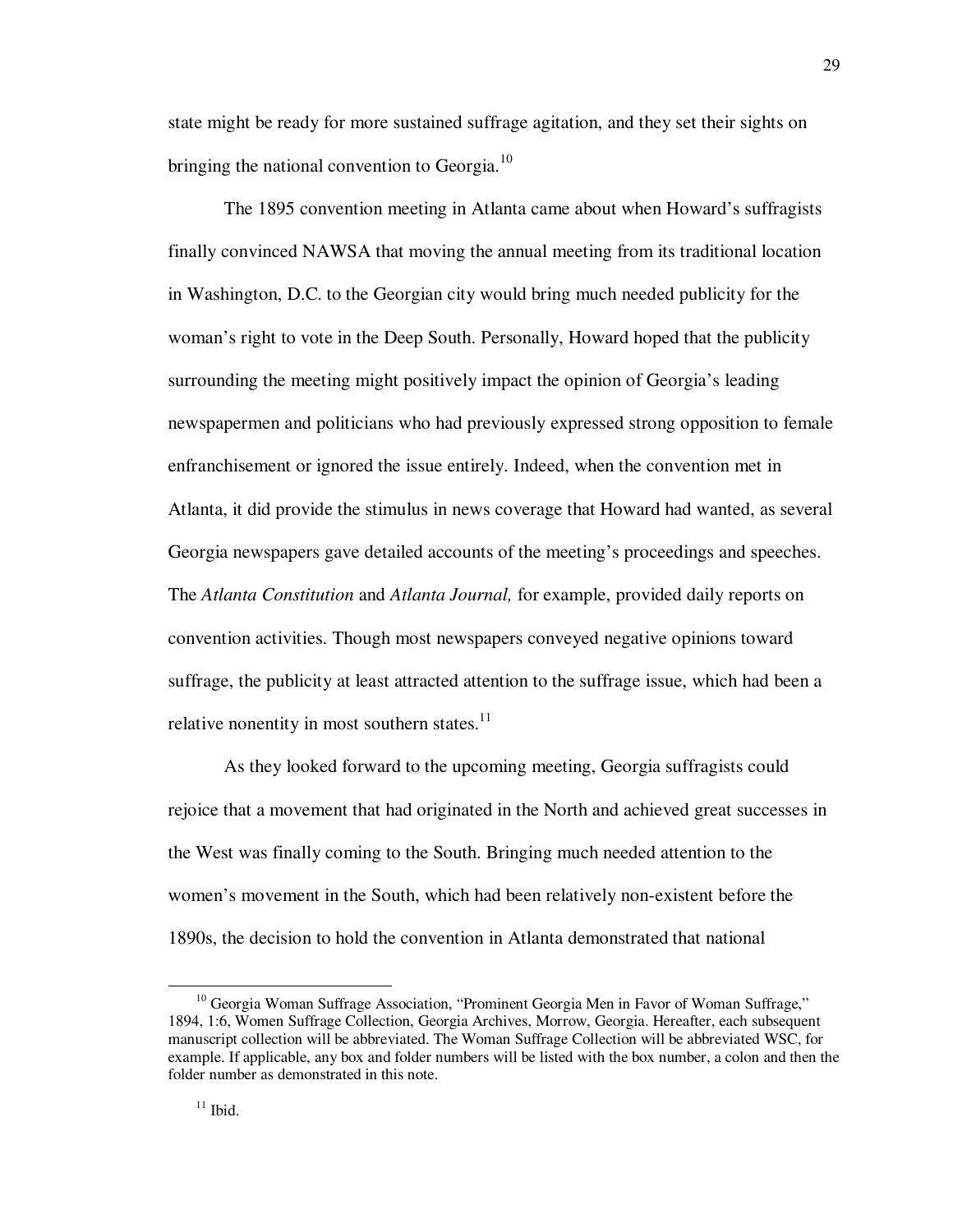organizers would not work solely outside the South in their efforts to achieve a national amendment. As Marjorie Spruill Wheeler has argued, NAWSA's leaders sought to include the South in their campaign despite the region's resistance to the issue, reflecting a shift in strategy to focus on state-by-state individual legislation in the 1890s and early 1900s. Frustrated by their lack of progress with unresponsive and hostile congressmen, NAWSA turned to individual states, using grassroots campaigns to gain state suffrage victories that, they hoped, would render a federal amendment inevitable.<sup>12</sup> Of course, the convention represented a particularly important moment for suffrage in Georgia, as the largest women's suffrage organization in the world was going to convene in its state's capital. If suffrage would ever make inroads with Georgia's reform-minded women and men, reasoned McLendon and other Georgia suffragists, the convention was certainly the best opportunity for it, and indeed, the 1895 NAWSA meeting would provide the impetus for many of state's clubwomen to join the suffrage cause to create a small but spirited movement.<sup>13</sup>

NAWSA had never held its convention outside the confines of Washington, D.C. before 1895, but it had shown an inclination toward this action. In 1892, the organization set up a committee for the southern states with the hope that it might invigorate suffrage sentiments in the region and persuade those whom Anne Scott referred to as "secret suffragists" to come out of hiding. Then, leaders at the organization's 1894 convention broke with tradition and suggested that they convene in a different city for their next

<sup>&</sup>lt;sup>12</sup> Wheeler. *New Women of the New South*, 20. The relative failure of suffrage in the South, however, indicates that having the South's backing was not essential for the amendment to pass, but Tennessee's role in ratifying the amendment was crucial.

 $13$  It is difficult to pinpoint actual membership numbers for suffrage organizations due to the nature of archival material available. Organizational records are scattered and do not divulge enough information to give accurate numbers. However, it can be surmised from other studies on suffrage movements in the South, which contained modest numbers in most cases, that Georgia's would be similarly small.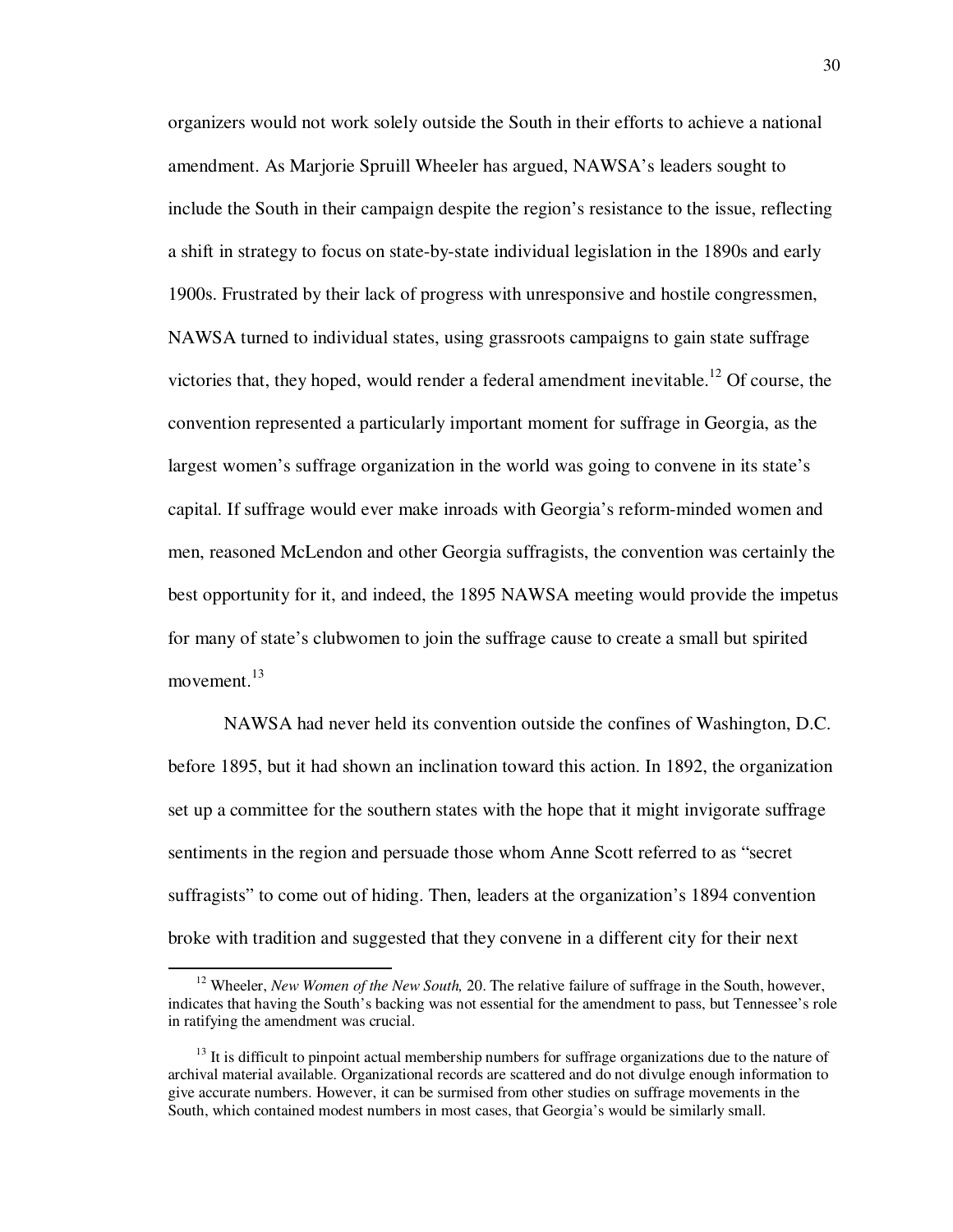meeting. Upon this suggestion, contingents from Detroit and Cincinnati made strong claims in favor of their respective cities, but Howard's small group from Georgia produced the most convincing argument. Howard addressed the convention stating:

You might hold thousands of conventions in Kansas or any other place above Mason and Dixon's line and you will never hear anything of it in the South. The Georgia papers and the far southern papers still insist that women do not want the ballot. Until you hold a convention in the South and prove to them that this is not so, they will keep on saying it is. While a great many of [the attendees in Atlanta] would come to laugh, many of them would go away with NAWSA membership tickets in their pockets.

Moved by Howard's speech, a member called for NAWSA to bring a "battle right into the enemy's quarters and make the Solid South a friend to woman suffrage." National suffrage leader Anna Howard Shaw also endorsed Atlanta, believing the choice would improve the suffrage situation in the South. After a favorable vote, the convention recognized Atlanta as the location for NAWSA's 1895 convention. Thus, the organization's twenty-seventh convention would reflect the growing sentiment among NAWSA's leadership that they needed to bring about more widespread support for their cause in the country, including the seemingly intractable southern states. The "Howard girls," as they were called by national officers, had successfully capitalized upon this initiative within the organization.<sup>14</sup>

In the months leading up to the meeting, citizens of Atlanta expressed great interest in the upcoming convention, but this enthusiasm did not necessarily reflect prosuffrage sentiment. The *Atlanta Constitution* reported that conventions provided a great opportunity to enhance Atlanta's image in the nation and world at large and that the

<sup>14</sup> Harper, et al, *History of Woman Suffrage*, vol. 4, 234-236; Dewey Grantham, *Southern Progressivism*, 209; Anne Scott, *The Southern Lady*, 170; Proceedings of the Twenty-sixth Annual Convention of the National American Woman Suffrage Association, 1894 (Washington: NAWSA 1894), 93, 104, 106, 110; A. Elizabeth Taylor, "The Origin of the Woman Suffrage Movement in Georgia," *Georgia Historical Quarterly* 43 (June, 1944), 69-70.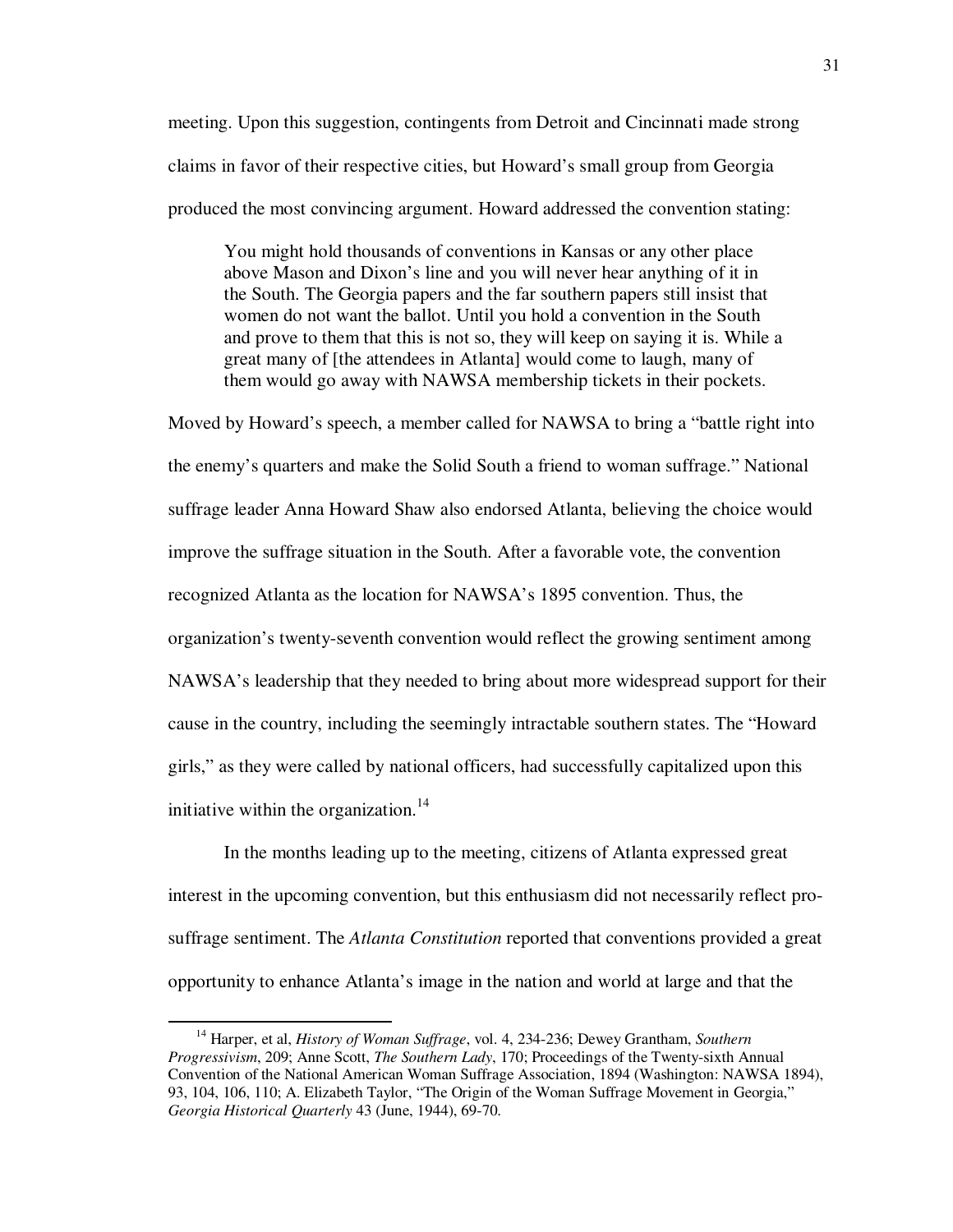revenue raised by such activities would boost Atlanta's growing economy. The paper put it bluntly, "They may not find suffrage among us, but they will find that our people will gladly give them a hearing." Furthermore, the attendance of internationally recognized figures spurred curiosity in otherwise disinterested southerners who desired to catch a glimpse of widely known female "celebrity" suffragists. Susan B. Anthony, for instance, had only traveled to the South once before the meeting, and she had taken a less active role in the opening and closing addresses of past conventions. However, in an effort to drum up support for the incoming suffragists, NAWSA widely advertised several of her speaking engagements that would take place over the course of the convention. The organization had feared their decision to move their meeting to the South might negatively affect attendance, and leaders knew Anthony's widely recognized name would draw large crowds.<sup>15</sup>

The publicity ultimately paid off. When the convention finally arrived on January 31, 1895, it attracted a packed house at Atlanta's De Give's Grand Opera House. Completed in 1893, the site was the first Atlanta stage to boast incandescent lighting, and it stood as one of the city's more popular attractions. The decision to use this venue seemed highly appropriate as it reflected Atlanta's dedication to the "modern" and "progressive," a spirit the women wished to carry forth to their own cause. In the audience one could find up and coming urban professionals like *Atlanta Constitution*  business manager, William A. Hemphill and his wife as well as *Atlanta Journal* editor F.H. Richardson. The state's first lady, Susan Atkinson, who later hosted a reception for the visiting suffragists, also attended the meeting with her husband, Governor William

<sup>15</sup> *Atlanta Constitution,* 8 January 1895; ibid., 31 January 1895; Harper, et al, *History of Woman Suffrage,* vol. 4, 238.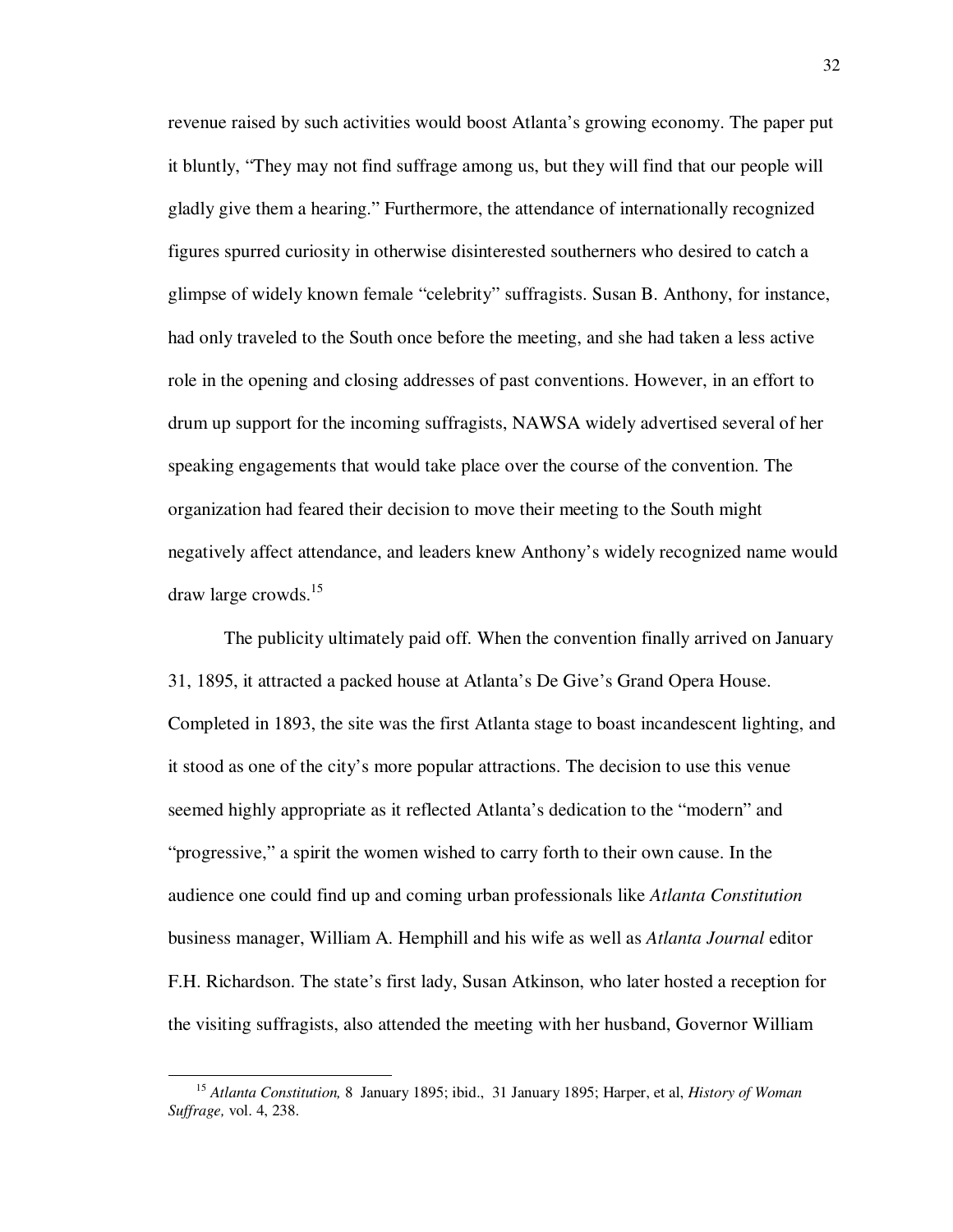Atkinson as a sign of welcome to NAWSA's members. The convention's chief organizers, the Howard sisters, had refused any financial assistance from national advisers in organizing the event, and they alone paid for its cost, which amounted to six hundred dollars. Among other preparations, they commissioned a special banner that hung over the speaking platform. It depicted the standing of suffrage in states across the nation, with different colored stars conveying each state's status. According to NAWSA's official report, "Wyoming and Colorado [the only states that provided complete suffrage rights to women] shone with full and undimmed luster." This banner, accompanied by the national association's flag and portraits of suffrage pioneers, Lucy Stone and Elizabeth Cady Stanton, made for an inspiring backdrop.<sup>16</sup>

 The convention began with speakers touting the reforms made by women in suffrage states. Susan B. Anthony, presiding as NAWSA's president, called Alberta C. Taylor to the platform to speak on the successes made in Colorado on the legal age of consent. Anthony's choice of Taylor, an Alabama native and daughter of the state's former governor, Reuben Chapman, was a calculated one. She was a prominent southern woman who could testify to the successes of woman suffrage before a southern crowd that contained less than enthusiastic supporters for the cause. Furthermore, the age of consent had long occupied Georgia's women, who deplored the state's rather embarrassing status on this issue: Georgia's law only applied to girls up to ten years of age, the lowest of any state in the nation. The testimonial would be a shot in the arm of those already on board with suffrage, while on the other hand serving as supporting evidence for those ambivalent or opposed to suffrage that women could bring about necessary moral reforms. An audience member called out, "Let it be recorded that the

<sup>16</sup> Harper, et al, *History of Woman Suffrage*, vol. 4, 236, 582.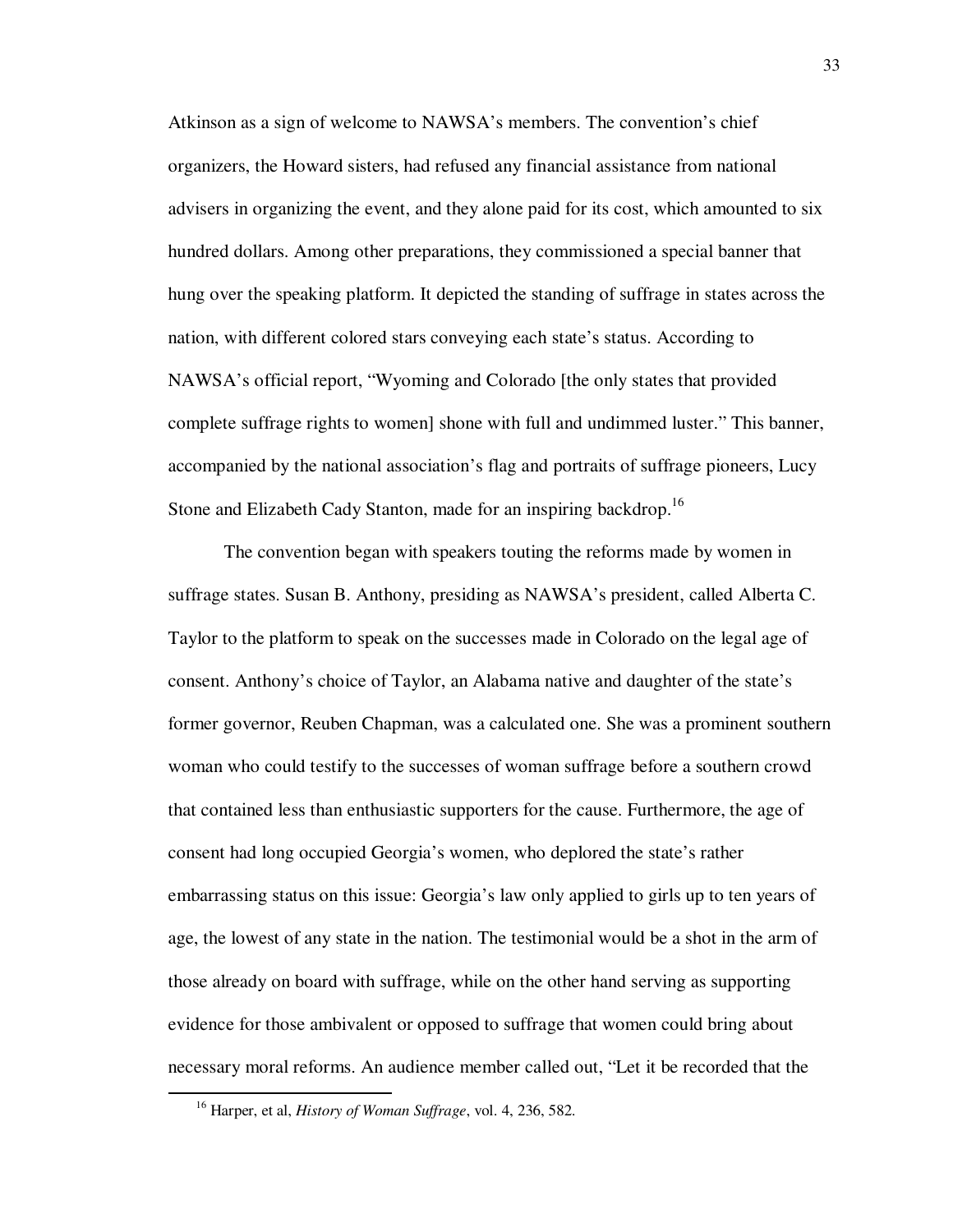first bill introduced by a woman member in any State Legislature was a bill for the protection of girls." $17$ 

Convention speakers in turn linked local efforts to a worldwide movement for women's rights and progressive reform. Orators like Anthony urged the audience to align with the growing number of suffrage supporters in the world, making the case for women's suffrage within a movement that viewed a suffrage victory in one area of the globe as a step in favor of women in other nations. The reports on suffrage advancements, for instance, treated "glorious" successes in New Zealand and Australia in the same breath as those made in American states like Ohio and Idaho, speakers connected this progress to achievements in the western United States. Speakers also framed the fight for suffrage in terms of the language of civilization vs. barbarism, urging southerners to join the presumably good, enlightened people of the West who did not enslave women like the "backward" people of the Orient supposedly did. In doing so, suffrage leaders adopted and expanded upon an increasingly powerful set of beliefs linking the status of women to imperialist ideologies of racial and national supremacy, a strategy that they presumably calculated would resonate with the identities and apprehensions of their elite southern white audience.<sup>18</sup>

Indeed, convention organizers displayed considerable sensitivity regarding white southerners' ongoing efforts to limit the franchise along lines of race and class. At the convention, NAWSA cautiously endorsed speeches promoting educational qualifications

 $17$  Ibid., 238-240.

<sup>18</sup> Ibid., 237, 363; *Atlanta Constitution*, 3 February 1895; Patricia Grimshaw, *Women's Suffrage in New Zealand* (New York: Oxford University Press, 1987); Louise Newman, *White Women's Rights*, 17, 23. Grimshaw argues that the women of the South Pacific agreed with this worldwide vision, and they prided themselves in paving the way for future suffrage victories abroad. Instead of viewing women's political action as a disparate, spontaneous incident, she posits that these seemingly individual occurrences might have contributed to a collective, worldwide action.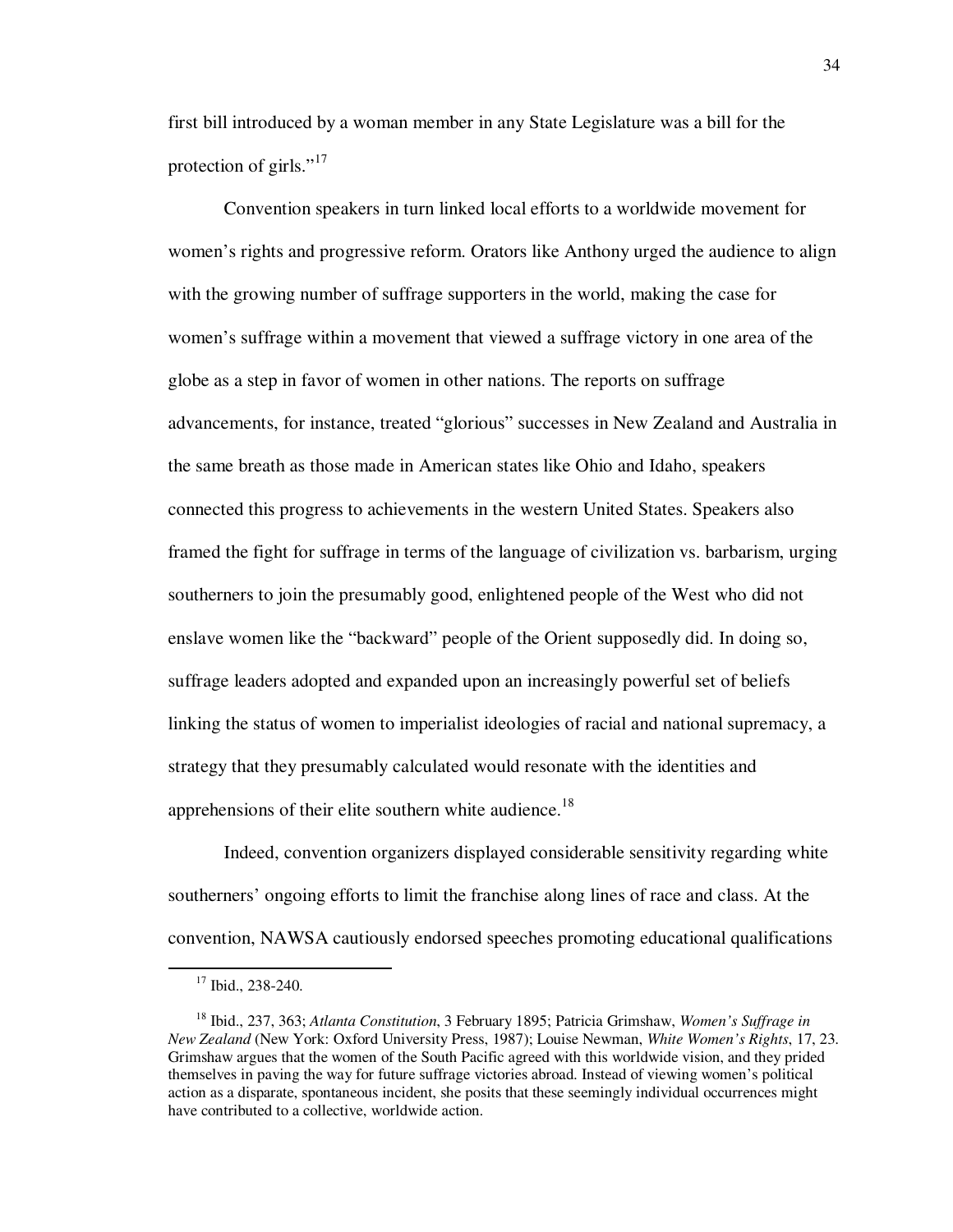for voting privileges, even as they steered clear of the explicitly racist rhetoric that would increasingly characterize the arguments of southern suffragists in the coming years. This reflected an ongoing shift in the national organization's strategy during the 1890s. Even though suffragists in the earlier stages had appealed to lofty principles of equality and justice for all human beings, the leaders in the national movement had increasingly adopted a policy of convenience, advancing the cause of middle-class whites over African-Americans and foreign born immigrants. Even convention speaker and noted abolitionist Henry Blackwell advocated the use of educational requirements in determining suffrage privileges. He noted that "two great bodies of illiterate citizens" were present the in the country, as foreign immigrants raised concerns in the North while African-Americans presented unease in the South. The policy was intended to allay fears over the expansion of suffrage rights to certain "undesirable" elements of society—the poor white immigrants flocking to Northern cities and the black population of the South. Northerners and southerners alike could agree on certain terms of exclusivity for voting rights.<sup>19</sup>

Suffragists worked hard to sustain local interest over the course of the convention. They held meetings for state and committee reports every morning and afternoon, which were well attended, but they reserved evening sessions for formal speeches in the hope of reaching larger audiences. Speakers ranged from local organizers to nationally recognized figures—Anna Howard Shaw and Carrie Chapman Catt made appearances in

<sup>19</sup> Dewey Grantham, *Southern Progressivism*, 114; J. Morgan Kousser, *The Shaping of Southern Politics*, 239; Harper, et al, *History of Woman Suffrage*, vol. 4, 246, 363; Wheeler, *New Women of the New South*; Aileen S. Kraditor, *The Ideas of the Woman Suffrage Movement*, 1890-1920 (New York: Columbia University Press, 1965). Blackwell published a pamphlet under NAWSA's auspices on the same subject. See Henry Blackwell, "A Solution to the Southern Question" (Boston: National American Woman Suffrage Association, 1890).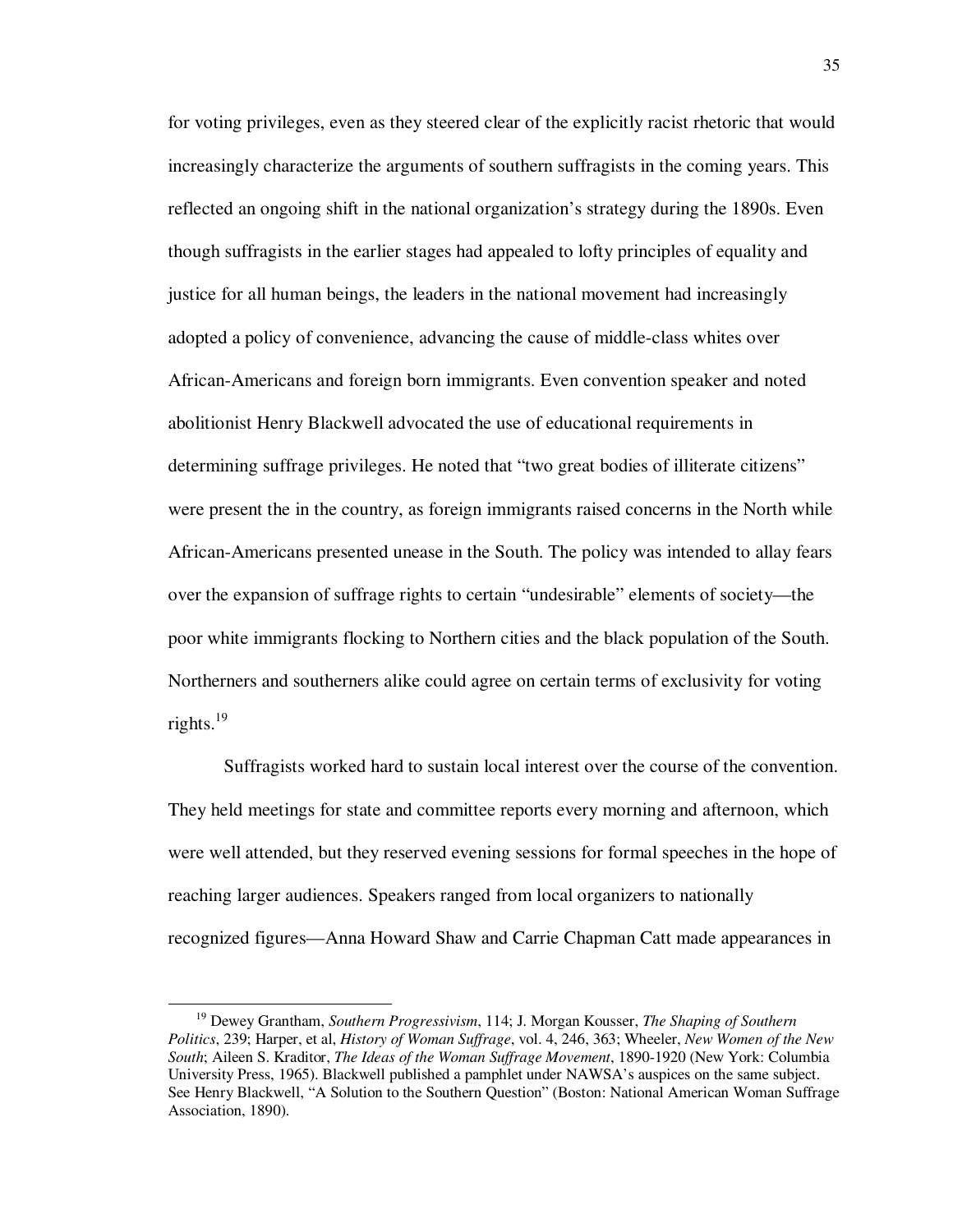addition to the ones made by Anthony and Blackwell. The appearances of these highprofile suffragists at evening sessions and mass meetings over the course of the convention did achieve a few converts to the woman's cause. In fact, a single mass meeting held under the auspices of the Atlanta Equal Suffrage League and Susan B. Anthony won over thirty-four new members for the league.<sup>20</sup>

The Howard sisters chose Carrie Chapman Catt to close the convention at the end of the week in an attempt to draw a final large audience. Catt posited the need for suffragists to pursue a more vigorous approach to recruitment and bring more organization to the movement. "The size of our membership is not at all commensurate with the sentiment for woman suffrage," she added. Catt attributed this situation to early efforts that sought to educate the public on the merits of woman suffrage rather than encourage them to form effective organizational units within NAWSA. Instead, Catt called for intense suffrage agitation in the form of putting forth suffrage amendments to individual state legislatures and Congress. She believed suffragists had made enough headway to sway sentiment favorably in a sufficient number of states that such a strategy was appropriate.<sup>21</sup>

And so, Georgia suffragists could be proud of their achievement and hopeful for the future in the wake of the 1895 convention. At the close of the convention, NAWSA leaders passed several resolutions, including one that acknowledged the critical role of the Atlanta press, which "added greatly to interest and attendance." Indeed, the meeting had brought together thousands of women and men devoted to suffrage cause as well as hundreds of curious spectators; at a single meeting, suffragists reported having attracted

<sup>20</sup> *Atlanta Constitution*, 6 February 1895.

<sup>21</sup> Harper, et al, *History of Woman Suffrage*, vol. 4, 248-249.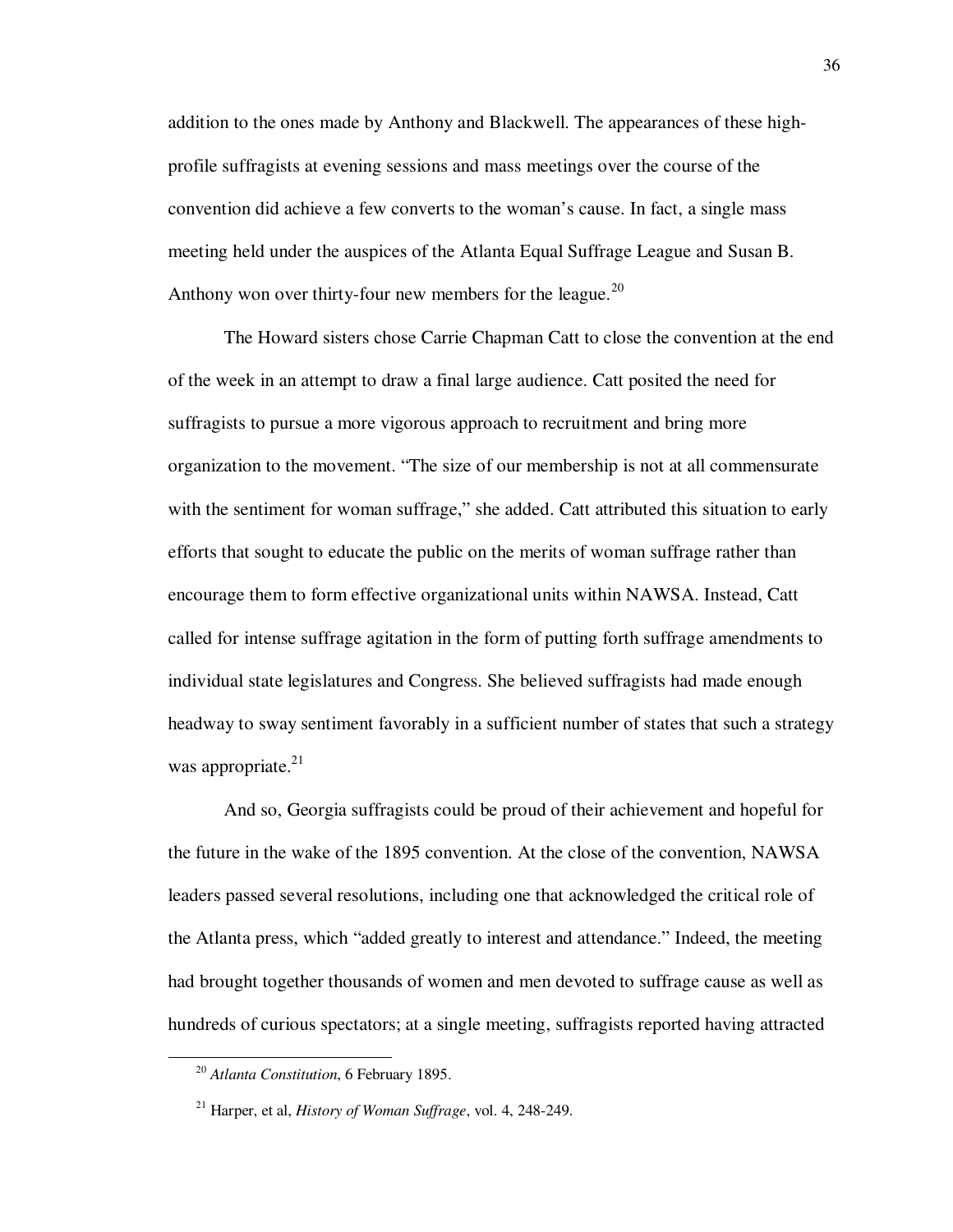forty new members, all of whom lived in the Atlanta. At the very least, the Atlanta convention had enabled suffragists to accomplish their goal of getting the suffrage conversation going in the South. $^{22}$ 

Yet, in the years following the 1895 convention, the women's suffrage campaign did not take off in Georgia or elsewhere in the nation but fell into a period frequently described by historians as a "doldrums." This phase of depressed activity, lasting from approximately 1896 to 1910, heavily impacted the South, as the movement was starting to gain momentum there. In several cases, membership in southern state suffrage organizations dwindled to just a handful of members or ceased to exist until revived in the 1910s. The survival of those organizations that did persist depended on the efforts of a few committed leaders to keep suffrage sentiments alive during the period. Events in Arkansas illustrate an extreme case in point: after its leader Clara McDiarmid died in 1899, no one formed a new organization until 1911. Though less extreme, women in Alabama and Mississippi also experienced particularly difficult times.<sup>23</sup>

Georgia suffragists fared better than most of their southern sisters, yet this period was discouraging for them as well. They had received a considerable amount of publicity due to the convention, but the exposure did not bring many new suffragists to the GWSA. Georgia suffragists did not hold any statewide meetings until 1899 and experienced frequent changes in leadership, having five different presidents following Howard's

<sup>22</sup> *Atlanta Constitution,* 3, 6, February 1895.

<sup>&</sup>lt;sup>23</sup> Anne F. and Andrew M. Scott, *One Half the People: The Fight for Woman Suffrage* (New York: J.B. Lippincott Company, 1975). For a description of suffrage movements in Mississippi and Arkansas see: A. Elizabeth Taylor, "The Woman Suffrage Movement in Mississippi" *Journal of Mississippi History* 30 (February 1968): 1-34; ibid., "The Woman Suffrage Movement in Arkansas" *Arkansas Historical Quarterly* 15 (Spring 1956): 17-52. For an account of the Alabama woman suffrage movement see: Lee N. Allen, "The Woman Suffrage Movement in Alabama, 1910-1920" *Alabama Review* 11 (April 1958): 83- 99.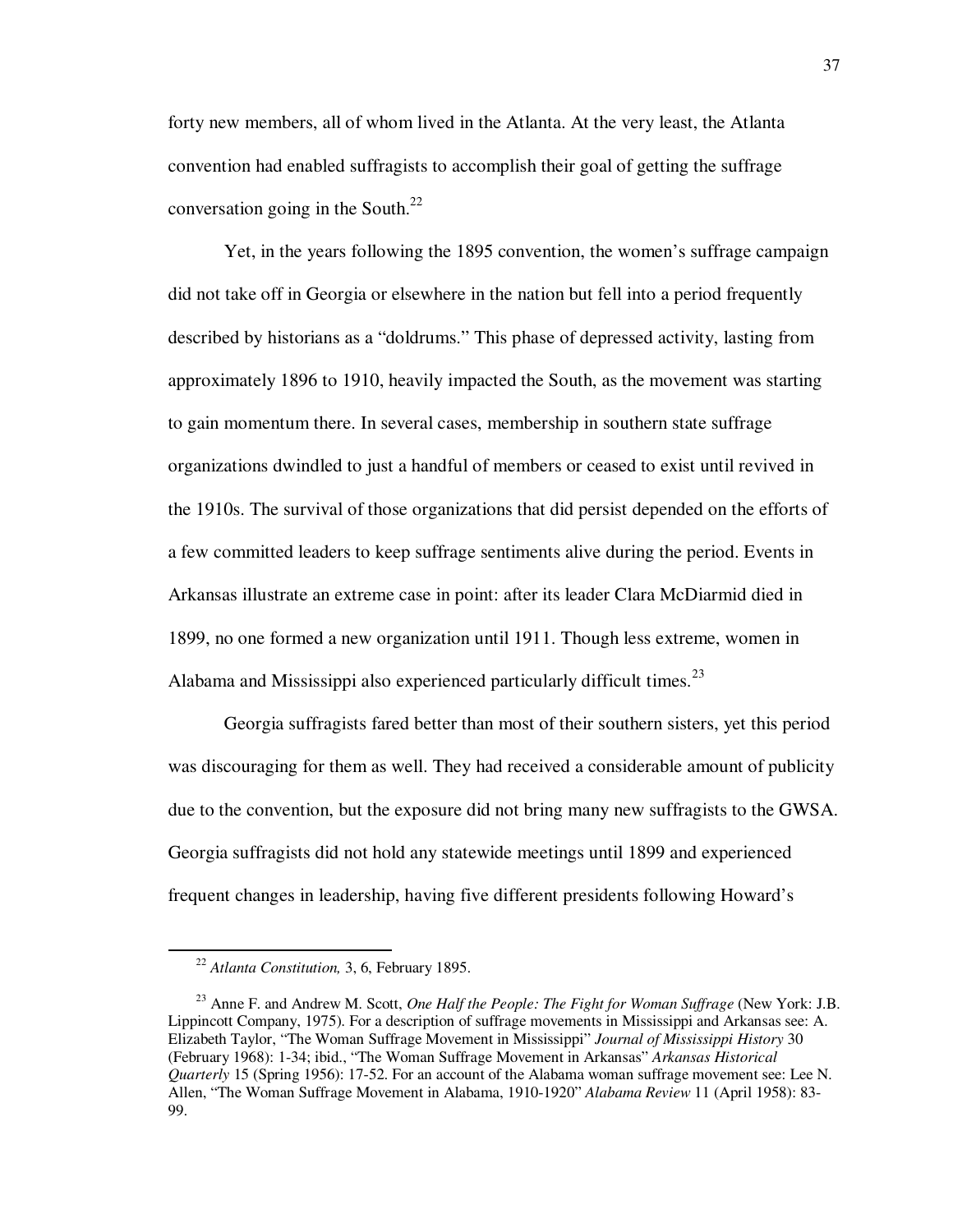vacancy from the presidency in 1895 until Mary Latimer McLendon took permanent control of the organization in 1906. Certainly, the changes in the GWSA's administration did not provide any sense of stability for Georgia's suffrage movement while it was trying to gain momentum. However, the fact that the organization persisted while sponsoring a few local functions from year to year was an accomplishment when compared to the fate of other state suffrage movements in the South. These women did not fall into total obscurity as the label of "doldrums" might suggest. $24$ 

Indeed, the sweeping claims for a doldrums period, while not inaccurate, have tended to lead to reductive accounts that overlook significant activities that did take place during this time. In fact, Georgia's suffrage movement suggests contrary evidence to the "doldrums" paradigm. Though activity did wane after the movement's auspicious start, Georgia's suffragists made important strides in terms of political "training" during the period in which they lobbied politicians to approve social reform legislation. Furthermore, many of the ideas discussed at the Atlanta convention heavily influenced the way Georgia suffragists fought for the ballot, providing both inspiration and a strategic framework for the movement's subsequent revival in the 1910s.

Georgia's suffragists used a firm but cautious approach to promote their movement in the late 1890s and early 1900s. The Atlanta convention had produced mixed reactions in the state, which indicated that many Georgians were not receptive to the amendment initiative Catt had promoted. In fact, only one paper in Atlanta, *The Sunny South*, endorsed women's suffrage in the wake of the convention. The publication even

<sup>24</sup> Harper, et al, *History of Woman Suffrage,* v. 6, 121. The following women served as president of the GWSA: H. Augusta Howard, 1890-1895; Mrs. Frances Carter Swift, 1895-1896; Mrs. Mary Latimer McLendon, 1896-1899; Mrs. Gertrude C. Thomas, 1899-1901; Miss Katherine Koch, 1901-1904; Mrs. Rose Y. Colvin, 1904-1906; Mrs. Mary Latimer McLendon, 1906-1921.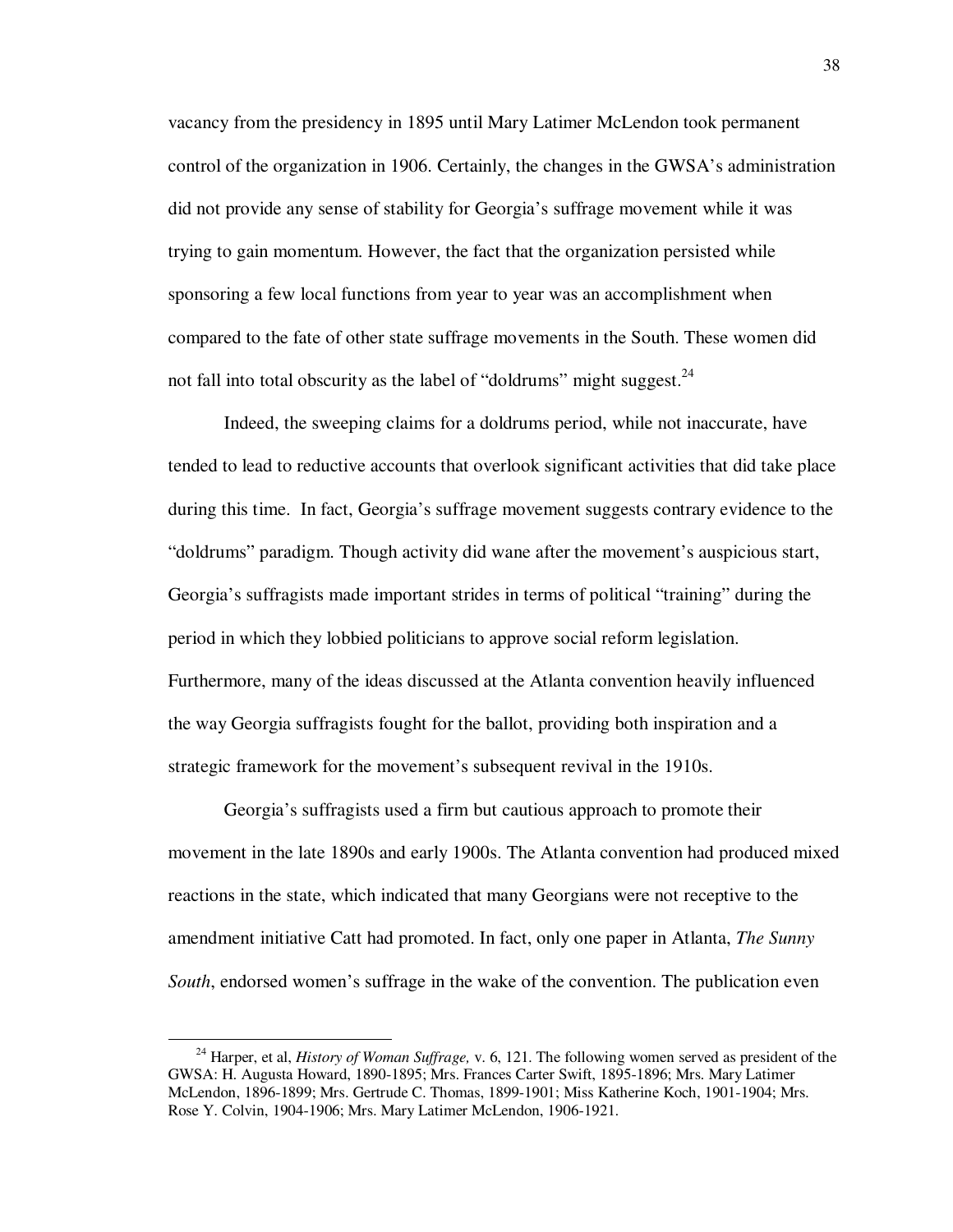printed a lengthy letter from Mary Latimer McLendon, who tried to enlist women and men to the cause by pointing out its inclusivity—the GWSA was non-partisan and not affiliated with any particular religious denomination. Another organ, Milledgeville's *Union Recorder, provided a hesitant endorsement, claiming, "We are not prepared to say* this will be best. But no backward steps will be taken in efforts to make the world better; and a scheme that promises so fair will not remain untried."<sup>25</sup>

Other papers put forth strong condemnations of the movement. The *Cordele Sentinel* printed a mocking editorial that mused, "How these women do envy us men!" while the *Albany Herald* remarked that the women of the NAWSA convention were "leading forlorn hopes." The *Dawson News* provided a backhanded compliment to the suffragists, claiming that NAWSA composed "bright women on a very foolish mission." Still others questioned whether women even wanted the ballot, despite the fact that thousands of women had just met in Atlanta to promote that very cause. One paper remarked, "In Georgia the men are in favor of giving the women everything they want. They don't want the ballot, and say to the men, 'keep your old britches, we don't want them.'" Even the state's first lady questioned the extent of suffrage interest in the state. In a letter published in the *Atlanta Journal* and the *Union Recorder* Susan Atkinson stated, "When women earnestly do want the vote the men will not stand in their way." She went on to add, "When the women feel that it is to the interest of the country that they be given the ballot, they will ask for it."<sup>26</sup>

<sup>25</sup> Ibid., vol. 4, 582; *Sunny South*, 2 March 1895; *Union Recorder*, 5 February 1895.

<sup>26</sup> *Cordele Sentinel* quoted in *Union Recorder*, 19 February 1895; *Albany Herald* quoted in *Union Recorder*, 12 February 1895; *Dawson News* quoted in *Atlanta Constitution*, 8 February1895; *Union Recorder*, 26 February 1895; *Atlanta Journal*, 14 February 1895.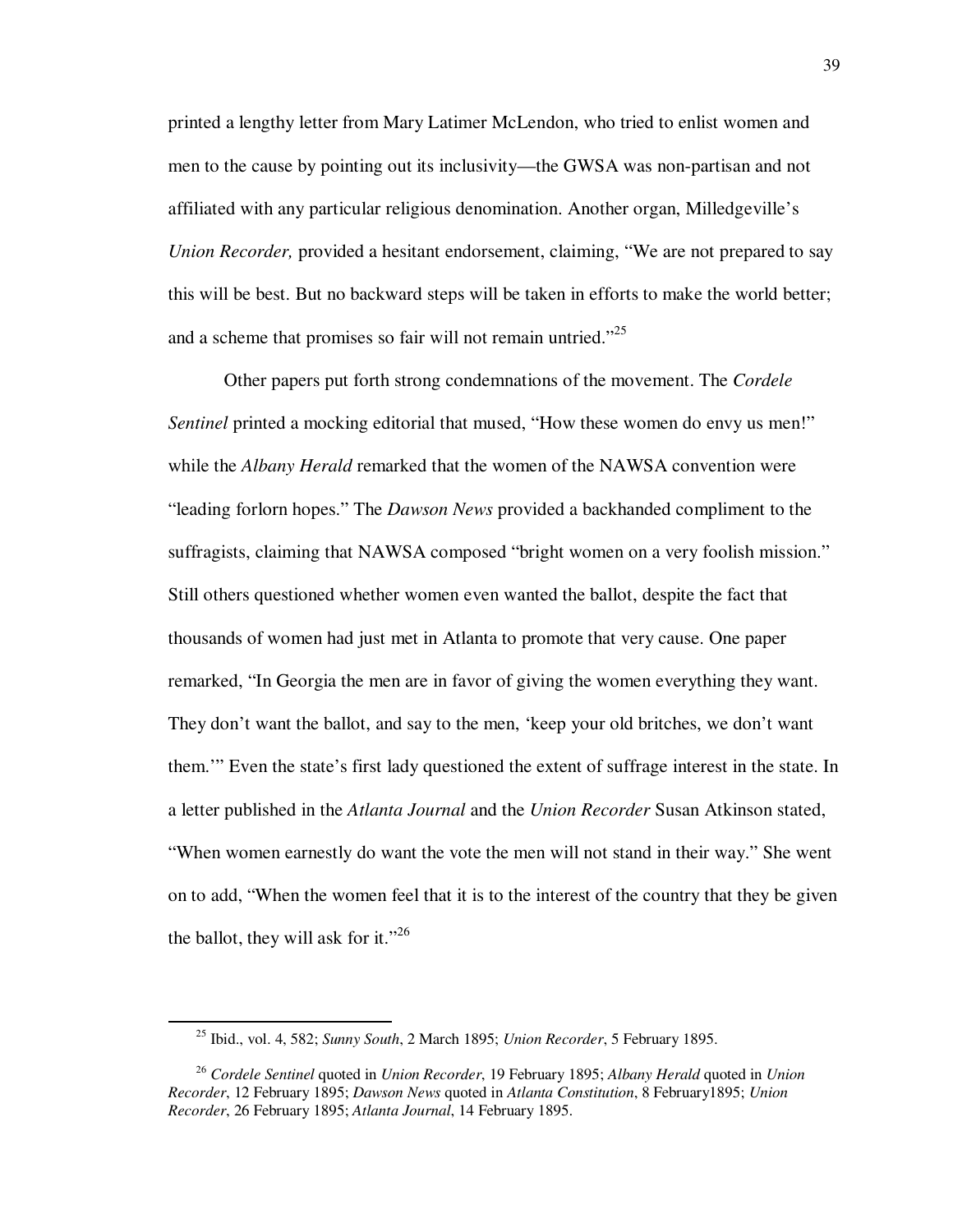Suffragists could not find support among those who supported women's education either. The ladies of the NAWSA convention had requested the use of the hall of Georgia's House of Representatives for the meeting's last day on February 5th, but Governor William Atkinson had refused on the basis that this would be "unconstitutional." Atkinson's rejection came as a surprise since he had played an instrumental role in establishing the first state woman's college, Milledgeville's Georgia Normal and Industrial College (GNIC), in 1889. GNIC's president, J. Harris Chappell came out strongly against the suffrage issue as well, citing the national association's ties to abolition. Chappell became particularly enraged by NAWSA's decision to honor Frederick Douglass when he died in February of  $1895.<sup>27</sup>$ 

In light of these negative stances on suffrage, it was surprising that suffragists could find support among even a few state politicians. Nevertheless, eleven months after the convention, Fulton County's Arnold Broyles introduced a bill in 1895 to Georgia's House of Representatives that would strike "male" from the state's constitution. The bill, which had been drawn by Charles A. Reid, a lawyer and member of the GWSA, was not acted upon by the legislature. Similar measures came up in 1899 and 1900, but according to Mary Latimer McLendon, they achieved "barren" results. The legislature did, however, grant the GWSA the use of the hall of the House of Representatives for their first annual state convention held in November of 1899. The women had achieved some progress since Governor Atkinson's refusal to do so just four years earlier.<sup>28</sup>

<sup>27</sup> Harper, et al, *History of Woman Suffrage*, vol. 4, 583; James F. Cook, *The Governors of Georgia, 1754-2004*, 3d ed. (Macon, GA: Mercer University Press, 2005), 187-190; *Union Recorder,* 5 March 1895.

<sup>28</sup> *Union Recorder*, 26 November 1895; *Georgia Official and Statistical Register*, 1925-1926, 338; Harper, et al, *History of Woman Suffrage*, vol. 6, 121; ibid., vol. 4, 583.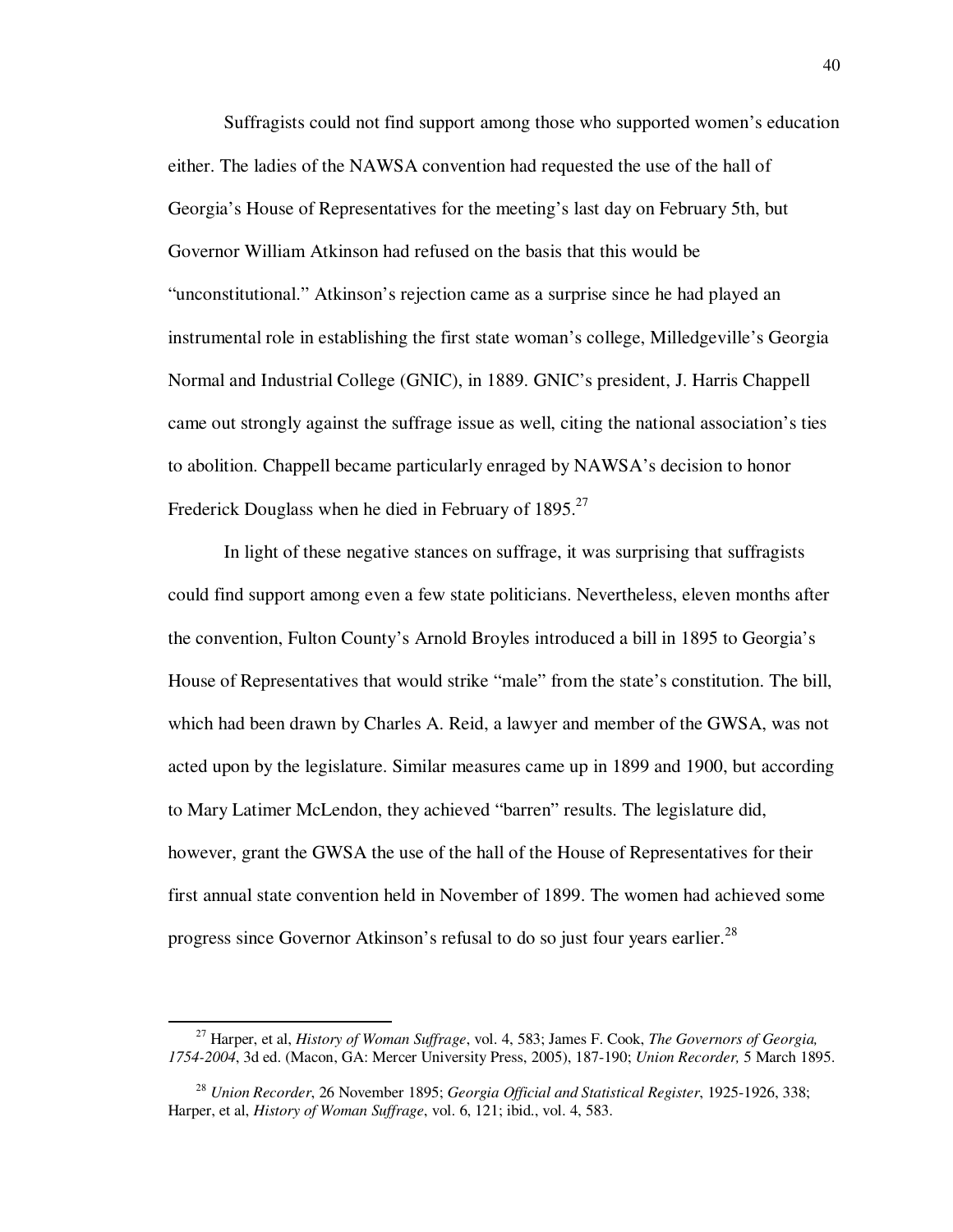Nevertheless, the relative lack of progress at the time influenced Georgia's suffragists to turn their efforts toward social reform legislation. While women's voting still remained their priority, suffragists in the state believed that the successes they achieved on reform issues would serve as proof of the purifying influence of women in politics and might convert people to their cause. Additionally, the issues with which they took interest reveal underlying reasons why many women took up the suffrage cause in the first place. Generally, most sought full property and wage rights for women and resented the fact that they were taxed without representation in government as citizens without full voting rights. These ideas, essentially associated with fairness and property, extended to include other ideas of equality when suffragists advocated co-educational universities and the inclusion of women into professional positions. Suffragists argued that if bestowed with the vote, they could protect propertied women's assets in a more timely and efficient manner.

As early as 1895, Georgia suffragists made strong arguments for improved property rights for women. They championed the cause of "equal pay for equal work" and argued for greater gender equity for working women. These demands emerged in a context in which increasing numbers of middle-class women were working for wages in the wake of the economically ravaged and deprived state of the southern economy after the Civil War. While the ramifications of the war forced some women into the wage economy, others seized upon opportunities laid before them during the postwar era, seeking personal fulfillment outside the home through education and work as teachers and secretaries. As the rising numbers of women achieved new earning power, white southern women grew increasingly distressed that the South's laws did not adequately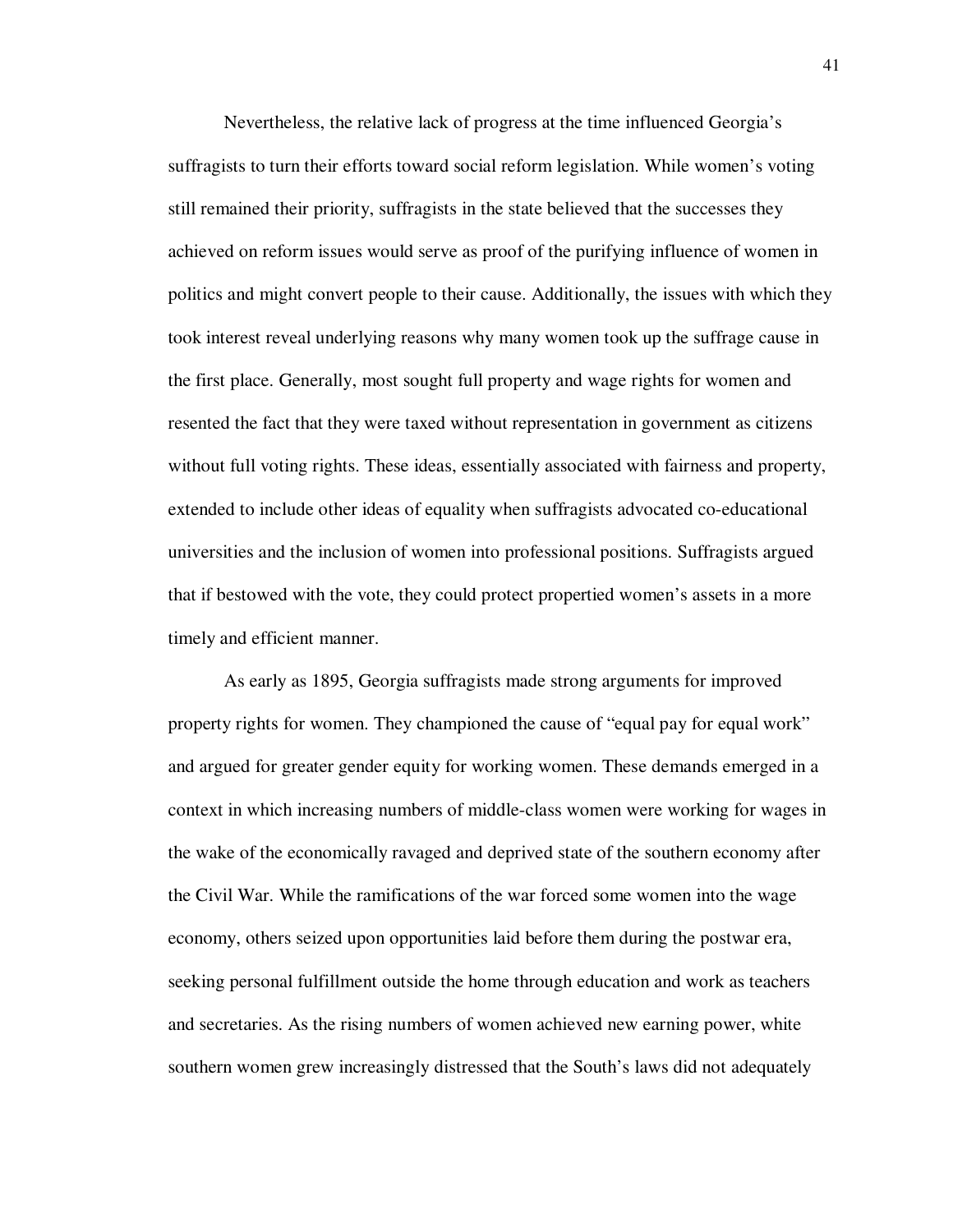define their wages as their own property. Indeed, most southern suffragists represented the viewpoint of propertied women who wanted their individual assets protected by  $law.<sup>29</sup>$ 

Georgia's women pressed the wage issue before the General Assembly in 1895. When the state's Speaker of the House of Representatives, William H. Fleming attempted to improve upon the state's Married Woman's Property Act of 1866, suffragists expressed great delight. Fleming suggested that the law, which had provided property ownership to wives, should expand to include their wages. His bill passed the House mightily by a 98-29 vote, but it died when it reached the Senate. Additionally, suffragists lobbied for a bill in 1898 that provided for police matrons in large cities. While it did not pass in either house, Atlanta's city council did create such a position with a salary of forty dollars per month, but the position remained unfilled until 1901 and the salary decreased to a rate of thirty dollars per month.  $30$ 

 At its first annual statewide convention in 1899, the GWSA set out to organize a more efficient political machine. Members agreed upon a six point agenda that they would push before the General Assembly over the next decade. Their platform argued:

- 1. That the University of Georgia be opened to women.
- 2. That women be members of the boards of education.
- 3. That woman physicians be placed on the staff of the state insane asylum.
- 4. That women be made eligible to the office of president of [Georgia Normal and Industrial College].
- 5. That the "age of protection" for girls be raised from 10 to 18 years.
- 6. That girls of eighteen be permitted to enter the textile department of the State Technological School.

 $29$  For an explanation of the changing economic status of women and concern's over their property rights after the Civil War, see chapter 5 of Jane Turner Censer, *The Reconstruction of White Southern Womanhood.*

<sup>30</sup> *Sunny South*, 2 March 1895; Harper, et al, *History of Woman Suffrage*, vol. 4, 584, 586-588.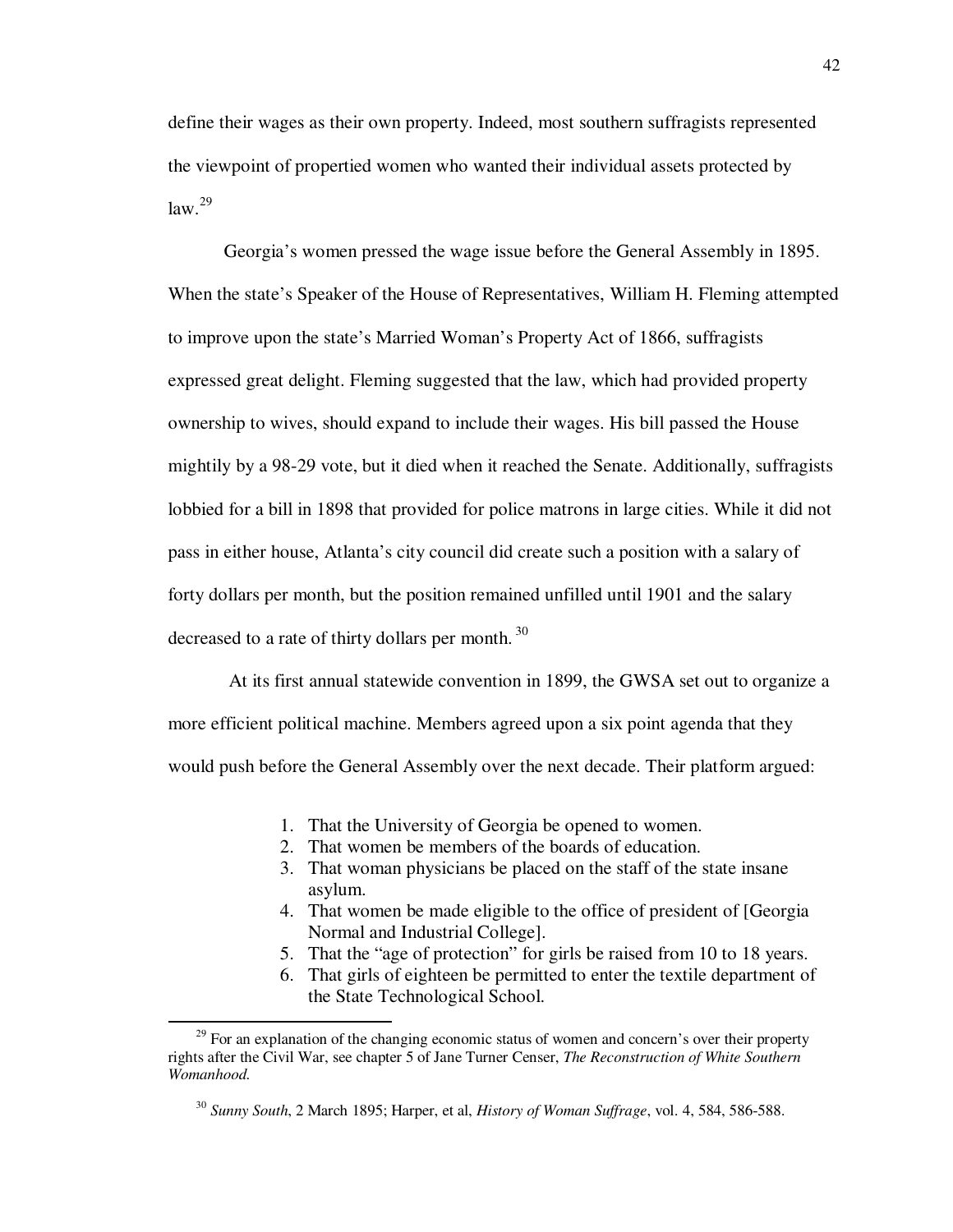As a result of their lobby in the state legislature, suffragists saw four bills of interest considered by the General Assembly in 1900 alone. Among these bills was a measure to limit child labor as well as provisions related to item numbers one and six. The legislature twice considered an "Age of Protection" bill wrought by Campbell County Representative Charles S. Reid, but it failed to pass both times. The bill had proposed a relatively modest change for the age of consent to rise from ten to twelve years old, expecting that the fairly small increase would pass with greater ease. Representative Reid speculated that his bill failed to pass because it did not propose a sufficient increase in the ages protected. However, the legislature's previous votes on the matter indicated that legislators' was an opposition in principle to the bill rather than its specifics.<sup>31</sup>

Indeed, the failures in the legislature had nothing to do with the specifics of the bills at all. The reform measures suffragists pursued pertained more to urban middle-class professionals than any other demographic in the state. Certainly, the onset of industry in Atlanta had made the call for labor reforms, especially for women and children, more pressing among the city's urban elite. Therefore, it is not surprising that legislators from Atlanta and its environs supported such reforms while those outside the city limits found little use for them as their constituents had not faced the problems of an emerging industrial society including wage labor disputes and the abuse of laboring children.<sup>32</sup>

Suffragists gained support, whether direct or indirect, for some of their social reform endeavors from other organizations. The State Federation of Labor inserted a

<sup>&</sup>lt;sup>31</sup> Ibid., 584-585; *Georgia Official and Statistical Register, 1973-1974*, 1433; Campbell County was ceded to neighboring Fulton county in 1932. The legislature had received several petitions on the age of consent before the one in 1900, which was the first one the General Assembly carried to a vote.

<sup>32</sup> Here, I draw upon Elna Green's *Southern Strategies*, which has clarified difference between suffragists and anti-suffragists by examining their socio-economic backgrounds.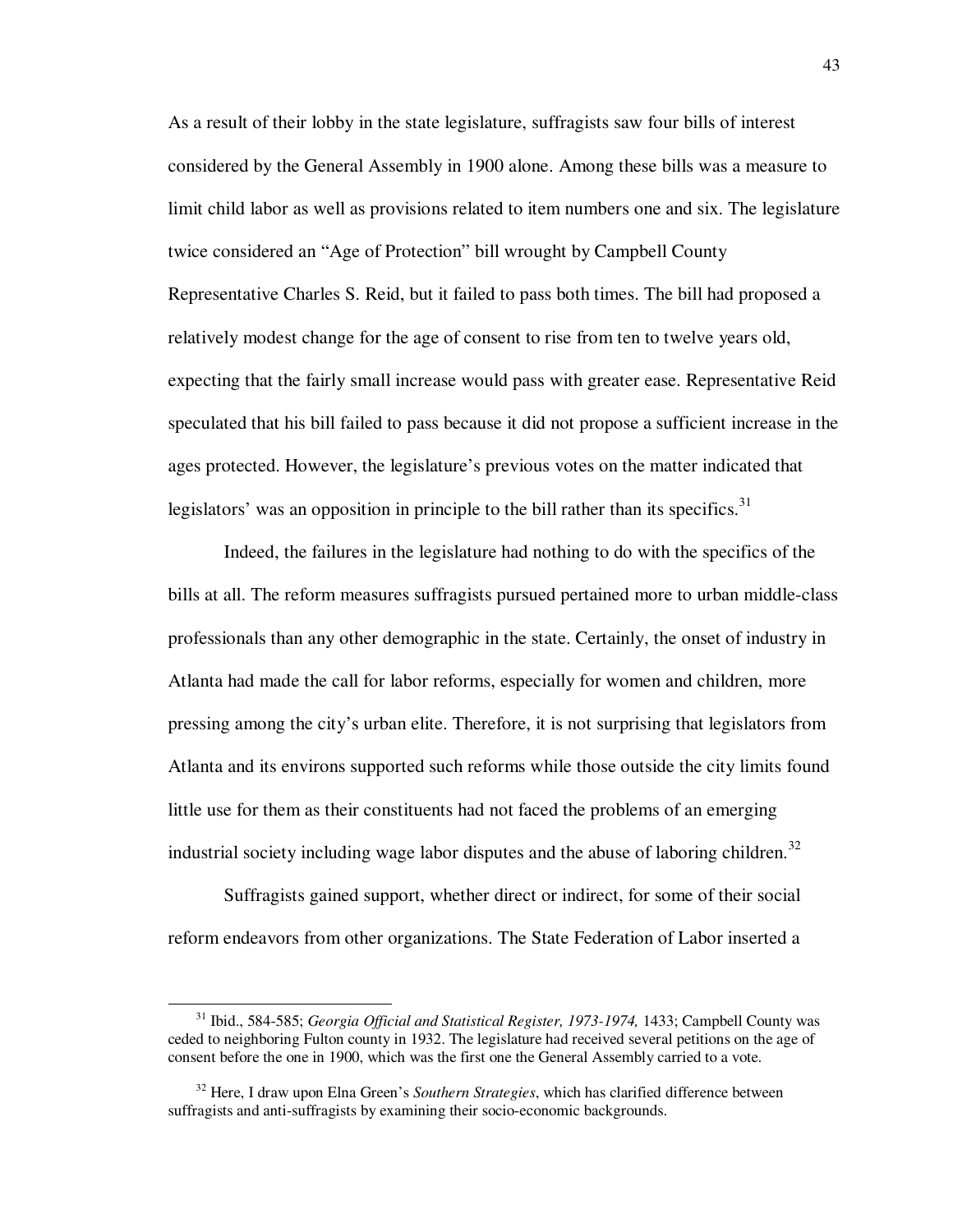strong endorsement of women's suffrage to its platform and worked alongside the GWSA to combat child labor in factories. The alliance with the organization further supports the point that the suffragists' campaign resonated with the concerns of urban-dwelling reformers who wished to alleviate the mass of troubles attributed to industrialism. At the same time, the state's branch of the WCTU provided support for some aspects of the suffragists' agenda. Like the GWSA, the GWCTU submitted petitions to raise the age of consent, although members sought an upper limit of twenty-one years instead of the suffragists' suggestion of eighteen. And while there were women like Mary McLendon who worked for both the GWSA and GWCTU and their respective causes, the two organizations did not typically share a symbiotic relationship.<sup>33</sup>

 In fact, the suffrage issue created sharp divisions within Georgia's WCTU branch. Beginning in the 1890s, women of the GWCTU frequently debated the merits of women suffrage at group meetings and state conventions. Many members supported women's voting as a means to enact temperance legislation, especially in the wake of General Assembly's repeated failure to do so. When the Assembly defeated a bill that called to close saloons in Atlanta in 1892, some WCTU members began to believe in earnest that suffrage might be the best route for their own agenda. Nevertheless, the issue came under harsh attacks from many GWCTU leaders who saw suffrage as a distraction within the organization.<sup>34</sup>

Bishop Warren Candler, president of Atlanta's Emory University, led the most virulent attacks against suffragist sentiment in the GWCTU. An ardent supporter of

<sup>33</sup> Harper, et al, *History of Woman Suffrage*, vol. 4, 584.

<sup>34</sup> Lula Barnes Ansley, *History of Georgia's Woman's Christian Temperance Union from its Organization, 1883-1907* (Columbus, GA: Gilbert Printing Co., 1914), 134-149.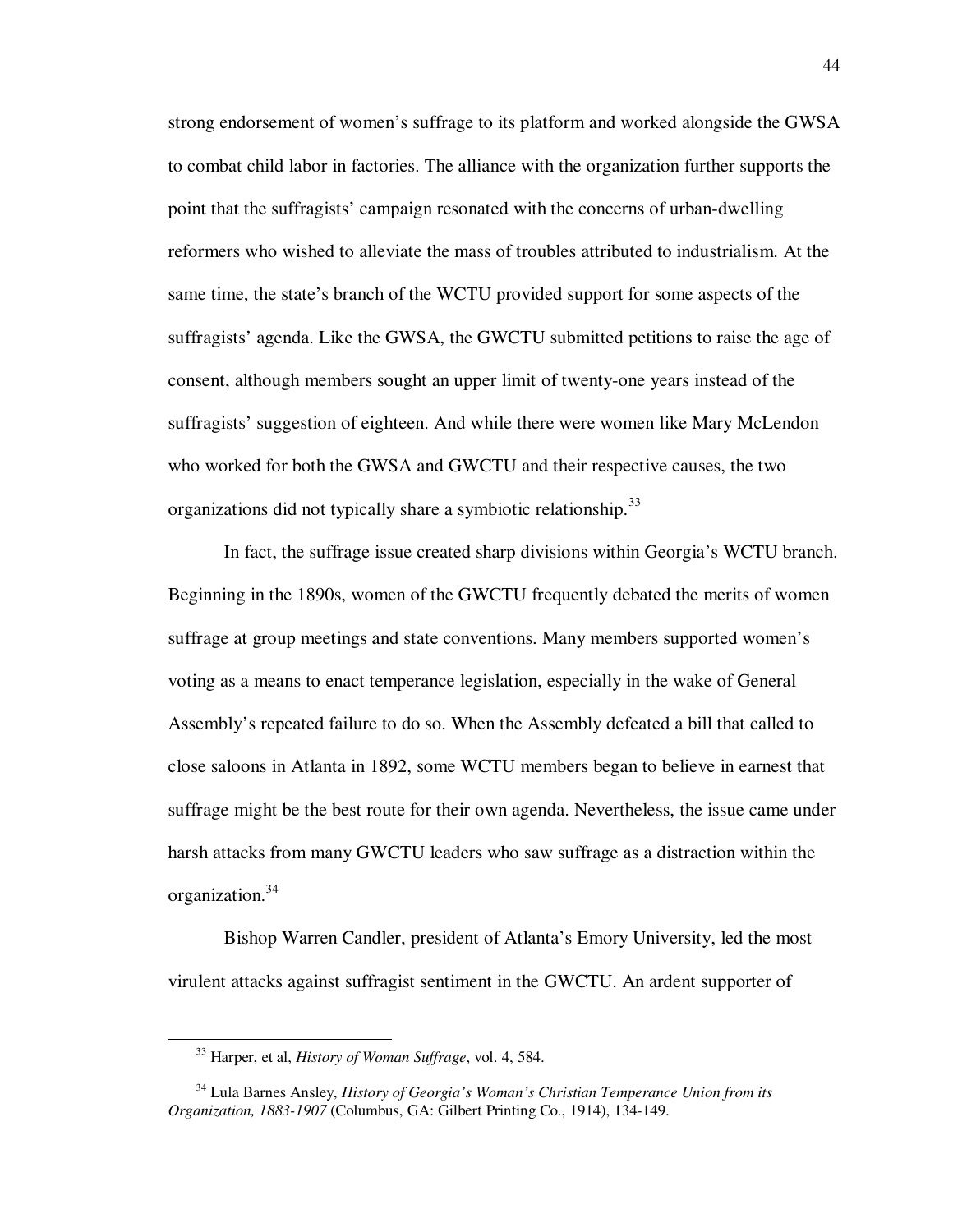temperance for religious purposes, Candler believed suffragists in the WCTU were leading the organization astray from its holy mission, and as a prominent community leader, his opinion held great sway with its members. He became increasingly distressed as President Mrs. William C. Sibley spoke favorably about suffrage in her appearances around the state. WCTU President Frances Willard further frustrated Candler when she inserted a women's suffrage plank into the national organization's platform even though she did encourage local organizations to pursue paths that best suited their interests. Nonetheless, Willard's assertion that "the WCTU is doing no more important work than reconstructing the ideal of womanhood" certainly did not sit well with the bishop. Candler's own wife became so wary of the apparent hold suffragists had on the organization that she refused to attend the state convention in 1892.<sup>35</sup>

Candler eventually issued an ultimatum to the GWCTU on account of the suffrage question: drop the issue altogether, or lose his support. In a letter to Sibley, Candler remarked, "We [my wife and I] will not cooperate with the WCTU until the suffrage business is stopped." In addition to detracting from temperance concerns, Candler cited women's suffrage agitation as "unscriptural and sinful," claiming that no proper woman would ever desire to enter politics, the "rightful" province of men. Certainly, Candler's stance presented an awkward situation for Sibley, who personally wanted to advance women's suffrage but needed to keep Candler as an ally as well. She approached Candler diplomatically, asserting that the organization had adopted neither favorable nor negative

<sup>&</sup>lt;sup>35</sup> Missouri Stokes to "Dear Mrs. Moore," 12 Mar 1892, 3:7, Warren Candler Collection, Manuscript and Rare Book Library, Emory University; J.E. Sibley to Candler, 29 April 1892, ibid. Chapter nine of Ansley's *History of Georgia's WCTU* addresses Candler's involvement in the organization's suffrage debate. Willard's quote found in Anne Firor Scott, *Natural Allies: Women's Associations in American History* (Chicago: University of Illinois Press, 1992), 103.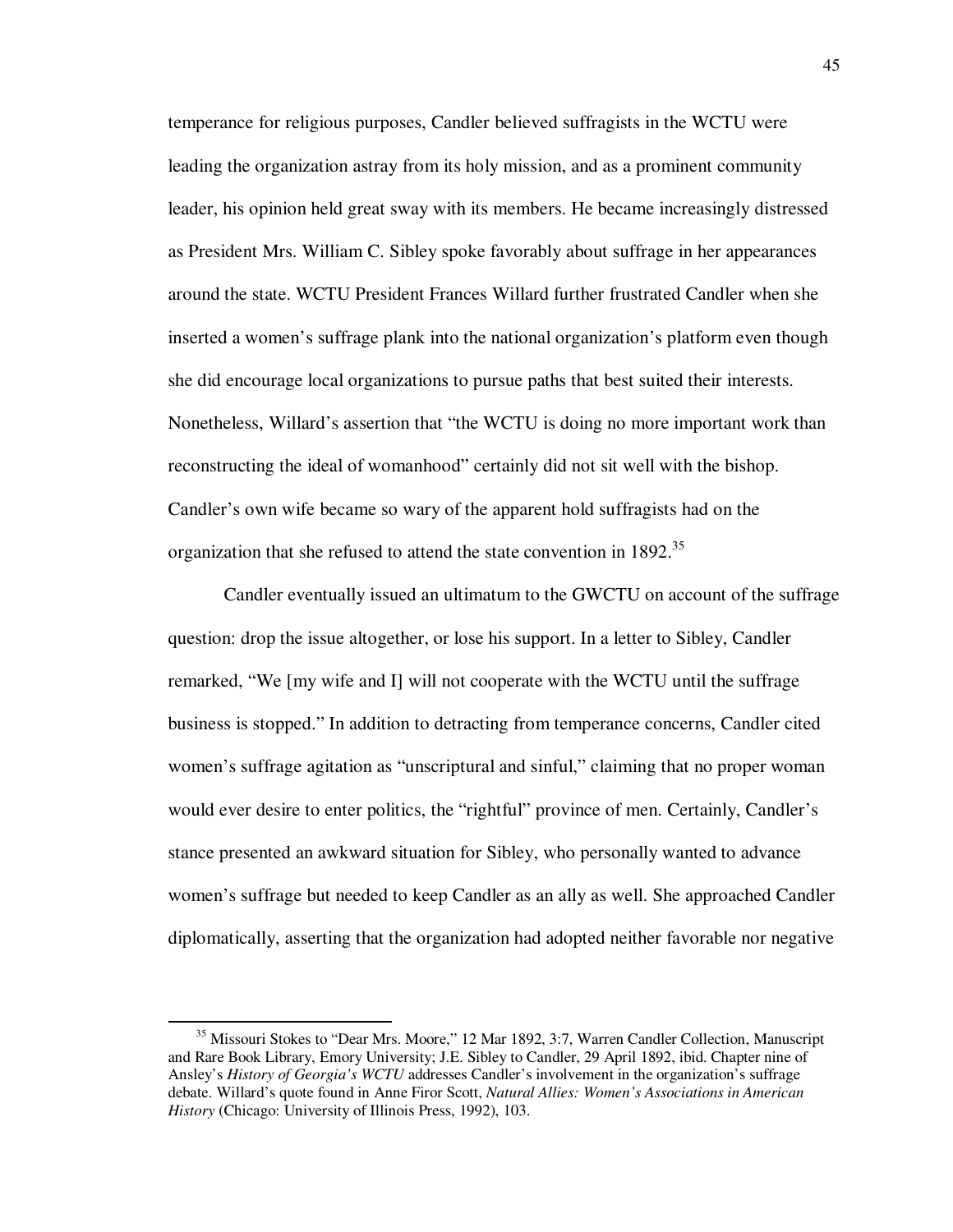suffrage platforms, and she encouraged the bishop and his wife to speak to the organization about their misgivings.<sup>36</sup>

Ultimately, Candler and his followers triumphed over the suffrage contingent in the GWCTU, as the organization never endorsed women's suffrage. Candler held an estimable position in the southern religious community as a bishop of the Methodist Episcopal Church, South and as an assistant editor to that organization's widespread publication, *Christian Advocate.* He held clout among religious circles of the South, and suffragists did not want to antagonize such a powerful man nor a sizeable group of Christians who had by and large supported their prohibition campaign. Candler's repeated threats to use this power and that of his brother, Coca-Cola founder Asa Candler, to influence state politicians further substantiated their fears. GWCTU women so resented Candler's attack on their organization that they devoted lengthy sections of the organization's published history to his meddling. Nevertheless, though a strong suffrage sentiment remained in the organization, the women in Georgia's temperance crusade batted down suffrage resolutions at several conventions in the 1890s, usually carrying a 2:1 margin against the suffragists. Their task, the antis argued, was to combat liquor interests as they posed a threat to the stability of home and family, which should not involve women taking on politically active roles.<sup>37</sup>

This justification attracted a wide range of women to the WCTU, while suffrage proponents remained on the defensive. Women in the WCTU felt more comfortable

<sup>36</sup> Ibid., Warren Candler to Mrs. W.C. Sibley, 2 May 1892, 3:7, Candler Collection.

<sup>37</sup> Mark K. Bauman, *Warren Akin Candler: The Conservative as Idealist* (Metuchen, N.J.: Scarecrow Press, 1981); "History of GA WCTU," (n.p), Georgia WCTU Records, 10:7, Manuscript and Rare Book Library, Emory University. Chapter 9 of Ansley's *History of Georgia's WCTU* history recounts the resentment many women within the organization felt toward Candler.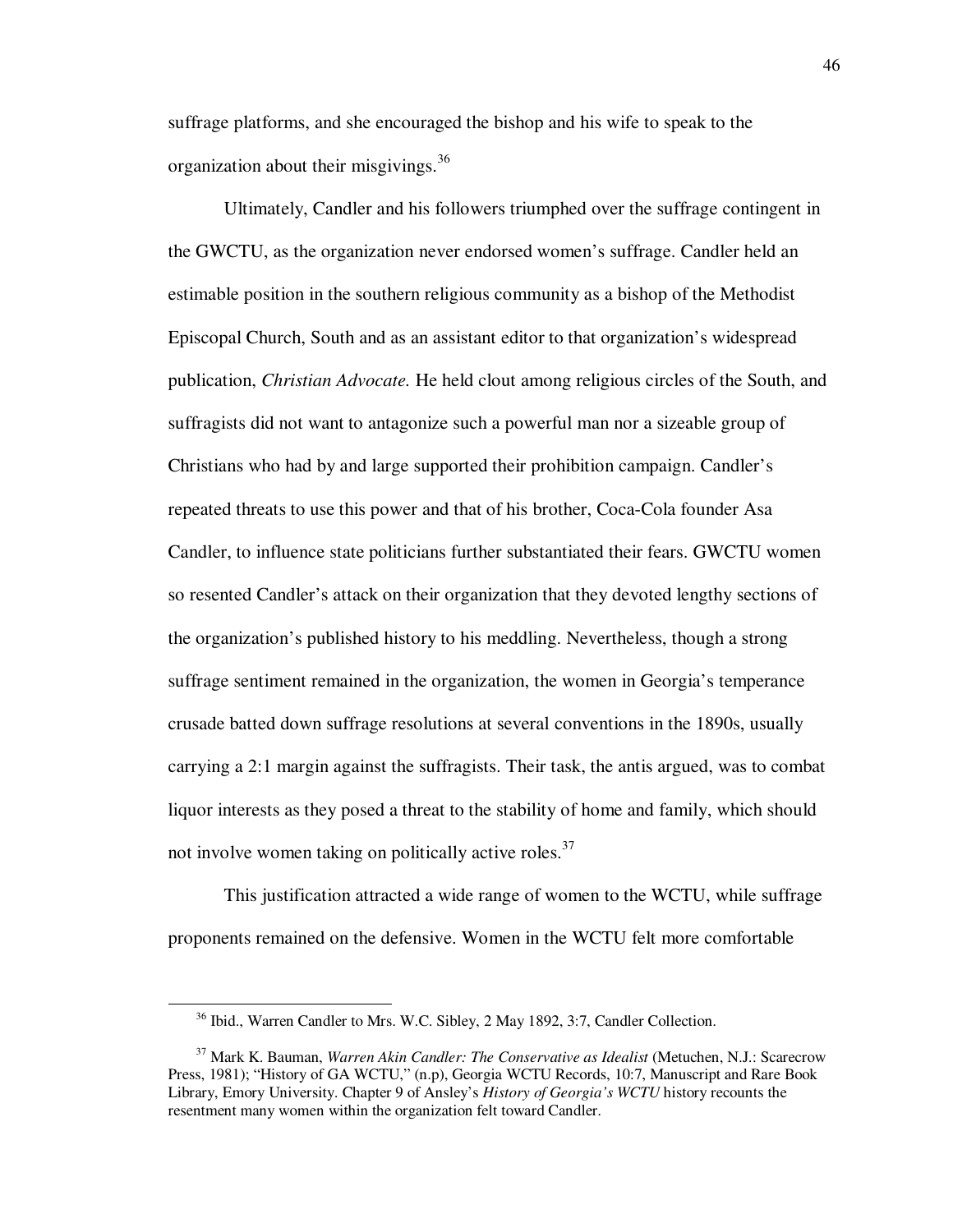advocating reforms that they felt only affected the private sphere and thus did not threaten to topple the southern patriarchal order. Women, viewed as caretakers of the home, could feasibly assume a public role to fight for temperance legislation because they were trying to preserve order in their own domain: the home and the family. Suffragists, on the other hand, were believed by many to pose a threat to the gender order in their attempts to gain political power outside the home, and their campaign presented anxieties about the ramifications their movement would produce within the family itself if it succeeded. Anti-suffragists hurled labels of "short-haired female agitators," "platform screamers," and "Jezebels" at suffragists, who represented the "wrong sort of woman," whose willingness to flout gender norms made her anathema to the feminine ideal held by most elite white southerners. In a letter to the editor of Milledgeville's *Union Recorder,* Augusta Howard mocked the anti-suffrage temperance women, depicting them as politically impotent and attempting to turn the tables by portraying their organizing tactics as noisy and obnoxious:

The [temperance] woman and the woman-suffragist evidently agree that women have a right to entertain opinions on political matters. As to means they are not agreed. The suffragist think [*sic*] that the proper mode of influencing the decision of public questions is to go to the polls in a quiet manner, deposit one's ballot so that one's opinion will be counted, and return home . . . temperance women seem to think that the proper mode of women's influencing the decision of public questions is for them to parade the streets in a body, sing their opinions at the polls, and then, after so much noise, to go home without having one of those opinions counted.

Temperance organizers countered that once men "responded nobly" to the GWCTU's "appeals for home protection, there would be no necessity for the women of this country to defend themselves at the ballot box," reflecting their belief that a male presence alone in politics could achieve their agenda without the enfranchisement of women. These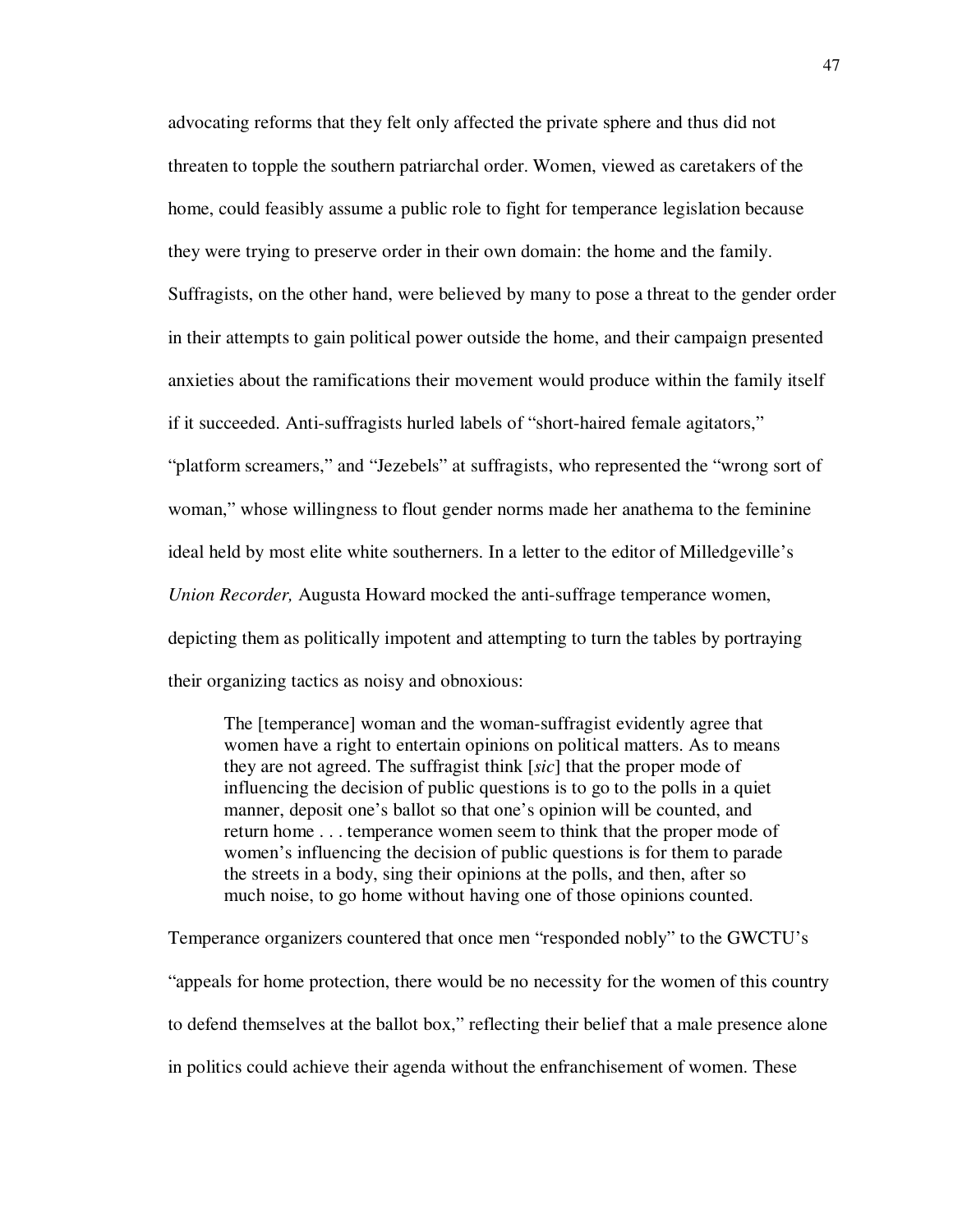tensions, rooted in conflict over gender, help to explain why a wider range of women felt justified joining the temperance movement but less so the suffrage movement.<sup>38</sup>

Unlike suffrage organizations outside the region that had benefited from the support of the WCTU, most southern suffrage organizations like the GWSA had to work without the aid of this potentially powerful ally. Similar situations to the one in Georgia arose in WCTU state branches across the South, in which temperance organizers shied away from the suffrage issue due to the belief that it harmed their prohibition efforts. Organizations in Kentucky, Louisiana, Mississippi, South Carolina, and Tennessee, for example, tried to disassociate themselves from the national WCTU endorsement of woman suffrage. Their reactions ranged from indifference to outright rejection of the organization's approval of the cause. North Carolina's WCTU voiced halfhearted support for the suffrage campaign; it had a suffrage plank in its platform, but only two state affiliations ever campaigned for the cause. All of these women drew significant support from southern churches headed by male clergymen, who had not shown strong inclinations toward supporting women's rights. Consequently, the suffrage issue was one many southern women of the WCTU wanted to avoid, at least in part because they did not want to antagonize their powerful male allies in the fight for prohibition.<sup>39</sup>

The situation in Georgia's WCTU certainly reflected the tactics of other southern WCTU branches. Though many women in the GWCTU expressed discontent over Candler's meddling in the organization, only one WCTU state branch ever adopted a

<sup>38</sup> *Atlanta Constitution*, 22 August 1894; *Union Recorder*, 29 March 1887 and 19 July 1892.

<sup>&</sup>lt;sup>39</sup> Anastatia Sims, *The Power of Femininity in the New South: Women's Organizations and Politics in North Carolina, 1880-1930* (Columbia: University of South Carolina Press, 1997), 171; Mary Jane Smith, "Constructing Womanhood in Public: Progressive White Women in a New South" (Ph.D. diss., Louisiana State University, 2002), 180-183. Chapter 6 in Smith's work addresses the woman suffrage issue as it arose within individual WCTU branches in the South.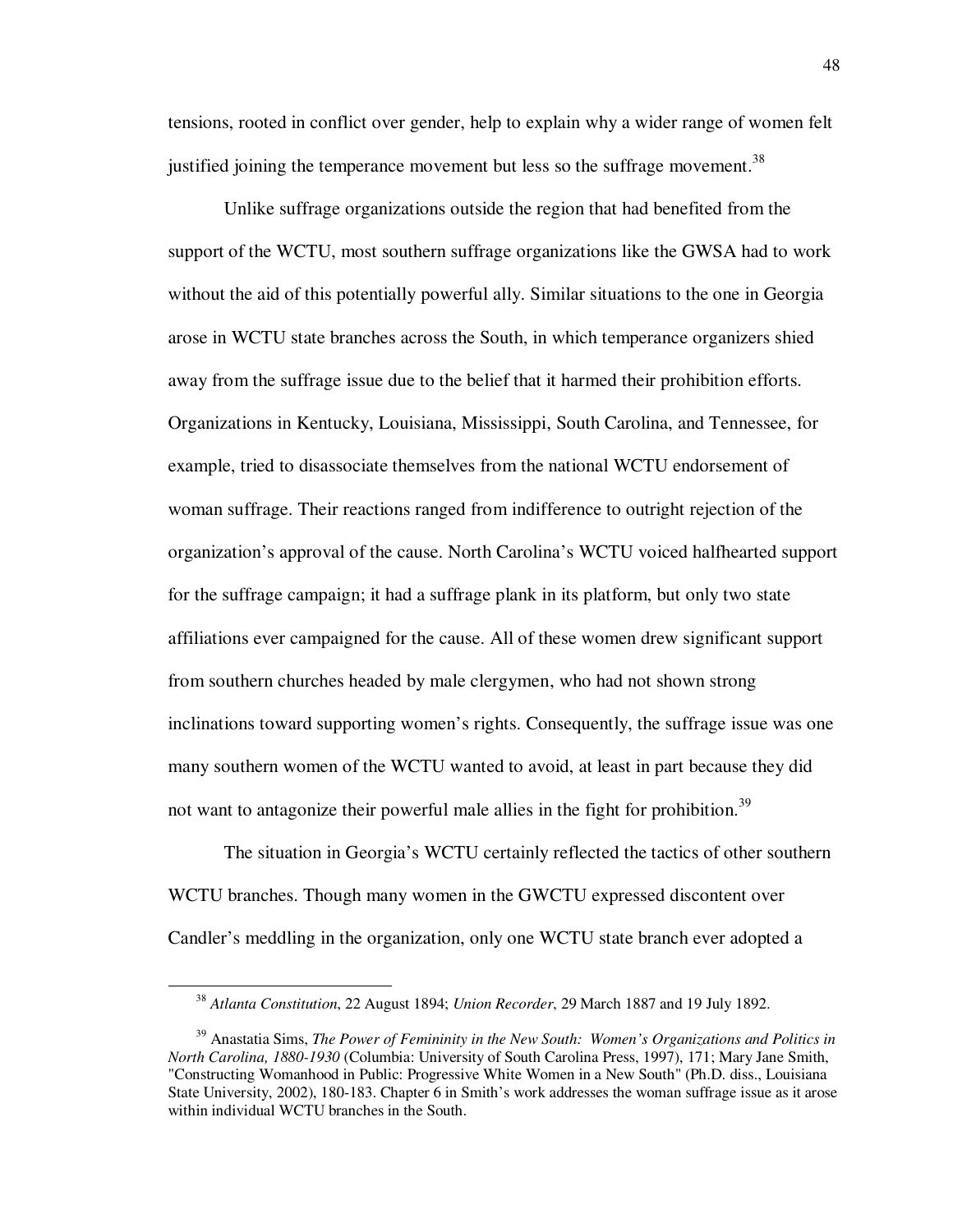suffrage plank, and it was McLendon's own group from Atlanta's south side. The GWSA had also extended friendly "greetings" through McLendon at the GWCTU annual state convention in 1905, but her efforts ended in vain. Suffragists eventually found additional support in 1907 when leading WCTU officials, Lula Barnes Ansley, Jennie Hart Sibley, and Mrs. L.W. Walker joined the suffrage cause. Their affiliation came after the temperance women had achieved a state-wide prohibition act in that same year, and their decision in no way reflected a change in sentiment on behalf of the state WCTU. $^{40}$ 

While debates on gender roles were highlighted by the division between suffragists and anti-suffragists in the WCTU, issues of race composed an equally important component in Georgia's suffrage movement. Race tempered suffragists' arguments from the inception of their campaign. In the days leading up to the 1895 NAWSA convention, Susan B. Anthony politely asked her friend and woman suffrage ally Frederick Douglass to forgo the event in light of the convention's unprecedented appearance in the South. Anthony's request reflected the strategy among NAWSA's northern leaders to move away from an abolitionist past toward a stance more compatible with southerners. Georgia's suffragists predictably welcomed Douglass's absence as well since their affiliation with a well-noted black man and abolitionist would have undoubtedly destroyed their movement's chances of gaining any momentum in the state. $41$ 

Nevertheless, the leaders of the GWSA could not avoid the essential contradictions between their efforts to expand suffrage and intensifying efforts to restrict access to the polls in Georgia. Initial disenfranchisement measures of a poll tax and the

<sup>40</sup> Harper, et al, *History of Woman Suffrage*, vol. 6, 123.

<sup>41</sup> Wheeler, *New Women of the New South*, 113-116.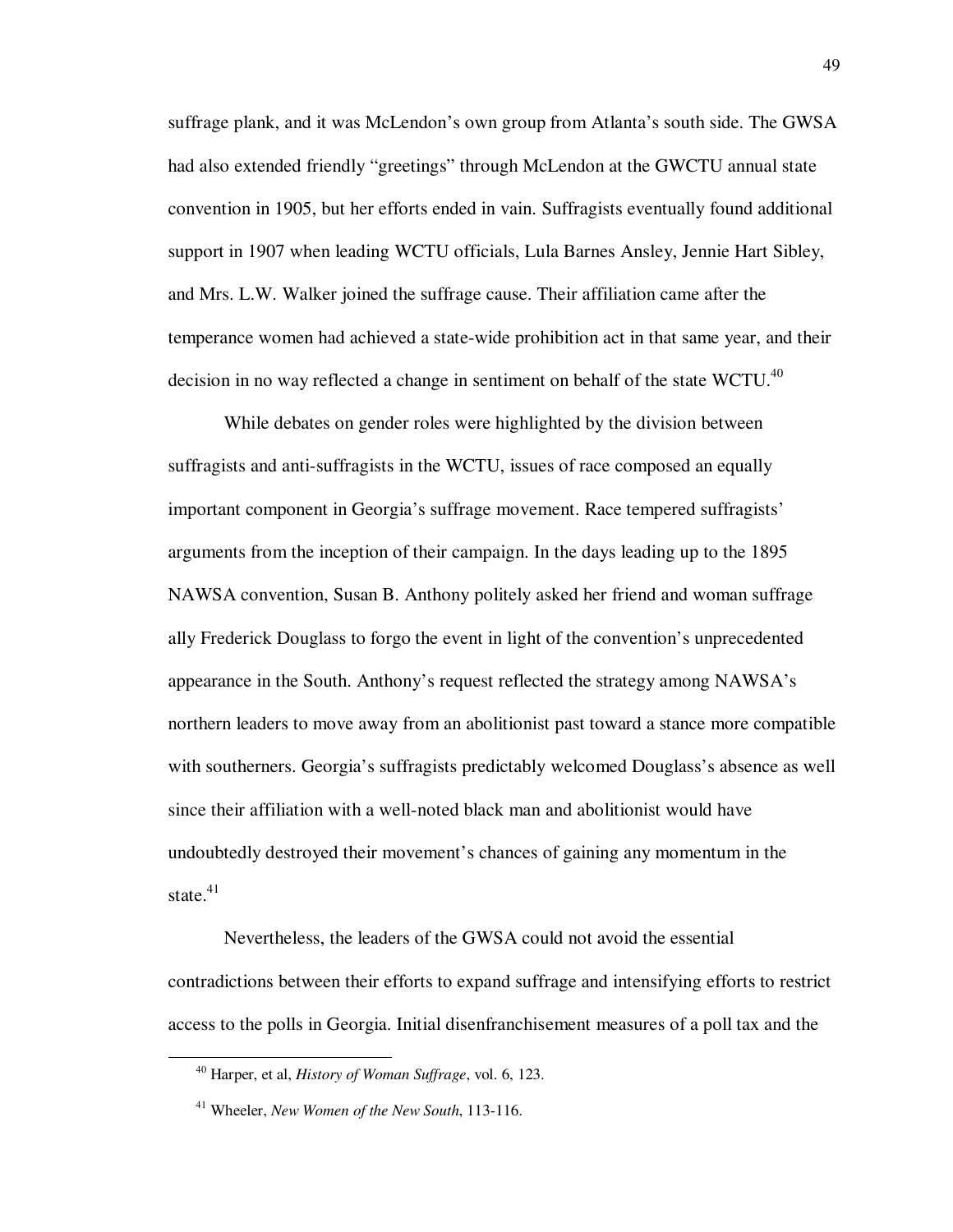white primary in major cities had discouraged many black citizens from voting by the mid 1890s, but the state lagged behind other states in the South, which had implemented far more rigorous and extensive suffrage restrictions from 1889 to 1903. Every other former state of the Confederacy had employed a poll tax and at least another statewide restrictive suffrage measure during this time, but Georgia's only statewide restriction was a poll tax. $42$ 

As proponents of an all-white franchise pressed forward, the turning point came in 1906. That year's gubernatorial race pitted *Atlanta Constitution* editor Clark Howell, a conservative Democrat, against Hoke Smith, a progressive who received the highly coveted backing of the highly influential Tom Watson. Watson, who had previously sought out black voters in his own Populist campaign, had since abandoned this strategy in favor of one that advocated black disenfranchisement completely and agreed to back Smith if he would insert such a measure in his platform. Both candidates played upon race antagonisms, but Smith proved the best at stirring up fears of "Negro Rule," which referenced the emergence of a black elite in cities like Atlanta that allegedly threatened to topple the white-dominated social order. Smith's landslide victory in the election intensified racial animosities throughout the state, which contributed to Atlanta's infamous race riot in September of  $1906<sup>43</sup>$ 

The race riot prompted significant legislation in the General Assembly's 1907 session. Newly elected Governor Smith carried forth his disenfranchisement platform by

<sup>42</sup> Grantham, *Southern Progressivism*, 114.

<sup>&</sup>lt;sup>43</sup> The 1906 gubernatorial race and the Atlanta race riot have been addressed in several works. See Godshalk, *Veiled Visions;* Gregory Mixon, *The Atlanta Riot: Race, Class, and Violence in a New South City* (Gainesville: University Press of Florida, 2005); Dewey W. Grantham, *Hoke Smith and the Politics of the New South* (Baton Rouge: Louisiana State University Press, 1958); C. Vann Woodward, *Tom Watson: Agrarian Rebel* (New York: Macmillan, 1938; reprint, New York: Oxford University Press, 1963).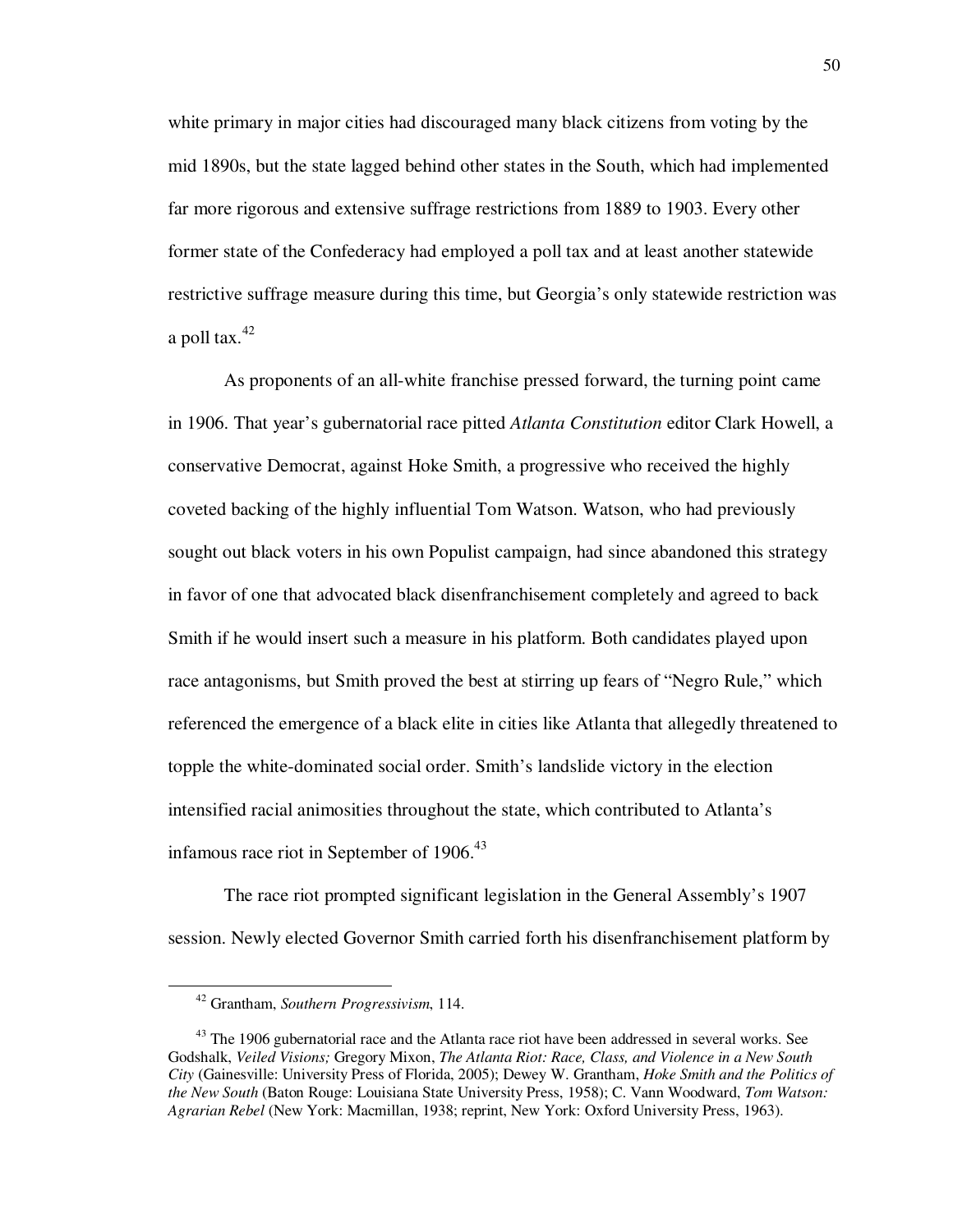passing a constitutional amendment that privileged voting requirements upon the fulfillment of one of five qualifications. The qualifications entailed a "grandfather clause," poll tax, property requirement, "understanding clause," and a "good character" character clause, which intended to reassure poor whites who could not meet the other qualifications that they would remain enfranchised. The riot had also increased support for prohibition, as many pinpointed black access to alcohol as the primary cause of the riot. Rather than identifying woman suffrage as a potential remedy for this problem, however, Georgia politicians emphasized white women's vulnerability and need for "protection." Urban politicians repeatedly pointed to the need to defend white women against the alleged threat posed by drunken black men. The GWCTU added their voice to the growing chorus, petitioning the legislature to act favorably on prohibition in light of "several outrages [that] had been committed by negroes upon unprotected white women." Hostilities in the aftermath of the race riot encouraged the speedy approval of statewide prohibition in 1907, a measure that reinforced rather than challenged male authority and female dependence.<sup>44</sup>

Other efforts at progressive reform were similarly entangled in racial politics, although the context of Jim Crow worked against Progressive goals more often than not. Like other white southern reformers, Georgia's suffragists aimed their agenda at improving the conditions of the white working class with measures targeted toward enacting legislation concerning child labor, mandatory education, and the age of consent. Even though the intent of such proposals targeted whites as a means of shoring up white supremacy, the General Assembly often batted down such measures in light of potential ramifications for the black citizenry. Education reforms similarly failed to pass due to the

<sup>44</sup> Ansley, *History of Georgia's WCTU*, 261.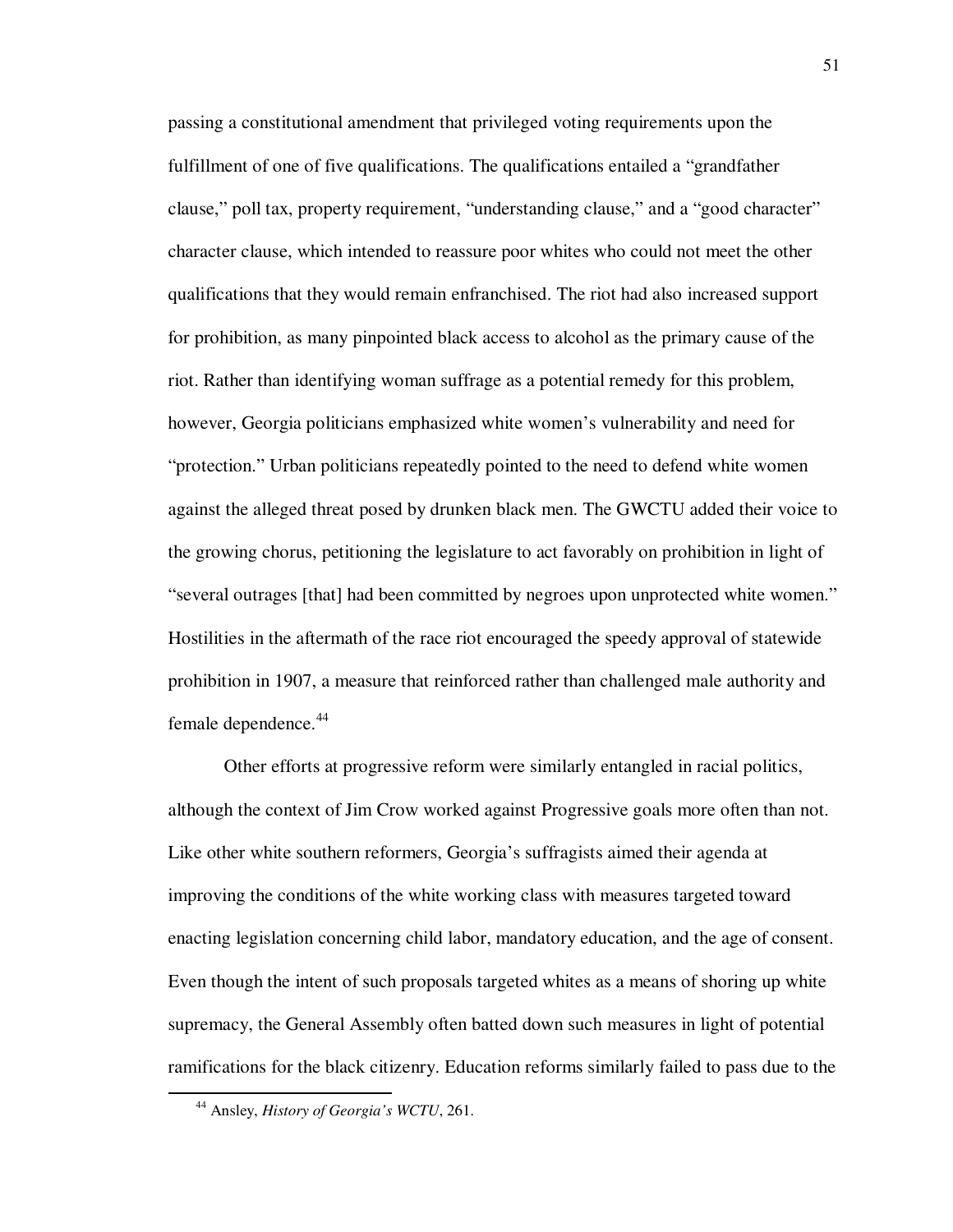fear that blacks might "exploit" them for their own edification. The General Assembly's argument against raising the age of consent was particularly troubling; its members opposed the reform because it would expand protection to young black girls as well. Southern white Progressives worked hard to connecting their reforms to advancements in white supremacy. The task was particularly daunting for suffragists who had to reconcile their movement, which was predicated upon ideas of expanding rights, with ongoing efforts toward exclusivity, and who also sought to alter a gender order that was commonly understood to be a cornerstone of Jim Crow.<sup>45</sup>

In light of all their failures, it seems somewhat remarkable that Georgia suffragists pressed on in their efforts, but press on they did. One source of hope and optimism for suffragists who struggled locally was their perception of worldwide momentum on their side. As evidenced by the speeches at the 1895 Atlanta convention, suffragists increasingly felt it advantageous to express their "solidarity" with the women of the world who also sought voting rights. Recent scholarship suggests that women across the globe saw their situation as one connected to that of other women, and they created worldwide organizations such as the International Woman Suffrage Alliance to provide forums for exchange and support. National suffrage leaders believed that gains made in Australia, New Zealand, Great Britain and its territories rendered "the suffrage battle nearly won." They gained strength and encouragement from across the globe as they struggled to move their own cause forward. In light of their frustrations at the local level, Georgia's suffragists sometimes drew upon this international conversation for inspiration and to advance their own cause. Inspired by suffrage victories in New Zealand and Great Britain in addition to those in western United States, they used these successes

<sup>45</sup> Dittmer, *Black Georgia*, 116-119.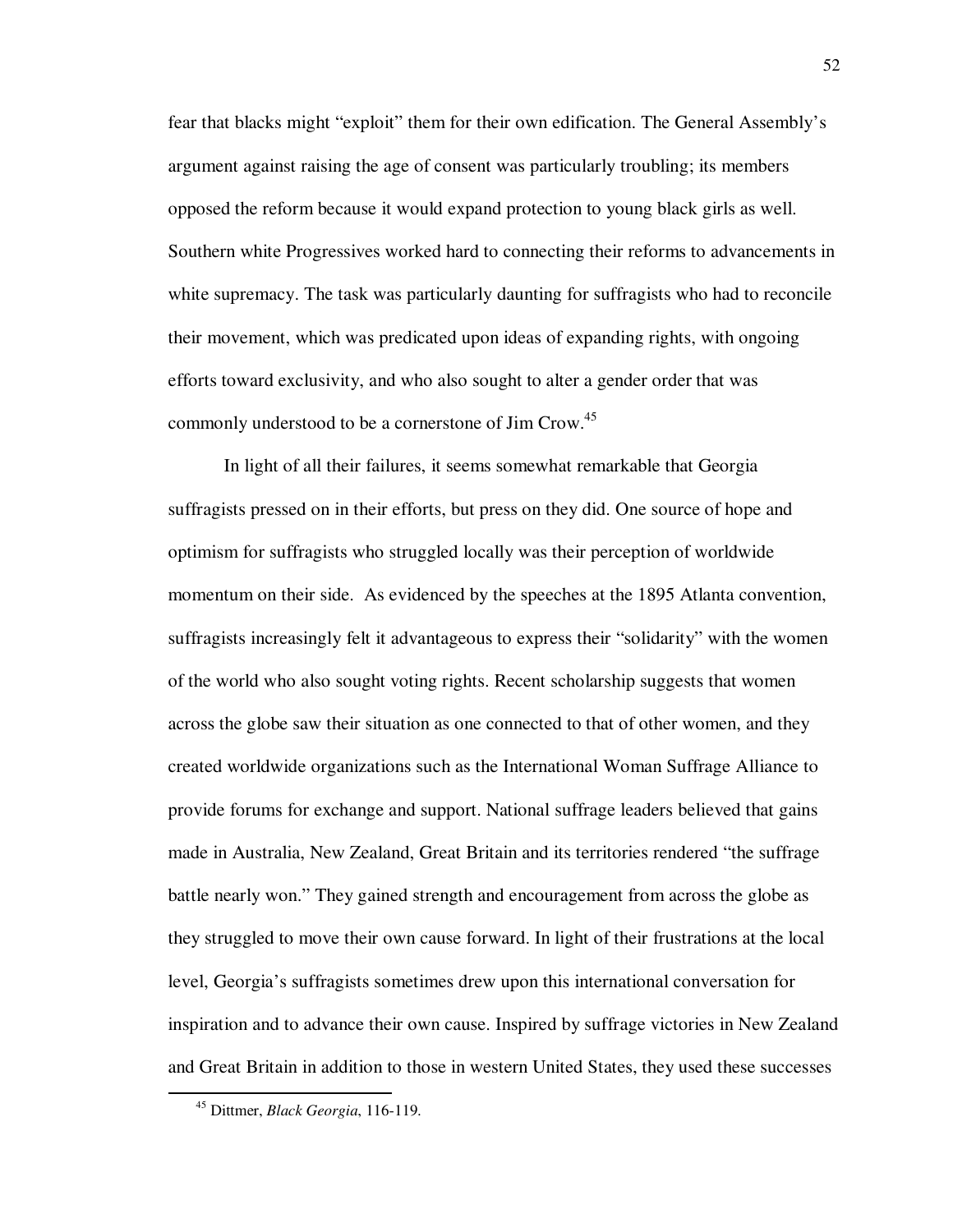to justify their own claims to the franchise. "Suffrage [was as] sure as [the] rising sun," they argued. Mary McLendon echoed this sentiment in the *Atlanta Constitution*, referring to woman suffrage progress in Australia, Canada, Great Britain and New Zealand, she asserted, "With resistless force, it will sweep over the entire union."<sup>46</sup>

Yet, Georgia's suffragists, like other southern suffragists, understood that the peculiarities of the South would dictate that their movement assume a politically conservative route. Certainly the rhetoric of their movement contained expansive notions of citizenship within it, but suffragists understood the South had a long tradition of eschewing inclusive politics. Indeed, in their attempt to advance their own cause they cast the international woman suffrage campaign as a solution to both international and local problems concerning race. Suffragists cited women's rights advancements in countries of "Anglo-Saxon" heritage as examples of a growing trend toward international white supremacy. Southern women found these connections especially enticing as a vision of woman suffrage that rested upon the white privilege to govern could "[walk] hand in

<sup>46</sup> *Atlanta Constitution* 23 Feb. 1898, 9 Nov. 1902 and 28 June 1914; A "solidarity" like the term "imagined community," which Benedict Anderson coined in his work of the same name, acknowledges an identification of people on some ideological/philosophical basis that usually transcend national borders in favor of these ideas. This term, coined by Daniel Rodgers, refers to an ideological grouping rather than a geographic one. Rodgers' seminal work, *Atlantic Crossings*, has inspired studies that tie the Progressive era movements for social change to a much larger dialogue of an emerging international liberalism. Throughout the work, Rodgers emphasizes that American progressives sought inspiration from like-minded individuals across the Atlantic, thus undermining the notion that this period of social change gained momentum entirely from inward looking domestic reformers. Rodgers' reassessment of this time period will provide a large theoretical basis for my own vision of Georgia's suffrage movement; See Rodgers, *Atlantic Crossings: Social Politics in a Progressive Age* (Cambridge: Harvard University Press, 1998). Ian Tyrrell's work aligns in the same vein as Rodgers; See Tyrrell, *Woman's World/Woman's Empire: The Woman's Christian Temperance Union in International Perspective, 1800-1930* (Chapel Hill, University of North Carolina Press, 1991). Very few works have placed suffrage movements within the context of international exchange that Rodgers explains, and even those that have, have done so in relation to Third World international feminism, which occurred much later than Georgia's women's suffrage movement during the Progressive Era. Caroline Daley and Melanie Nolan's edited collection of articles in *Suffrage and Beyond* remains the most prominent example of historians willingly and intentionally expanding suffrage efforts beyond national borders. See Caroline Daley and Melanie Nolan, eds. *Suffrage and Beyond: International Feminist Perspectives* (New York: New York University Press, 1994) and Leila J. Rupp, *Worlds of Women: The Making of the International Women's Movement* (Princeton: Princeton University Press, 1997).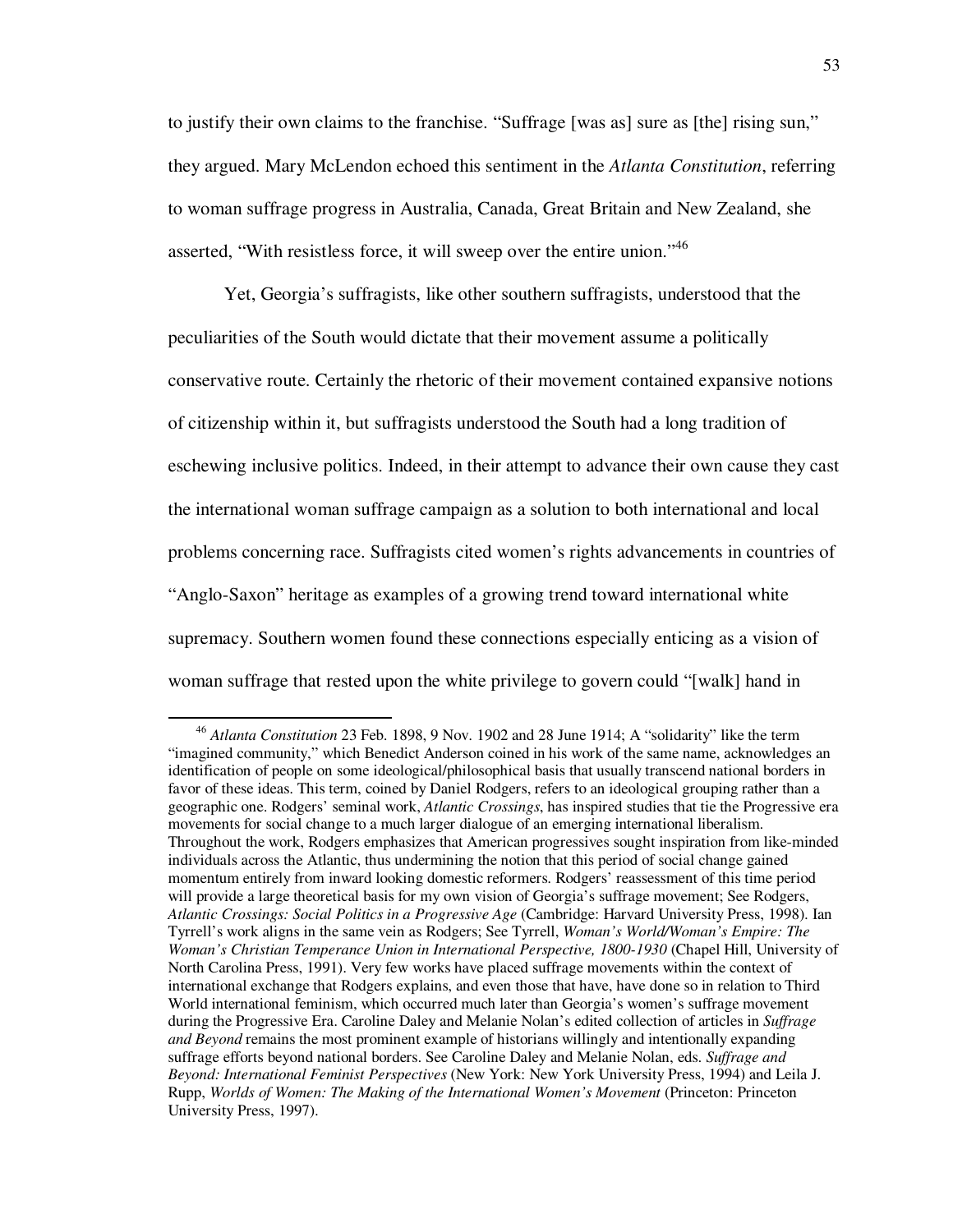hand with Jim Crow," thus allowing women space in political activities that could reinforce rather than undermine the continued subordination of southern blacks. Georgia's suffragists responded to the obstacles presented by race anxieties by claiming that their movement was one that was working to uphold white supremacy not only in the South but around the world. $47$ 

The ways in which this ideological framework played out in the 1910s when Georgia experienced a resurgence of suffrage activity will be the basis of the following chapter. Debates over gender, race and class ensued just as they had in incipient stages of the suffrage movement, but suffragists faced stronger organized opposition when antisuffragists initiated a movement of their own to counteract that of the suffragists. Despite the surge in their opposition's ranks, Georgia's suffragists were finally able to make woman's voting a frequent yet hotly contested issue in the General Assembly.

<sup>47</sup> Francesca Morgan, *Women and Patriotism in Jim Crow America* (Chapel Hill: University of North Carolina Press, 2005), 172-173. Morgan, like many scholars, uses the term "Anglo-Saxon" in reference to the rhetoric employed by these historical actors. In many cases, "Anglo-Saxon" and similar terms simply refers to "white," as people of the late nineteenth and early twentieth usually consolidated their visions of race into a bifurcated view of black and white. Matthew Frye Jacobson has explained this practice in his work *Whiteness of a Different Color* (Cambridge: Harvard University Press, 1998). See also Louise Michele Newman, *White Women's Rights: The Racial Origins of Feminism in the United States* (New York: Oxford University Press, 1999); Grace Elizabeth Hale, *Making Whiteness: The Culture of Segregation in the South, 1890-1940* (New York: Pantheon Books, 1998). Though not addressed in this study, the nation's foray into imperialism near the turn of the century certainly would have played into this discussion as well, since imperialism frequently brought up debates on the relationship between race and citizenship. See Allison L. Sneider, *Suffragists in an Imperial Age: U.S. Expansion and the Woman Question, 1870-1929* (New York, Oxford University Press, 2008); Laura Wexler, *Tender Violence: Domestic Visions in an Age of U.S. Imperialism* (Chapel Hill: University of North Carolina Press, 2000). Paul Kramer's conception of trans-national whiteness supports this concept, as Anglo-Americans near the turn of the century purported that their shared racial characteristics made them more attuned to government than other races; Kramer, "Empires, Exceptions, and Anglo-Saxons: Race and Rule between the British and United States Empires, 1880-1910," *The Journal of American History* 88 (Mar., 2002): 1315-1353.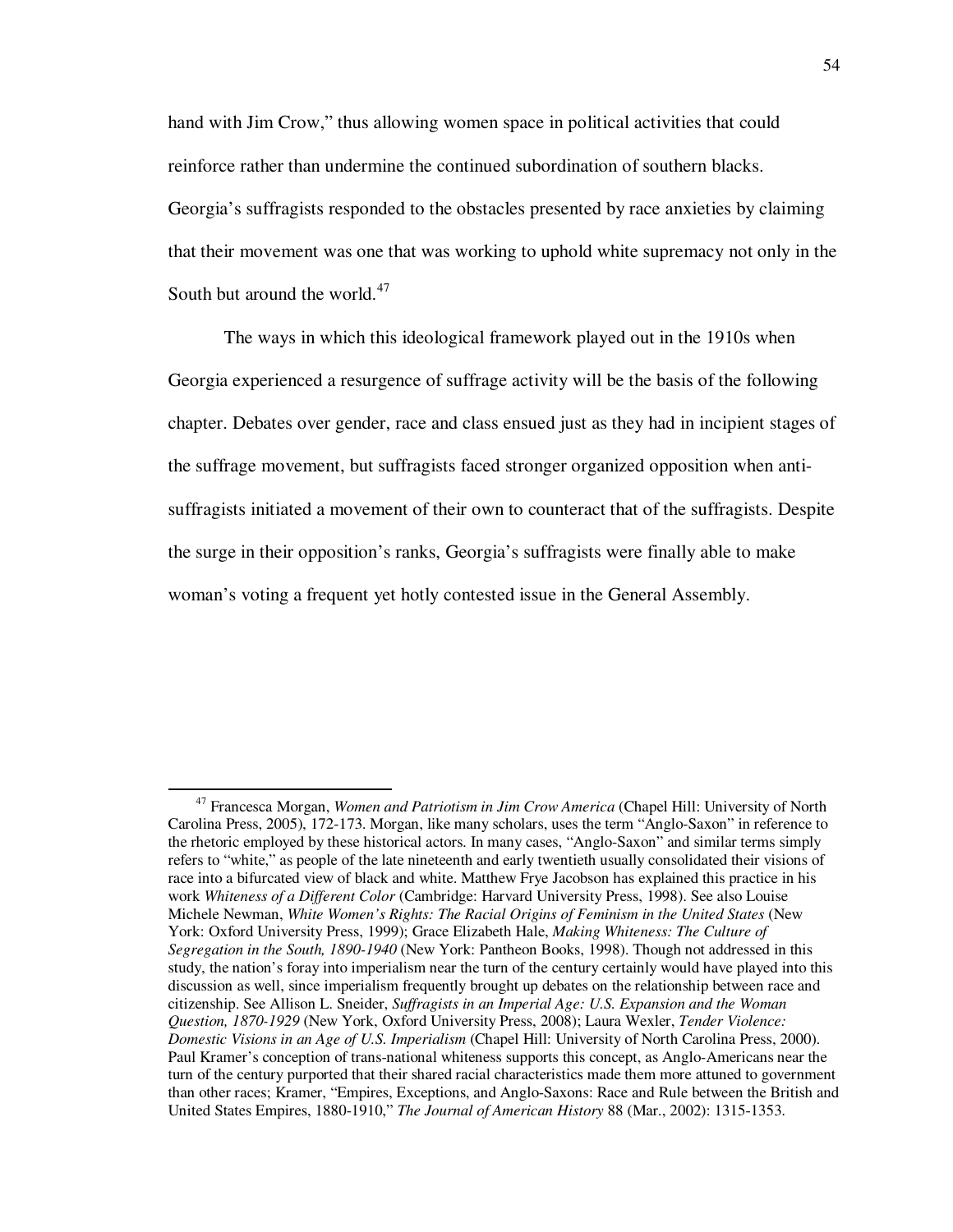## **CHAPTER 2**

## **Momentum Gained and Lost: Suffragists, Anti-Suffragists and the General Assembly, 1913-1916**

Considering the odds, Georgia's suffragists weathered their "doldrums" period relatively well. From 1895 to the 1910s, they consistently held meetings and distributed pamphlets, hoping that their visibility alone would attract additional supporters. Unlike some southern suffrage sisters, their organization never disbanded, and Georgians more capably handled changes in leadership. Nevertheless, the GWSA had less than a hundred members as of  $1912$ .<sup>1</sup> Suffragists had spent much of the first decade of the twentieth century trying to attract a sufficient number of adherents to form a movement that could demand genuine consideration from Georgia's General Assembly, but these efforts largely failed—at least locally. A small number of suffragists pushed on, however, even as there was little evidence to suggest that they would ever achieve their aim.

This chapter will explore the social undercurrents that influenced Georgia's suffrage movement as it moved further into the twentieth century. A number of forces came to a head during the 1910s, and acted as a detriment to the suffragists' cause. A discernable rural-urban gap opened, pitting progressive reformers in the city against more traditional conservatives in the countryside, and the suffrage movement became entangled within a power struggle among the state's legislators. Suffragists also contended with southern anxieties concerning the increasing prominence of the "new woman," who circumvented the existing southern ideal of separate male and female

<sup>1</sup> Grantham, *Southern Progressivism,* 211.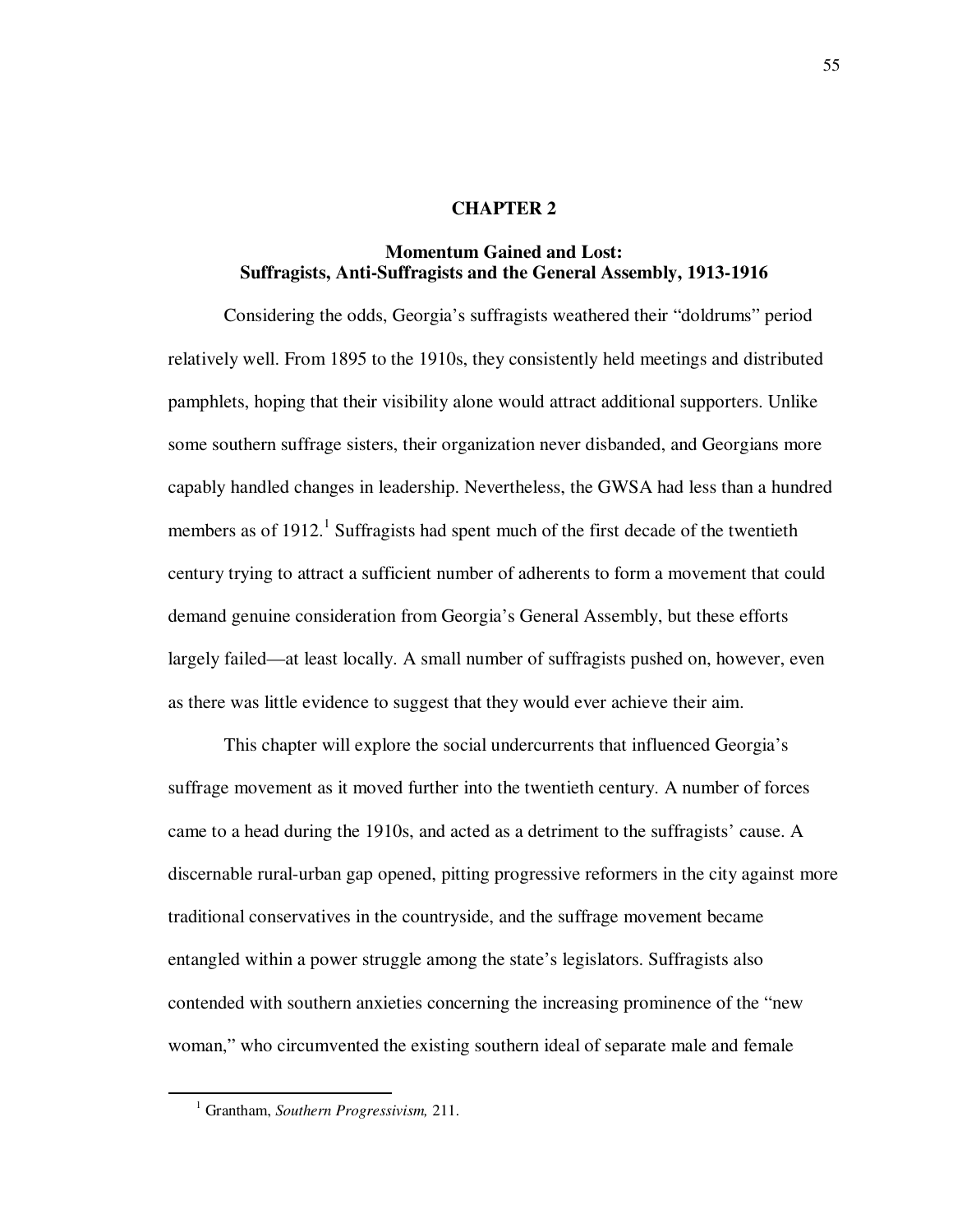spheres by pursuing a public life. Issues on race worked to suffragists' disadvantage as well; an invigorated and organized opposition movement repeatedly used Lost Cause rhetoric, connecting the proposed Nineteenth Amendment to the Fifteenth Amendment, which had enfranchised black men during Reconstruction. With these forces at work, suffragists often became discouraged over the lack of progress they made at home, and they looked to sweeping suffrage victories in the nation and abroad to gain hope that their movement would eventually achieve victory.

Georgia's suffragists found reasons for hope as they surveyed the national political landscape of the 1910s. At the national level, Progressivism was in full swing, and an invigorated leadership initiative by NAWSA President Carrie Chapman Catt had begun to make inroads in both state and national campaigns, indicating a revival of the movement across the nation. This revival, however, coincided with an intense period of conflict in the South. Most of the underlying societal tensions could be attributed to southerners' efforts to shore up race, class and gender power structures even as they tried to refashion the old South into a new one. Pushing for a major social reform like women's suffrage thus became entangled with an ongoing counter-effort to bring stability to a region that had endured—and continued to undergo—much change. $2$ 

Arguably the most dramatic changes resulted from efforts to transform the southern economy. An unprecedented wave of industrial capital flooded the region as a part of an endeavor to build a "New South" less dependent on monoculture-based farming production, which had stagnated, particularly due to falling cotton prices. In the 1880s, nascent southern industries had begun to take root. Railroad, factory and mill

<sup>2</sup> For secondary literature on southern progressivism, see Grantham, *Southern Progressivism;* Dittmer, *Black Georgia;* Link, *The Paradox of Southern Progressivism;* Jack Temple Kirby, *Darkness at the Dawning: Race and Reform in the Progressive South* (Philadelphia: J. P. Lippincott, 1972).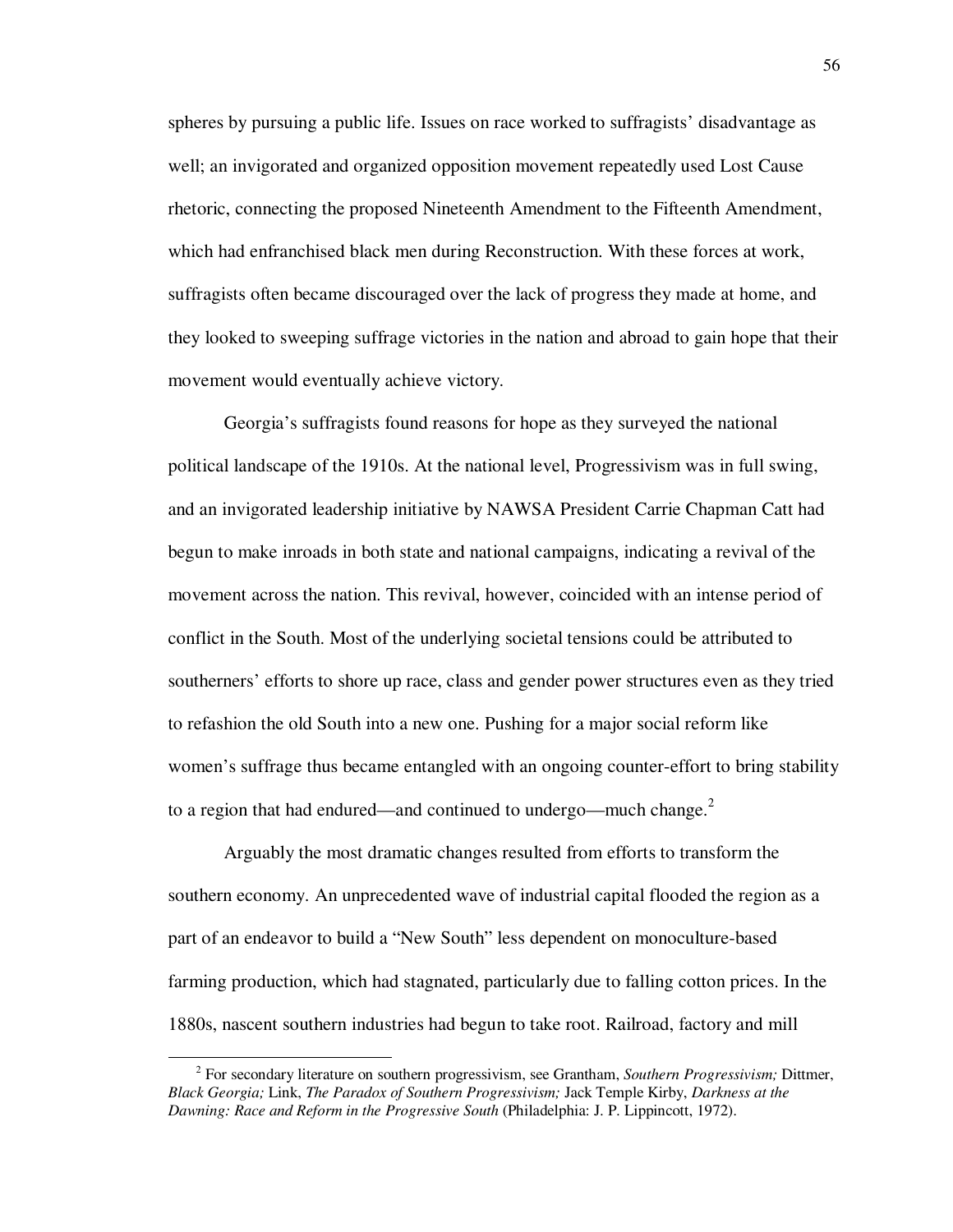construction all experienced a boom in the late nineteenth century, and thousands of tenant farmers abandoned the countryside for a chance at prosperity in the city. Consequently, urban growth coupled this industrial expansion. By 1910, 20 per cent of the South's population lived in urban areas. Birmingham grew a whopping 4200 per cent from 1880 to 1910, while Memphis nearly tripled its population and Richmond and Nashville more than doubled theirs. In Georgia, Atlanta's population increased 72 percent between 1900 and 1910, while Augusta, Macon and Savannah also experienced unprecedented growth yet to a lesser degree. $3$ 

Rapid industrialization had brought people together physically, but unprecedented population growth had placed a tremendous strain upon cities. Budding southern progressives had a number of concerns to occupy their reform agendas, including city management, political corruption and labor abuses. Urban living presented a host of new problems, but life in the countryside offered its own disadvantages. In fact, most southern cities and towns experienced a higher level of prosperity than rural areas. In Georgia, farmers earned less than half of the income of non-agricultural workers in the state. Even factory workers, who earned considerably low wages in the South, fared better than their rural counterparts, and they also had access to progressive-era social reform programs that generally eluded the countryside. Indeed, a sizeable gap in prosperity grew up quickly between the state's urban and rural populations. These disparities and increasing focus on city boosterism in Atlanta left many in the countryside feeling like the state's

<sup>3</sup> Don Harrison Doyle, *New Men, New Cities, New South* (Chapel Hill: University of North Carolina Press, 1990), 15. From 1880 to 1910, Atlanta grew by 314%; Augusta, Macon, and Savannah grew by 87, 219 and 112 percent, respectively.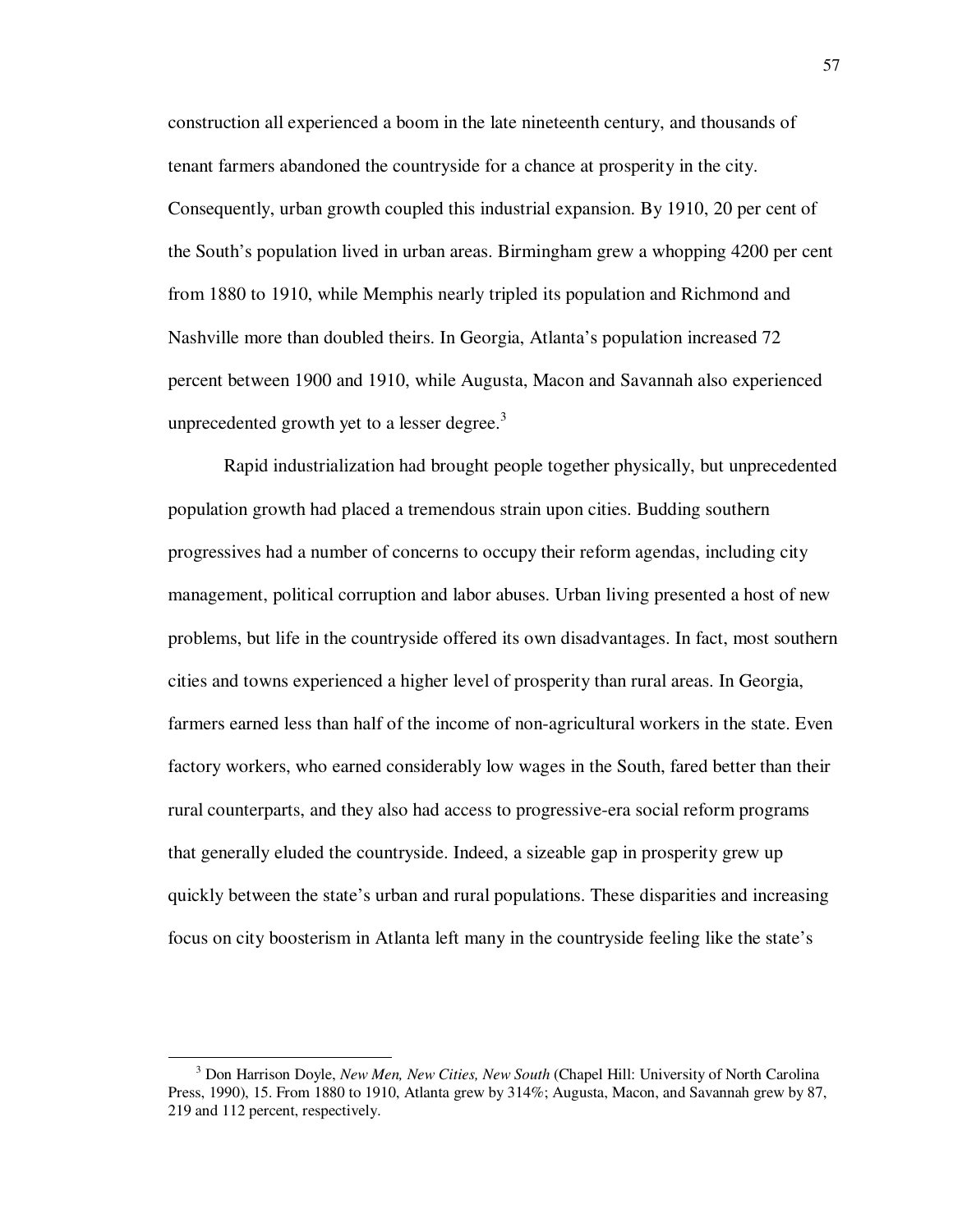"have-nots," believing that the city's progressive agenda had superseded their conservative values and rural interests in state affairs. 4

 One of the more troubling developments for traditional conservatives and many urban reformers concerned the emergence of the "new woman" in the city. Industrial expansion afforded new opportunities to southern women and contributed to their expanded public profile in the twentieth century. In Atlanta, a variety of jobs became available to women, including positions as secretaries, store clerks, box makers, textile workers, washerwomen and prostitutes among many others; the influx of women into the wage economy grew so steadily in the 1910s that more than forty per cent of the city's female population over the age of sixteen would be working for wages by  $1920$ .<sup>5</sup> While the city's poorer working class normally took these positions, more elite women found opportunities outside the home as professionals, most notably as teachers. These women also found fulfillment outside the private sphere by advocating city reform and forming organizations that promoted urban health, sponsored social welfare programs for the poor, and combated citywide vice. Women's involvement in these progressive reforms and their collective grouping in large cities proved critical to the revival of southern suffrage efforts, as suffragists could pull from a large mass of women who had honed effective organizational and political lobbying skills while working for other social

<sup>&</sup>lt;sup>4</sup> Numan V. Bartley, *The Creation of Modern Georgia*, 2<sup>nd</sup> edition (Athens: University of Georgia Press, 1990), 109, 127, 131; Jack Temple Kirby, *Rural Worlds Lost: The American South, 1920-1960*  (Baton Rouge: Louisiana State University Press, 1987); Pete Daniel, *Breaking the Land: The Transformation of Cotton, Tobacco, and Rice Cultures since 1880* (Urbana: University of Illinois Press, 1985).

<sup>5</sup> Georgina Hickey, *Hope and Danger in a New South City: Working-Class Women and Urban Development in Atlanta, 1890-1940* (Athens: University of Georgia Press, 2003), 26. Hickey's work provides an excellent account of the rise of prostitution in Atlanta in the early twentieth century and the subsequent efforts to combat it. See in particular pages 135-144.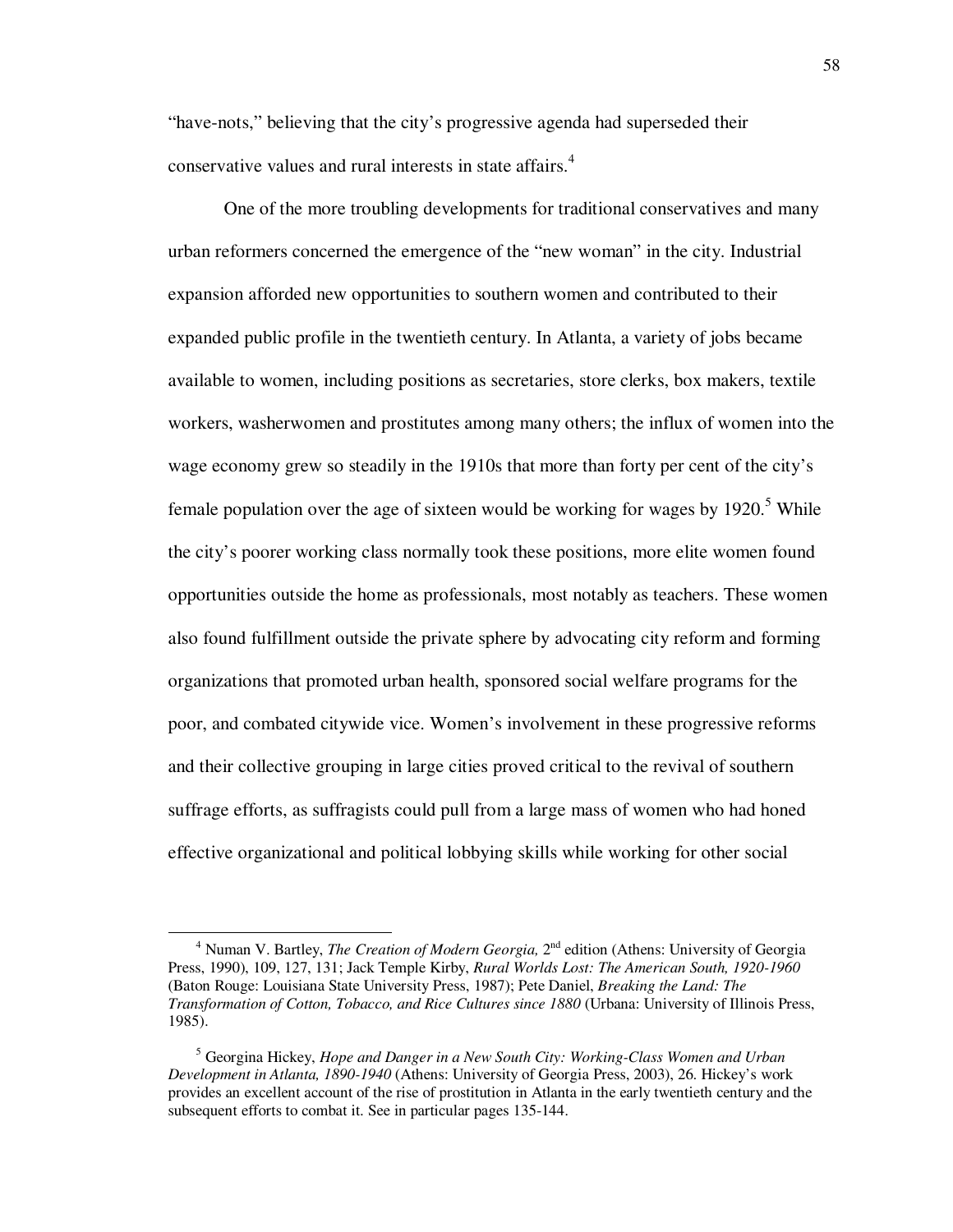reform groups.<sup>6</sup> The state's traditional conservatives, however, deemed the increased visibility of urban women as a sign of the problems of industrialization and modernity, as Atlanta's women were increasingly subverting the southern concept of an ordered society that relegated women to a private sphere. The presence of these "new women" thus signaled a loss of control for many conservative southerners who fought for a revitalization of southern patriarchy by opposing expanded women's rights.<sup>7</sup>

While many white southerners grew agitated over the apparent loss of control over southern women, they also feared a loss of control over African-Americans. Though many southerners felt they had solved the "negro-question" through segregation and disenfranchisement measures, others still doubted whether these precautions would keep white supremacy intact in the 1910s. Some perceived a rising tide of black empowerment in developing African-American owned and operated business that provided support to black communities. The outbreak of World War I prompted the Great Migration of hundreds of thousands of blacks from the South to industrial hubs of the North (and from the rural South to urban South) that offered both financial opportunities and chances to escape southern oppression. Furthermore, the emergence of W. E. B. Du Bois and the NAACP as the most influential forces within national black leadership inspired further racial uplift and aggressive attacks on segregation. Black activities during the period

<sup>6</sup> Bartley, *Creation of Modern Georgia, 124*; Green, *Southern Strategies,* 13-15, 26.

 $7$  One of the clearest manifestations of the South's anxieties over changing concepts of gender came with the murder of thirteen year old factory worker Mary Phagan and the subsequent trial of her accused murderer, Leo Frank. For an exploration of this event, see Nancy MacLean, "The Leo Frank Case Reconsidered: Gender and Sexual Politics in the Making of Reactionary Populism," *Journal of American History* 78 (December 1991): 917-48.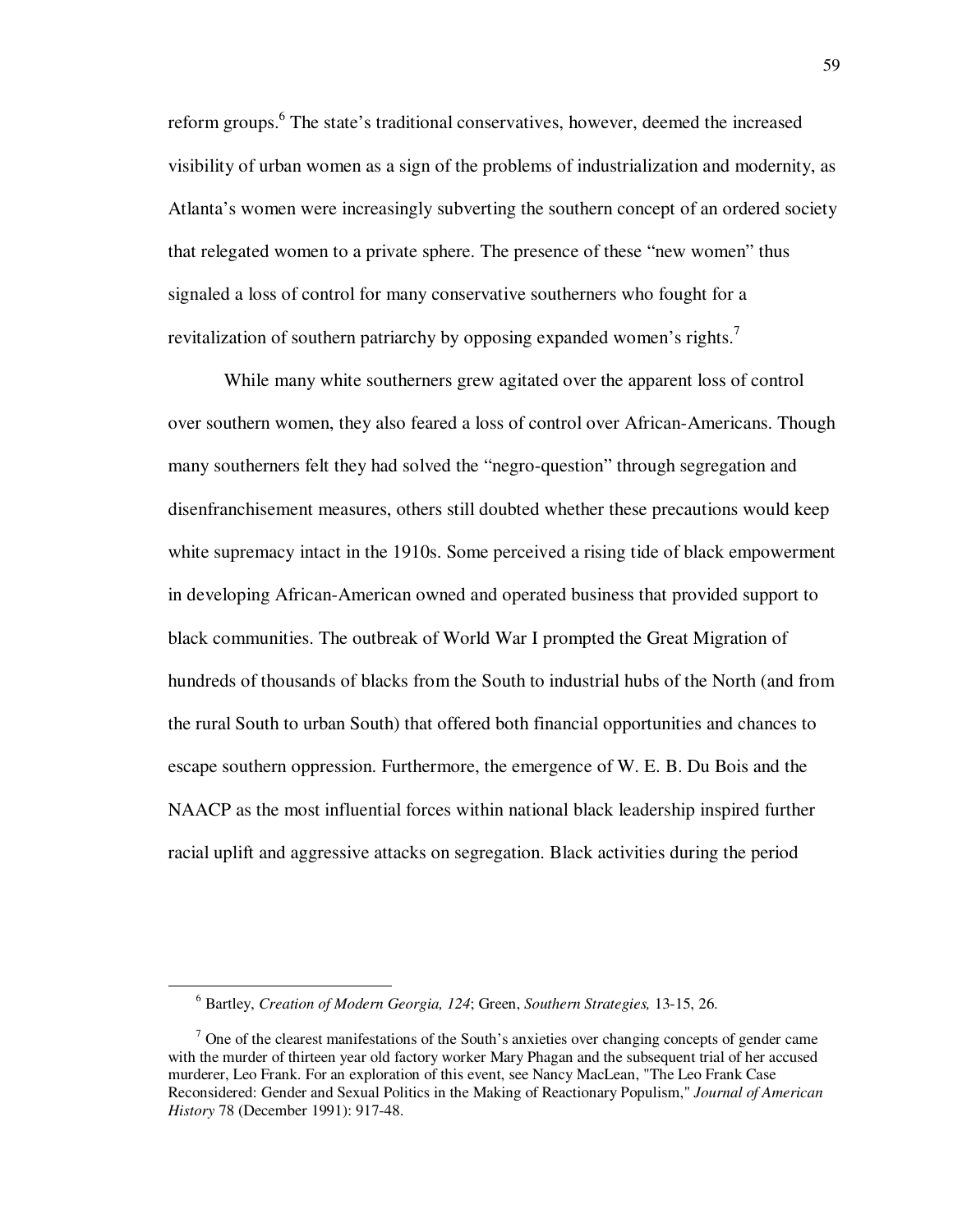indicated a more powerful, more resistant force working against southern white supremacy. $8<sup>8</sup>$ 

 White fears of black empowerment appeared in a number of manifestations. Black migration deprived the South of a significant portion of its rural agricultural labor force. White southerners expressed resentment toward northern industrialists to whom they attributed plots "to rifle the entire South of its well-behaved, able bodied Negro labor."<sup>9</sup> Their inability to maintain complete and total control over black movement undoubtedly pushed some white southerners to maintain power by force, as lynchings occurred with great frequency during the period with Georgia leading the nation in recorded lynchings.<sup>10</sup> At the same time, the newly formed NAACP encouraged increasingly aggressive attempts at self-defense by blacks, which further compounded white anger and fear over rising black militancy. In fact, the combination of rising black resistance and the highly publicized Leo Frank case and lynching contributed to a renewed interest in a second Ku Klux Klan, which organized in November of 1915 on the top of Stone Mountain in Georgia. Just a few days earlier, the film *The Birth of a Nation* appeared in Atlanta to great fanfare, which had also fueled renewed interest in the Klan. To whites, the events of the period begged comparisons to the age of Reconstruction in which fears over black power and mobility and a highly visible Klan permeated the South.<sup>11</sup>

<sup>8</sup> Tindall, *Emergence of the New South,* 158; Williamson, *The Crucible of Race*; Dittmer, *Black Georgia.* 

<sup>9</sup> Tindall, *Emergence of the New South,* 148.

<sup>&</sup>lt;sup>10</sup> Dittmer, *Black Georgia*, 131. From 1882 to 1923, Georgians committed a record of 505 lynchings, and while most lynchings subsided in the period from 1900 to 1920, they occurred with greater frequency in Georgia than they had in the previous twenty years.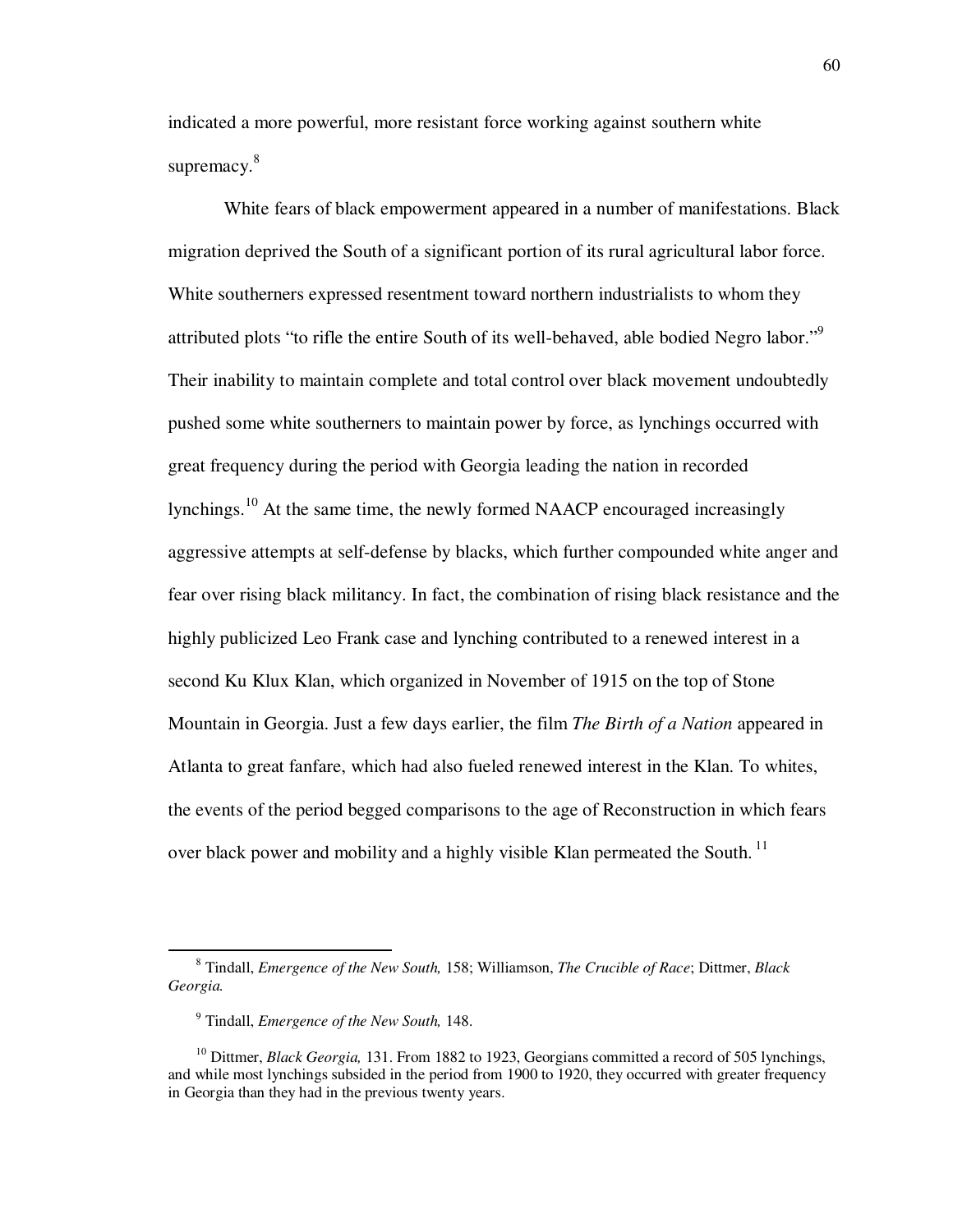Thus, as Georgia's suffragists entered into the second phase of their movement in the 1910s, they did so against a backdrop fraught with tension. These tensions, having arisen in the context of significant change throughout the South, augured ramifications for existing race, class and gender power structures, prompting many conservative southerners to champion a return of the ways of the Old South. Consequently, the battle for women's suffrage in Georgia would be a difficult one.

In spite of these challenges, however, suffragists saw a surge in their ranks during this period. Under the leadership of Mary McLendon, who was elected to the GWSA presidency in 1906, the GWSA gradually expanded in the 1910s. GWSA nearly tripled its membership from less than a hundred members in 1912 to approximately 250 in 1913. In 1914 the organization exceeded 1,000 members, and it had established 11 subsidiary branches by 1915. In a short time span of roughly three years, Georgia's suffragists had managed to accomplish a task they had set out do nearly twenty years ago with the 1895 NAWSA convention in Atlanta.<sup>12</sup>

The renewed interest in the state coincided with a revival of suffrage activity throughout the South. Historian Marjorie Spruill has argued that the emergence of the Progressive Movement alone provided the necessary impetus for this upsurge, but Elna Green's conclusions appear to apply most directly to the situation in Georgia. Green argues that the rapid industrialization and urbanization of the South created a critical

<sup>&</sup>lt;sup>11</sup> Of the many accounts on the Frank Case, Leonard Dinnerstein, *The Leo Frank Case*, 2<sup>nd</sup> edition (Athens: University of Georgia Press, 1987) and Steve Oney, *And the Dead Shall Rise: The Murder of Mary Phagan and the Lynching of Leo Frank* (New York: Pantheon, 2003) are the most definitive.

 $12$  Statistics for all Georgia suffrage organizations are scattered over a number of sources. Including volumes 4 and 6 of *The History of Woman Suffrage* and articles written by A. Elizabeth Taylor on the Georgia suffrage movement. However, Dewey Grantham's *Southern Progressivism* compiles most of this information in a concise paragraph. See Grantham, *Southern Progressivism: The Reconciliation of Progress and Tradition* (Knoxville: University of Tennessee Press, 1983), 211.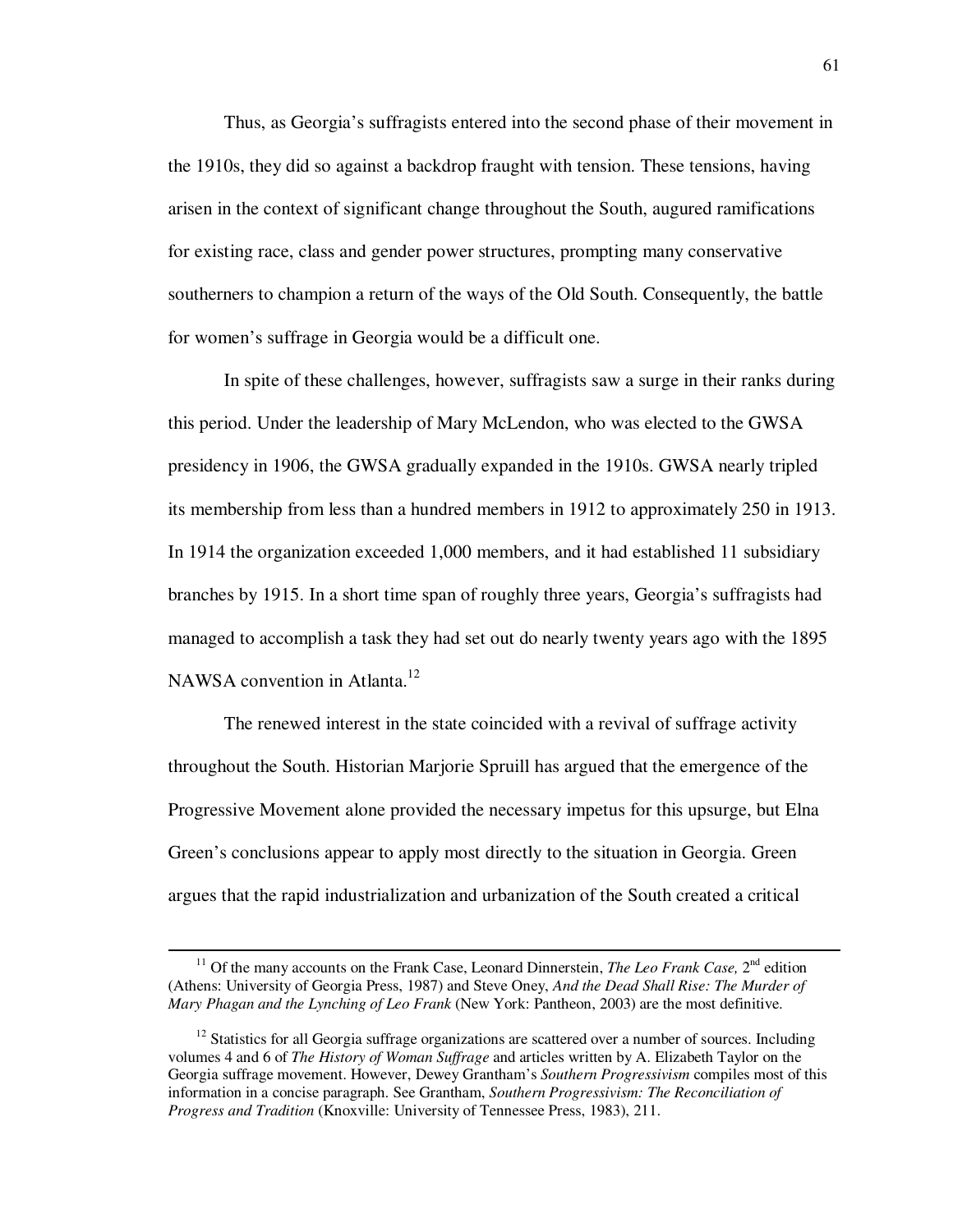mass of reform-minded women from which the movement could pull adherents. She also points to the invigoration of suffrage activities nationwide under the auspices of NAWSA as providing the necessary stimulus for the movement's revitalization. Rapid successes in many western states aroused efforts throughout the rest of the country, including the South. Washington, California, Oregon, Arizona and Kansas abruptly broke out of lengthy "doldrums" periods by granting the vote within a three year period from 1910 to 1912. Building upon these successes, nearly every southern suffrage organization had suddenly re-formed, reorganized or resurged by 1913. The achievements came after a long drought in suffrage victories. Idaho, the last state to allow women the vote, had done so in  $1896.<sup>13</sup>$ 

The appearance of new, more aggressive leadership on the national suffrage scene sustained the reinvigorated the suffrage movement. Carrie Chapman Catt grew increasingly influential in the organization and advocated more aggressive agitation than the uninspired leadership of Anna Howard Shaw had. Catt, who eventually assumed the reins of power when Shaw courteously stepped down from the presidency in 1915, possessed a strong organizational acumen, which ultimately served to mobilize a formidable army of women and men to the suffrage campaign. Her "Winning Plan," designed to petition for state and federal suffrage amendments simultaneously, attracted suffragists throughout the nation who could feel a sense of accomplishment working toward a national suffrage law even if their efforts at the state level were unsuccessful.<sup>14</sup>

<sup>13</sup> Wheeler, *New Women of the New South,* 126; Green, *Southern Strategies,* 13-14, 210 (n. 75). Georgia had experinced a wave of "Progressive" fever, best embodied by the administration of Governor Hoke Smith; however, since the suffrage movement remained relatively stagnant in Georgia during this time, it is less probable that this movement invigorated suffrage efforts in the state. Dewey Grantham addresses Hoke Smith and Georgia's Progressive Movement in his book *Hoke Smith and the Politics of the New South* .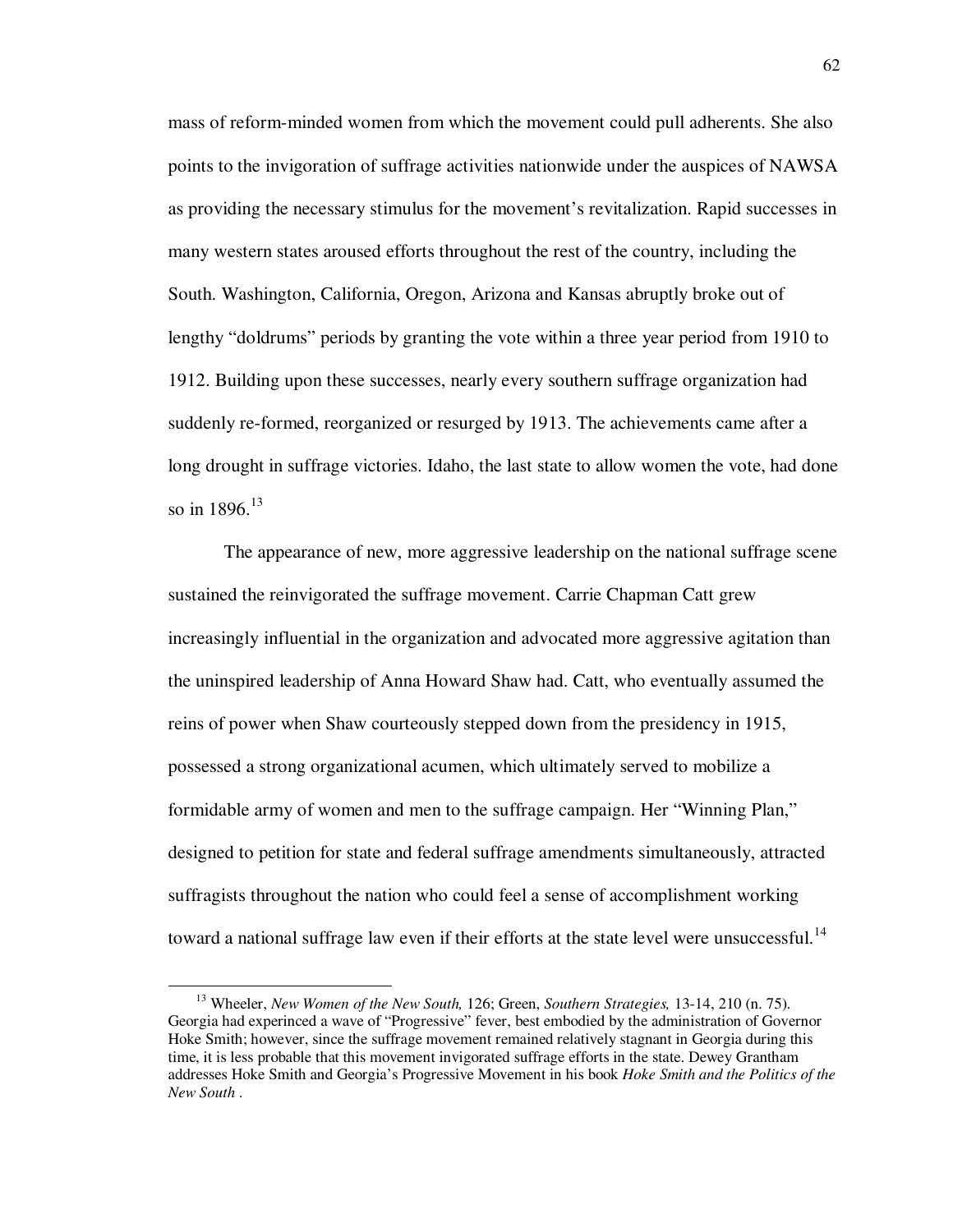Local contingencies affected the surge in suffrage interest at this time as well. Expanded educational and professional opportunities in the decades following the Civil War had cultivated a new generation of white southern women, who embraced an attitude of "nondependence." These women flocked to cities in search of cultural and intellectual fulfillment, entered the wage economy as clerks, teachers, factory workers, and domestics and participated in reform-oriented organizations. The "nondependents" were among the tens of thousands who contributed to Atlanta's growth by 314 per cent from 1880 to 1910. The GWSA benefitted from the allocation of this critical mass of young, educated, independent women in the city, illustrated by its spike in membership beginning in  $1912.<sup>15</sup>$ 

Among the thousands of new women attracted to Georgia's suffrage movement, suffragists particularly coveted the public endorsement of Rebecca Latimer Felton. Felton, the seventy-seven year old widow of the prominent state politician William H. Felton and sister of Mary Latimer McLendon, finally affiliated with the GWSA in 1912. Having contributed regularly to southern newspapers including the *Atlanta Journal*, Felton had achieved a considerable level of fame throughout the South. Southerners appreciated her homespun wisdom and looked to her opinions on a variety of topics, women's suffrage included. After the 1895 NAWSA convention, newspapers speculated what views "Mrs. Felton" held on suffrage. One publication added that if she did support the cause "[her husband would] hear from her." The addition of a local celebrity of sorts,

<sup>14</sup> Green, *Southern Strategies,* 5.

<sup>15</sup> Ibid., 13-14; Censer, *Reconstruction of White Southern Womanhood*, 7-10. The term "nondependence" is borrowed from Censer's book.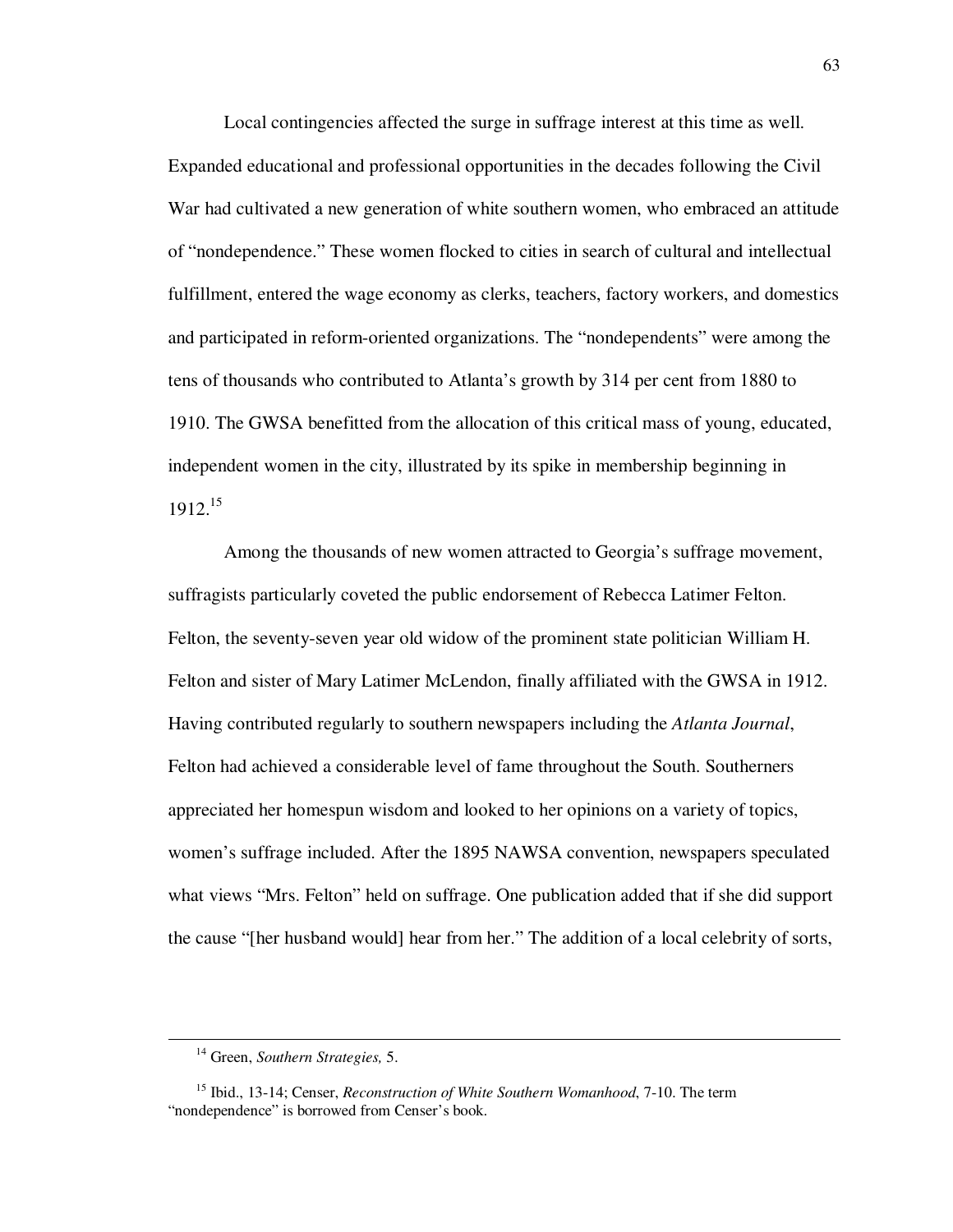certainly pleased the GWSA, and the organization presumably benefitted from Felton's notoriety due to the esteem in which she was held by many southerners.<sup>16</sup>

Felton in particular reflected the transition of the Old South into the New, as she identified as an elite white southern woman but employed the rhetoric of the "new woman" of the early twentieth century, which presumably attributed to her widespread appeal. Indeed she embodied a paradox for the southern woman: she vigorously espoused liberal reforms such as women's suffrage, yet she voiced the most virulent defenses of southern racism and promoted lynching as a means of social control. In a now infamous speech at Tybee Island in 1897, she declared, "If it takes lynching to protect woman's dearest possession from drunken, ravening human beasts, then I say lynch a thousand a week if it becomes necessary." Her fiercely independent nature, central involvement in her husband's political campaigns, and concern for progressive reform legislation contributed to her decision to become a suffragist. The fact that her sister had been active in the suffrage movement since 1892 might also have contributed to her joining the movement as well.<sup>17</sup>

Felton's decision to declare herself a suffragist offered hope to many in the GWSA. Though she was hardly representative of a typical Georgia suffragist (her age alone starkly contrasted with the young women who were flocking to the GWSA in the 1910s), her estimable position in the state as the wife of a well-known politician afforded

<sup>16</sup>*Atlanta Constitution,* 31 Jan 1895.

<sup>&</sup>lt;sup>17</sup> Quoted in Williamson, *The Crucible of Race*, 128; Felton's views on race and the subjugated position of women are the subject of several works, see Lee Ann Whites, "Rebecca Latimer Felton and the Wife's Farm: The Class and Racial Politics of Gender Reform," *Georgia Historical Quarterly* 76 (Summer, 1992): 354-372; Mary A. Hess, "A Call to Honor: Rebecca Latimer Felton and White Supremacy," M.A. thesis, Michigan State University, 1999. For Felton's biography see John Erwin Talmadge, *Rebecca Latimer Felton, Nine Stormy Decades* (Athens: University of Georgia Press, 1960) and Leeann Whites, "Rebecca Latimer Felton: The Problem of Protection in the New South," in *Georgia Women,* 224-244.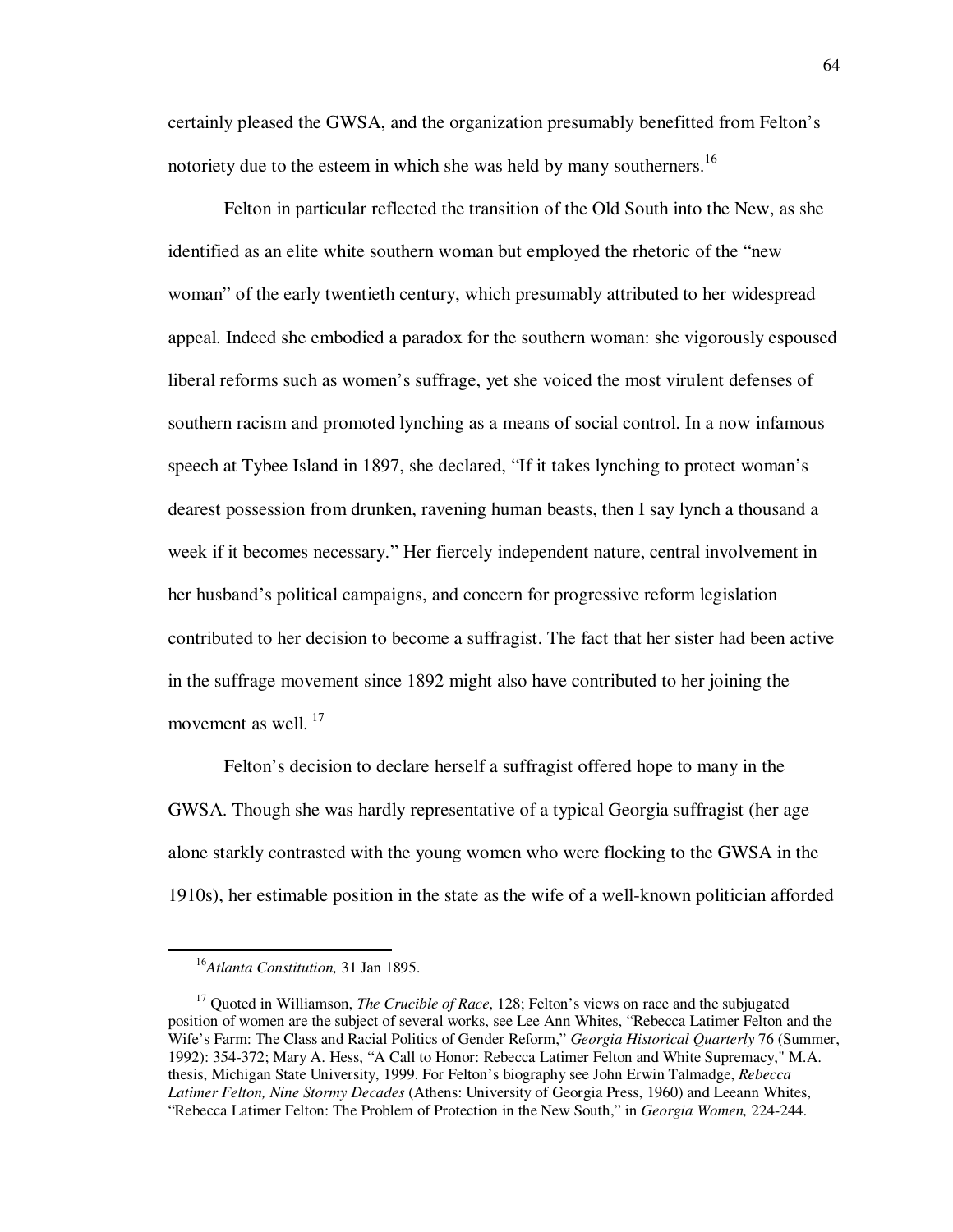the movement much needed publicity. Furthermore, her political clout with those of the old planter aristocracy to which most suffragists did not belong, gave the movement invaluable credibility. Though not a direct consequence of the GWSA's sudden revitalization in 1912, Felton's decision to join the organization in that year would have certainly contributed to the renewed interest in Georgia's suffrage movement.<sup>18</sup>

The attraction of thousands of "New Women of the New South" to women's suffrage translated into a rash of new suffrage organizations to complement the GWSA. The rationale behind the additional organizations was to diversify the constituency lobbying politicians for change. Suffragists hoped that forming groups comprised of people of varying professions and of varying locations would make their cause more prescient throughout the state.<sup>19</sup>

The first organization of significance to form after the GWSA was the Georgia Woman Suffrage League (GWSL), which formed out of the Atlanta Civic League in 1913. Frances Smith Whiteside, a high school principal and sister of the prominent Progressive politician Hoke Smith, served as the organization's only president. Capitalizing on an opportunity to draw upon Atlanta's rising population of reformoriented middle class professionals, Whiteside founded the GWSL entirely on the premise of organizing working women and men in favor of woman suffrage into a single organization. Having attracted a large number of teachers to join its ranks, the GWSL sponsored contests for the best woman suffrage essays in local schools as a part of its campaign to impress the importance of the women's movement upon school-age children. The Georgia Woman Suffrage League gained 500 members by 1914, but it

 $18$  Ibid.

<sup>19</sup> Harper, et al, *History of Woman Suffrage,* v. 6, 133-134.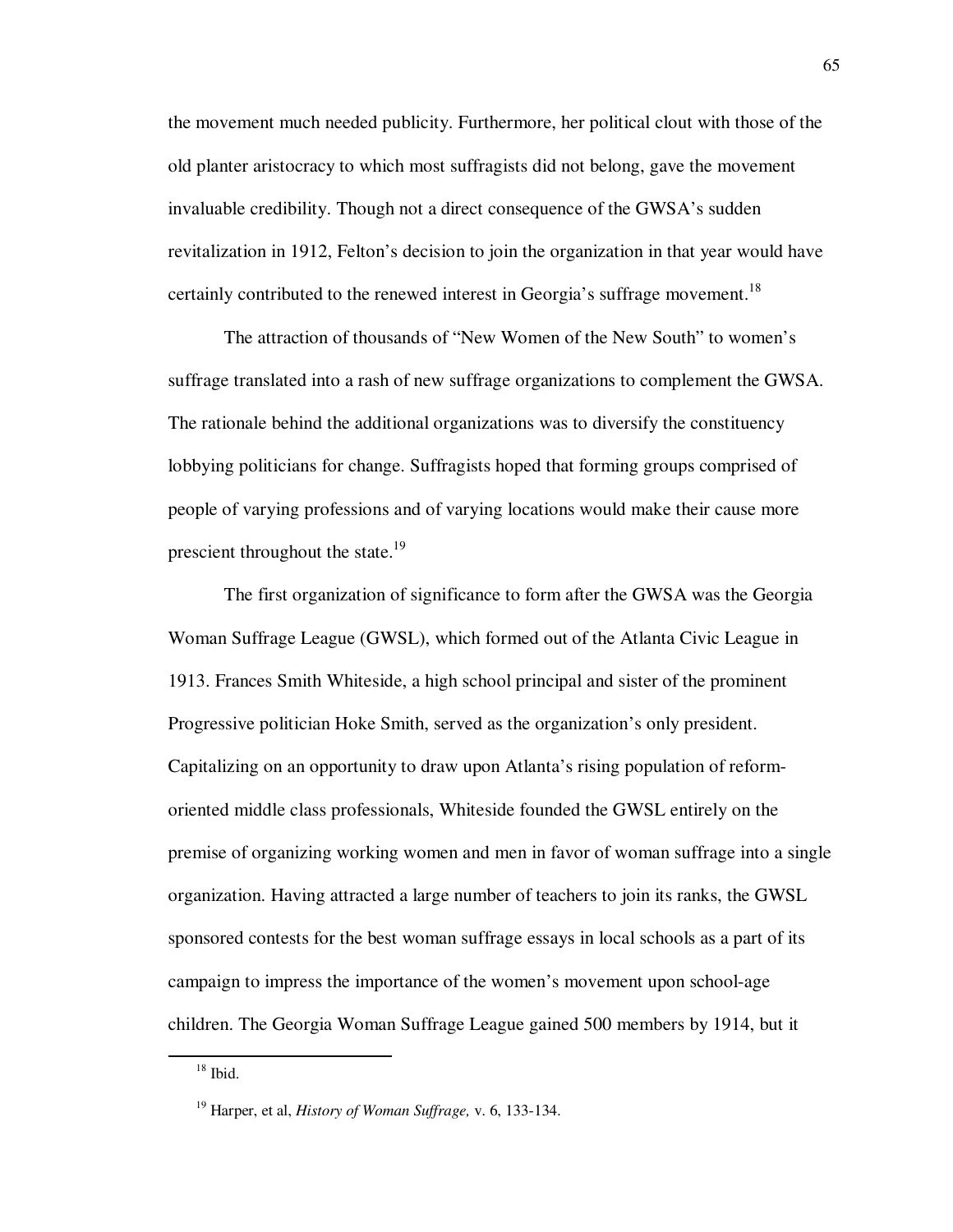attracted few followers outside Atlanta's city limits; like its counterpart, the GWSA, the league faced an improbable task of extending its base beyond urban, reform-minded professionals into the rest of the state's largely rural populations.<sup>20</sup>

Frustrated by their weaknesses outside of Atlanta, suffragists formed a third state organization in 1914. The Equal Suffrage Party of Georgia (ESPG) arose among the women who were dissatisfied with what they perceived to be the lack of organization and efficiency in the state's two existing associations. Accordingly, the ESPG pursued a more expansive agenda than its predecessors had. Under the leadership of Atlanta's Emily McDougald, who served as the organization's president during its entire existence, the ESPG extended the women's campaign outside of the suffrage-friendly confines of Atlanta by creating thirteen regional branches in prominent cities.<sup>21</sup> Each branch elected a president who simultaneously functioned as a representative on the organization's Executive Board. Under the directives of the Executive Board, the ESPG circulated thousands of pamphlets, books and printed speeches, and local women raised funds for education campaigns that used parades, plays, movie slides and student essay contests to reach broad sections of local populations. By 1915 the organization attracted nearly 2,000 members.<sup>22</sup>

 $20$  Ibid. Interestingly enough, Hoke Smith would never support his sister's suffrage endeavors, and he was one of the most committed foes to the movement in Georgia. The term "New Women of the New South" is borrowed from Marjorie Spruill Wheeler's book bearing the same phrase as its title.

<sup>21</sup> Harper, et al, *History of Woman Suffrage,* v. 6, 133-134. Major cities included Albany, Athens, Atlanta, Augusta, Columbus, Macon, and Savannah.

<sup>22</sup> Ibid., 135; A. Elizabeth Taylor, "Woman Suffrage Activities in Atlanta" *Atlanta Historical Journal*  23 (1979). Each of these larger organizations formed smaller subsidiary branches throughout the state, but Georgia's suffrage movement at large came under the directive of these bigger organizations. Though each organization operated independently of the other, all of them were affiliated with NAWSA. The Georgia Young People's Suffrage Association, a smaller affiliate of the GWSA arose in 1915 on account of educational suffrage campaigns, but it largely served ceremonial purposes for the statewide movement.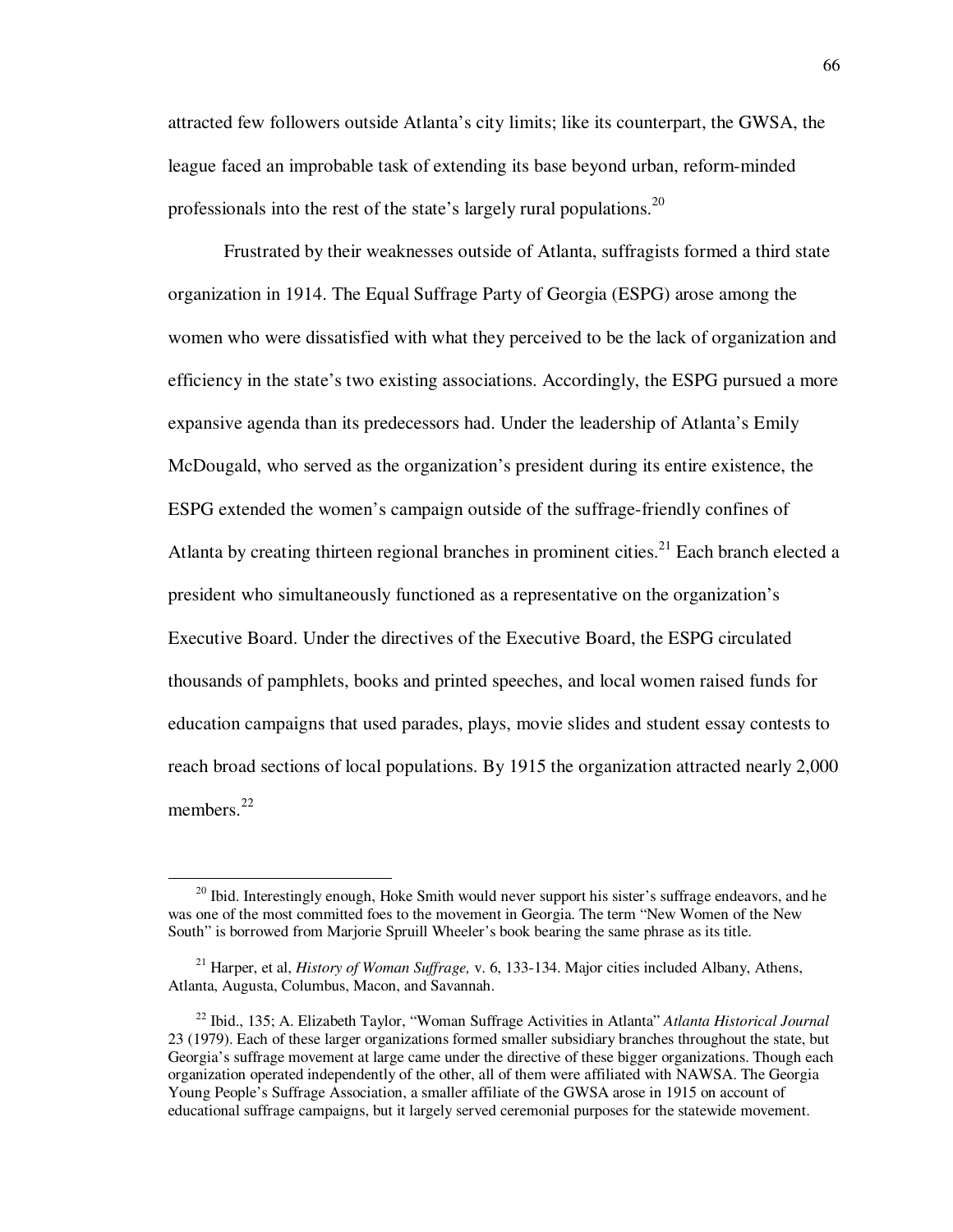Though most suffrage organizations in the state comprised mostly women,

Georgia did attract male woman suffrage advocates in the 1910s. Leonard Grossman. Grossman, a bright young attorney from Atlanta, was the most important of these male allies. He provided legal counsel to both the Georgia Woman Suffrage Association and the Equal Suffrage Party of Georgia and helped draft suffrage bills to be introduced in hearings of the General Assembly. He canvassed the state for male advocates of female suffrage as well. His efforts culminated with the formation of the Georgia Men's League for Woman Suffrage in 1913, which served as an important symbolic gesture to the women of the state. Like the GWSA and GWSL, the organization gained most of its members from Atlanta while attracting only a few members outside the more liberal leaning city, but interest in the Men's League always appeared vulnerable. Mary McLendon and Grossman even discussed how they needed to get the organization in place before "interest die[d] out."<sup>23</sup>

Despite the meager success of the Men's League, Grossman provided legal assistance to Georgia's suffragists as they resumed what had been a tenuous relationship at best with the General Assembly in 1913. Hoping to capitalize on the fortuitous surge in the GWSA membership, suffragist organizers requested the opportunity to hold hearings at the state capitol to coincide with the organization's annual convention. Their initial appeal asked permission to use the Senate's chambers for an evening program of speeches related to the "Scope of Elective Franchise." The program's aim was educational, as suffragists had intended to teach public audiences the importance of voting and good citizenship. Yet, several senators vehemently reacted to the request,

<sup>23</sup> Mary L. McLendon to Mary M. Dennett,14 July 1913, 1:1 WSC; Harper, et al, *History of Woman's Suffrage,* v. 6, 126.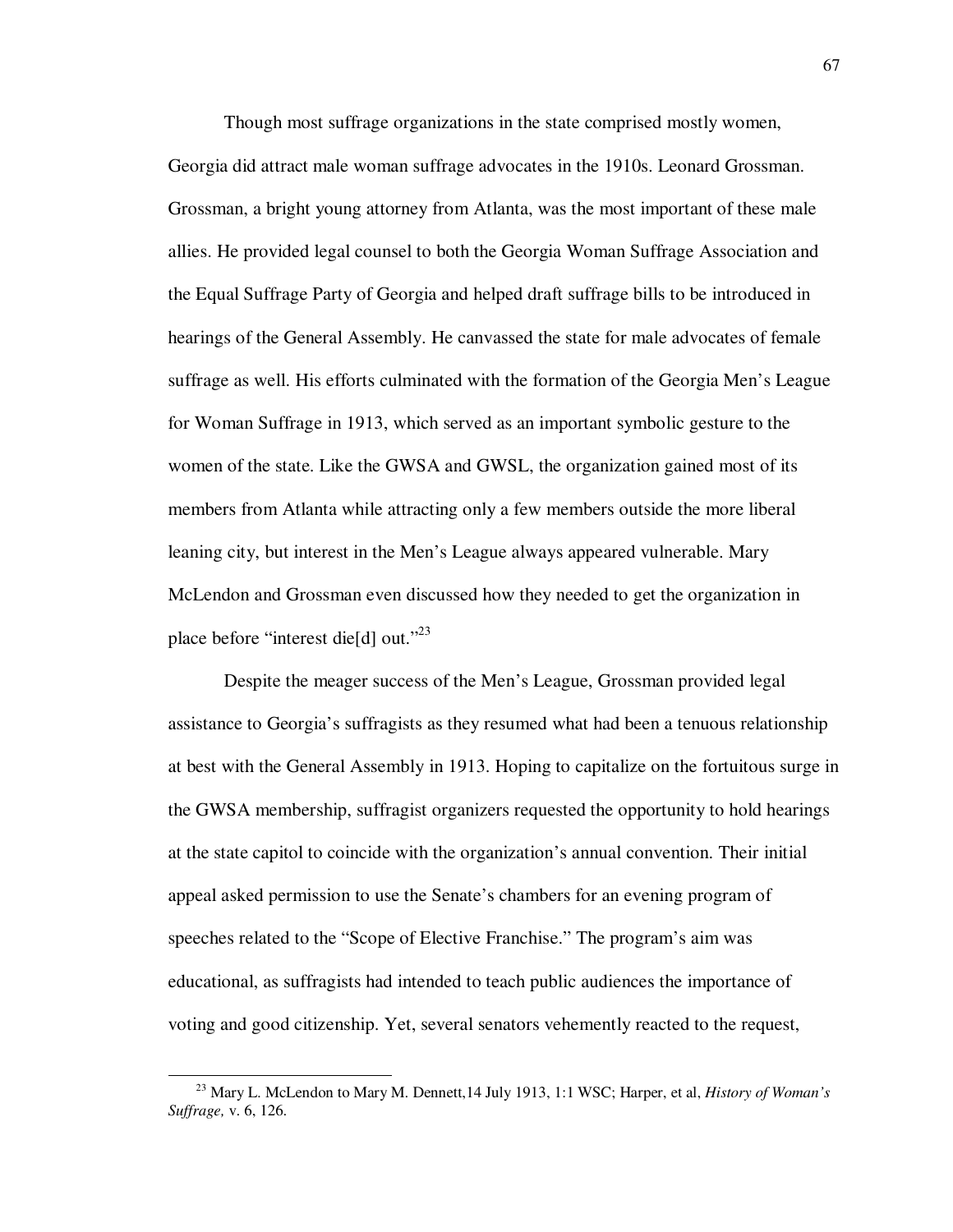believing that the measure's sole purpose was to promote the woman's right to vote. Senator William Weldon Stark of Banks County led the opposition against the proposal and suggested that the request to use the Senate's chambers be tabled indefinitely. Upon this request, Senate President J. Randolph Anderson called for a vote on Stark's proposal, and the motion won by a vote of twenty to seven. $24$ 

 Angered by the lack of consideration given to the organization's request, Mary McLendon, Grossman and GWSA treasurer Amelia Woodall demanded an explanation for the Senate's action. Having been present for the proceedings, McLendon embarked upon the Senate floor and called for Stark to rationalize his outright rejection of their program. Stark curtly responded, "I have absolutely no sympathy with your cause" to which McLendon retorted that he had made a grave mistake in judgment. The senator continued the exchange with an indignant rejoinder: "Maybe Christ made a mistake when he appointed twelve apostles and didn't make six of them women. Now don't you think there ought to have been at least one woman in the place of Judas Iscariot?" Enraged over Stark's challenge, McLendon briskly departed from the Senate floor and immediately pursued other venues for the GWSA convention hearings.<sup>25</sup>

 McLendon turned her focus to the Georgia House of Representatives. She found allies in Fulton County's John Y. Smith and R. B. Blackburn, who agreed to introduce resolutions for the convention's request before the House chamber. Although she was grateful for another opportunity to advance the woman suffrage cause, McLendon certainly did not enjoy pandering to male state politicians, as she deemed such actions

<sup>24</sup> *Atlanta Constitution,* 4 July 1913; Georgia Archives, *Georgia Official and Statistical Register, 1989- 1990*, 211; ibid., *1939-1941-1943*, 96; Timothy Crimmins, *Democracy Restored: A History of the Georgia State Capitol* (Athens: University of Georgia Press, 2007).

<sup>68</sup>

 $25$  Ibid.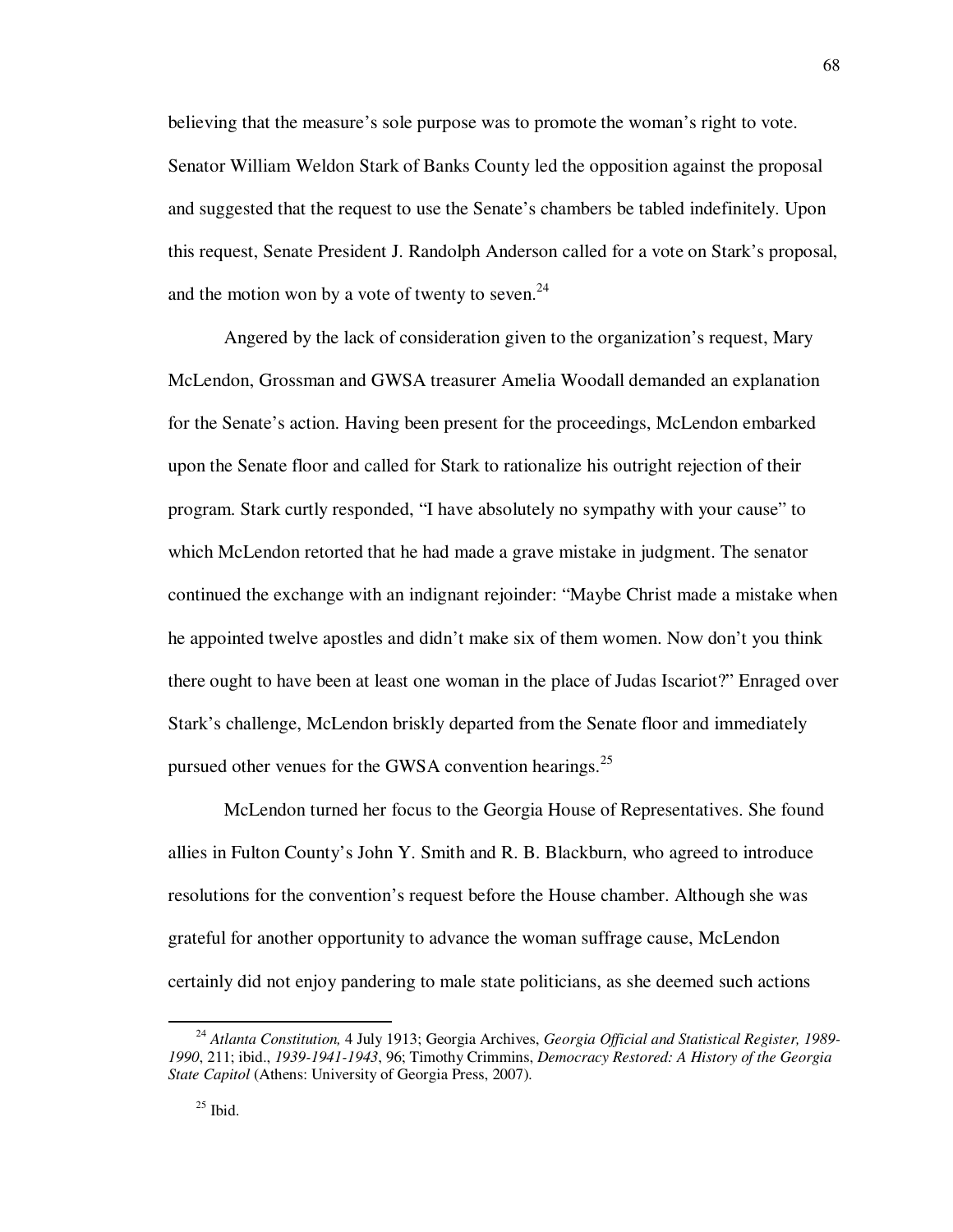embarrassing and insulting. She found it "indeed pitiful that women have to beg men for such favors as this. Elected by men, the average Georgia legislator seems to be afraid that the women might rise against them, so they keep their heels on women's necks."<sup>26</sup>

 Ultimately, suffragists won a marginal victory in their battle to use the state legislature's facilities. Following the lead of the Senate, the House sharply opposed Representative Smith's resolution; however, another measure arose in the Senate when Whitfield County's Senator Malcolm Connor Tarver, having tired of the debacle, motioned to have the Senate Committee on Halls and Rooms decide the final outcome of the issue. Surprisingly, many senators supported this action because they felt that they had submitted their previous votes too hastily; they had not understood that the request to use the Senate chambers was not meant to bring up a vote on whether the senators actually supported women's suffrage when the request from the suffragists was only one of many made by various citizens who wished to use public space for meetings. $27$ 

 Another surprise arose when the House introduced a similar measure allowing suffragists the use of its chambers. The body unanimously adopted this motion, which presented yet another venue for the suffragists to hold their meeting. Nonetheless, suffrage supporters did not consider the sudden turn of favor a success; Georgia's legislators had clearly demonstrated their opposition to the idea of female suffrage and only reversed their initial decision once they understood that they were ruling on a simple request for the use of a public facility. McLendon's troubling encounter with Senator Stark and the fury with which a majority of the General Assembly had responded to the

<sup>26</sup> *Atlanta Constitution,* 5 July 1913; *Georgia Official and Statistical Register, 1977-1978*, 1471-72.

<sup>27</sup> *Atlanta Constitution,* 8, 10-11 July 1913; *Georgia Official and Statistical Register, 1933-1935-1937*, 394.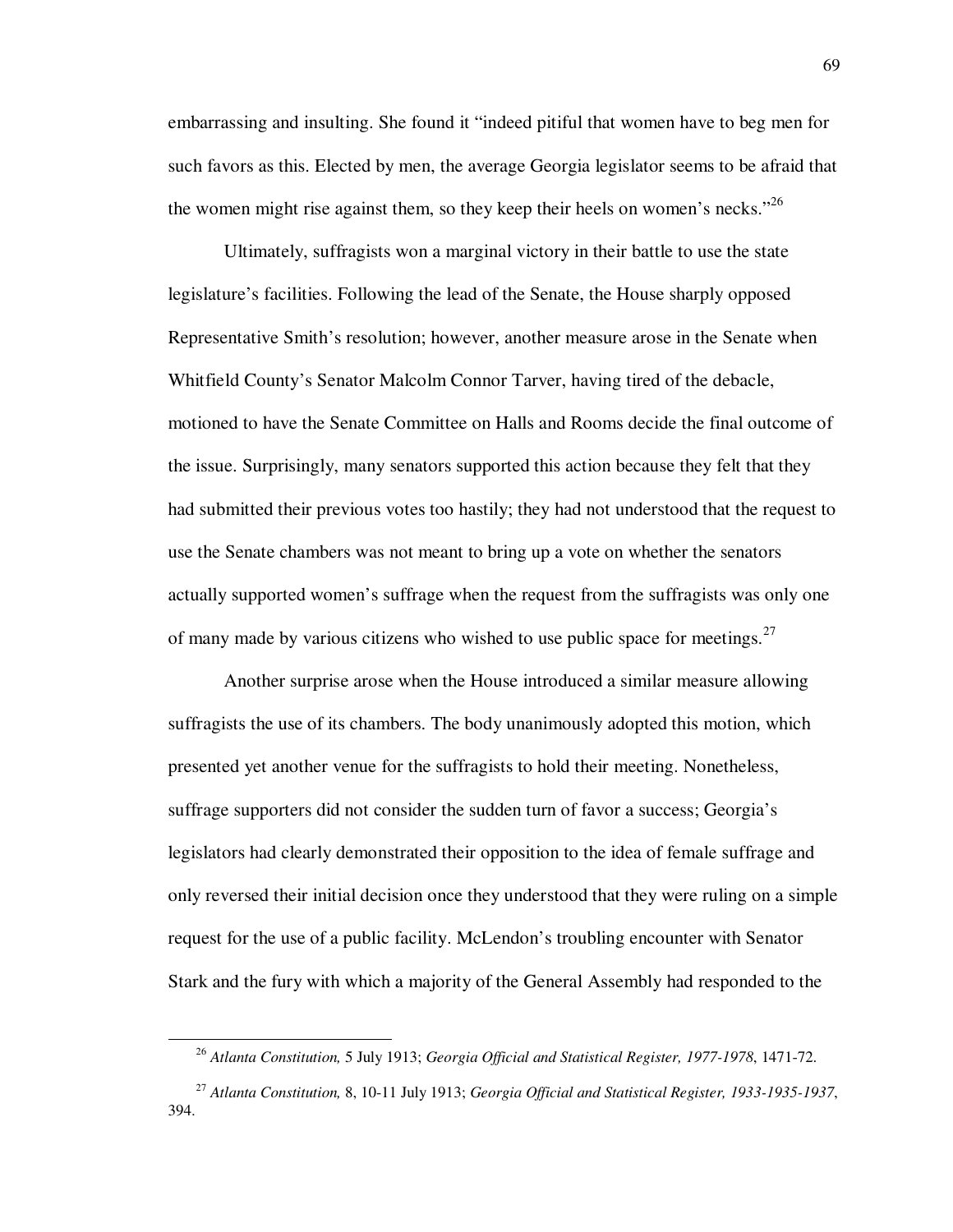GWSA's program had provided a valuable lesson to suffrage supporters. The Senate's quick refusal to even consider their program of speeches demonstrated that the movement faced a long, uphill battle to convince Georgia's legislators of the worthiness of the cause. Whatever faint hope that suffragists might have held regarding the sympathies of Georgia's politicians seemed to fall apart abruptly on the floor of the Senate chamber.<sup>28</sup>

 Nevertheless, suffragists did not let the legislators' actions deter them from bringing their cause before the Georgia General Assembly in 1914, but they had to contend with an additional obstacle—a newly formed anti-suffrage organization, the first in the state. While most pro-suffrage organizational efforts gained momentum in the early 1910s, a contingent of Georgia's more conservative women mobilized in response to the surge in suffrage interests. In May 1914, the Georgia Association Opposed to Woman Suffrage formed in Macon and grew to be one of the largest and most powerful antisuffrage organizations in the South. Its President, Caroline Patterson of Macon, boasted that the organization had grown to 2,000 members scattered in ten branches across the state in approximately three months. Though Patterson held the presidency, the group's most effective and notable leaders were Eugenia Dorothy "Dolly" Blount Lamar and Mildred Rutherford. Lamar and Rutherford represented the state's strain of more politically conservative women who advocated a return of the traditions of the Old South. Both espoused the tradition of the Lost Cause, which proved to be the single most difficult obstacle for women's rights achievements in the postbellum South. Among their deepest concerns were the rising prominence of the South's "New Woman," whom they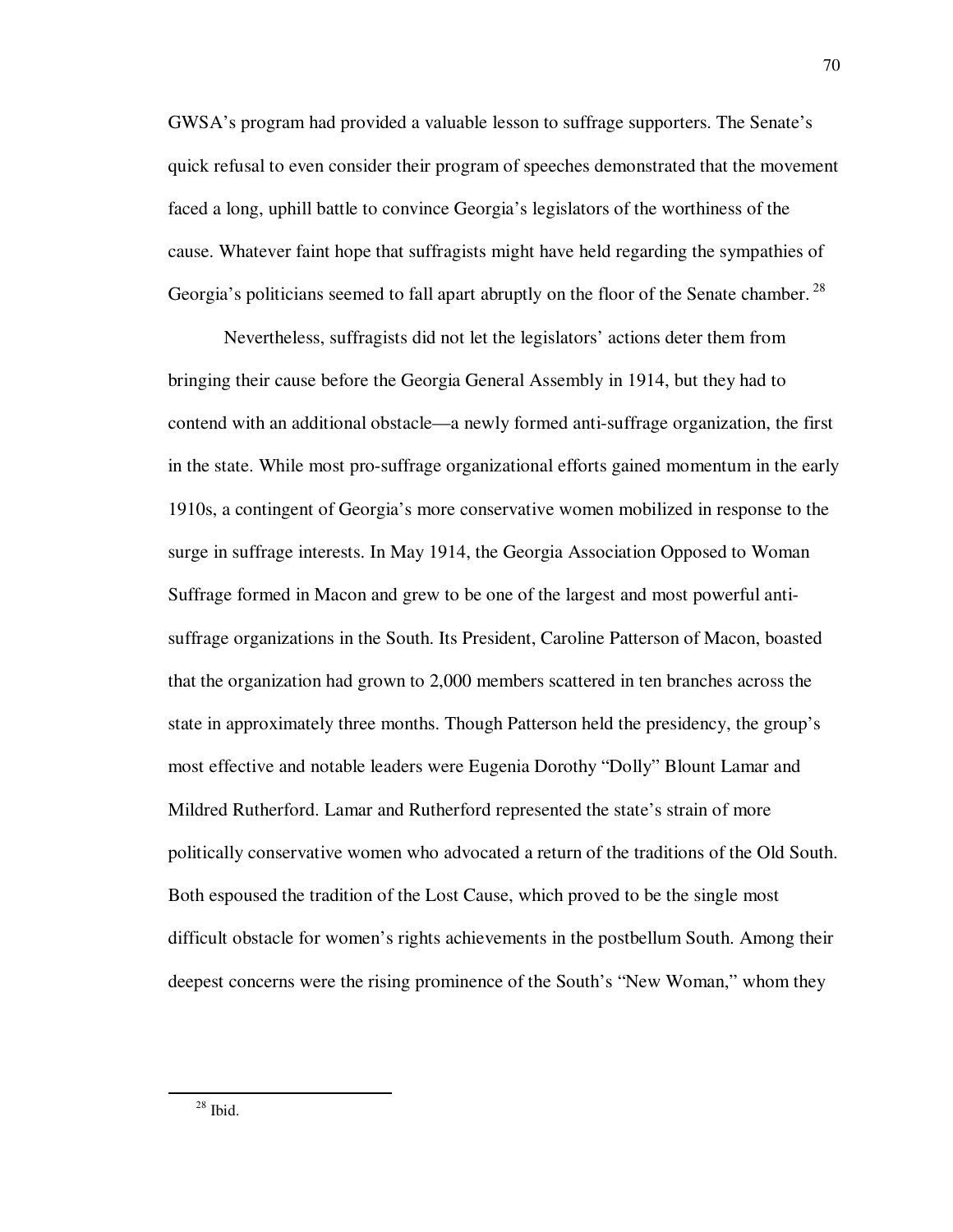believed posed the greatest threats to the South's traditional social hierarchies concerning gender, race and class.<sup>29</sup>

 Examining Lamar and Rutherford's backgrounds provides insight into the types of women who fought against the woman suffrage campaign. Lamar, the daughter of James Blount, a U.S. congressman and leading planter in middle Georgia, experienced the life of the state's well-to-do. She attended Macon's Wesleyan College and Wellesley Women's College in Massachusetts, and upon her return to Georgia, she married businessman Walter Lamar. Lamar devoted much of her adult life to club work; she held memberships in the YWCA and the Georgia Federation of Club Women, but she undeniably enjoyed her time with the United Daughters of the Confederacy the most. Serving as the President of Georgia's UDC chapter, she worked tirelessly to revive the image of the Old South through her promotion of the Lost Cause.<sup>30</sup>

 Lamar's work with the Daughters brought her the acquaintance of Mildred Rutherford. Rutherford, a resident of Athens was reared in the traditions of the antebellum South from birth. Her father Williams Rutherford and uncles Howell and T.R.R. Cobb belonged to the state's elite planter class, and she attended finishing school at the prestigious Lucy Cobb Institute, where young southern girls received a combination of academically rigorous coursework and lessons in subjects that would

<sup>&</sup>lt;sup>29</sup> Green, *Southern Strategies*, 106-107. Though women's suffrage campaigns in the South typically failed, very few states had large, effective anti-suffrage organizations that opposed them. Georgia's antisuffrage campaign, however, was one of the region's strongest. For an article-length explanation of Georgia's anti-suffrage movement, see Elizabeth Gillespie McRae, "Caretakers of Southern Civilization: Georgia Women and the Anti-Suffrage Campaign, 1914-1920" *Georgia Historical Quarterly* 82 (Winter 1998): 801-828.

<sup>30</sup> McRae, 802; Eugenia Dorothy Blount Lamar, *When All is Said and Done* (Athens: University of Georgia Press, 1952). The Lost Cause has been addressed in several secondary works. See David Blight, *Race and Reunion*; W. Fitzhugh Brundage, *The Southern Past*; Charles Reagan Wilson, *Baptized in Blood*; Gaines Foster, *Ghosts of the Confederacy*.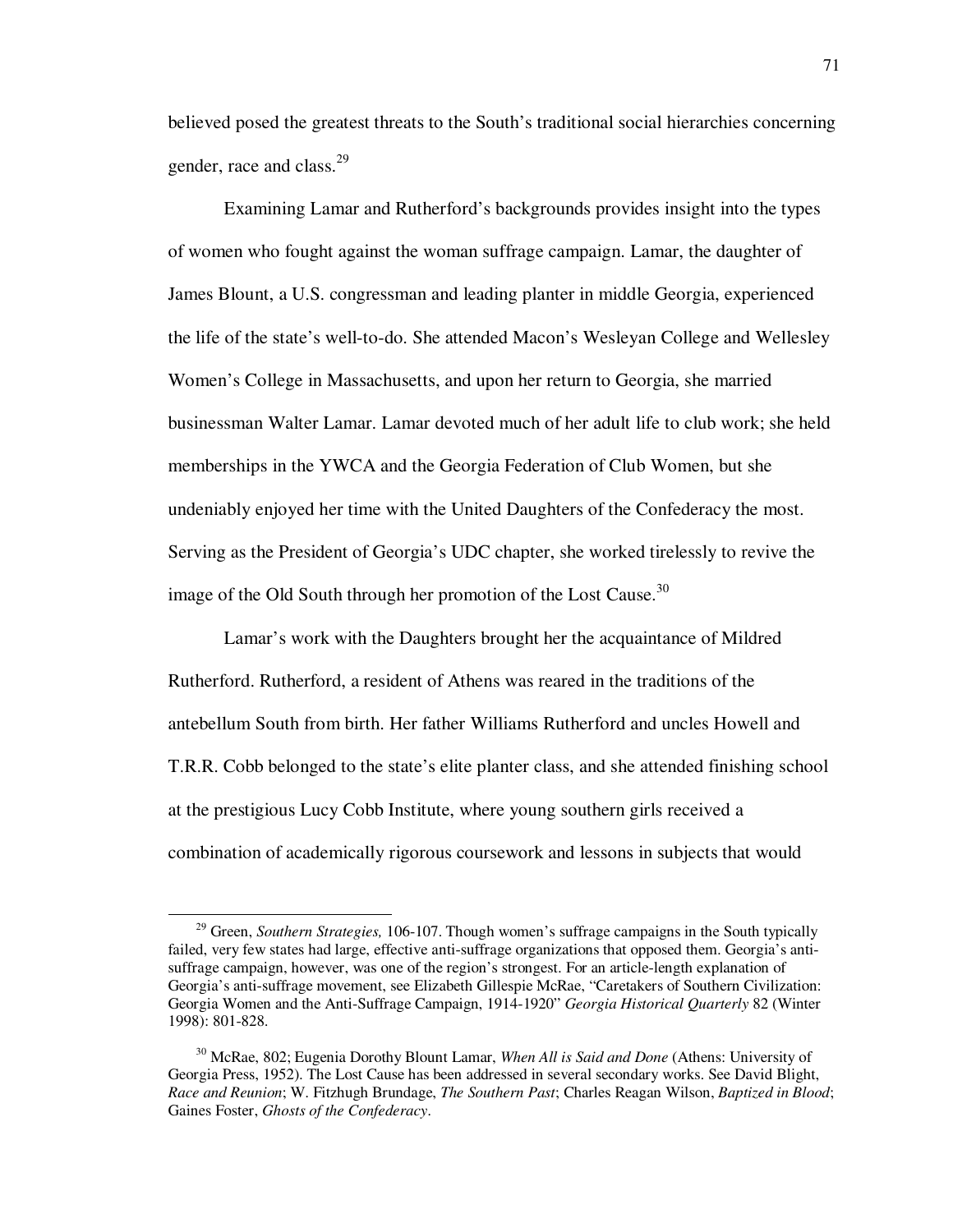enhance their gentility. Upon graduation, Rutherford pursued a career as a teacher and returned to Lucy Cobb in 1880 to serve as its principal. A pupil of history and literature, Rutherford also issued numerous publications that purported to "correct" southern history and vindicate the southern way of life, which she and many southerners felt had been much maligned in the wake of the Civil War. The passion with which she pursued these efforts earned her the positions of lifelong historian of Georgia's UDC division and historian-general of the national UDC from 1911 to 1916.<sup>31</sup>

 Anti-suffragists like Lamar and Rutherford represented the voice of women from the rural-based planter elite who had little concern for urban reform efforts that attracted many suffragists. In fact, they were illustrative of a persistent ambivalence toward changes characterized by the "New South." Rutherford proclaimed in a 1912 speech that "there is no New South. The South of today is the South of yesterday remade to fit the new order of things. And men of today and the women of today are adjusting themselves to the old South remade." She like other women of the Lost Cause waged a war of vindication during the late nineteenth and early twentieth century as they endeavored to transplant Old South traditions into a frequently changing southern world.<sup>32</sup>

 Two issues that became frequently intertwined within the Lost Cause agenda were gender and race. Groups like Ladies' Memorial Associations (LMA) and the UDC had

<sup>&</sup>lt;sup>31</sup> *Atlanta Constitution*, 3 August 1913. For analysis on Rutherford, see Sarah H. Case, "The Historical Ideology of Mildred Lewis Rutherford: A Confederate Historian's New South Creed," *The Journal of Southern History* 68 (Aug., 2002): 599-628; ibid., "Mildred Lewis Rutherford: The Redefinition of New South White Womanhood," in *Georgia Women,* vol. 1, 272-296; Grace Elizabeth Hale, "Some Women Have Never Been Reconstructed: Mildred Lewis Rutherford, Lucy M. Stanton, and the Racial Politics of White Southern Womanhood, 1900-1930," in *Georgia in Black and White: Explorations in the Race Relations of a Southern State, 1865-1950* ed. John Inscoe (Athens: University of Georgia Press, 1994): 173-201; Fred Arthur Bailey, "Mildred Lewis Rutherford and the Patrician Cult of the Old South," *Georgia Historical Quarterly* 78 (Fall 1994): 509-35.

<sup>32</sup> Mildred Rutherford, "The South in the Building of the Nation," in *Four Addresses* (Birmingham: Mildred Rutherford Historical Circle, 1916), 14.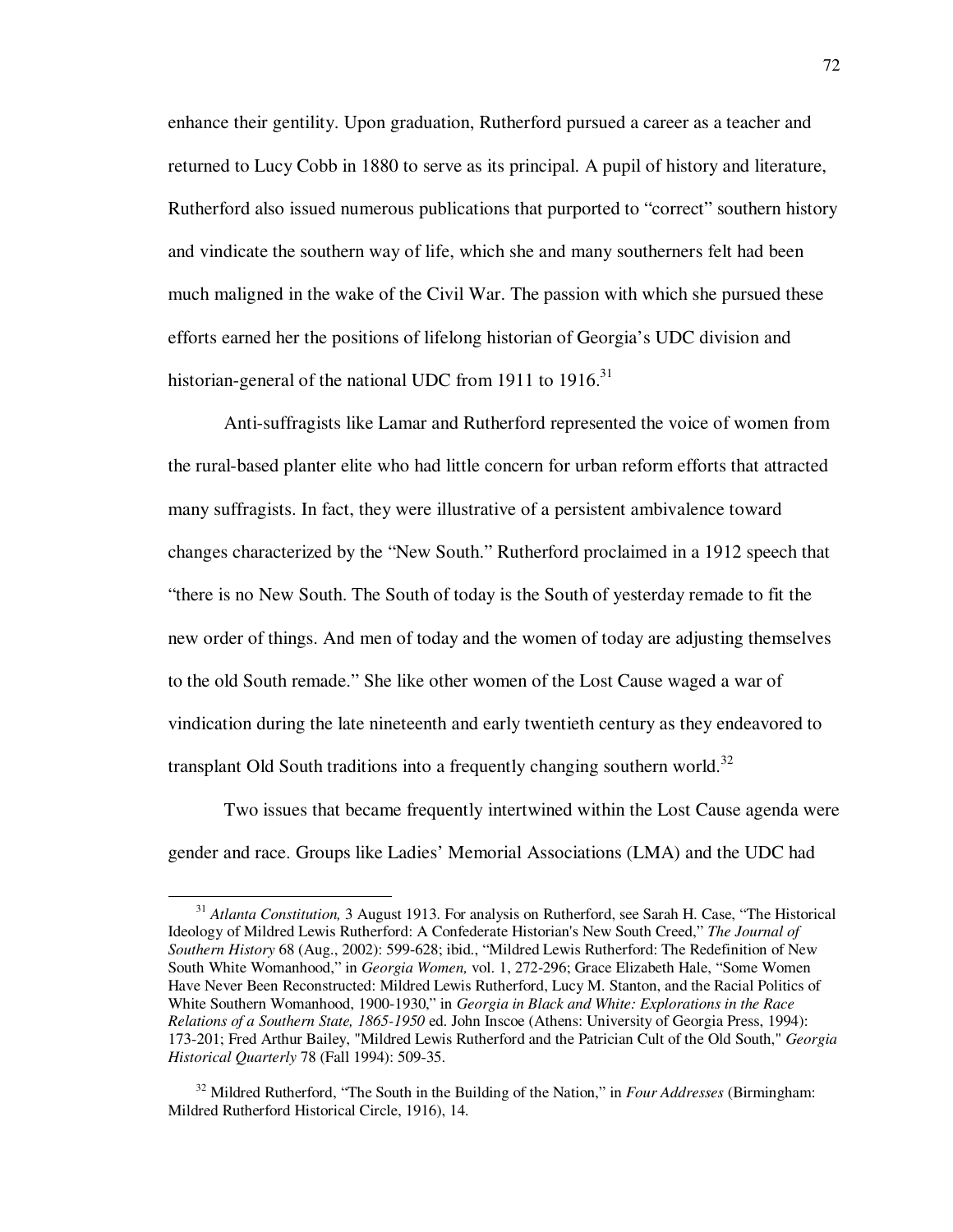impressed upon southerners the necessity of white women returning to the southern feminine ideal of a woman atop a pedestal to revive the spirit of defeated Confederate men and put women firmly back into their "rightful" place in the home. The Civil War had indeed prompted much change in gender, as it propelled many white southern women with the opportunity—or necessity—to take on new roles in southern society, which some historians have contended led to the emergence of the "New Woman" in the South both during and after the war. Yet, conservative southerners argued for the return of the "lady," and portrayed the "New Woman," as anathema as she represented the familiar and orderly traditions of the Old South.<sup>33</sup>

Lost Causers saw the expansion of black rights during Reconstruction as another devastating consequence of the war. They frequently alluded to the Fifteenth Amendment as a punishment inflicted upon them by northern outsiders, who had wreaked havoc in the southern social order by empowering black males. Without black men under the control of white males, advocates of the Lost Cause claimed that the sanctity of white womanhood, which formed a crucial part of white southerners' sense of an orderly world, was in danger, especially in light of increasing black militancy during the 1910s. In order to return to the stability of old, men and women of the Lost Cause argued for the shoring up of white supremacy, which required bolstering white patriarchy. Such arguments placed southern suffragists in a difficult position as they pushed for change; they had to make conscious efforts to appear in line with "traditional southern values" if they had any

 $33$  For an explanation of this historiographical debate see the Introduction.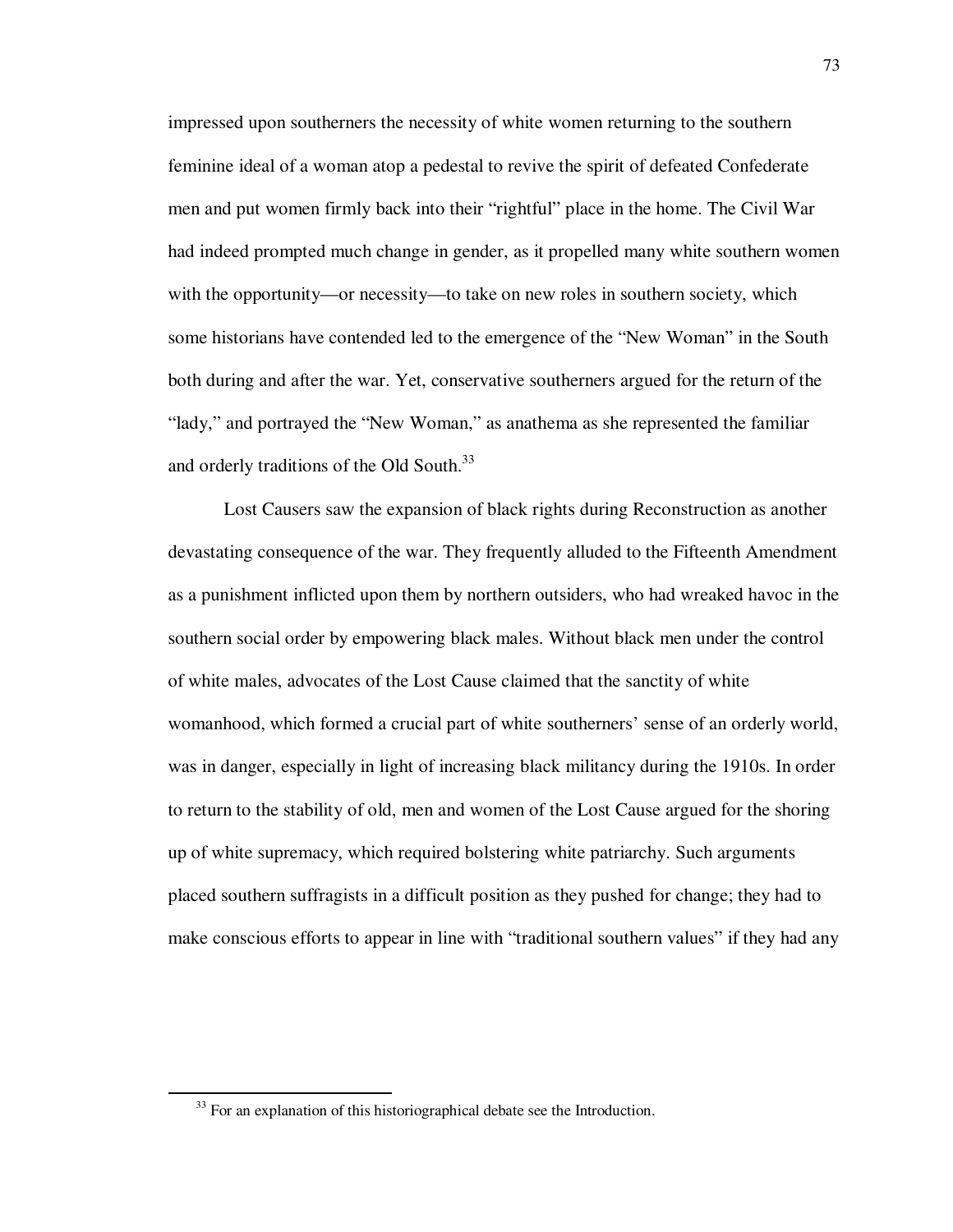chance at all of successfully attaining the vote, yet their opponents rightly identified suffragists as a force for change over continuity.<sup>34</sup>

The prodding of anti-suffragists combined with the memory of their prior failures to enact progressive reforms near the turn of the century prompted suffragists to increasingly adopt a policy of expediency in relation to race issues. It is difficult to surmise whether race-baiting reflected suffragists' beliefs or strategic measures. Certainly one argument for expanding suffrage rights rested on principles of universal equality; however, such arguments had never been dominant in the South. Whatever their personal beliefs, suffragists demonstrated their willingness to promote the continued subordination of black citizens, as they endeavored to advance their cause to Georgia's politicians. Moreover, there is no evidence whatsoever that the majority women involved in Georgia's movement shared the ideologies of egalitarian liberal-minded reformers who were among those who fought for equal rights elsewhere. Ultimately, Georgia's suffragists' race-baiting most likely reflected individual and collective racist beliefs as well as a savvy campaign strategy.

Throughout the 1910s, Georgia's suffragists argued that the extension of the vote to white women would help maintain white rule. Suffragists connected the right to vote to intelligence and morality, traits they believed had been conferred upon and reserved for only white people. Frequently, these visions transcended regional and national borders, as a transnational belief that whiteness privileged Anglo-Americans for world domination arose in the late nineteenth and early twentieth century. These connections expressed

<sup>&</sup>lt;sup>34</sup> The anti-suffrage movement in Georgia was highly important to the women's suffrage movement. The "antis" often repeated appeals to history and tradition forced suffragists to uphold images of the Lost Cause rather than allowing them to force discussions on their own terms.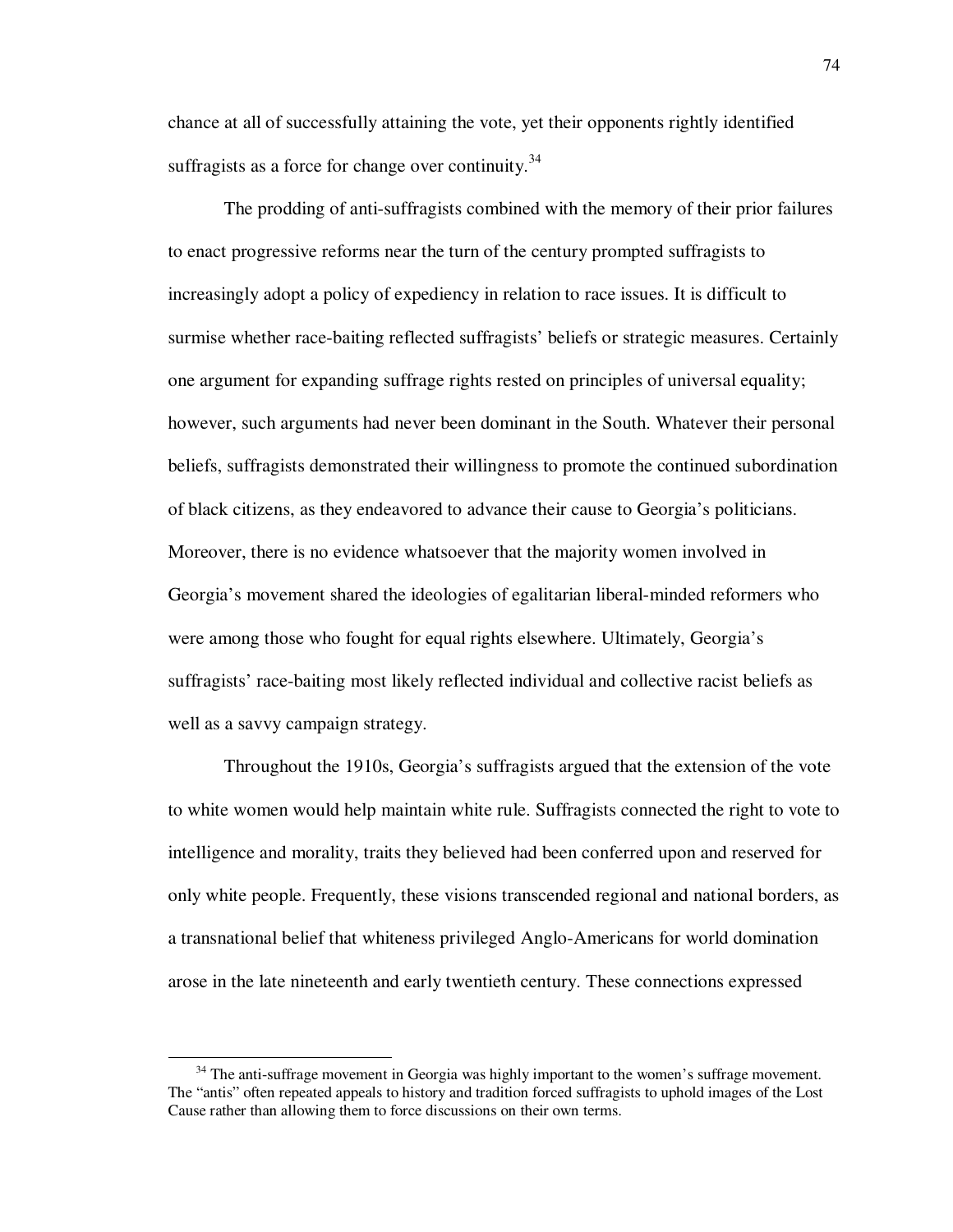larger solidarities among whites across the globe who viewed race as key to power and control. $35$ 

If given this political power, suffragists argued that white women would help maintain the interests of "white civilization." For example, Mary McLendon commented upon the insult of "negro men, our former slaves" having the vote, while upstanding southern women did not have the franchise. Furthermore, Leonard Grossman repeatedly attempted to assuage the prevalent fear that women's suffrage would usher in black enfranchisement by arguing that Georgia's white primary would successfully bar any black woman who might try to vote. Grossman's appeals explicitly stated that women's suffrage would ensure "white supremacy for a white man's country."<sup>36</sup>

Rebecca Felton, however, represented these broad visions of white supremacy more than any other Georgia suffragist. In the wake of the United States' increased presence abroad, members of the suffrage debates such as Felton employed the rhetoric of empire to promote their cause. In an article published in 1915 Felton conflated "white blood" with freedom, a privilege attributed to the white woman by the blood of her "Anglo-Saxon forefathers." Voting, "the badge and synonym of freedom," was absolutely essential to the continued supremacy of the race of white people around the globe whose whiteness better suited them for governing. This sentiment was not felt by

<sup>35</sup> Paul A. Kramer, "Empires, Exceptions, and Anglo-Saxons," *The Journal of American History*, 1315- 1353. Kramer's conception of trans-national whiteness supports much of the evidence I have found indicating that Georgia's suffrage movement did tap into worldwide currents that conflated white superiority with citizenship. Anglo-Americans near the turn of the century purported that their shared racial characteristics made them more attuned to government than other races. Louise Michele Newman's work on women's roles in transnational white supremacy efforts has also contributed to this perspective. See Newman, *White Women's Rights.*

<sup>36</sup> *Atlanta Constitution,* 17 December 1915; ibid., 27 April 1919; ibid., 8 July 1914; ibid., 3 August 1913; Mrs. William H. Felton, "On the Subjection of Women and the Enfranchisement of Women" (Cartersville, GA: n.p., 1915), 13.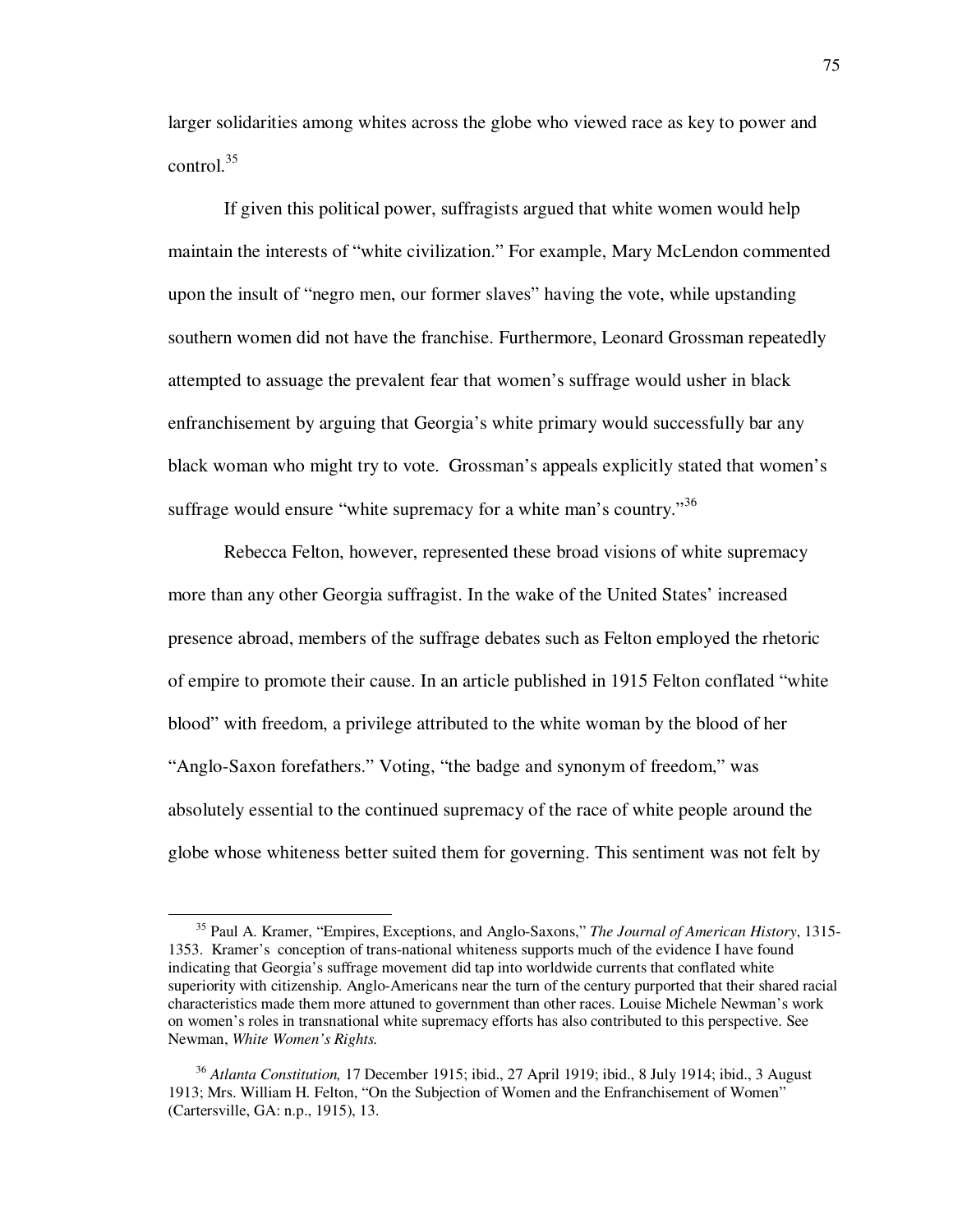Felton alone. Repeated connections among race, voting, and "civilization" were drawn by those both for and against Georgia's suffrage movement.<sup>37</sup>

 Anti-suffragists built their arguments around the supposition that the extension of voting rights to women would overturn restrictions for disenfranchised black voters. Such an extension would undermine the men of white nations, whom they believed possessed unique talents for government. Anti-suffragists argued that a feminine presence in voting would debase "the integrity of the white race and the survival of white civilization" by allowing the perceived "weaker sex" to participate in government. They concluded that barring such measures would insure the sanctity of "white government."<sup>38</sup> Moreover, suffrage opponents tied woman suffrage to the decline of two separate "civilizations," one being the United States, the other the South. In a speech before the Georgia Association Opposed to Woman Suffrage, Eugene Anderson, a businessman of Alabama, argued that women's suffrage would give way to the black vote, which would destroy the entire white race in the South and the nation. He added that Uncle Sam, the "modern Samson," and leading nation and "envy" of the world could not afford to "give Delilah the shears with which to trim his locks and bring about the destruction of the temple.<sup>39</sup> Anderson's speech reflected the prevalent fear that women's voting would empower African-Americans. It also reflected an association between civilization and a dominant

<sup>&</sup>lt;sup>37</sup> The term "civilization" is employed frequently by both suffrage and anti-suffrage camps. While both camps situated their efforts at the local level, they tap into rhetoric that embraces a much wider geographic scope that emphasizes a solidarity with other white people of the world. Moreover, members of the debate connect their respective causes to national stability—each implying that the strength of the nation rested upon the woman suffrage issue and its connection to black voting.

<sup>38</sup> *Atlanta Constitution*, 27 May 1914; ibid., 14 August 1920.

<sup>&</sup>lt;sup>39</sup> Eugene Anderson, "Unchaining the Demons of the Lower World or A Petition of Ninety-Nine Per Cent Against Suffrage," Macon, GA.: n.p., n.d., 13.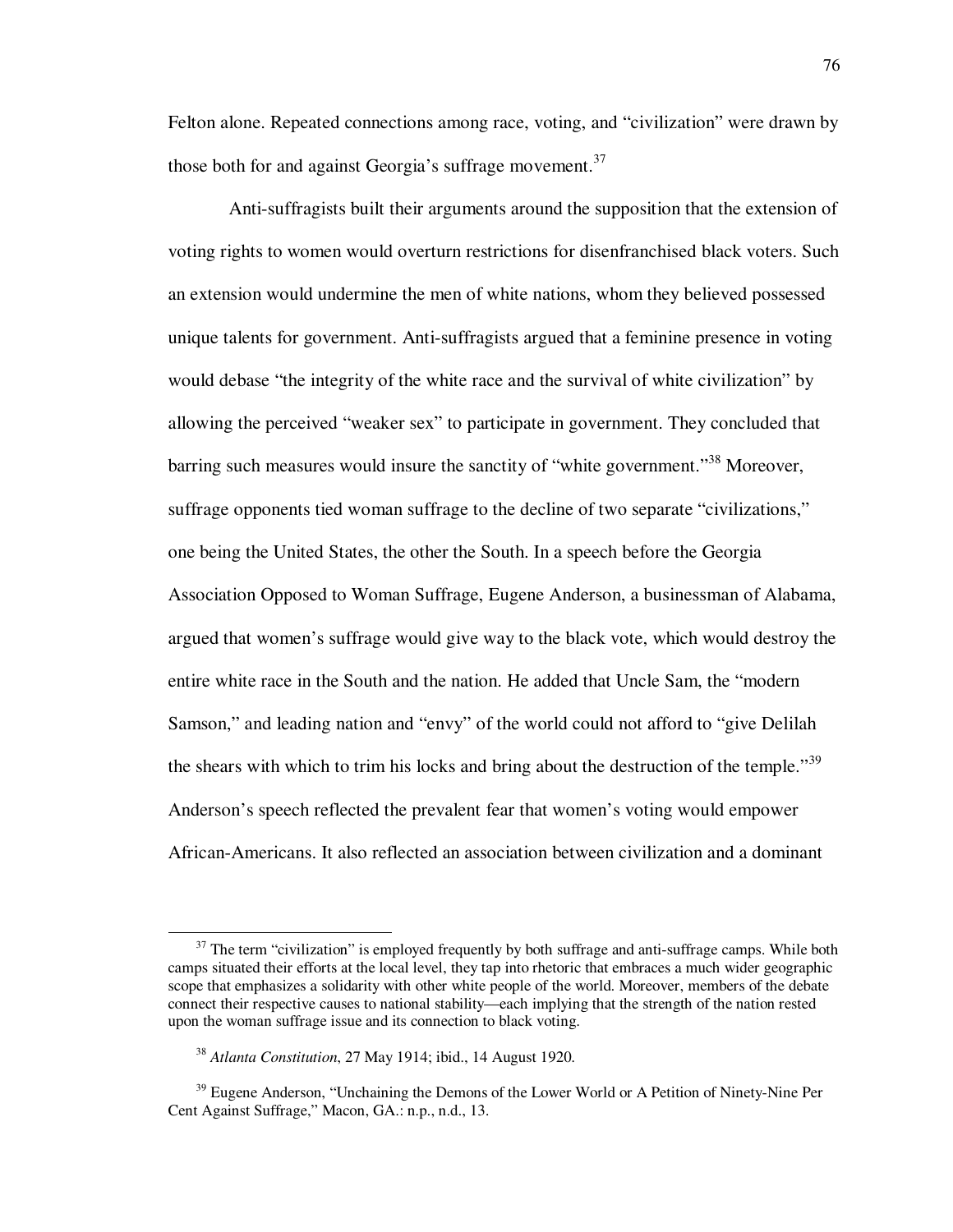white manhood, which necessarily precluded the value of women's political participation.<sup>40</sup>

The combination of organized and mobilized camps on each side translated into frequent and contentious debates on the suffrage issue before legislative committees of Georgia's General Assembly beginning in 1914. As a general rule of procedure, both the House and Senate Committees on Constitutional Amendments conducted public hearings on the suffrage issue each time the General Assembly referred a bill to their respective committees. Proponents and opponents of the issue had the opportunity to give speeches before the members of these committees made their final recommendations to the legislature. While members of each camp spoke eloquently and ably for their position, the anti-suffragists proved most successful, particularly in their adept use of Lost Cause rhetoric.

 Hearings in the House of Representatives occurred on the sixth and seventh of July, 1914, with a crowd of two hundred women present. The committee allowed the prosuffrage contingent led by GWSL President Frances Whiteside and GWSA President Mary Latimer McLendon to deliver their speeches first. Whiteside initiated the proceedings by claiming the recent successes of women's suffrage in the nation as a testament to its inevitability. She declared that suffrage would become law "in most of the states in a few years" and that suffrage legislation currently pending in some states could potentially give pro-suffrage states a 12 electoral vote margin over non-suffrage states in presidential elections. McLendon used her time to expound upon Whiteside's

<sup>40</sup> Gail Bederman, *Manliness & Civilization: A Cultural History of Gender and Race in the United States, 1880-1917* (Chicago : University of Chicago Press, 1995). See also Kristin L. Hoganson, *Fighting for American Manhood: How Gender Politics Provoked the Spanish-American and Philippine-American Wars* (New Haven: Yale University Press, 1998).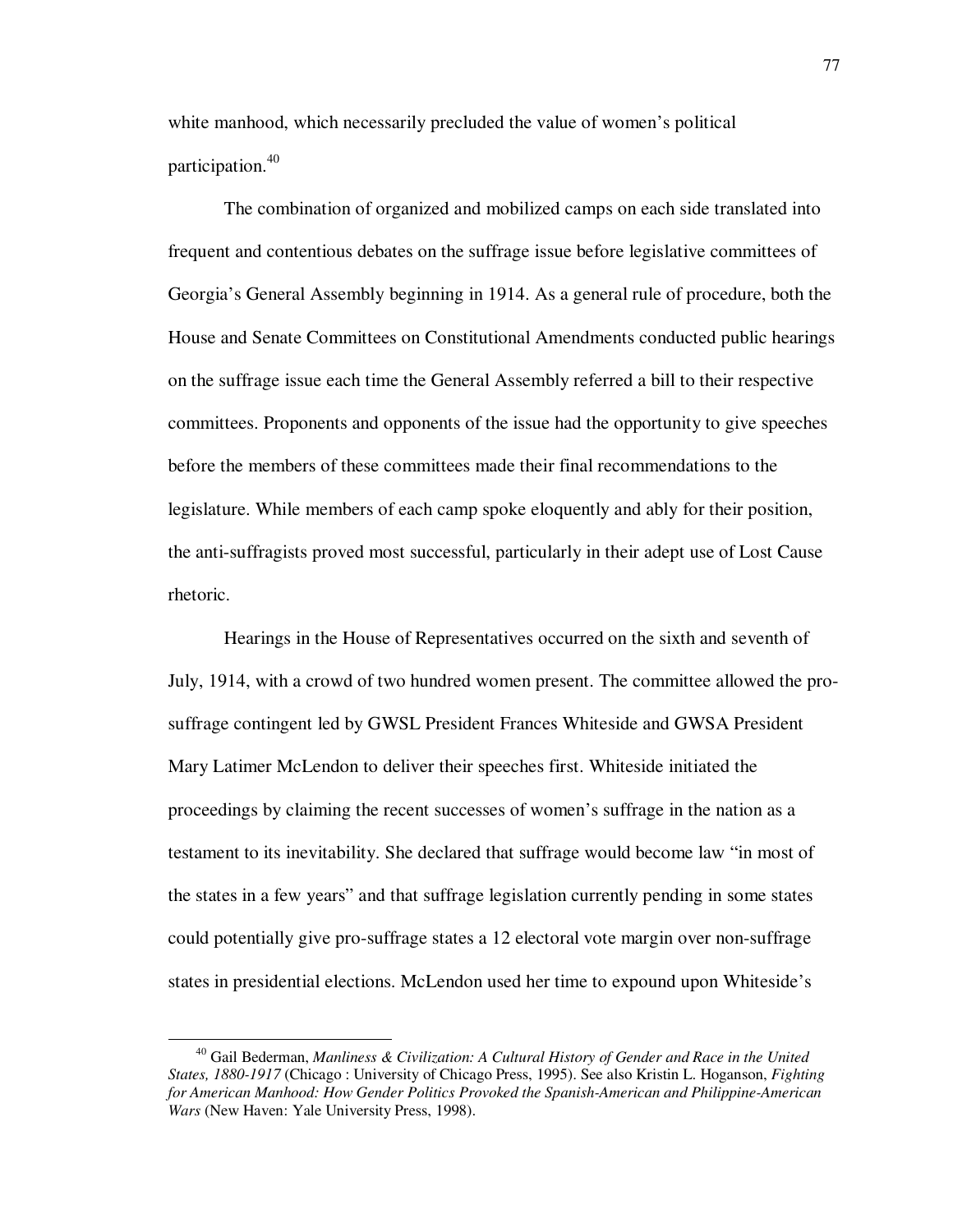assertion. She claimed that pro-suffrage states would soon control 179 electoral votes and that it would be in the best interest of Georgia to include itself in this sizeable voting bloc. Lastly, suffragists anticipated that anti-suffragists would use their allotted time to promote the prevalent fear that women's suffrage would usher in black enfranchisement. Consequently, they had Leonard Grossman express his legal opinion that Georgia's white primary among other voting qualifications would successfully bar any black woman who might try to vote. $41$ 

Anti-suffragists applied a combination of arguments about gender and the Lost Cause to advance their position. Dorothy Lamar delivered the first of two speeches by the GAOWS. She represented the organization's belief that "the disadvantage of political life for women far outweighs any advantage that has ever been gained by such increase of the electorate," and that women should reserve their time for the "highest of all vocations wife and mother." Mildred Rutherford followed Lamar and purported that the suffrage movement had originated with "abolition women" in the North who had no understanding of southern ideals and ways of life. Further substantiating this statement, Rutherford noted that NAWSA Vice President Jane Addams, who had recently traveled to Georgia to speak on behalf of woman suffrage, favored rights for African-Americans. Rutherford added that Georgia's suffrage bills, having no chance at passing, served the interests of the proposed Susan B. Anthony Amendment, which would give the right to vote to women of all races in every state of the nation. According to Rutherford, this prospect represented "the greatest menace that has threatened the South since the days of

<sup>41</sup> *Macon Telegraph,* 7 July 1914; *Atlanta Constitution,* 8 July 1914; ibid., 8 March 1914; *Georgia House Journal, 1914*, 24, 287; Emily McDougald to Equal Suffrage Party of Georgia, May 1914, 1:1 WSC.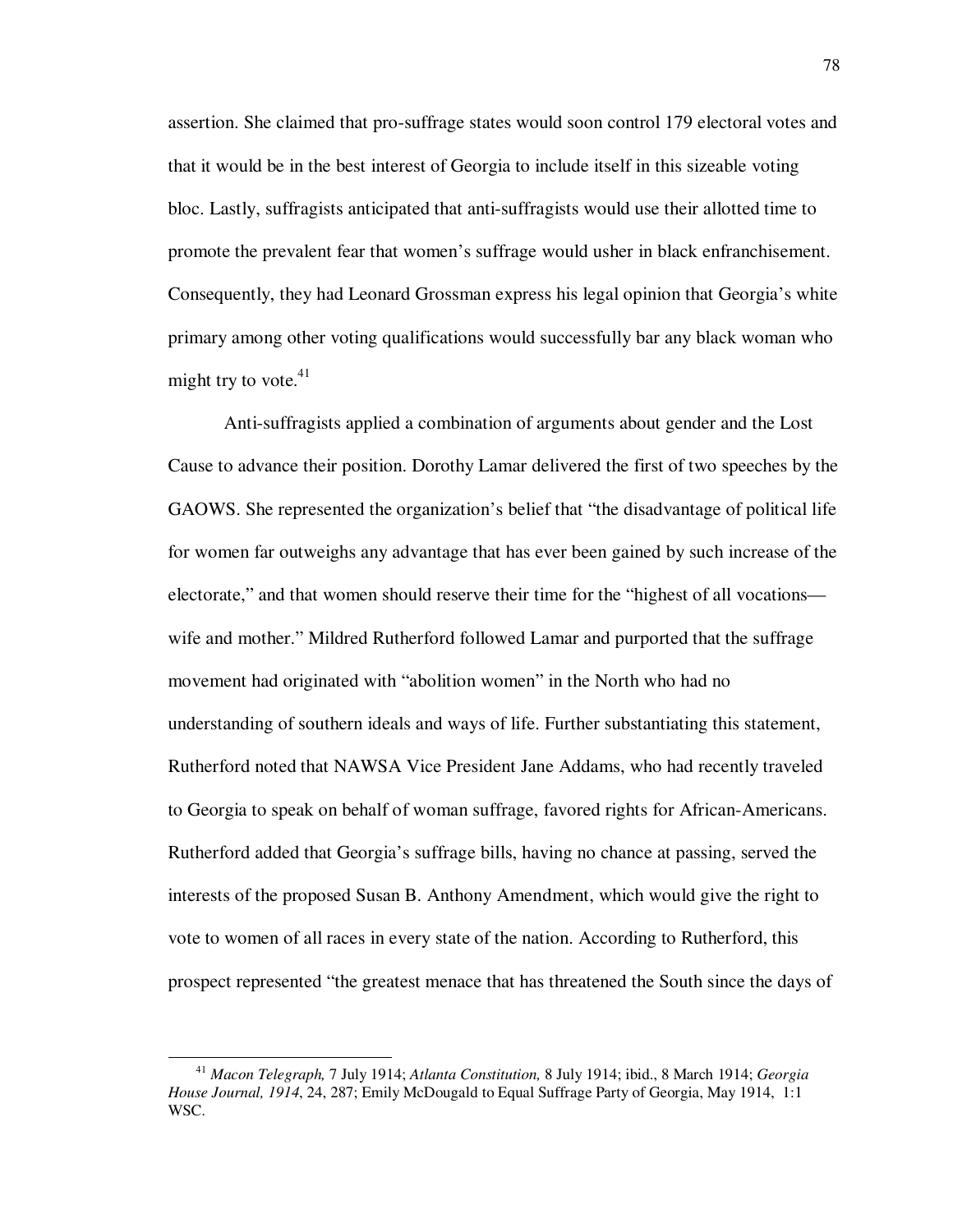reconstruction" because of its encroachment upon states' rights. Anti-suffragists effectively swayed the committee, which struck down House Bill no. 792 by a 5-4 vote. $^{42}$ 

 The breakdown of votes in the House committee generally speaks to the widening gap between urban and rural ideologies during this period. Demonstrated by suffragists' ability to gain converts more readily in Georgia's cities than in the country, the suffragist agenda as a rule did not coincide with the sensibilities of the more conservative sections of the state. In fact of the four of the five negative votes from the House committee were rendered by representatives hailing from counties that had overpowering majority rural populations. Conversely, the representatives who supplied affirmative stances on the suffrage bill served counties that had experienced either significant urban growth or rural decline. Though the committee's vote was close, suffragists continually found it difficult to bring their to Georgia's countryside. $43$ 

A similar fate occurred in the Senate's Committee on Constitutional Amendments just nine days following the House committee's decision. In front of yet another large audience, several women argued for and against the bill that would amend Section 3426 of Georgia's Code. Lamar addressed the committee with a reiteration of the same concerns she voiced before the House Committee while the pro-suffrage contingent advanced an even more vigorous white supremacist stance than they had before the House Committee.

<sup>42</sup> Ibid.; *Atlanta Journal,* 20 July 1917; *Atlanta Constitution,* 8-9 July 1914; *Georgia Official and Statistical Register, 1931-1932*, 100; *Georgia Official and Statistical Register, 1965-1966,* 1327, 1334, 1363, 1370, 1391, 1393, 1416, 1489. The committee's chairman, Chatham County's Shelby Myrick gave the deciding vote with Representatives John P. Cheney of Cobb County, Robert C. Lesueur of Crawford, Alpha A. McCurry of Hart and Grover C. Edmonson in favor of the bill while Floyd County's W. J. Nunnally, Taliaferro's C. H. Stone, Forsyth's Louis E. Wisdom, and Baldwin's J. Howard Ennis ruled against it.

<sup>&</sup>lt;sup>43</sup> US Census results for 1910 for Baldwin, Brooks, Chatham, Cobb, Crawford, Floyd, Forsyth, Hart, and Taliaferro counties.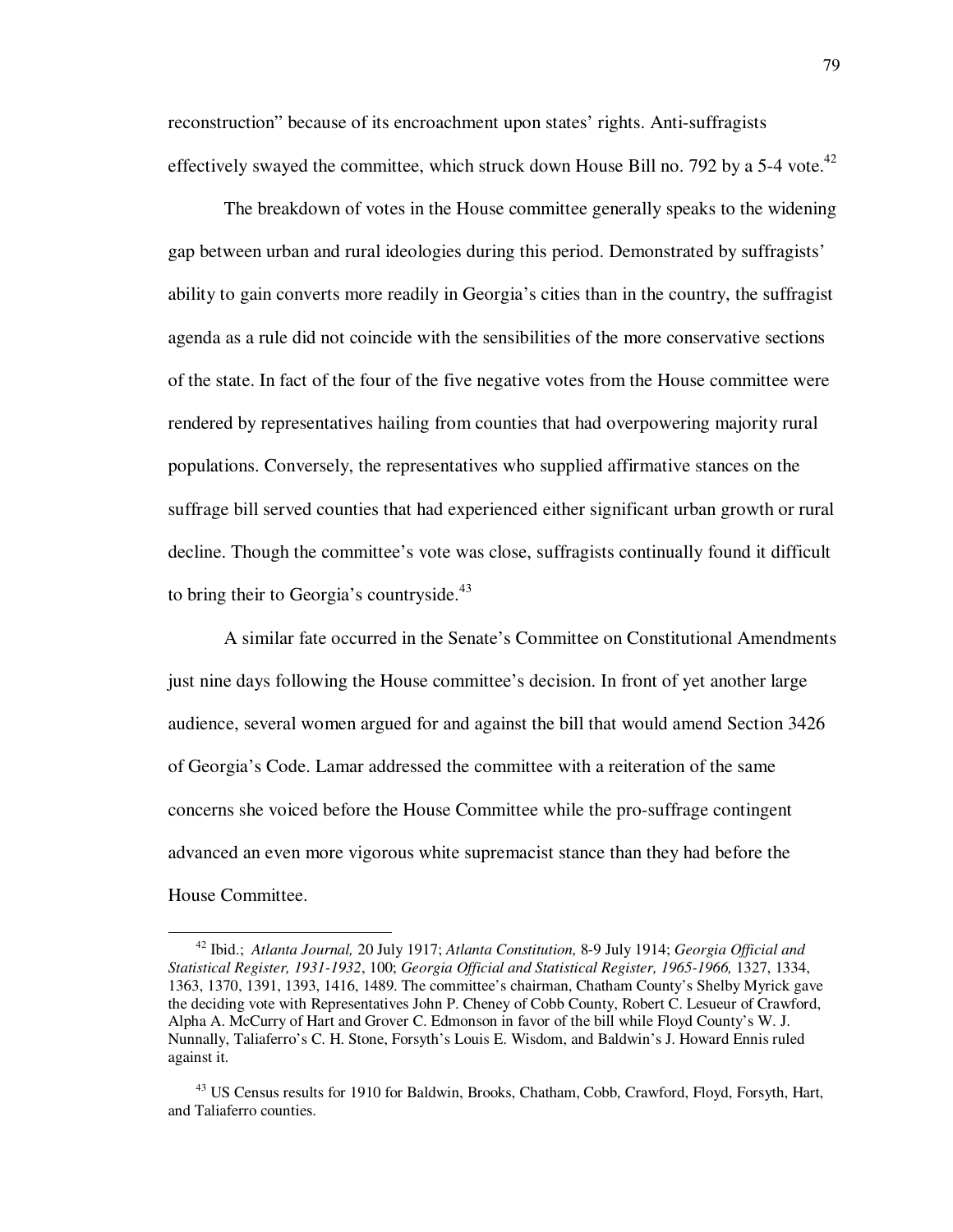Mrs. Elliott Cheatham of the ESPG led off the proceedings. Referencing antisuffragists' repeated attempts to connect a woman's suffrage bill to black enfranchisement, she explained, "Our opponents never seem to tire of bringing up the question of the negro woman vote. If the state of Georgia enfranchises its women, the state of Georgia will say which women shall vote, just as it says which men shall vote…the equal suffrage bill allows every white woman to vote, and practically not a single negro woman." Rebecca Felton followed up on Cheatham's speech by more firmly pressing the "negro question." She alluded to the senators' collective sense of chivalry and righteousness by observing, "I have no knowledge of any law that gives you liberty to deny any right of citizenship to your mother who loves you. You will grant that she is as good as you are. The Savior of mankind entrusted his own mortality to a woman. I repeat it—you need the help we can give you more than we need the ballot. It lies in your power to help [yourself] by helping us." The "help" to which Felton referred was the continued effort to maintain Georgia's political conservatism, especially the disenfranchisement of African-Americans, whom she believed threatened the very sanctity of white womanhood. Felton went on to condemn Woodrow Wilson's appointment of an African-American to a judgeship and disparaged the favorable vote given by southern politicians to confirm the appointment.<sup>44</sup>

The committee permitted anti-suffragists to submit a rejoinder to the suffragists' statements. Dorothy Lamar proclaimed that their opponents did not represent the values of most southern women. She attributed the presence of woman suffrage advocates in the South to an outside attempt to rid the region of its conservatism, claiming that the leaders of the Progressive Party under Theodore Roosevelt, "that Bull Moose in the china shop of

<sup>44</sup> *Atlanta Journal,* 19 July 1914; *Atlanta Constitution,* 17 July 1914.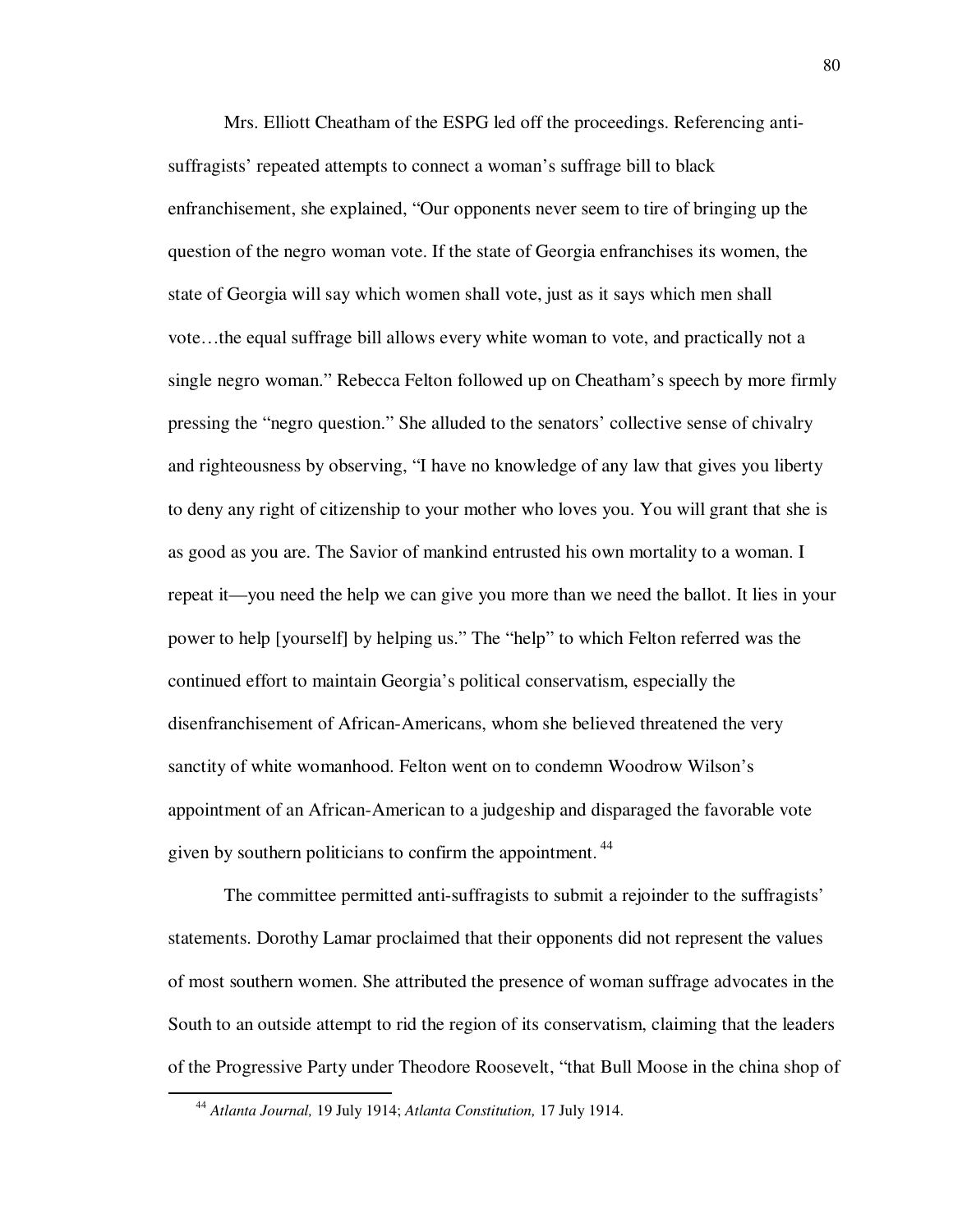history, had their guns trained on the South to break it." Previous arguments made by Whiteside and McLendon on the political strength of suffrage outside the South fueled her suspicions. Arousing white southerners' memory of Reconstruction, Lamar also warned the senators not to follow the path of equal suffrage, as it would once again bring the South under the control of political outsiders. She recalled the fate of Governor Charles J. Jenkins, who was deposed by a "negro legislature" during Reconstruction. Lamar forced the issue further by recalling the historical memory of the era, "Jenkins…was given a medal bearing the motto: *In arduis fidelis.* Gentlemen, when you have piloted Georgia through the throes of this equal suffrage scheme, you will stand worthy recipients of similar tributes." In the end, Lamar and the anti-suffragists prevailed; the committee members voted down the suffrage bill by a vote of 5-2 that once again pointed to a urban-rural divide, as the senators who voted in the negative represented districts of with overwhelming rural majorities while those in the affirmative stance had constituents in expanding urban areas.<sup>45</sup>

The exchanges between the two suffrage groups carried into a heated public debate following the General Assembly's hearings in 1914. Anti-suffragists added a veritable boon to their cause when James Callaway, editor of the newspaper the *Macon Telegraph*, began to use his editorial column to fight against the state's suffrage campaign. Unabashedly privileging the viewpoint of anti-suffragists, he allowed Dorothy Lamar and Mildred Rutherford ample space in the paper's columns. To Callaway, the women's movement held dangerous potential: He claimed that "feminism is abhorrent to the southern idea of home and society [and] proposes social revolution." The unequivocal

<sup>45</sup> Ibid., *Georgia Senate Journal, 1914*, 77, 236. Senators Sweat, Burtz, Kea, Kelly and Nixon cast the deciding votes against the measure while Searcy and Tyson represented the minority opinion. US Census results for 1910 for Clinch, Gilmer, Glascock, Fayette, Laurens, and Toombs counties.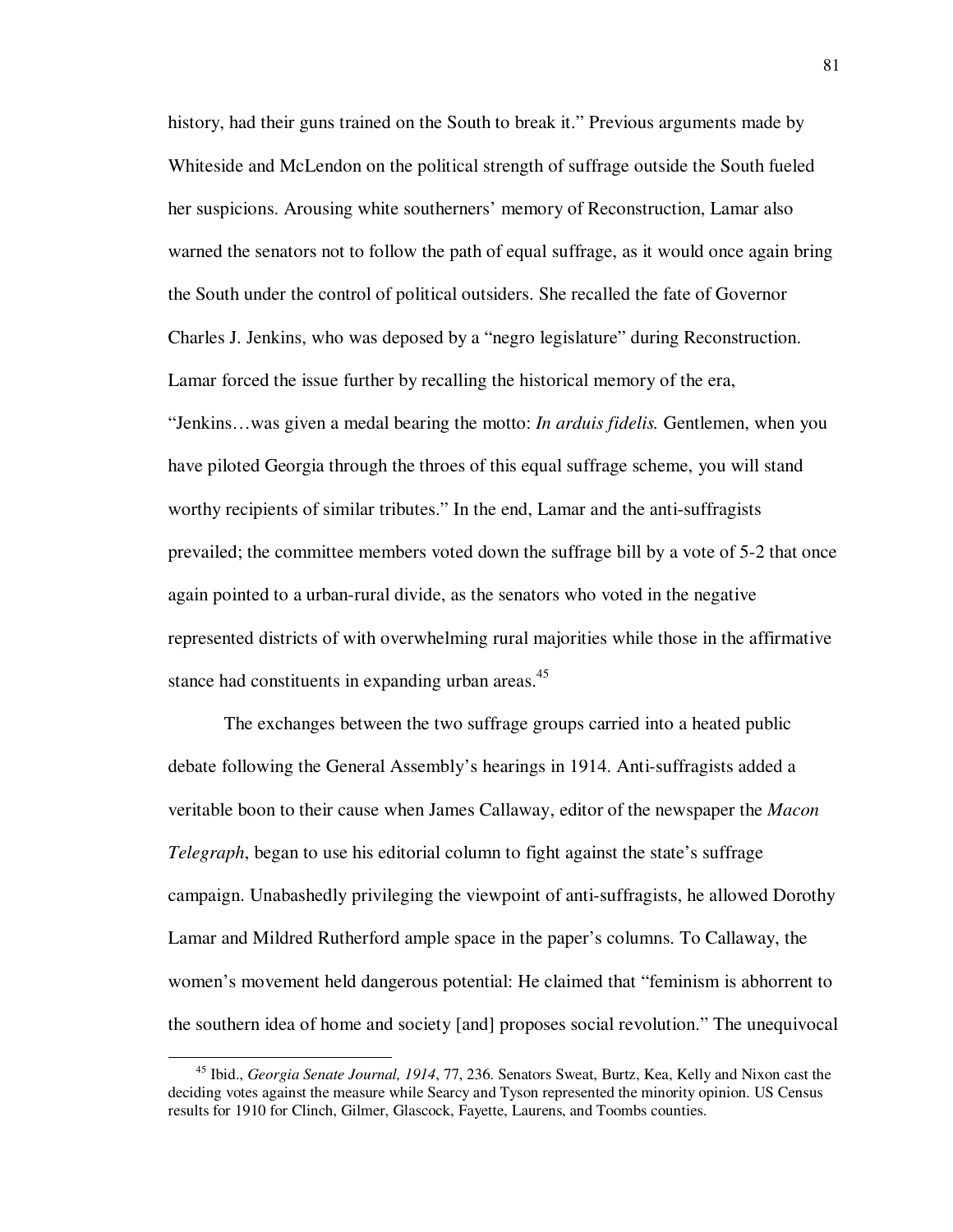bias in the Macon paper did not go unnoticed by Georgia's suffragists, who looked to Rebecca Felton to fight Callaway's smear campaign.<sup>46</sup>

On numerous occasions women throughout the state asked Felton to use her position as an estimable public woman to combat anti-suffragists, as her notoriety increased the likelihood that publications would print her statements. Emily McDougald and Mary McLendon both enlisted Felton to represent their respective organizations in speaking engagements throughout the state. Felton even appeared in the anti-suffrage stronghold of Macon to deliver an address, an effort to overcome the antis clear advantage there. Apparently, she won a few converts; Felton received a letter after the speech stating, "I have never given suffrage any thought until I went out to hear you."<sup>47</sup>

With the backing of the state's suffrage organizations, Felton took on antisuffragists through the print media. Even Callaway respected her position enough to print her rebuttals to his editorials in the *Telegraph.* In a published letter to Callaway, Felton took particular issue with several articles published in the paper by Mildred Rutherford. She demanded that Rutherford end her incessant efforts to draw connections between women's voting and the inclusion of black voters into the electorate since a majority of suffragists did not want blacks to receive the vote either. She stated, "After the negro man was enfranchised I should despise myself as a free born white women [*sic*] to be classified as a Serf," thus making clear that southern suffragists did not deem African-Americans worthy of voting privileges. Furthermore, she criticized Rutherford for

<sup>46</sup> *Macon Telegraph,* 26 March 1915.

<sup>&</sup>lt;sup>47</sup> Emily McDougald to Rebecca Felton, 9 July 1914, box 4, Rebecca Latimer Felton Collection, Hargrett Rare Book and Manuscript Library, University of Georgia; Mary McLendon to Rebecca Felton 11 July 1914, box 4, RLF. Mary McLendon to Rebecca Felton, 12 October 1912, box 4, RLF; Helen Shaw Harrold to Rebecca Felton, 10 March 1915, box 5, RLF; "Priddy" to Rebecca Felton June 1915, box 5, RLF. As shown in this note, the Rebecca Latimer Felton Collection will be abbreviated RLF.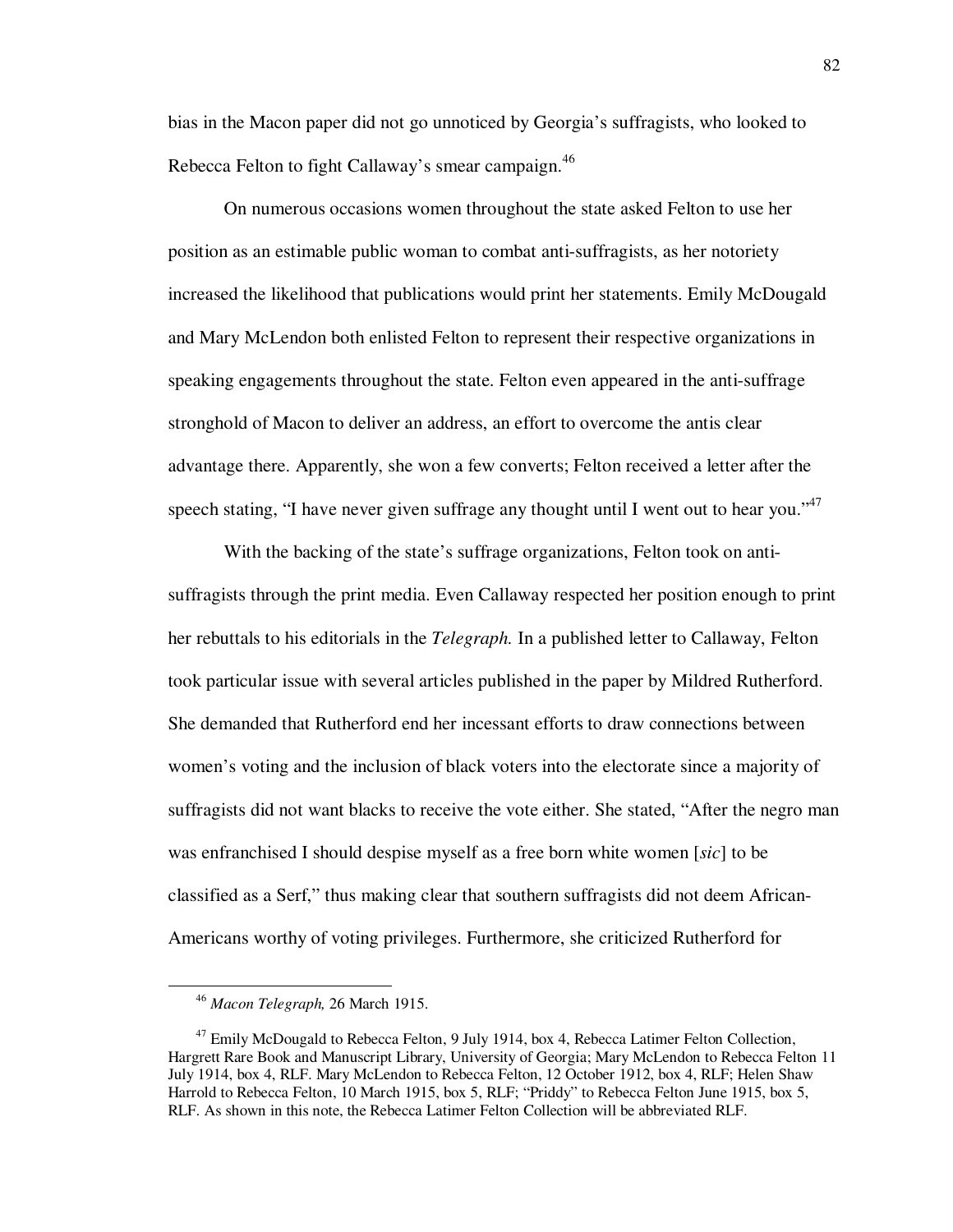bringing up "dead issues of the past" over the "living" ones that concerned southerners at the time. Reconstruction was as "dead as Hector," Felton argued, and reviving its memory accomplished nothing for the future.<sup>48</sup>

Also at this time, Felton published a widely read pamphlet, "The Subjection of Women and the Enfranchisement of Women." In the piece, she stated that if the antis could stand for having voting privileges conferred upon black men without having the ballot themselves, then there should be no need to "disturb their stagnant equilibrium." She further observed that if women like Lamar and Rutherford "prefer to hug their chains," she would "have no sort of objection," but she would rather they step aside for the white women who wanted political power. Nevertheless, Callaway and the antisuffragists continued their campaign against the women suffrage movement. The *Telegraph* maintained that it would be shameful to have women "surrender [their] first class womanhood . . . to become a second-rate man," and it abhorred the thought of women mingling with "dirty politicians."<sup>49</sup>

The debate continued when another suffrage bill came before the General Session in 1915. Once again the House and Senate committees conducted hearings, allowing both advocates and opponents of the issue to address them. Suffrage proponents did not have much hope for a successful vote by either committee. A member of the ESPG even wrote that the women of the party were in "a depleted state." They did, however, receive permission to place a table stocked with suffrage literature in the corridor between the House and Senate chambers, as well as a map on the wall of the corridor showing the

<sup>48</sup> *Macon Telegraph,* 29 March 1915; "The hearing before the Senate" unpublished manuscript, box 16, RLF.

<sup>49</sup> Felton, "On the Subjection of Women and the Enfranchisement of Women," 11; *Macon Telegraph,* 14 March 1915, 26-28 March 1915.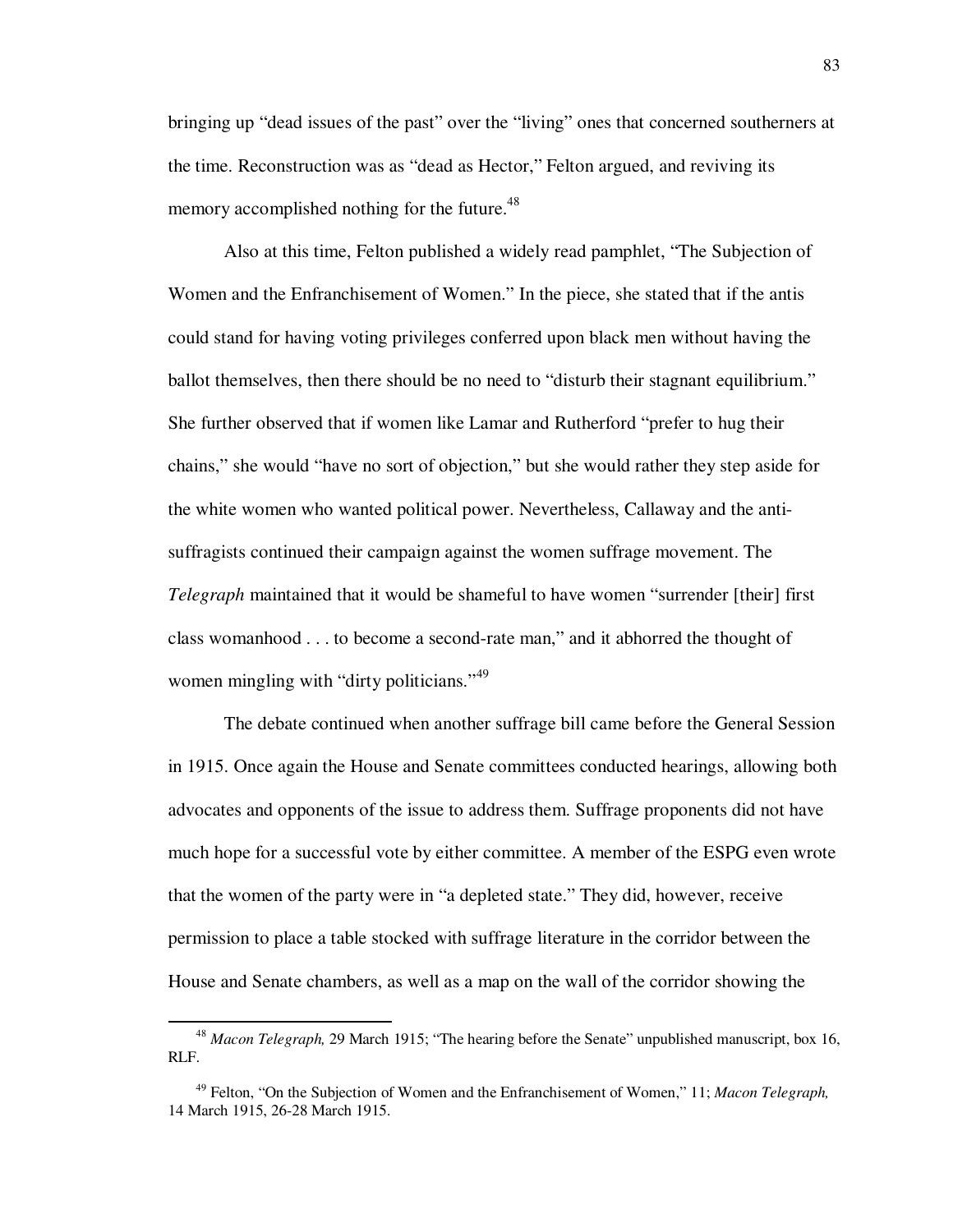status of women's suffrage across the United States. ESPG president Emily McDougald declared that the table gave Georgia's suffrage movement much needed publicity among Georgia's legislators and declared that their presence alone would at least press the issue more forcibly upon the lawmakers. $50<sup>50</sup>$ 

 Nonetheless, this seemed to have little effect on members of the General Assembly. Even though the ESPG had circulated a petition in opposition to statements made by members of the legislature who claimed that only a few women desired the right to vote, McDougald reported that the "situation seems almost as hopeless as last year." Furthermore, in a report to NAWSA, McDougald wrote, "We hope to receive more consideration this next time, but I am afraid we are still pretty far from victory."<sup>51</sup>

McDougald's prediction proved correct when both committees unanimously voted down suffrage bills. Though brief, the hearings before the House caused much distress for the suffragists. The chairman, whom suffragists claimed had been "elected on a liquor ticket," allowed one hour for suffragists and anti-suffragists to deliver their arguments. He permitted anti-suffragists, Dorothy Lamar and Mildred Rutherford, to begin these proceedings, and once more they connected woman's suffrage to "negro supremacy" and a "Yankee scheme" to topple the South's political conservatism. Lamar and Rutherford had been permitted thirty minutes to voice the anti-suffragist position, but their speeches occupied more time than provided—an hour and fifteen minutes. The committee did not extend the same courtesy to the suffragists, and unsurprisingly did not adopt the measure. The Senate also held a hearing, but the committee simply voted on the

<sup>50</sup> Mary N. Raoul, to Rebecca Felton 18 May 1915, box 5 RLF; Emily McDougald to Anna Howard Shaw 24 June 1915, 1:1 WSC; Emily McDougald to Clara Savage, 28 July 1915; 1:1 WSC.

<sup>51</sup> Ibid., *Atlanta Constitution,* 4 August 1915; *Georgia Senate Journal, 1915,* 519-520; *Georgia House Journal, 1915*, 1073.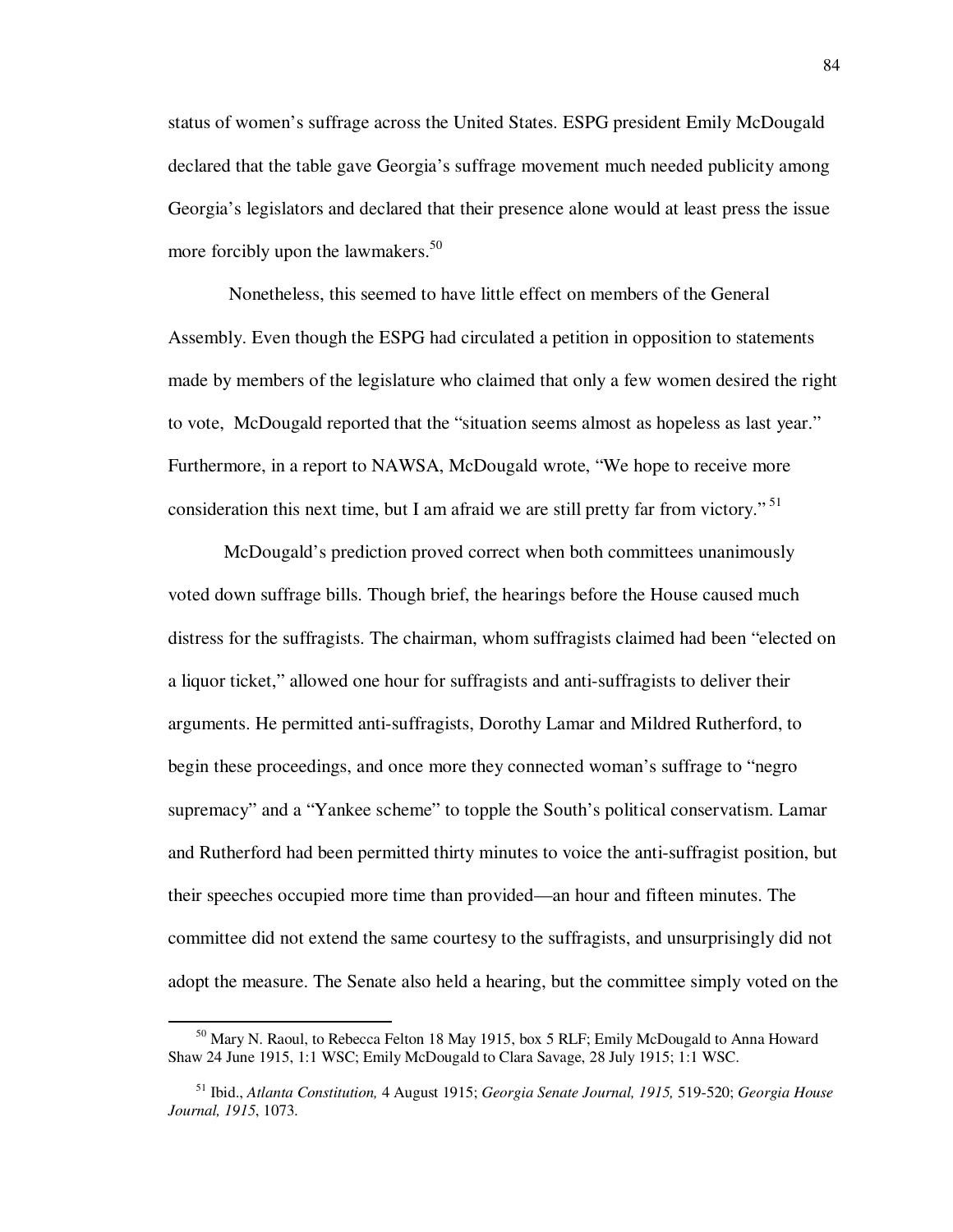suffrage bill without speeches. Another suffrage bill appeared in the same year, but the legislature relegated it to unfinished business and decided to address it in 1916.<sup>52</sup>

 In light of the lack of progress suffragists experienced in the General Assembly's committees, Georgia's suffrage leaders decided that a parade might garner public support for their cause. Eleonore Raoul, a citizen of Atlanta who represented the city on the ESPG's Executive Board, organized the first suffrage parade in Georgia. Raoul hoped to reach a large number of Atlantans by scheduling the parade on November 16, 1915, the same day as the city's harvest festival and parade. The strategy apparently worked, as many people in the audience had no idea that Georgia even had active suffrage associations and were awed at the spectacular show Raoul had arranged.<sup>53</sup>

 The elaborate display gave no indications that suffragists were suffering from any troubles in advancing their cause throughout the state. Leading over two hundred women, Raoul rode atop a white horse down Atlanta's Peachtree Street. Behind her were women driving eighty cars adorned with suffrage banners from New York and various yellow flowers. One of the cars belonged to national movement leader Anna Howard Shaw. Additionally, the parade boasted "a brilliantly shaded yellow float in the center of which stood a beautiful woman blindfolded representing 'Justice.' Surrounding her and holding ribbons attached to a cupola were eleven tiny children [representing] the suffrage states. Behind this float trotted a pony cart covered with yellow chrysanthemums and a large

 $52$  Ibid.; "How They Do in Georgia," unpublished manuscript, 1915, box 16, RLF.

<sup>53</sup> Harper, el al, *History of Woman Suffrage,* 129, 135.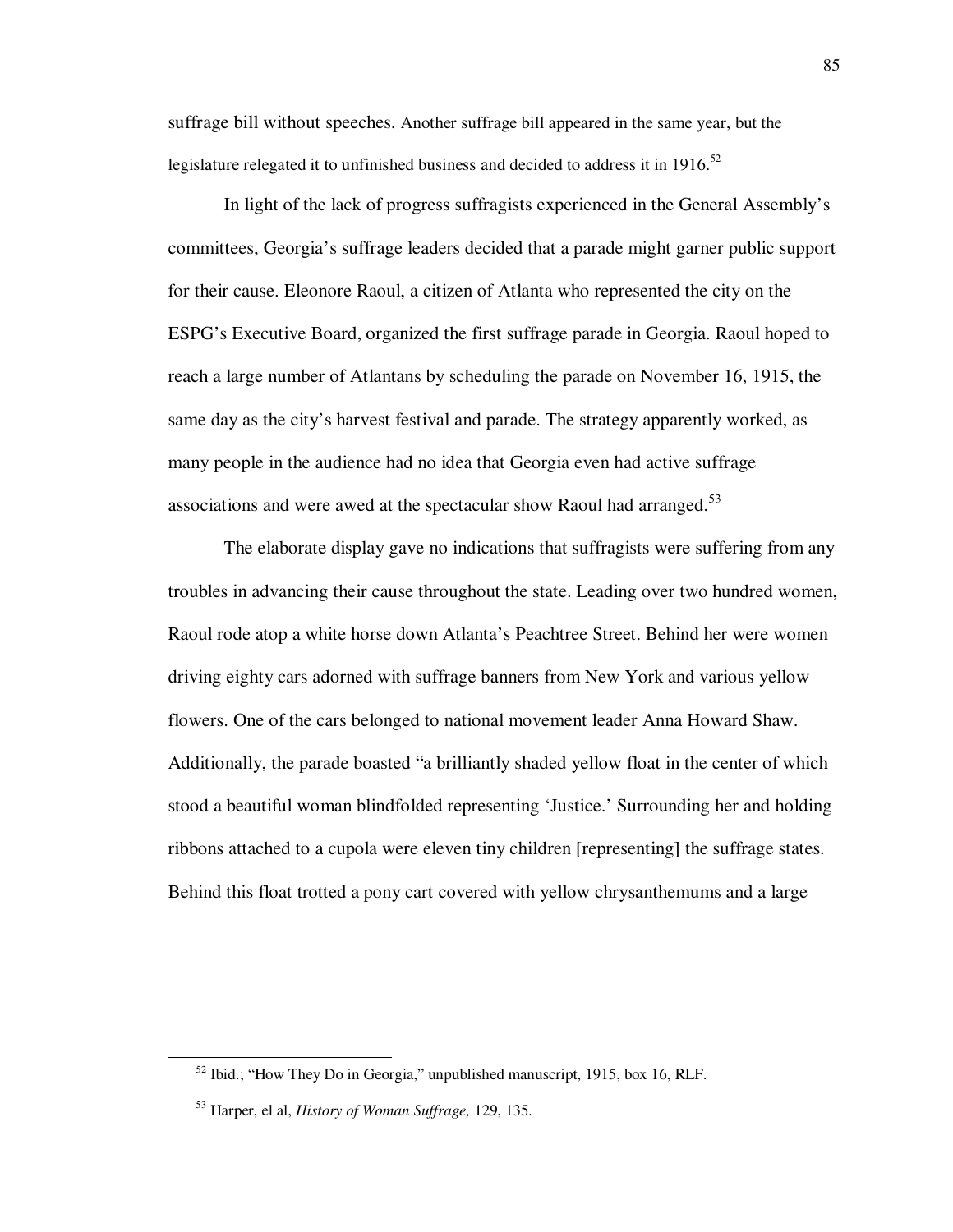sign reading 'Georgia Catching Up.'" Raoul reported that everyone in attendance reacted positively to the parade with "no adverse sentiment."<sup>54</sup>

 Nevertheless, the parade succeeded only at the surface level. Despite requests from Raoul for police protection, the City of Atlanta Police Department provided very little assistance in maintaining order at the parade. Having stopped all traffic for the harvest parade, the police did not show the same courtesy to the suffragists. Traffic "of all kinds" continually broke into the parade procession, which had to rely upon the "common sense" of Atlanta's citizens to preserve public order. The situation deeply disturbed Raoul, who had enlisted the help of Atlanta's Police Chief and Mayor in order to avoid trouble and unwanted bad publicity. The neglectful attitude of the police and the mayor's office illustrated once more that many of Georgia's men in power had little if any sympathy for women's right to vote. Raoul herself incurred a personal insult after the parade. She returned her horse to a stable and walked to her home, a Victorian red house on Peachtree Street, while still wearing her riding ensemble. A group of men began to throw insults at her to which she took great offense. When asked about the incident in an interview, she recalled, "They knew I had been in the parade. The argument then was that we would lose chivalry if we got suffrage. I turned around to those men and said, 'This is chivalry?' That shut them up."  $55$ 

 The treatment Raoul and her suffrage sisters received reflected the ongoing resistance many white southerners had toward the increasing public presence of southern women during the early twentieth century. For many, the most appalling consequence of

<sup>&</sup>lt;sup>54</sup> Eleonore Raoul, "First Suffrage Parade in Georgia," n.d. 33:3 Raoul Family Papers, Emory University, Atlanta, GA. This collection will be abbreviated RFP.

<sup>55</sup> Ibid.; Eleonore Raoul to NAWSA, 16 November 1915, 1:1 WSC; *Atlanta Constitution*, 18 February 1969.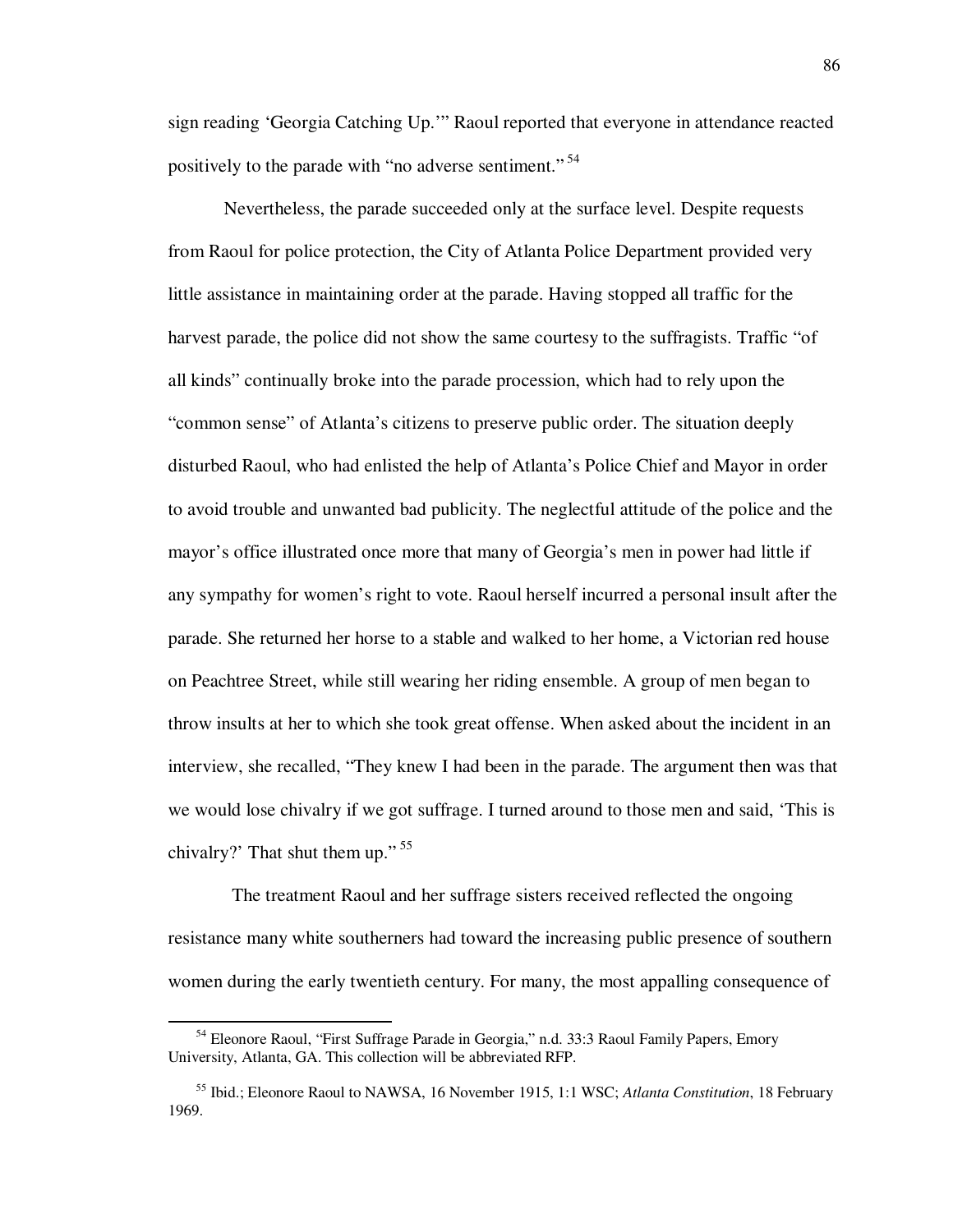this new trend was the ubiquity of female prostitutes throughout the city. Atlanta's reputation as a city with widespread commercial vice contributed to a situation in which all public women became associated with prostitution, an unfortunate development for Georgia's suffragists, whose activities also led them to occupy public spaces. Even though the suffragists' agenda proposed to uphold southern traditions, their very existence in politics and public space represented disorder—which in turn reinforced the associated with prostitution. The city officials and the local men who had not afforded Raoul and parade participants the chivalry the women believed they deserved enacted a widespread adverse sentiment toward public women, whether suffragists or prostitutes.<sup>56</sup>

In response to the lack of progress in southern suffrage states, including Georgia, the organizers of the national suffrage movement began to take a more active role in their activities. This increased presence effectively changed the nature in which suffragists operated their statewide suffrage campaign in Georgia. Though all of Georgia's prominent suffrage organizations were subsidiaries of NAWSA, the leaders at NAWSA had held only a limited presence in the state. However, following her ascendancy to NAWSA's presidency in 1915, Carrie Chapman Catt initiated a long process of gathering information on the situation in movements across the nation, including Georgia. Upon Catt's direction, NAWSA secretaries solicited the leaders of the state's suffrage organizations for a variety of information, including the status of woman suffrage bills in the General Assembly as well as that body's record on legislation related to child labor, compulsory education, and the age of consent. More than likely Catt's request coincided

<sup>56</sup> Hickey, *Hope and Danger,* 136, 138, 246 (n. 13).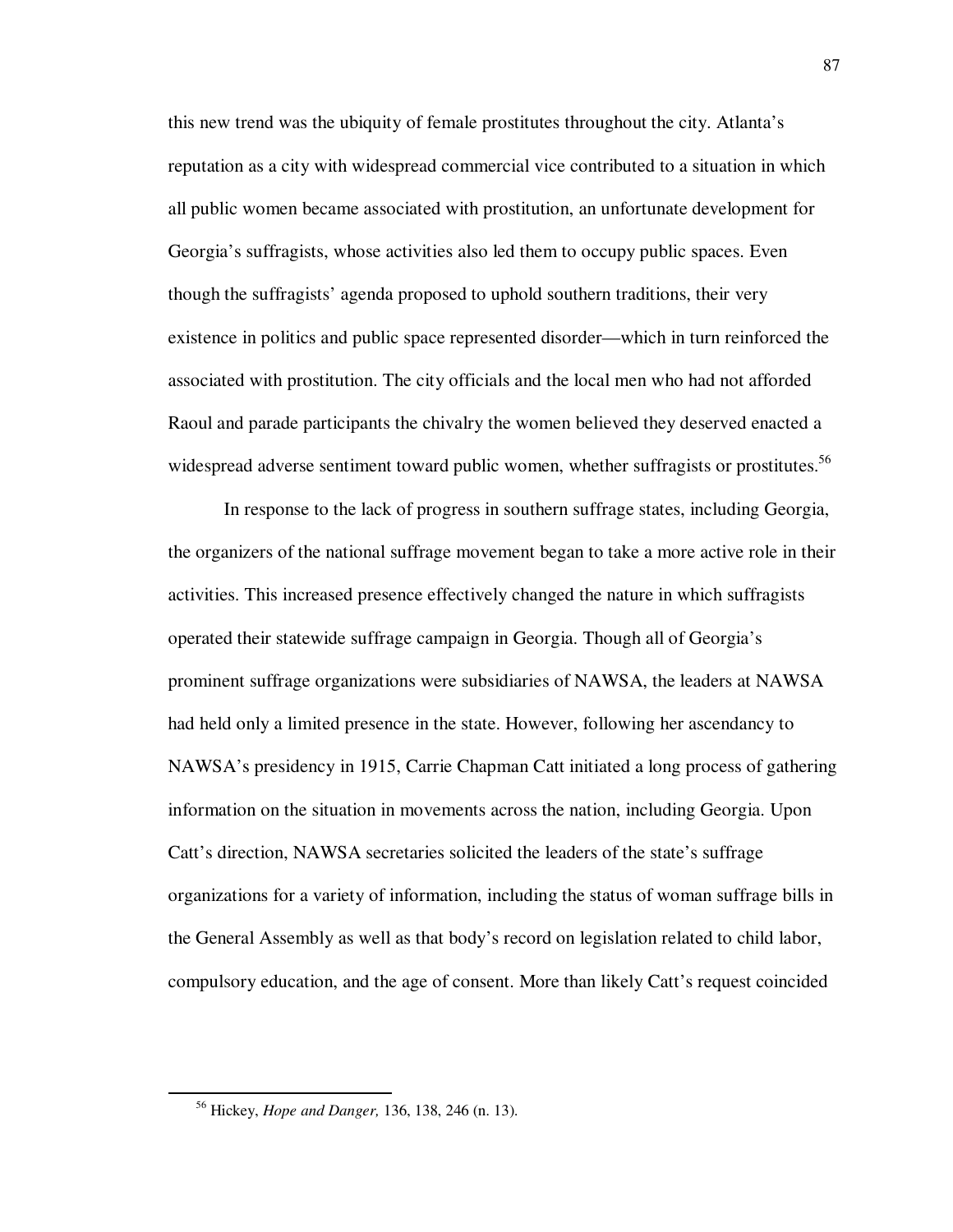with her vigorous strategy of the "Winning Plan," which sought to simultaneously conduct suffrage campaigns at both national and state levels.<sup>57</sup>

 Georgia's suffragists thus became heavily involved in NAWSA's strategic initiative. Eleonore Raoul assumed an especially active role and participated in several workshops, or "suffrage schools," sponsored by NAWSA. A "Travelling Campaign Kit," a product of her experience at the suffrage schools, outlined strategies for Georgia's suffragists. The kit contained a variety of information related to Georgia's "commercialized vice," child labor, literacy, and age of consent laws in addition to Bible passages, jokes and anecdotes that supported the suffrage cause. Raoul anticipated that the kit would rally support among local communities as well as with the state press in hopes of influencing public opinion and ultimately the state legislature; however, Georgia's anti-suffrage sentiment remained as strong as it ever was, implying that the kit had little impact on statewide suffrage efforts.<sup>58</sup>

 NAWSA also advised Georgia's suffragists on how to interact with politicians. In sharp contrast to Rebecca Felton and Mary McLendon's strong public images, national advisors suggested that Georgia's women pursue less aggressive means in their protests for the vote. They encouraged Georgia suffragists to refer to their position as loving and innocent mothers who were concerned only with carrying out their proper civic duties to

<sup>57</sup> Mary Latimer McLendon to Mary Sumner Boyd, 12 August 1916, 1:1 WSC; Emily McDougald to Mary Sumner Boyd, 10 April 1916, 1:1 WSC; Emily McDougald to Carrie Chapman Catt 2 February 1916 1:1, WSC; Ella M. Thornton to Mary Sumner Boyd 31 July 1917, 1:1 WSC. Though it is difficult to document every instance in which this trend is illustrated the Women's Suffrage Collection at the Georgia Archives collectively shows this trend. The Women's Suffrage Collection at the Georgia Archives will hereafter be abbreviated WSC as shown above. Furthermore, any cited archival materials will have a box number with a folder number (if applicable) following a colon to denote their location in that collection. Also, Wheeler's research indicates that NAWSA would interfere in state movements in which they felt suffrage had a chance, and oftentimes, they would abandon state movements in which they felt no progress could be made. This is interesting when applied to Georgia, though, since the state's suffragists made only meager gains in their movement.

<sup>58</sup> "Travelling Campaign Kit," n.d., 33:4 RFP.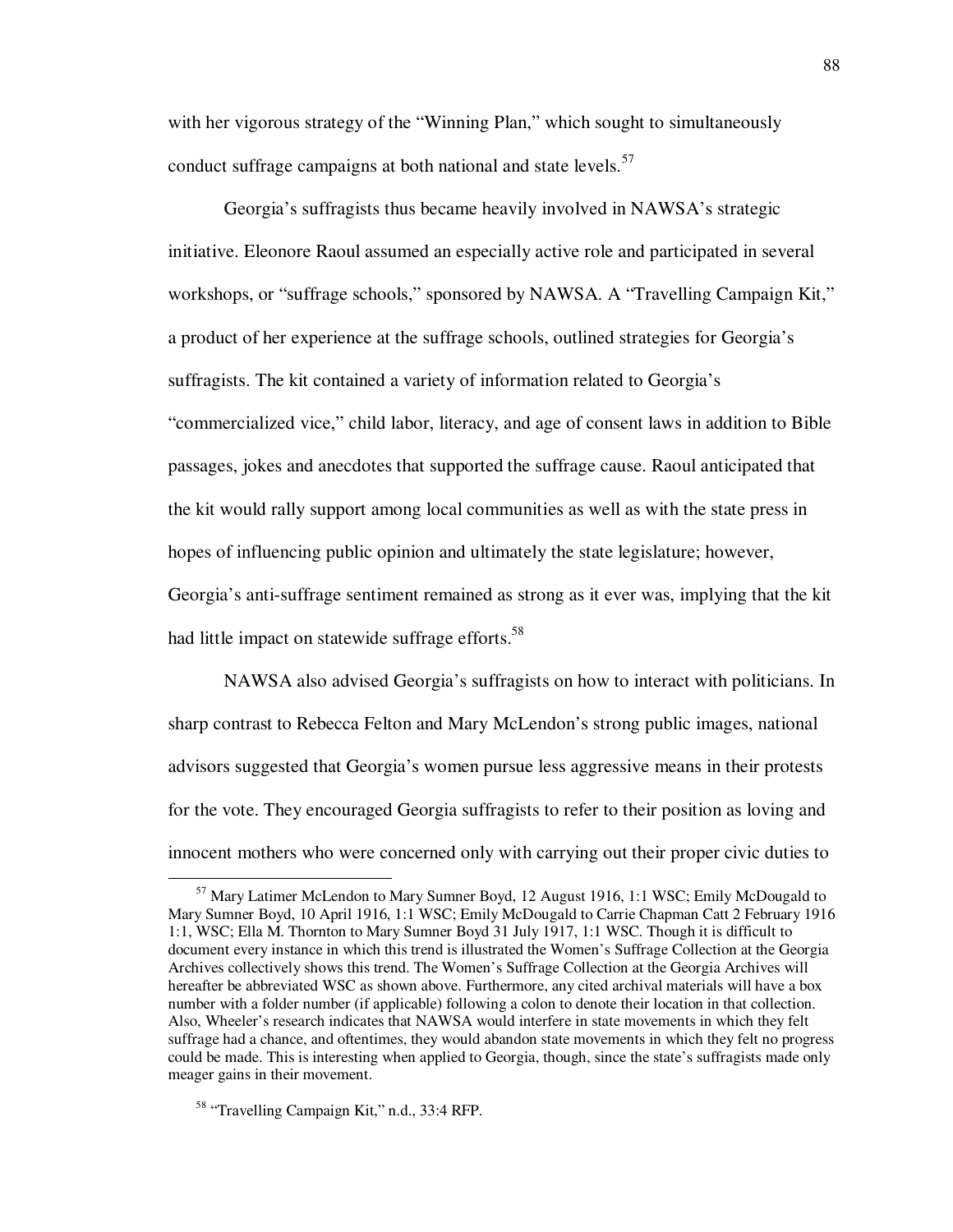their country. Georgia's suffragists were also advised to meet with politicians in person under the recommendation that such visits "impress them to know that a woman cares so much about [the woman's vote]." These suggestions reflected NAWSA's relatively conservative efforts in dealing with politicians. They encouraged suffragists throughout the nation but especially in the South to avoid overly aggressive tactics, as they believed that they were more effective when appearing as courteous and gracious as possible in trying to break down opposition to women's voting. NAWSA deftly understood the South's conservatism on issues concerning gender, but the organization might have inadvertently stymied some of the more necessary aggressive tactics that could have better served the movement since some politicians questioned the sincerity of suffrage interest among suffragists themselves.<sup>59</sup>

 Ironically, the increased prominence of national suffrage leaders only served to antagonize Georgia suffragists' potential political allies. Indeed, national leaders undertook a campaign that seemed to contradict their conservative advice to state leaders. In response to the apparent intractability of Georgia's politicians, NAWSA initiated a propaganda campaign that published highly disparaging articles regarding Georgia's suffrage position even though the organization had urged Georgia's own suffragists to use more conservative measures. Using the data gathered from Georgia's leading suffrage workers, one such article, "What is the Matter with Georgia?" presented Georgia as a state dominated by ignorant, immoral, and backward men who deprived their women of freedom and true happiness. Supporting this claim, the piece asserted that the state "enfranchises the man who can only vote by means of pictures and disenfranchises the

<sup>59</sup> Ethel Adamson to S.B. Turman 16 February [no year] 1:1 WSC; unknown sender to S.B. Turman 16 February 1916, 1:1 WSC.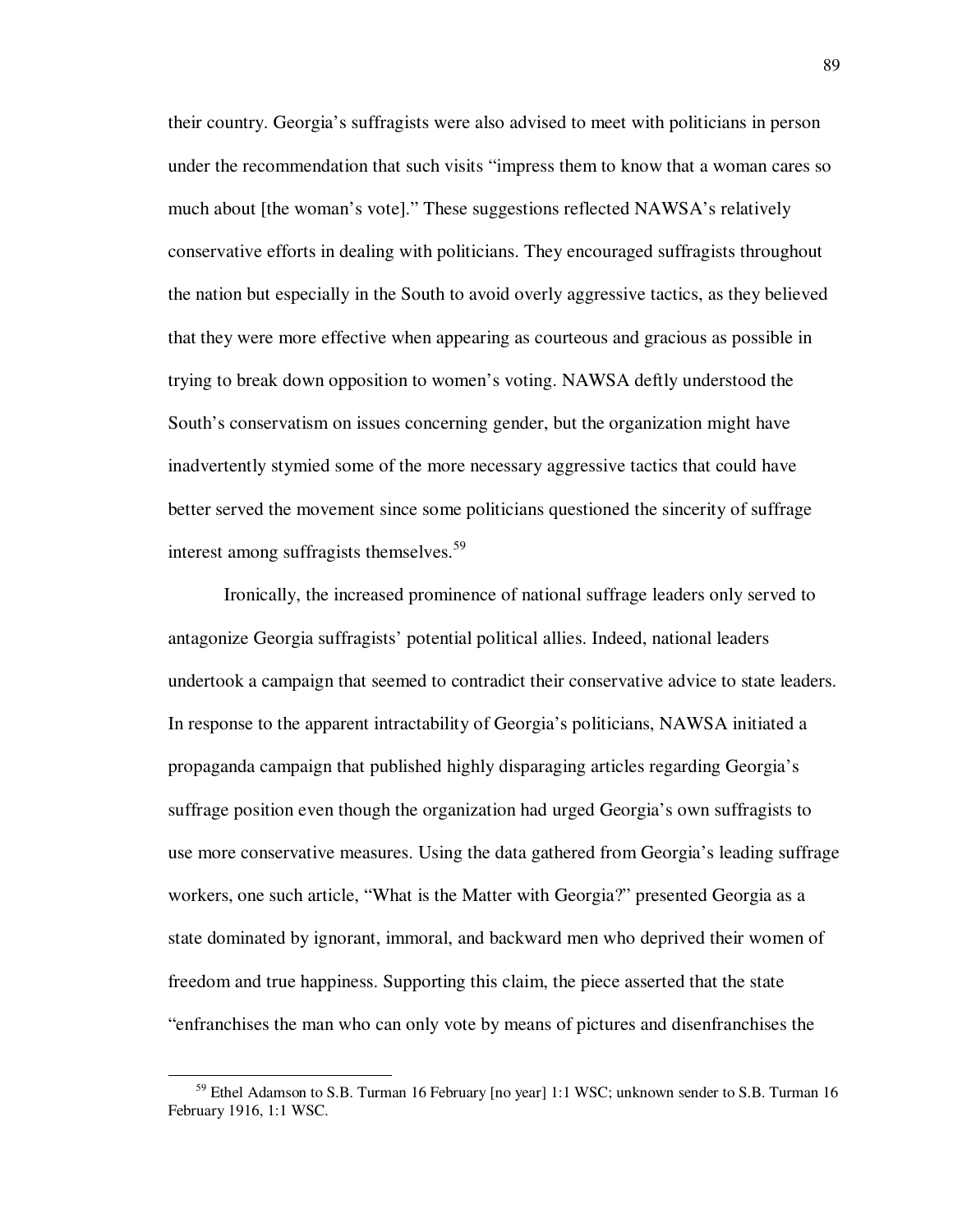educated woman. It gives the vote to the man who is content to have the virtue of a ten year old child stripped of legal protection and denies it to the virtuous woman." The article also portrayed Georgia's suffragists as in need of outside assistance when it made a passionate plea to fellow sisters to "help the women of Georgia." The call for suffragists to intervene on Georgia's behalf only served the anti-suffragist argument that the suffrage movement served the interests of "outsiders," who had no understanding of what women of the South actually needed or wanted. The movement's national leaders perhaps believed that this harsh tone might shame Georgia's politicians into endorsing female enfranchisement, but this negative propaganda placed Georgia's suffragists in an especially awkward circumstance since they had to lobby before the same legislators that their counterparts at NAWSA had criticized in their publications. $^{60}$ 

Despite—or perhaps in part because of—this new approach in dealing with Georgia's politicians, suffragists saw no improvement in their situation during the 1916 session. On July  $7<sup>th</sup>$ , the House finally addressed Muscogee County Representative Edward Wohlwender's suffrage bill, which had been introduced in 1915 but relegated to unfinished business for 1916. In an effort to delay a decision on the bill once again, opponents to the bill filibustered until the House adjourned at one o'clock. The filibuster came as a huge blow to the suffragists' morale, and Emily McDougald described Wohlwender's bill as "buried for the session."<sup>61</sup> Eventually, a resolution came about to make the bill a special order of business, but the house defeated the motion by a 90-21

 $60$  NAWSA, "What is the Matter With Georgia?" July 1916. 1:9 WSC. "What is the Matter With Georgia" clearly alluded to William Allen White's famous 1896 editorial in the *Emporia Gazette,* "What is the Matter With Kansas," which disparaged Kansas' political leadership for allowing Populist policies to curtail the availability of economic capital in the state.

<sup>&</sup>lt;sup>61</sup> Emily McDougald to Carrie Chapman Catt 7 July 1916, 1:1 WSC.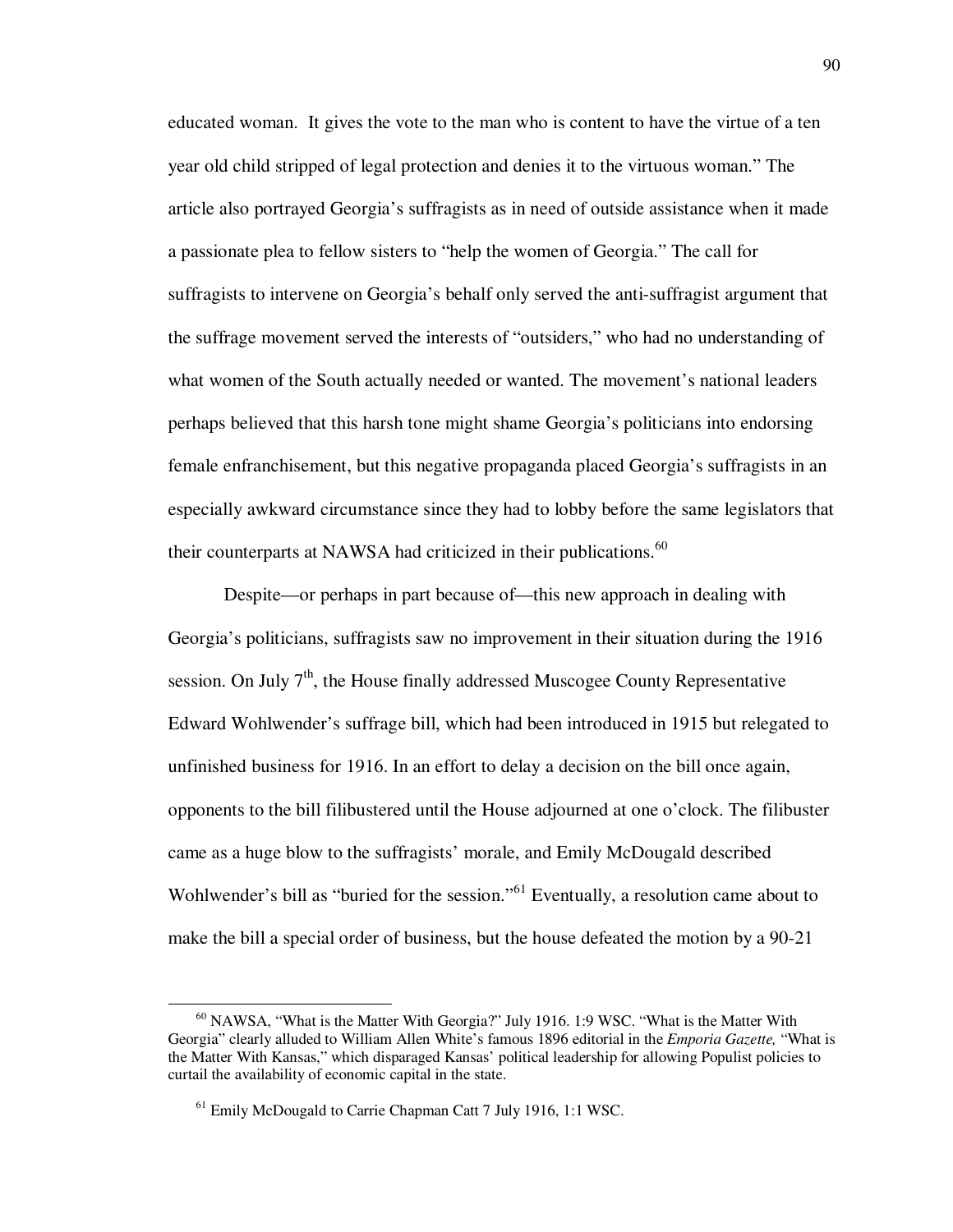vote. Immediately following this rejection, Mary McLendon found support for the introduction of new female suffrage bills in both houses, but neither one made any headway; the House voted down the measure in committee and the Senate committee failed to report its bill's status.<sup>62</sup>

 Meanwhile, the suffrage movement around the state canvassed for support in the upcoming elections in 1916. The movement's leaders believed that their only opportunity for "real progress," or any progress at all, rested upon changes in personnel at all levels of government that would put an end to their "wasting time."<sup>63</sup> Emily McDougald found this outlook especially valid in light of the state legislature's recent rejection of its suffrage bills. In a letter to Carrie Chapman Catt, she conveyed the hopelessness of Georgia's suffrage leaders: "I am greatly disappointed to find the anti-suffrage sentiment among the legislators as strong as ever and that as far as they are concerned the suffrage plank in the Democratic platform is considered a huge joke. One senator, who is considered one of the leaders, Mr. John D. Walker, told me that he disapproved of the suffrage plank because [of its lack of sincerity] . . . Some of the legislators [were] speaking of the bill as 'that socalled woman suffrage bill."<sup>64</sup>

 Nevertheless, Mary McLendon still tried to garner suffrage support among Georgia's political parties. She found an ally in Julien Yates, a businessman in the automobile industry from DeKalb County, who promised to issue a resolution in favor of suffrage at a meeting of the state convention of the Progressive Party. Yates' resolution

<sup>62</sup> *Georgia House Journal, 1916,* 354; Mary Latimer McLendon to Mary Sumner Boyd 12 August 1916, 1:1 WSC; *Georgia Official and Statistical Register, 1939-1941-1943*, 159.

<sup>63</sup> Frances Whiteside to Carrie Chapman Catt 5 August 1916, 1:1 WSC.

<sup>&</sup>lt;sup>64</sup> Emily McDougald to Carrie Chapman Catt 7 July 1916, 1:1 WSC. Walker represented Georgia's  $20<sup>th</sup>$  senatorial district in middle Georgia comprised of Baldwin, Hancock and Washington counties from 1915 through an extended session of the General Assembly in 1917.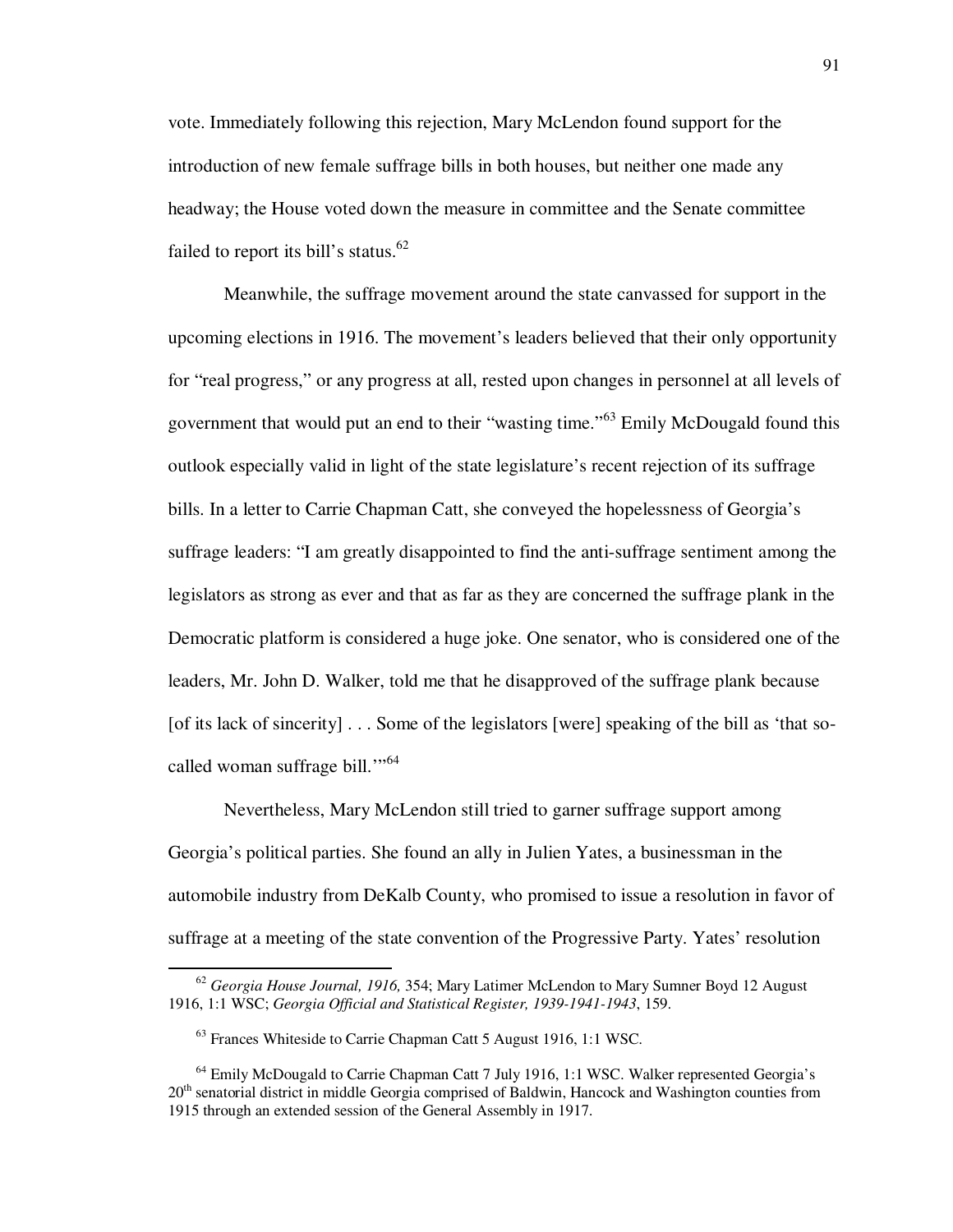called for "the full and speedy emancipation of the women of Georgia [and] that a good and godly throng of intelligent, able and thoughtful and willing workers be added to those who advance the material and moral status of the state." However, this resolution fell flat at the convention because the men present were not sure of the ramifications of such an endorsement, and they did not want to be saddled with a controversial issue. The party's rejection of the resolution demonstrated the reluctance of even liberal-leaning men to confront the issue. Thus, suffrage sentiment among even the more progressive leaders in Georgia remained ambivalent at best. Even when suffrage leaders found able and willing allies, their efforts became undermined by political maneuvering.<sup>65</sup>

Yet another conflict arose for suffragists in 1916, but this one emerged among suffragists themselves. Women in the ESPG had grown increasingly divided over what strategic aims would best insure the movement's progress in the state. One problem was the lack of unity among the state organizations. In particular, having the party's headquarters in Atlanta effectively cut off rural areas from full participation in the organization. Eleonore Raoul tried to address this issue by campaigning in the countryside, but she received little support from her fellow ESPG Executive Board members. The board members carried regional prejudices that further alienated potential rural suffragists, despite the fact the organization had been founded upon the belief that suffragists needed to extend their influence beyond the stronghold of Atlanta. In fact, the organization's own president, Emily McDougald, deemed rural districts "impossible to reach" and claimed these areas had an "ignorant and hopeless" population.<sup>66</sup> This

<sup>65</sup> Julien Yates, "Resolutions by Mr. Yeates [sic] of Dekalb County," 2 June 1916, 1:1 WSC; Mary Latimer McLendon to Mary Sumner Boyd, n.d. 1:1, WSC.

<sup>66</sup> Emily McDougald to Clara Savage 28 July 1915, 1:1 WSC.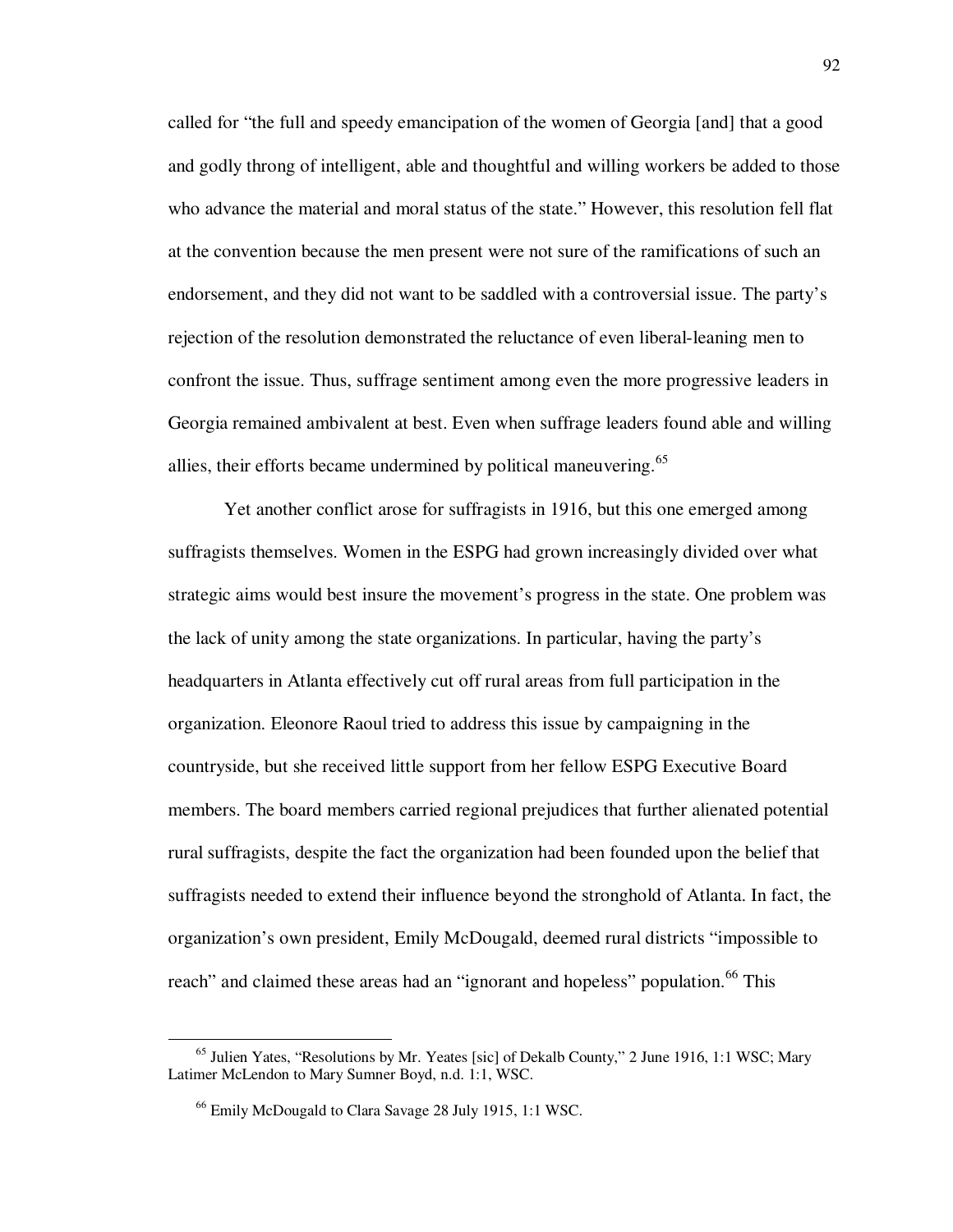assessment largely undermined Raoul's efforts and damaged the ESPG's chance at progress outside Atlanta, and rural suffrage support remained at a minimum, fueling the argument that few women in Georgia desired the ballot. Additionally, Georgia's county apportionment paid little attention to the state's population distribution and placed a considerable majority of political power in rural areas, so any suffrage sentiment that could have possibly arisen there might have received a bit more consideration from Georgia's politicians.<sup>67</sup>

 On account of this discord, ESPG Executive Board member Eleonore Raoul vacated her leadership position in the ESPG while Emily McDougald remained with the organization as its president. In an address to the ESPG members, Raoul cited her inability to "work in harmony" with party leaders and the "lack of democracy" in the organization as reasons for her resignation. She mentioned her attempts to consolidate all of Georgia's suffrage organizations into one collective body, which she believed to be imperative for an effective fight for the ballot. In addition, she further stressed the need for the movement to focus outside the friendly confines of Atlanta and make inroads in rural areas, which on the whole remained adverse to the suffrage cause. Following her departure, tensions remained among group members, who referred to Raoul's supporters as the "awful Raoul crowd."<sup>68</sup>

Such infighting only hampered their efforts because they provided a distraction from the necessary task of changing the minds of Georgia's political elite. In fact, several

<sup>67</sup> For information on the county apportionment, see Louis T. Rigdon, *Georgia's County Unit System*  (Decatur, GA: Selective Books, 1961).

<sup>&</sup>lt;sup>68</sup> Eleonore Raoul to the Equal Suffrage Party of Georgia, 9 March 1916, 33:1, RFP; May Belle Smith to Eleonore Raoul, 21 March 1916, 33:1RFP; *AJ,* 20 July 1917; *The Evening Sun,* 22 October 1915. Though Raoul did receive letters from the NWP's Alice Paul asking for her support for a NWP chapter in Georgia, it does not seem that Raoul committed to any "camp" per se, considering that she remained in contact with Carrie Chapman Catt and attended suffrage schools sponsored by the NAWSA.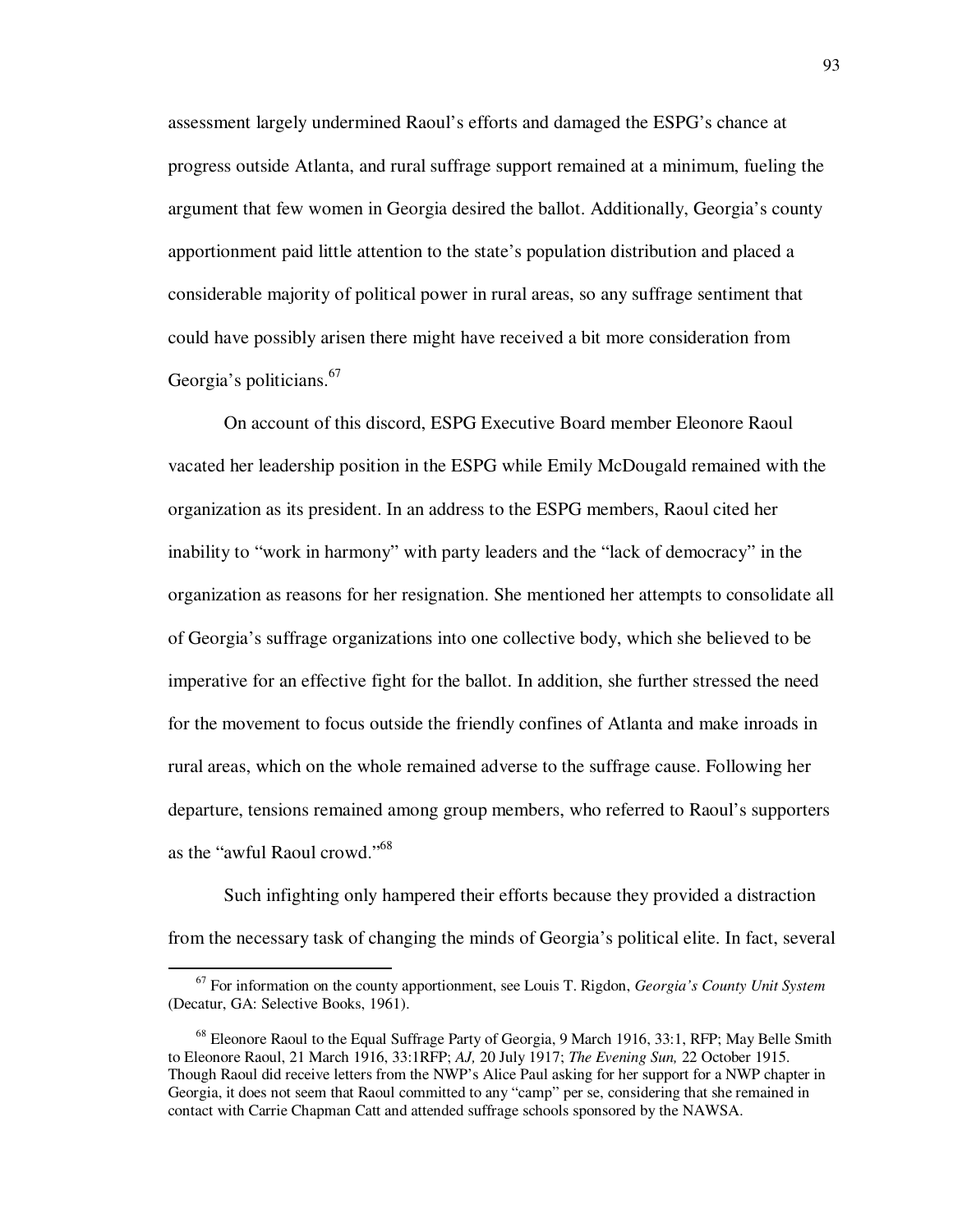politicians used this tension as a reason not to pass favorable suffrage legislation, arguing that suffragists themselves could not agree on what they wanted. Until they could provide a clear, articulated vision of their aim without any quarrelling among their leaders, suffragists would have even less hope of attaining the right to vote. However, the ESPG might have also welcomed Raoul's departure in light of her affiliation with left-leaning political activists. She had developed a relationship with the National Woman's Party President Alice Paul through written correspondence, and even though Raoul never did affiliate with Paul's more radical and militant organization, the association with Paul likely disconcerted her fellow ESPG members. Furthermore, Raoul's own family members were known members of the Socialist Party. Her sister Mary Raoul Millis, also a suffrage activist, held leadership positions with the organization to which their brother William Greene Raoul also belonged. Such affiliations with leftist political activists would have likely reflected poorly on the ESPG, which could not afford to appear out line with the state's mainstream political conservatism if it wanted to gain additional adherents to their cause.<sup>69</sup>

In the meantime, Georgia's anti-suffragists continued their campaign against the woman's vote. They reveled in their victories before the state House and Senate Committees, but they did not grow complacent. Having not had the opportunity to appear before legislative committees in the General Assembly due to the failure of suffrage bills in 1916, they continued to canvass support for their own cause and hold regular meetings of the GAOWS. Dorothy Lamar published what became a widely read pamphlet, "The Vulnerability of the White Primary," in which she reiterated the antis' opinion that the extension of women's suffrage would usher in the black woman's vote. Using the device

 $^{69}$  Ibid.; "Letters to Mary Wadley Raoul," 1909-1934, box 14 and 17, RFP.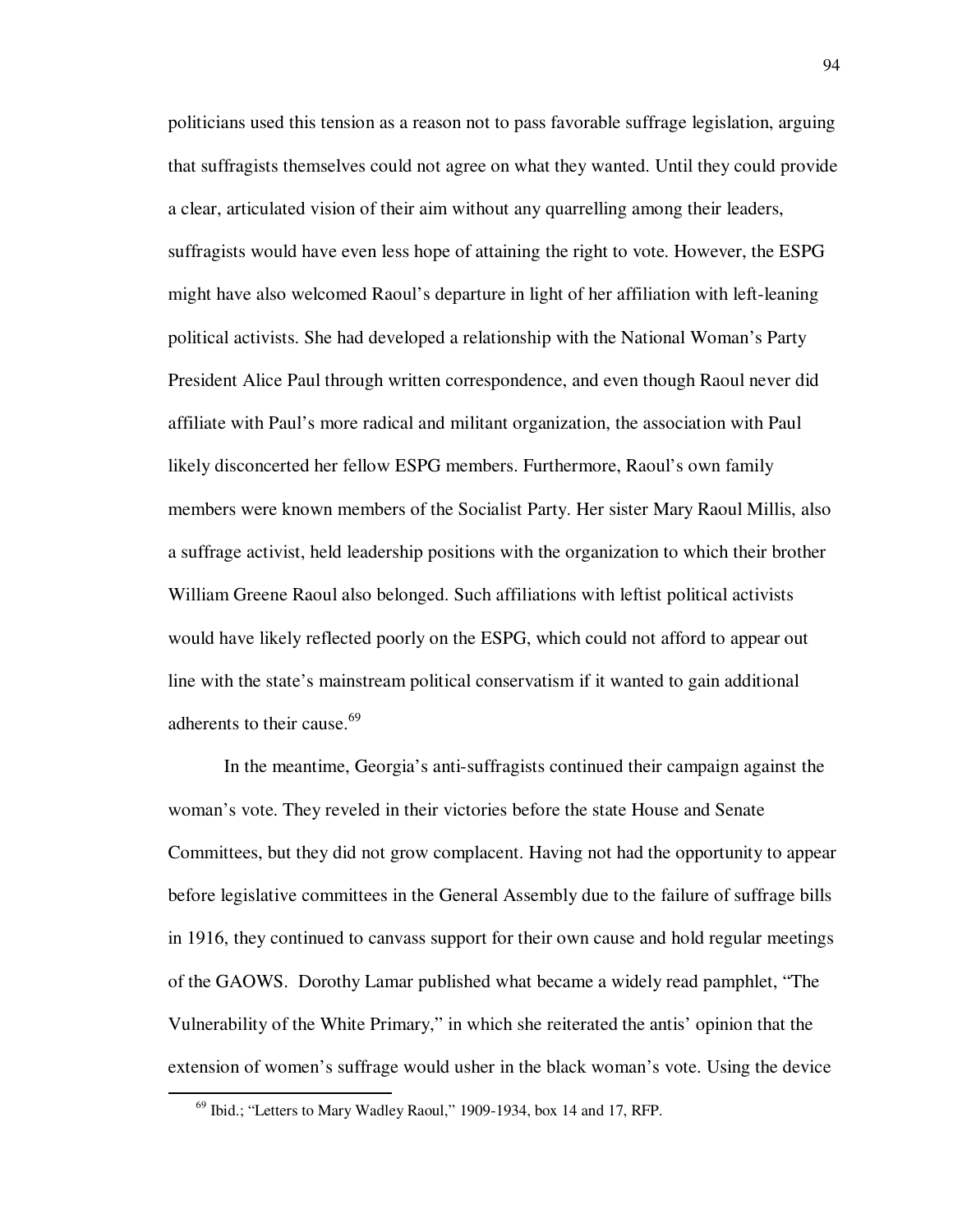of Lost Cause rhetoric, which had served her well before state legislators, Lamar once again reminded the public of the tumultuous times of Reconstruction. She reasoned, "It has taken us forty years in the South to counteract the evils of the [Fifteenth] Amendment, and here are out southern suffragists lending their time and talents to letting loose upon us, the evils of unrestricted suffrage." As the suffragists limped along in their campaign in 1916, anti-suffragist sentiment seemed as high as ever in the state as the two campaigns entered the latter years of the  $1910s$ .<sup>70</sup>

 While Georgia's suffragists had anticipated great possibilities for their movement in 1913 when it began attracting thousands of women to the cause, these expectations were left unfulfilled by 1916. A strong anti-suffragist contingent made it difficult for them to engender support among Georgia's political leaders, as antis had effectively touched upon fears of change to thwart suffrage legislation in the General Assembly. Opponents of suffrage foremost argued that a woman suffrage amendment would prompt a return of black men to the polls and the loss of power among the white patriarchy that had characterized the South during the turbulent times of Reconstruction. Suffragists attempted to assuage these fears with white supremacist rhetoric, but their efforts came to no avail. Furthermore, the presence of suffrage "outsiders" inhibited suffragists' ability to appear in line with traditional southern ideals. Suffragists' repeated references to gains made in the women's movement outside the South only fueled the anti-suffragist claim that the movement represented a conspiracy to break the South of its traditions and conservatism.

 $^{70}$  Mrs. Walter D. Lamar, "The Vulnerability of the White Primary," Macon, Georgia: Georgia Association Opposed to Woman Suffrage, 1916.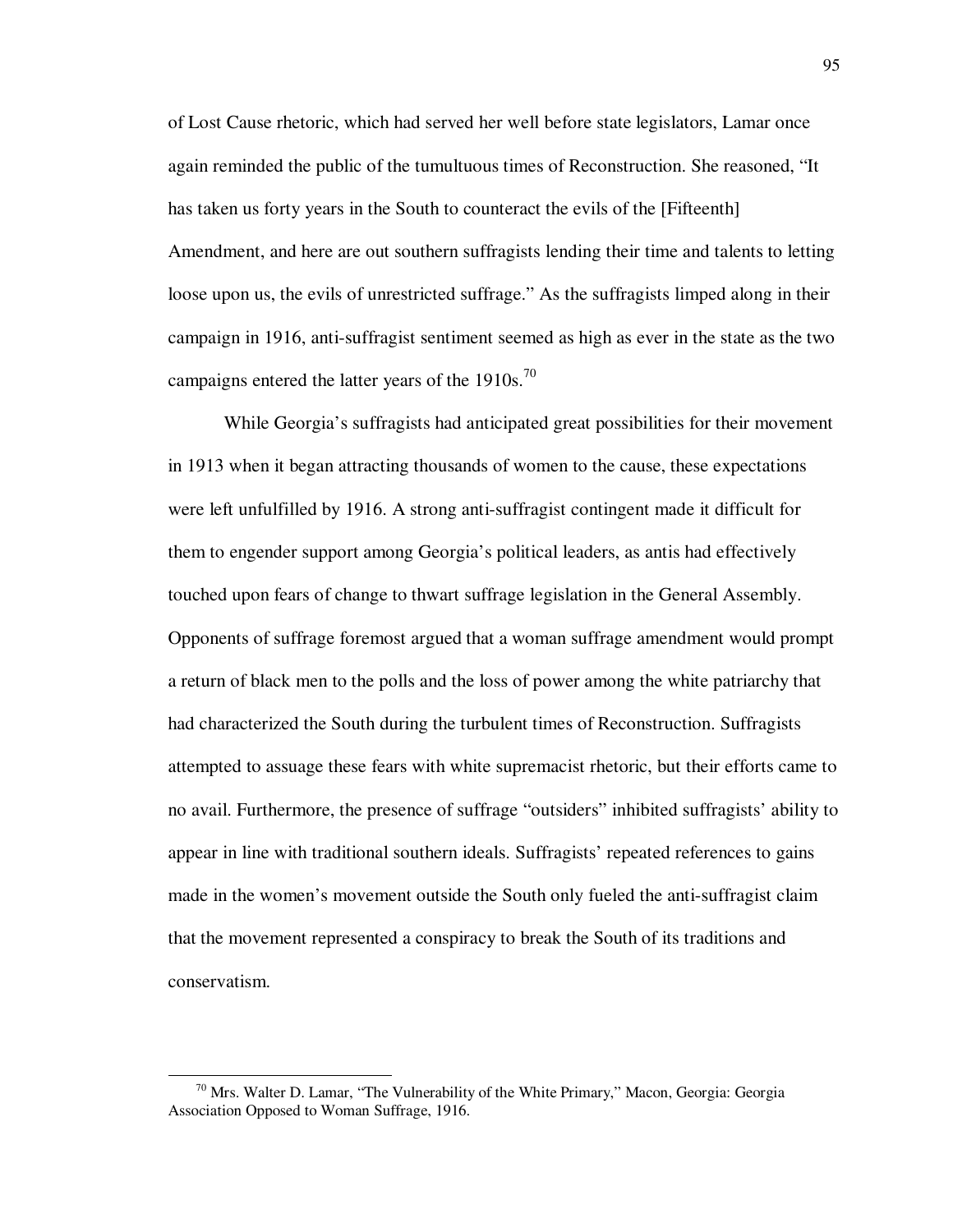As the suffrage movement continued, it grew increasingly focused on a national amendment, as the hope of attaining a statewide measure was growing ever faint with each successive year suffragists pushed their agenda before the General Assembly. The inability of suffragists to agree upon a statewide suffrage strategy that targeted areas in the less amenable countryside exacerbated this problem, as rural support was crucial for any political measures to pass through the General Assembly. Suffrage debates at the local level thus became more entrenched with policy issues at the national level until the successful ratification of the Nineteenth Amendment. This phase of the movement will be the subject of the next chapter.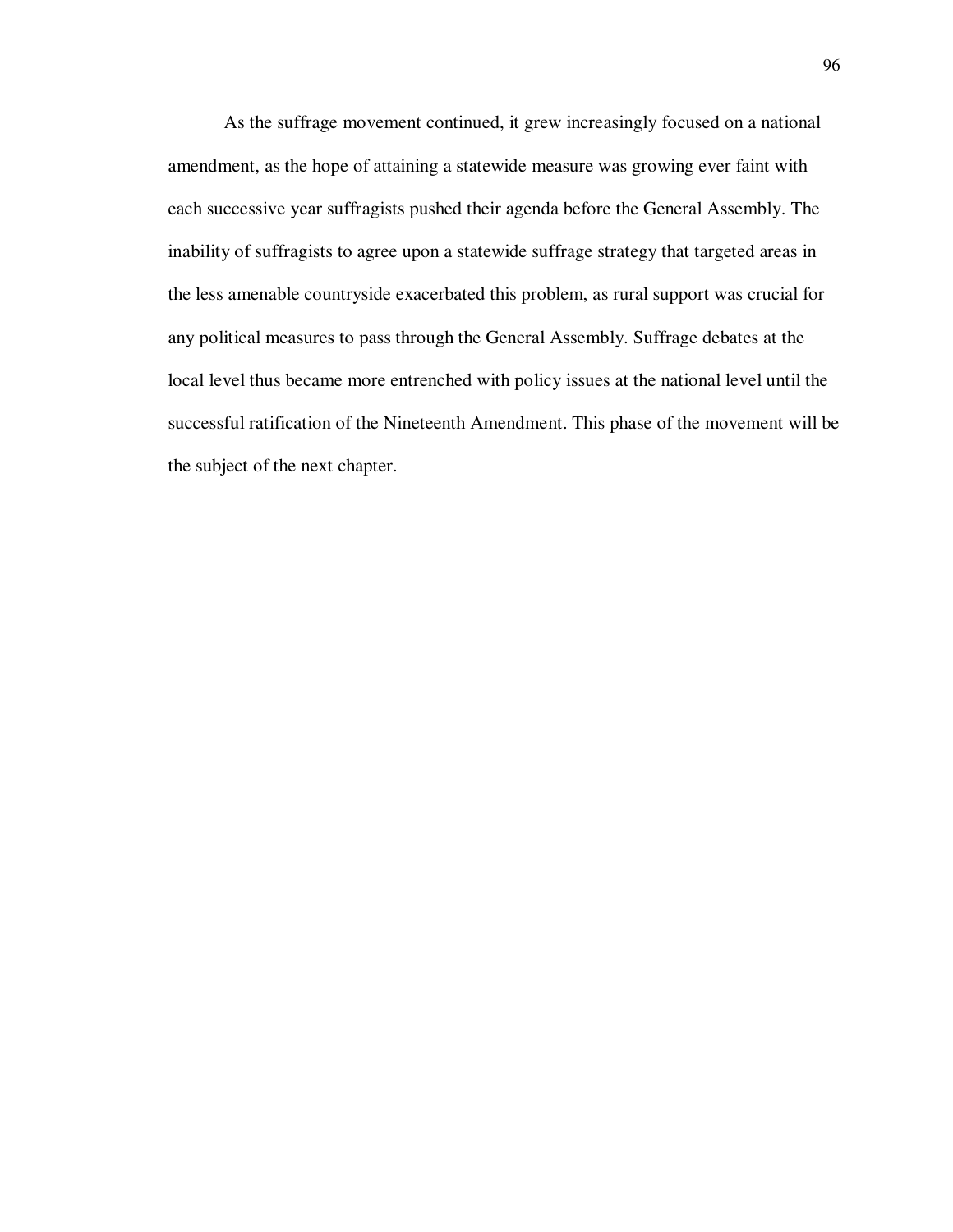## **CHAPTER 3**

## **Victory? State and National Campaigns Collide, 1917-1925**

Georgia's suffrage movement had achieved very little by the time the General Assembly ended its session in 1916. Anti-suffragists continued to hold favor with the state's politicians, who had not shown any indication of changing their position on women's suffrage since the suffragists had requested to use the General Assembly's facilities in 1913. In addition to this strong opposition, suffragists continued to experience difficulties within their own ranks, as the ESPG splintered over strategy and policy. Furthermore, the presence of national suffrage organizers in Georgia's suffrage affairs made it difficult for suffragists to thwart the antis' argument that the suffrage movement represented an outside attack on traditional southern values.

Indeed, many southern suffragists felt hampered by NAWSA's more aggressive tactics, which seemed out of line with southern sentiments. Southerners had shown discontent with NAWSA's policies as early as 1913 when Kentucky's Laura Clay and Louisiana's Kate Gordon formed the Southern States Woman Suffrage Conference (SSWSC) on the basis that NAWSA's insistence upon a federal amendment was at odds with the southern policy of state's rights. The women continued to criticize NAWSA's actions. Clay expressed concern over publications in NAWSA's *Woman's Journal* that misrepresented the South often to the detriment of local southern suffragists. Gordon expressed similar discontent with NAWSA when they arranged speaking engagements of various individuals who may or may not have been ideal for southern audiences.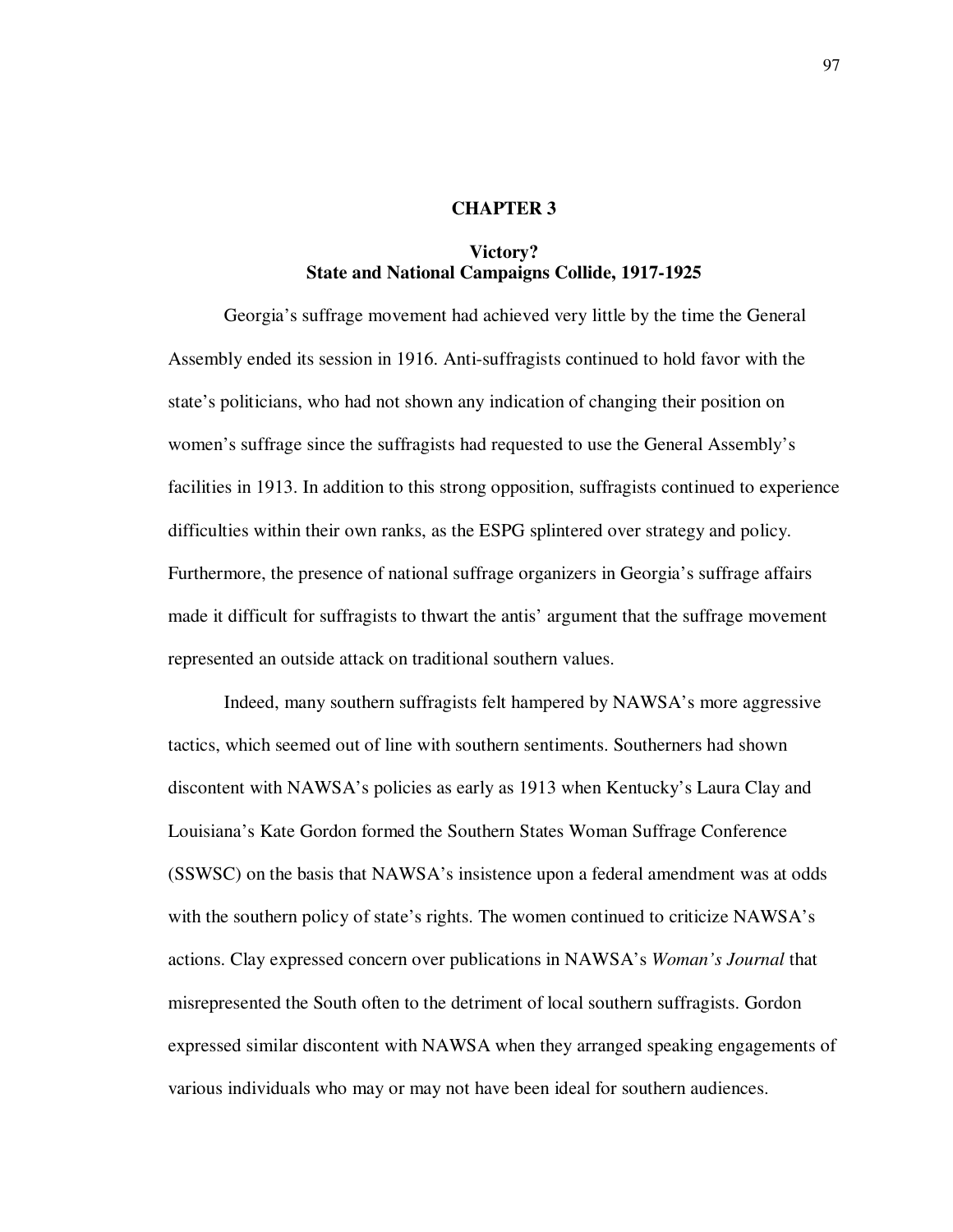Likewise, Georgia's suffragists had experienced related problems with such incidents as NAWSA's "What is the Matter with Georgia" article and Jane Addams' visit to the state.<sup>1</sup>

 Carrie Chapman Catt's "Winning Plan" also came under attack by southern suffragists. Conceived in 1916, the plan advocated a strong push for a federal amendment, which Catt hoped to attain by "piling up state victories until their cumulative effect proved irresistible." Fully committed to a federal suffrage amendment, NAWSA antagonized southern suffragists like the ones of the SSWSC who believed that a victory achieved state by state better coincided with the southern principle of states' rights. Furthermore, Catt limited state suffrage campaigns to those in which victories were expected, as defeats would stymie the "irresistible" wave of enthusiasm she deemed necessary for successful ratification at the national level. The strategy undoubtedly disheartened many southern suffragists, whom NAWSA expected to place their efforts for a federal amendment above their own local interests.<sup>2</sup>

Another contingent of suffragists had grown weary of NAWSA's policies. Women of the Congressional Union (CU), which ultimately became the National Woman's Party (NWP), had arisen within NAWSA and advocated that the organization abandon statewide suffrage movements in favor of focusing solely on a federal amendment. Led by Alice Paul, who had spent time working for Britain's suffrage movement, these women urged more aggressive suffrage campaigning, which entailed criticizing the party with political control at the time—the Democrats. NAWSA expelled

<sup>&</sup>lt;sup>1</sup> Wheeler, *New Women of the New South*, 138-141. For an explanation of how NAWSA's policies directly affected Georgia see chapter 2.

<sup>2</sup> Ibid., 161; NAWSA, *Victory: How Women Won it* (New York: H.W. Wilson Company, 1940), 123- 124.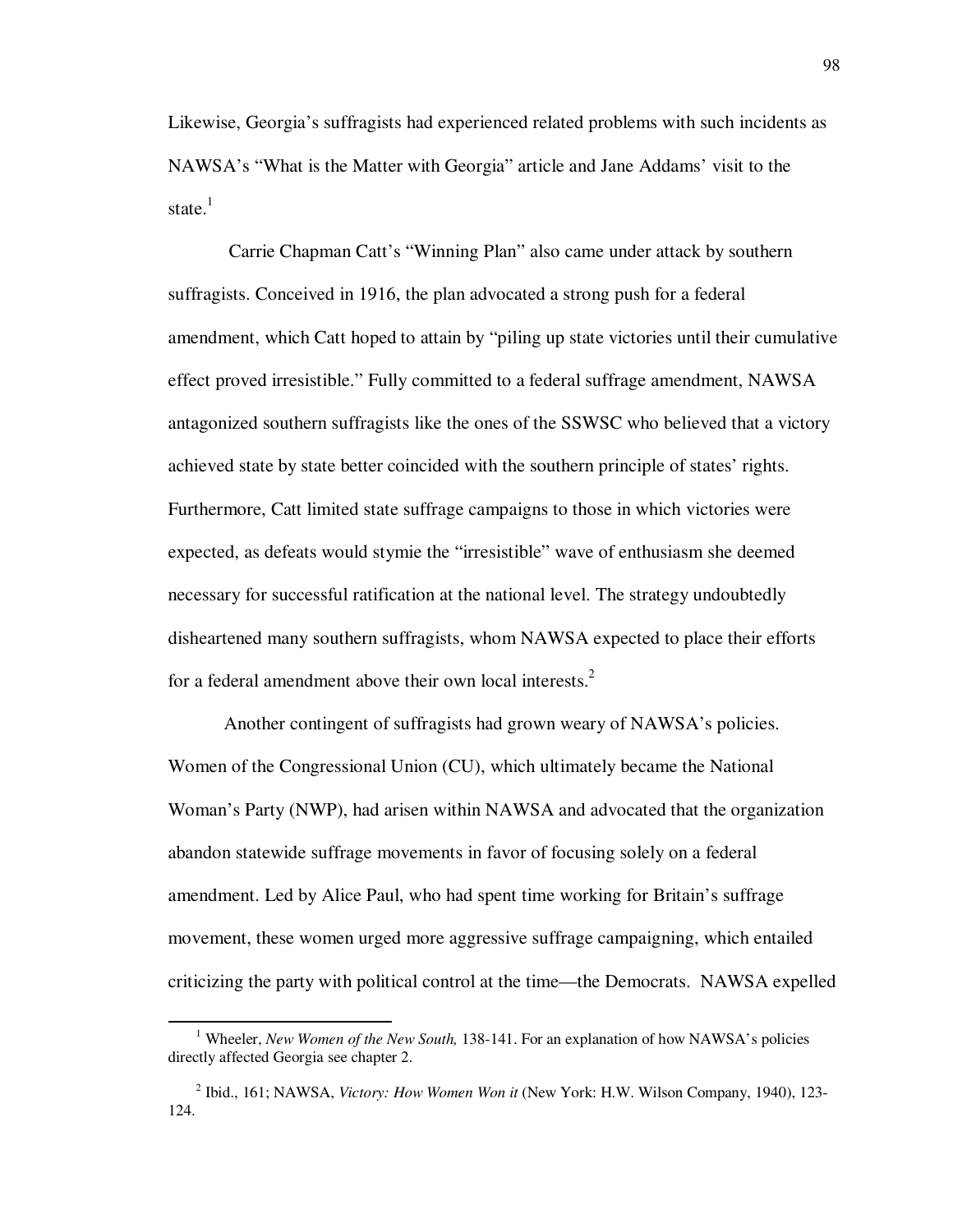the CU from its membership in 1914. The Union carried its campaign to the South beginning in 1915, but its aggressive tactics did not align well with southern views on female decorum. Moreover, its unapologetic criticism of the Democratic Party, which reigned supreme in the South, did not curry favor of many southern suffragists who were trying to convince southern Democrats of the worthiness of their movement. Consequently, the organization held only limited influence in the region, but it did attract a small following in South Carolina and Virginia. It even established a branch in Georgia in 1917, but its aggressive image never settled well with the state's mainstream suffragists.<sup>3</sup>

 NAWSA further criticized the NWP when it continued to criticize Woodrow Wilson and the Democratic Congress during World War I. Beginning in 1917 Paul's suffragists picketed the White House while NAWSA unequivocally supported the Wilson administration's war measures as a show of women's loyalty to the country. The militant tactics of the NWP drew harsh criticism across the nation including the South, as many deplored the actions as unpatriotic and unbefitting of women. Southerners often pointed to this activity as evidence that suffrage would "unsex" their women. A newspaper in Milledgeville, Georgia observed that the protesters "belong to the women who do not

<sup>3</sup> For a history of the NWP and its relationship with NAWSA, see Christine A. Lunardini, *From Equal Suffrage to Equal Rights: Alice Paul and the National Woman's Party, 1910-1928* (New York: New York University Press, 1986) and Karen Ford, *Iron-Jawed Angels: The Suffrage Militancy of the National Woman's Party, 1912-1920* (Lanham: University Press of America, 1991). Arguably, the NWP did not have a large following anywhere in the South, but sizeable groups of NWP adherents did exist in some southern states including South Carolina and Virginia. Though the state had a strong anti-militancy stance, the NWP counted 62 members in North Carolina. See Sidney R. Bland, "Fighting the Odds: Militant Suffragists in South Carolina," *South Carolina Historical Magazine* 82 (Jan. 1981): 32-43; Jennifer Davis McDaid, "All Kinds of Revolutionaries: Pauline Adams, Jesse Townsend, and the Norfolk Equal Suffrage League," *Virginia Cavalcade* 49 (Spring 2000): 85-95; and A. Elizabeth Taylor, "The Woman Suffrage Movement in North Carolina," *North Carolina Historical Review* 38 (January and April 1961): 45-62, 173- 189, respectively. *Atlanta Constitution,* 25 November 1917.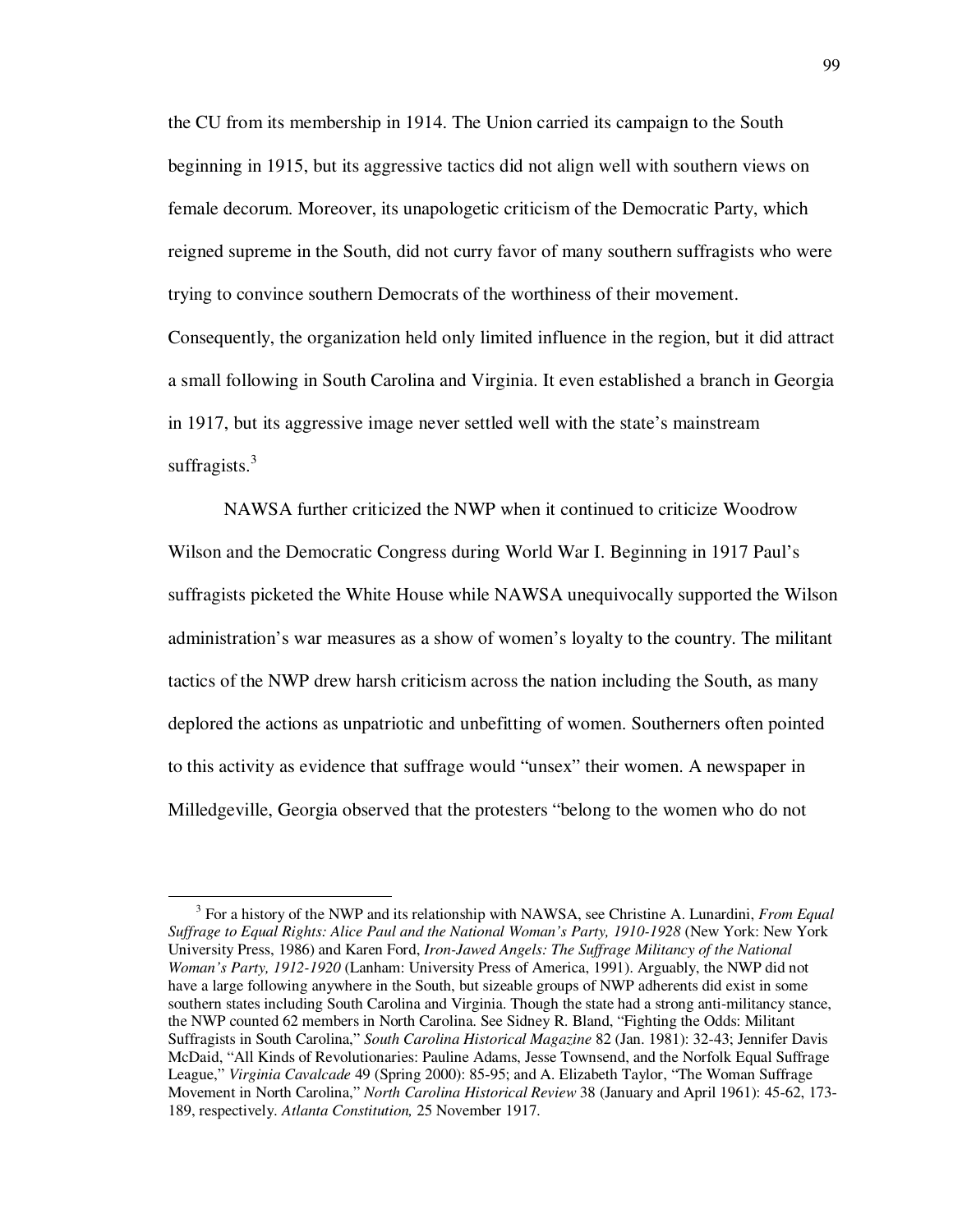know and cannot understand our ideas of womanliness;" the aggressive White House picketer certainly did not coincide with the ideal image of the reticent southern "lady."<sup>4</sup>

Accordingly, southern suffragists used the war as an opportunity to showcase their patriotism and support their native son, Woodrow Wilson. Generally, the South exhibited a conflicted position on the war. Historians have argued that only a small, rural contingent of the region expressed opposition to the conflict while most of its political elite fell in line with Woodrow Wilson. However, Georgia's position was particularly tenuous, as some of its leading politicians virulently opposed the nation's involvement in a war that purportedly supported Northern industrial capitalists. Tom Watson, Populist rabble-rouser, and Hoke Smith, a long-time foe of Wilson's, best represented this sentiment, and their estimable position in state politics caused many Georgians, especially those in rural areas, to speak out against the war that they felt did not serve southern interests.<sup>5</sup> Despite these notable condemnations of the war, Georgia's suffragists still supported Wilson because of the intractability of Watson and Smith on the suffrage issue as compared with other Georgia politicians like William J. Harris, a "Wilson man," who showed more leniency on the issue.<sup>6</sup> The women critiqued the "unladylike" practices

<sup>4</sup> Wheeler, *New Women of the New South,* 75-76.

<sup>5</sup> George B. Tindall, *The Emergence of the New South*; Joseph Fry, *Dixie Looks Abroad: The South and U.S. Foreign Relations, 1789-1973* (Baton Rouge: Louisiana State University Press, 2002); Anthony Gaughan, "Woodrow Wilson and the Rise of Militant Interventionism in the South," *The Journal of Southern History*, 65 (Nov. 1999): 771-808. Through her research on draft resistance in the South, Jeanette Keith argues that southern opposition to the war might have been more pronounced than Tindall, *et al* have allowed. See Keith, *Rich Man's War, Poor Man's Fight: Race, Class, and Power in the Rural South During the First World War* (Chapel Hill: Univ. North Carolina, 2004).

<sup>&</sup>lt;sup>6</sup> The general opinion among Georgia's suffrage leaders was that Watson and Smith would never change their stance on women's suffrage, so they focused their efforts on those more sympathetic to their cause.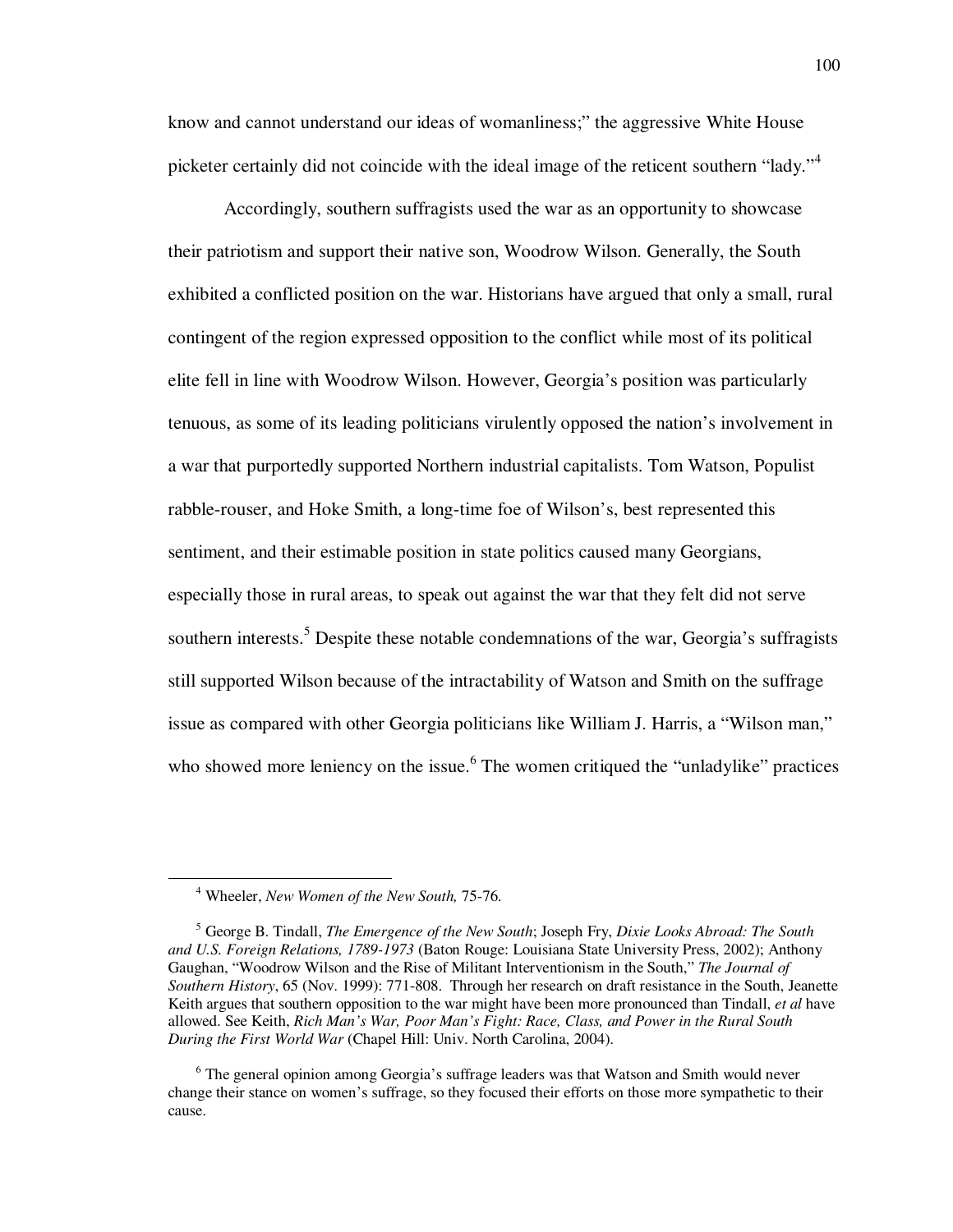of the women protesting the war, held bake sales, worked for the Red Cross and even temporarily suspended their campaigns to focus on the war effort.<sup>7</sup>

Thus, Southern suffragists received conflicting advice from a variety of suffrage organizations all suggesting different avenues by which to attain the vote, and World War I also tempered their actions. Though pursuing the state by state route of the SSWSC would align best with southern states' rights values, the unsuccessful efforts of southern suffragists up to that point indicated that a federal amendment was perhaps the surest way they could obtain the vote. Yet, southern women wanted their legislators to come around to the women's movement without having a federal law imposed upon them, in light of the historical memory of Reconstruction, which anti-suffragists had successfully used to their advantage in their campaign. The conundrum ultimately placed a majority of southern women in the middle ground with NAWSA, as it at least promoted a combination of both tactics. A clear reflection of this conundrum came when Rebecca Felton asserted, "If you should refuse to notice the appeal—we can work with diligence for the National Amendment, but it would be more satisfying—and less tyrannical to say—let the people of Georgia—the qualified voters pass on it."<sup>8</sup>

While most southern women still aligned with NAWSA over the more extreme approaches of the SSWSC and NWP, the attraction of some women to these organizations reflected an internal struggle permeating within the national movement that had reverberations in the South, including Georgia. As evidenced by the troubles within the ESPG, Georgia's suffragists also debated the best strategies to use for their

<sup>7</sup> Harper, et al, *History of Woman Suffrage,* vol. 6, 136; Taylor, "Revival and Development."

<sup>&</sup>lt;sup>8</sup> Wheeler, *New Women of the New South*, 151; "Women Voters," unpublished manuscript, box 16, RLF.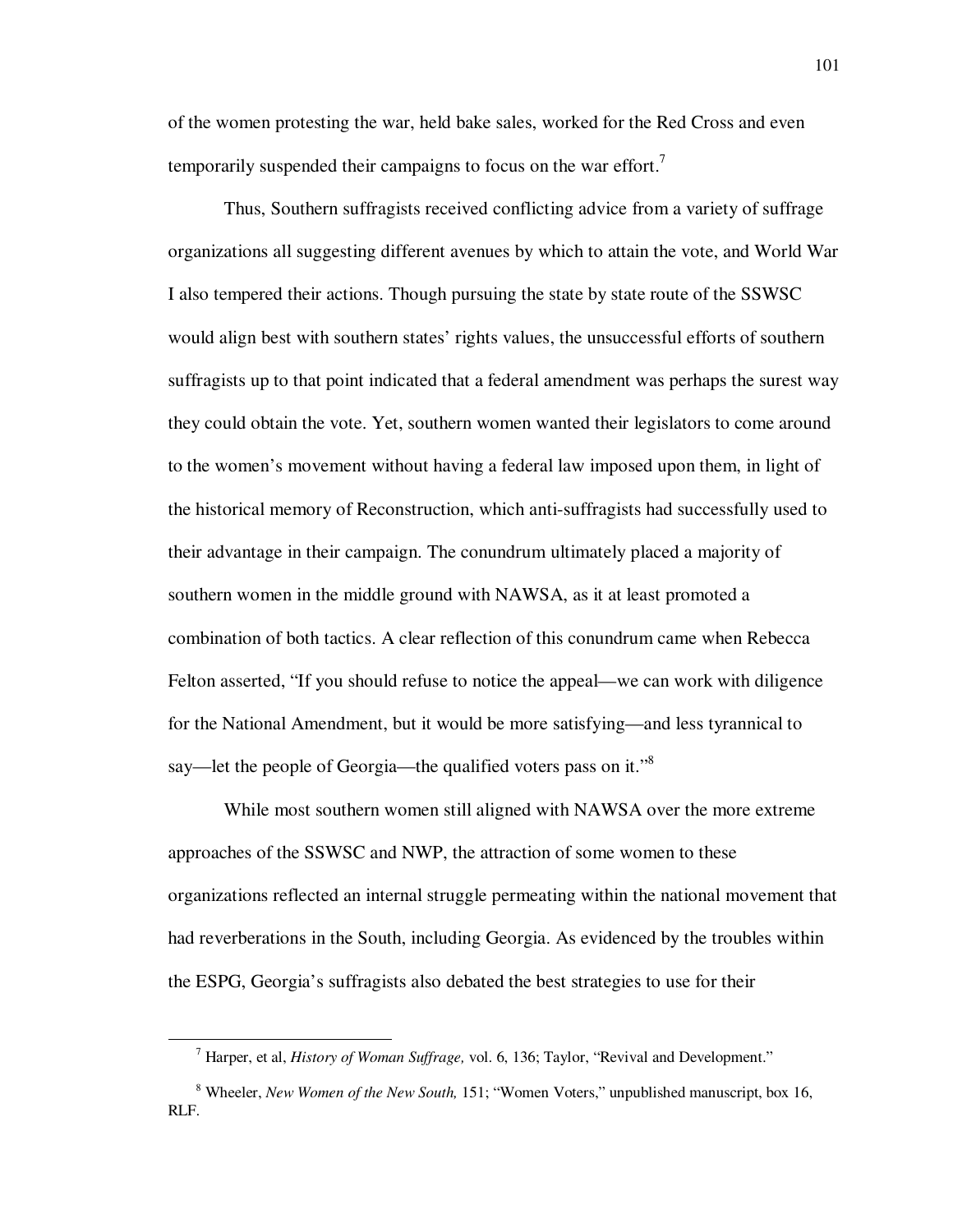movement. In light of their lack of progress in obtaining a statewide suffrage amendment, the women went along with NAWSA's "Winning Plan," which necessarily changed the focus of suffrage activities in the state. Events at the national level including the push for a federal suffrage amendment grew ever more present in Georgia's suffrage movement following the events of 1916. The national leaders themselves helped contribute to this shift by impressing on Georgia's suffragists that "federal work" would be the "only way [they could] get suffrage soon."<sup>9</sup>

Despite the previous difficulties with the General Assembly, suffragists pressed on and focused their efforts once again on a statewide suffrage amendment. Following their general procedures, both houses had suffrage bills introduced and sent to their respective Committees on Constitutional Amendments where hearings on suffrage took place. Like the suffrage debates at the national level, the hearings were tinged with allusions to the United States' involvement in World War I with speeches from both sides of the issue arguing eloquently for the ideals of freedom and democracy.

Since the outbreak of World War I, those in favor of and opposed to women's suffrage had debated what the worldwide conflict meant for their respective movements. Some suffragists believed that women's voting would bring hope for world peace. Anna Howard Shaw asserted, "We do not want the ballot because we are women and because we desire to fight, but in order that we may keep men from fighting . . . The women's suffrage movement stands for the systematic disarmament of the nations, for it holds that preparedness for war is an incentive to war."<sup>10</sup> However, anti-suffragists feared that Germans and socialists would use women's voting to undermine national security. In a

<sup>&</sup>lt;sup>9</sup> Ethel Adamson to Rebecca Felton, 28 January and 4 April 1915, box 5, RLF.

<sup>10</sup> *Atlanta Constitution,* 14 April 1915.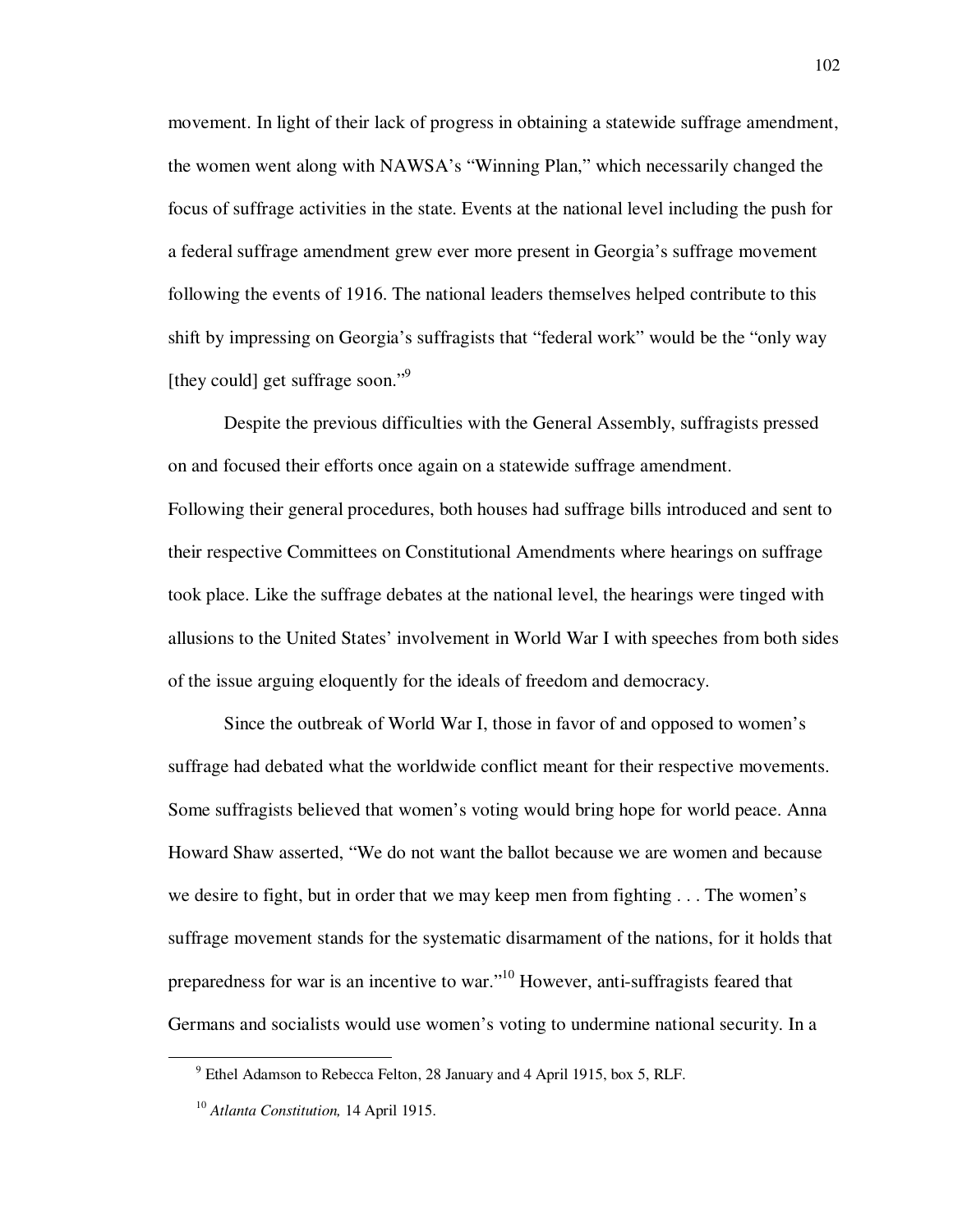pamphlet titled, "Is Woman Suffrage Pro-German?" the Massachusetts Public Interests League of Anti-Suffragists asserted, "To weaken the countries of her enemies through socialism and woman suffrage is Germany's cleverest device."<sup>11</sup>

These debates reverberated among Georgia's suffrage and anti-suffrage camps before the United States even entered the war. Mary McLendon echoed the sentiments advanced by Shaw. She agreed that women would encourage peace so that their husbands and sons were not "set up as targets for bullets." Dorothy Lamar advanced the same concern expressed by anti-suffragists at the national level. She penned an article in the *Atlanta Constitution* in which she purported that women's suffrage had socialist connections that threatened national security.<sup>12</sup>

Generally, women on both sides of the debate were distressed by the presence of women suffrage picketers outside the White House during the war. Employing strategies she used during her participation in the British suffrage movement, Alice Paul and members of her Woman's Party targeted the Democratic Party for its failure to enact suffrage legislation even though it controlled congressional power and the presidency. Their main target, nevertheless, was Woodrow Wilson, whose policies exhibited glaring inconsistencies: promoting democracy and self-determination abroad while denying women the ballot in the United States. NAWSA President Carrie Chapman Catt coauthored a letter to the public with GWSA's own Mary McLendon that denounced Paul

<sup>&</sup>lt;sup>11</sup> Massachusetts Public Interests League of Anti-Suffragists, "Is Woman Suffrage Pro-German?" October 1918.

<sup>12</sup> *Atlanta Constitution,* 26 April and 21 June 1914.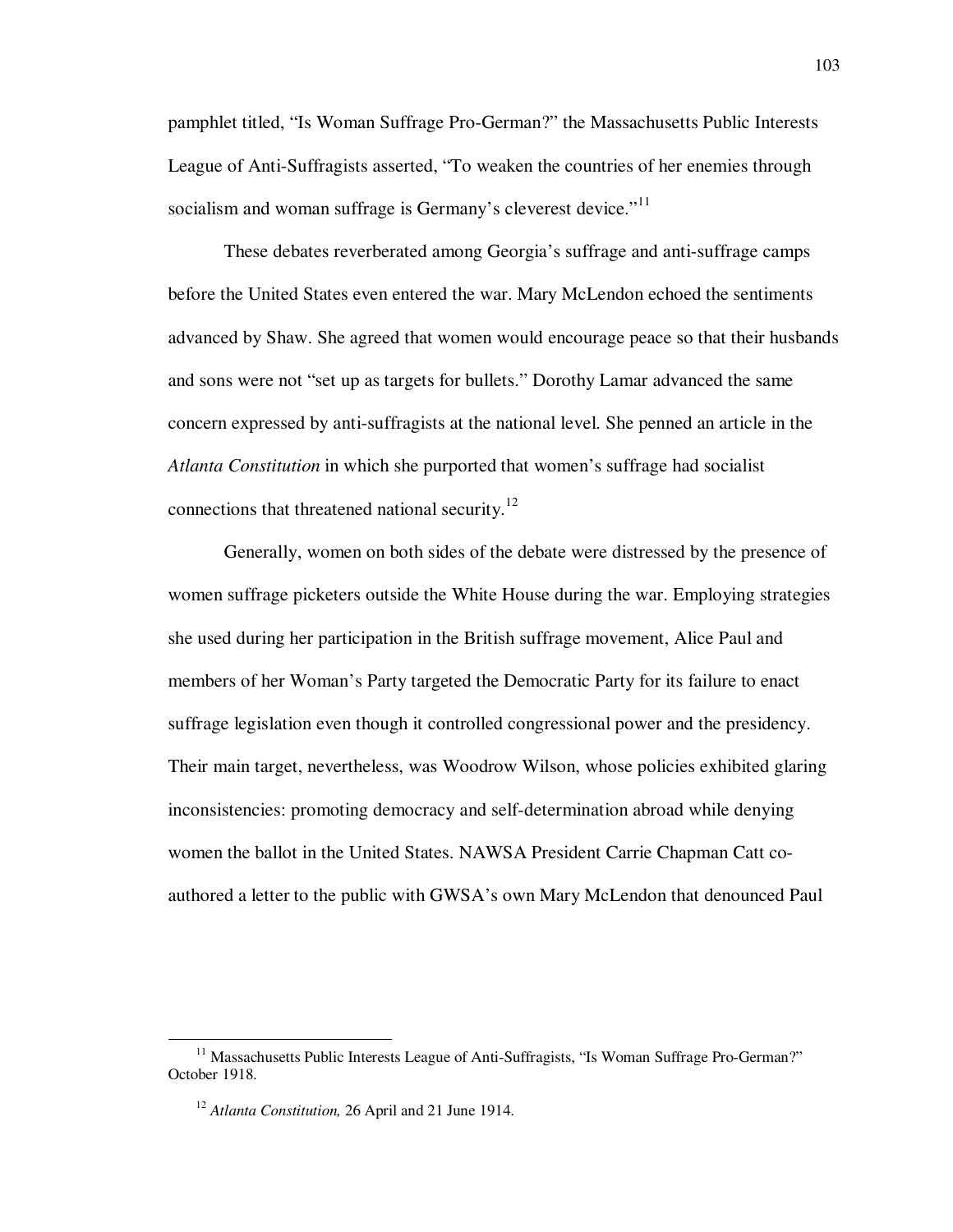and her supporters as "unwomanly" and completely unaffiliated with NAWSA or its local state branches.<sup>13</sup>

The General Assembly's House Committee Hearings in 1917 were informed by these debates at the national level. Arguing the anti-suffragists' position, Mildred Rutherford declared that the suffrage movement did not comprise the "right sort" of women. She pointed to the women picketing outside the White House as evidence of this opinion. Rutherford further substantiated her claim by charging that former NAWSA Vice President Jane Addams, whom she had previously targeted for her views on race, was a well-known supporter of Germany and that supporting suffrage might lead to a German or socialist takeover. In response to Rutherford's speech, McLendon urged, "All we ask of you is to make of us the other half of humanity, the equals of yourselves. Before we go abroad to teach democracy to other nations, we should first give liberty to our women at home." This statement came under attack from Macon's Caroline Patterson of the Anti-Suffrage League of Georgia, who interjected that "forcing" the ballot upon women was highly undemocratic since a majority of women in the state did not desire the right to vote. $^{14}$ 

Suffragists had faced an issue similar to the one raised by the women suffrage protestors outside the White House. The militant tactics of British suffragettes overseas had exacted a comparable effect. In their long struggle for voting rights, British women caught worldwide attention with actions that many Georgians and southerners deemed "violent and hysteri[cal]." As Elna Green and Marjorie Spruill Wheeler have pointed out,

<sup>13</sup> Ibid., 23 December 1918.

<sup>14</sup> *Atlanta Journal,* 20 July 1917.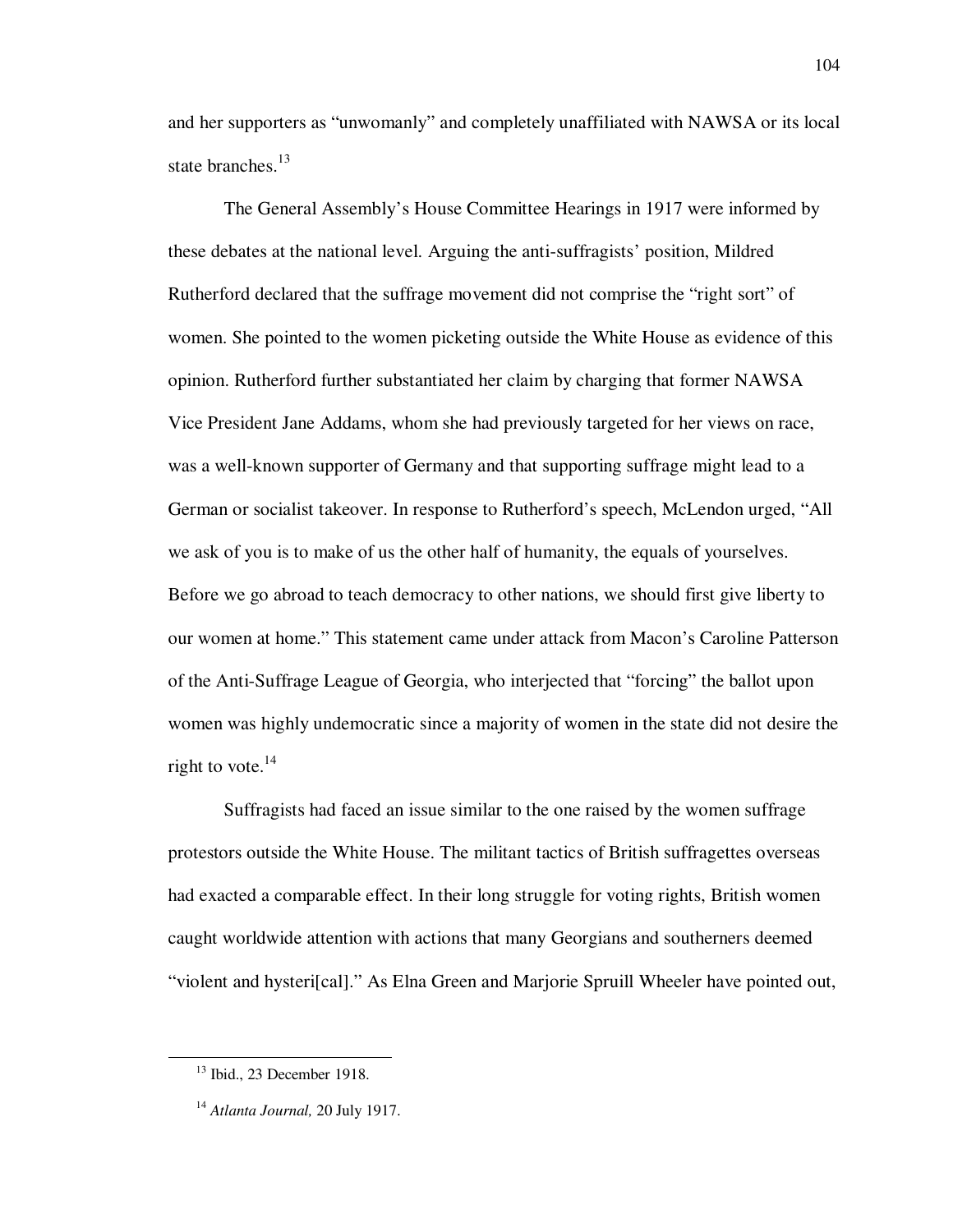southern suffragists found these actions so appalling that they consistently avoided the term "suffragette" because of its affiliation with the British suffrage movement.<sup>15</sup>

As early as 1914 Georgia suffragists had to cope with the negative image of aggressive suffragists. In a hearing before the House Committee on Constitutional Amendments, Frances Whiteside tried to allay the committee's possible fears that suffragists in Georgia might pursue the same path as the militant British suffragettes, appealing to the committee's desire for law and order and proper decorum from women. The women further distanced themselves from the suffragettes by conducting a series of lectures that argued that the militant wing of Britain's movement represented only a small portion of suffrage advocates. Without fail they insisted that these women had not influenced the tactics of Georgia's suffragists. Despite these attempts, however, antisuffragists repeatedly referred to the violent actions of women like Britain's Emmeline Pankhurst as connected to the general cause of women suffrage, which they believed put violent women in positions of power that were traditionally reserved for men.<sup>16</sup>

In the 1917 House hearings, Georgia's suffragists responded to the "White House Pickets" argument in a similar fashion as they had to Britain's suffragettes. They virulently denounced the "unpatriotic" tactics of the Woman's Party and Mary McLendon remarked that the organization "had become so militant in its methods that it was a menace to the organization and to the cause of woman suffrage." The ESPG characterized the women as extremists, labeling them as "fanatics seeking martyrdom."<sup>17</sup>

<sup>15</sup> Green, *Southern Strategies,* 206; Wheeler, *New Women of the New South,* 76.

<sup>16</sup> *Atlanta Constitution* 5 April 1909, 8 January 1914, and 7-8, 28 July 1914; *Macon Telegraph,* 7 July 1914.

<sup>17</sup> *Atlanta Constitution,* 24 July 1917; *Union Recorder,* 26 June 1917.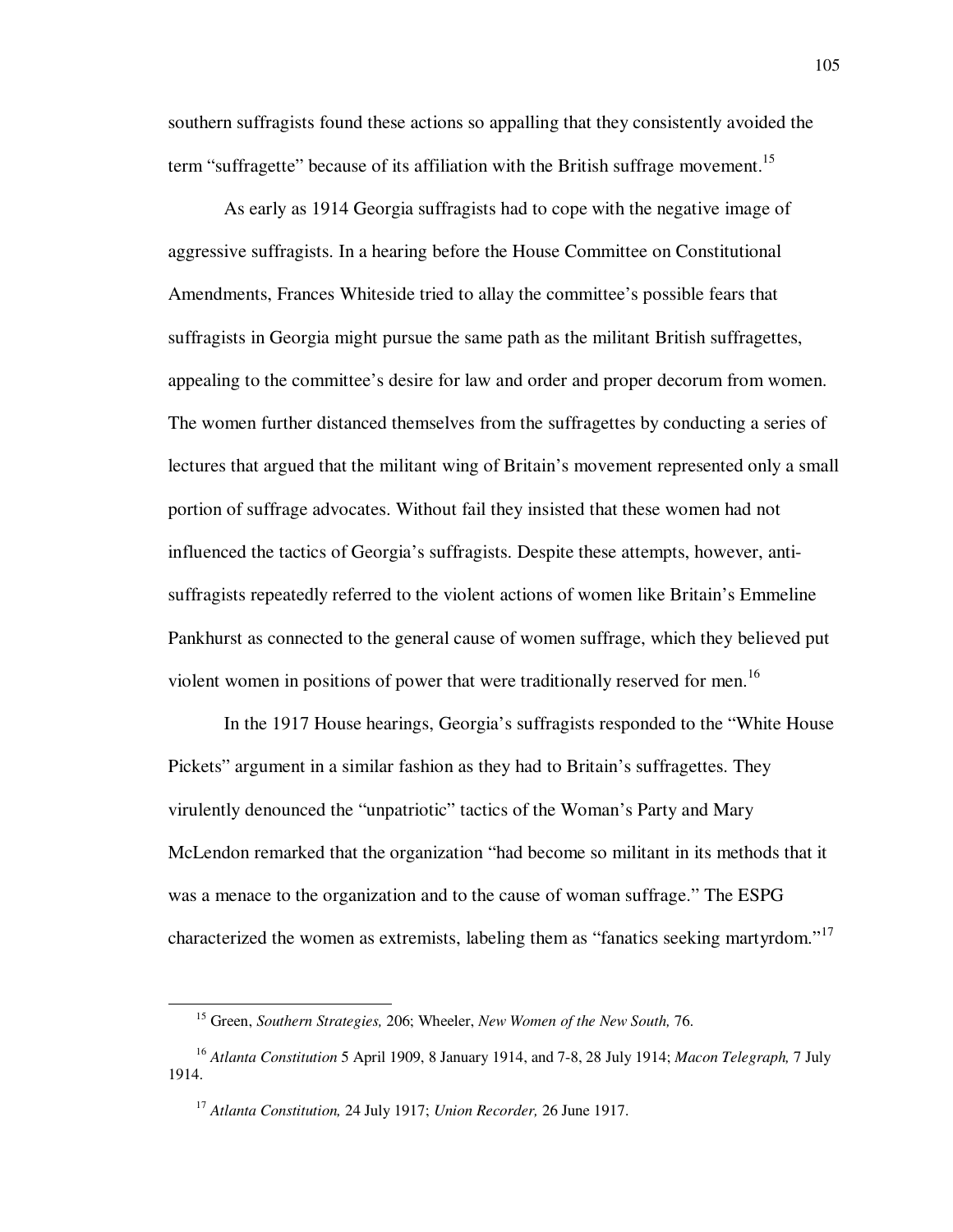Unexpectedly, the committee declared that time had expired for speeches and brought them to an abrupt halt. The men then voted solidly against the suffrage bill. This action came at an unfortunate time for Frances Whiteside, who had prepared a response statement to the anti-suffragists' remarks. The decision enraged Mary Latimer McLendon, who felt that the committee had privileged the "most ridiculous assertions" of Rutherford and Patterson over the pro-suffragist's remarks by providing the antis with more speaking time. The actions of committee chairman Volney Liston Williams of Ware County had further angered McLendon because she had hoped that he would speak for the suffrage cause since she "knew him to be a suffragist." On the contrary, Williams had seemed to "lose his head" when he faced opposition from other committee members and made no such speech. Nor did he attempt to resolve the dispute over the hearing's time  $limit.<sup>18</sup>$ 

 Suffragists found a bit more success in the Senate, however. After hearing statements on the issue, the committee headed by the suffragists' former ally in the House, Edward Wohlwender, voted in favor of the measure with more than fifty women present. The affirmative 8-4 vote represented a resounding victory for the suffrage movement in Georgia, as the decision was the first official legislative action that supported female enfranchisement. The jubilation over the committee's decision ended quickly, however, when the Senate refused to take further action on the bill. The 1917 General Assembly adjourned, leaving the suffrage bill on the table.<sup>19</sup>

<sup>18</sup> Mary Latimer McLendon to Rose Young 2 September 1917, 1:2 WSC; *Atlanta Georgian,* 20 January 1917; *Georgia Register, 1967-1968*, 1450; *Georgia House Journal, 1917*, 587. McLendon had every reason to hope for a favorable stance from Williams who hailed from Waycross, Georgia. Waycross had granted municipal suffrage to its female citizens earlier in 1917, thus making it one of only a few cities in the state that had taken this action.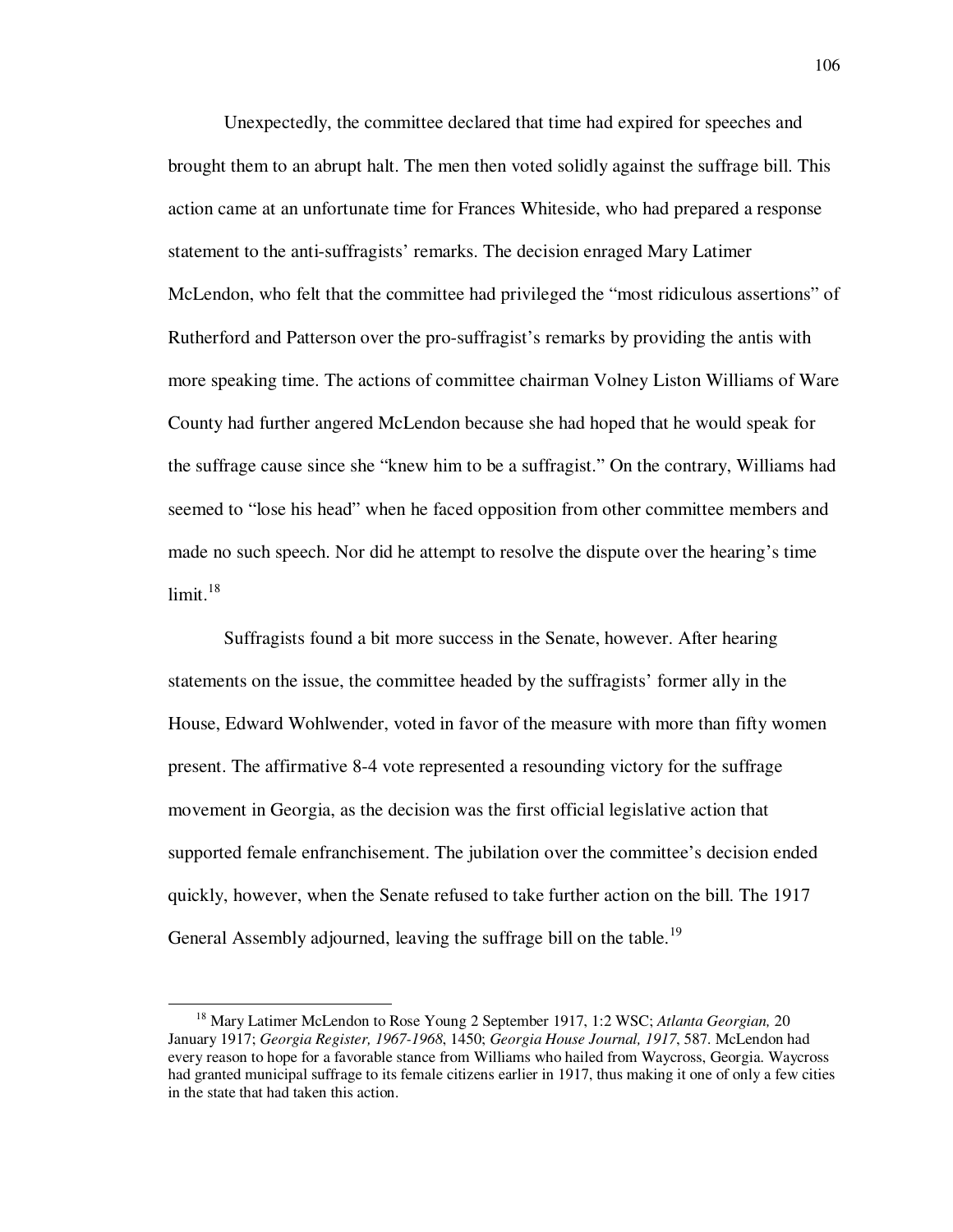Suffrage activity receded after these hearings in 1917 and the General Assembly refused once again to take up the woman suffrage issue. Perhaps Georgia's suffrage leaders recognized the futility of their repeated attempts to sway the General Assembly's attitude toward female voting rights. No suffrage resolutions came before Georgia's legislators in 1918, which seems to indicate that suffrage organizations in the state had turned their focus toward a national amendment, which had gained considerable ground after Woodrow Wilson finally endorsed women's voting. However, Georgia's suffragists found no more sympathy in the United States Congress than they did at home.<sup>20</sup>

 As early as 1909, Georgia's suffragists had lobbied their representatives in Congress to enact a federal suffrage amendment. Under the directives of Carrie Chapman Catt, the GWSA conducted a letter writing campaign urging senators and representatives to vote favorably upon women's suffrage, but they received a lukewarm response. Only four congressmen replied out of twelve, and these replies were evasive as to each man's position on the suffrage issue. The women resumed the practice in 1910, writing to President William Howard Taft and Georgia's congressmen and governor, Joseph M. Brown. That year, the women received four replies again, but none of the letters indicated support for suffrage. The ambivalence did not deter suffragists, who petitioned each successive member to Congress with meager results. Only Senator William West, who replaced the deceased Augustus Bacon in 1914, seemed "amenable to reason" due in part

<sup>19</sup> *Georgia Senate Journal, 1917*, 611-612; *Atlanta Constitution,* 27 July 1917. Wohlwender had drafted the suffrage bill that came before the House Committee on Constitutional Amendments in 1916.

<sup>20</sup> *Georgia House Journal, 1918; Georgia Senate Journal, 1918*.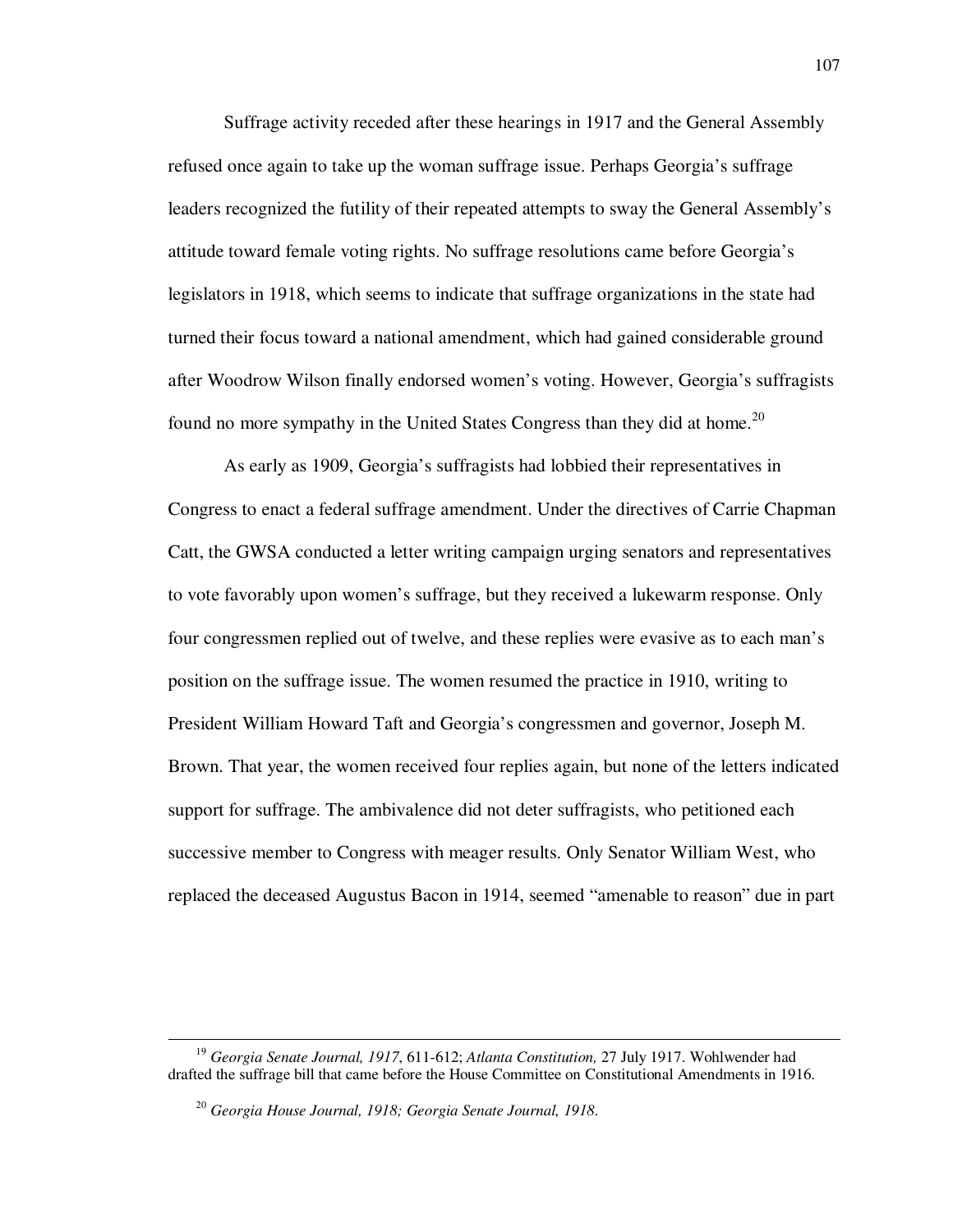to his connection to the suffrage-friendly city of Columbus, Georgia, but his tenure in office lasted less than a year. $2<sup>1</sup>$ 

 The congressmen whom suffragists confronted the most over the second phase of the suffrage movement were Senators Hoke Smith and Thomas Hardwick, elected in 1911 and 1914, respectively. Neither Hardwick nor Smith showed favorable inclinations toward the woman's cause. The Woman's Party publication, *The Suffragist*, listed the two senators among the "thirty-four willful men" opposing Woodrow Wilson's endorsement of women's suffrage in 1918. Suffragists were angered to learn of Hardwick's repeated attempts to block the Susan B. Anthony Amendment during the sixty-fifth Congress after he had previously expressed to Rebecca Felton his willingness to "work together in so great a cause." Hardwick defended his changed stance, arguing that the issue was a "question of purely local character" and that local rule "should be supreme." Assuredly, his bid for re-election factored into his decision as well, since anti-suffrage sentiment throughout the state remained high. $^{22}$ 

Suffragists considered Hardwick's about-face a substantial blow, but they consistently counted Hoke Smith among their greatest foes. Smith never supported their cause even though he had championed Progressive reforms as Georgia's governor and as a congressman. Despite the fact that his own sister, GWSL president Frances Whiteside, supported the women's movement, the senator deplored the very idea of women's suffrage and stated that "the best women in [his] state did not want to vote." Mary

<sup>&</sup>lt;sup>21</sup> *History of Woman Suffrage*, vol. 6, p124-125, 127. Senators Clay and Bacon and Representatives Griggs and Lewis were the congressmen who replied in 1909. In 1910 Senator Clay responded again, while Representatives W.C. Brantley, S.A. Roddenberry and W.C. Adamson also sent letters.

<sup>&</sup>lt;sup>22</sup> "The 34 Willful Men Opposing the President," *The Suffragist*, 12 October 1918, 33:11 RFP; "McLendon Scores Foes of Woman Suffrage" n.d. 1:12, WSC; Thomas Hardwick to Rebecca Felton, 8 April 1915 and 24 Jan 1918, box 5, RLF.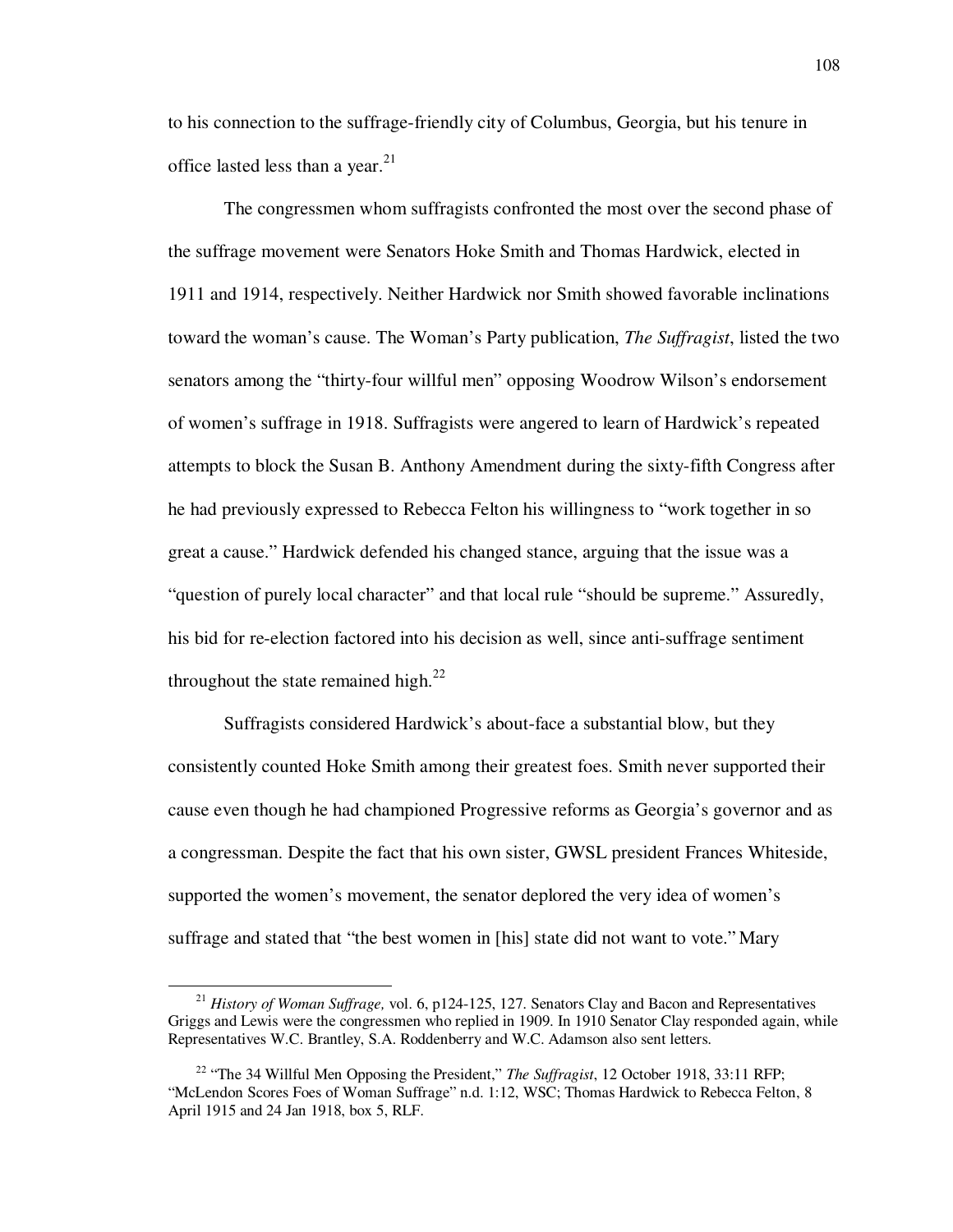McLendon attributed Smith's opposition to the suffrage amendment to his not wanting to have to face a potential bloc of woman voters whom he ignored throughout their lobbying process.<sup>23</sup> Indeed, Smith worked diligently against federal suffrage amendments during his terms in Congress. A leading figure in the country's war preparation campaign, he denounced woman's suffrage as a distraction to the country efforts to defeat "the enemy of government by the people throughout the world" in World War I. Additionally, Smith inserted anti-suffragist literature from the *Macon Telegraph* and the GAOWS into the *Congressional Record* and flatly stated his position on suffrage as "intensely against it" during Senate's proceedings. $^{24}$ 

Georgia's junior senator, however, showed more enthusiasm for women's suffrage than did most Georgia politicians. William J. Harris, who won Hardwick's Senate seat in the 1918 congressional elections, pledged his support for suffrage when he took office in 1919. This put the Senate's Democratic support of female enfranchisement at twenty-six votes in favor of the amendment while nineteen opposed the measure and two had yet to commit.<sup>25</sup> It is not clear what made Harris so inclined to support women's suffrage, but his papers indicate that he was a staunch supporter of Woodrow Wilson and wanted to support the Democratic Party's national agenda.<sup>26</sup> Therefore, once Wilson endorsed the Susan B. Anthony Amendment in 1918, it appears that Harris followed the president's lead. He asserted, "I would uphold the hands of my president whenever I

<sup>23</sup>"McLendon Scores Foes of Woman Suffrage" n.d. 1:12, WSC.

<sup>&</sup>lt;sup>24</sup> *Congressional Record*,  $65^{th}$  Congress,  $2^{nd}$  Session, 3 October 1918, 11039-11040; ibid.,  $66^{th}$ Congress, 1<sup>st</sup> Session, 26 May 1919, 226-233.

<sup>25</sup> "Southern Democrats and Suffrage," *The Suffragist,* 24 May 1919, 2:3, Anne Olsen Papers, Special Collections and Archives, Georgia State University Library, Atlanta, Georgia. This collection will be hereafter be abbreviated AOP.

<sup>&</sup>lt;sup>26</sup> William J. Harris Papers, Richard B. Russell Jr. Library, University of Georgia, Athens, GA.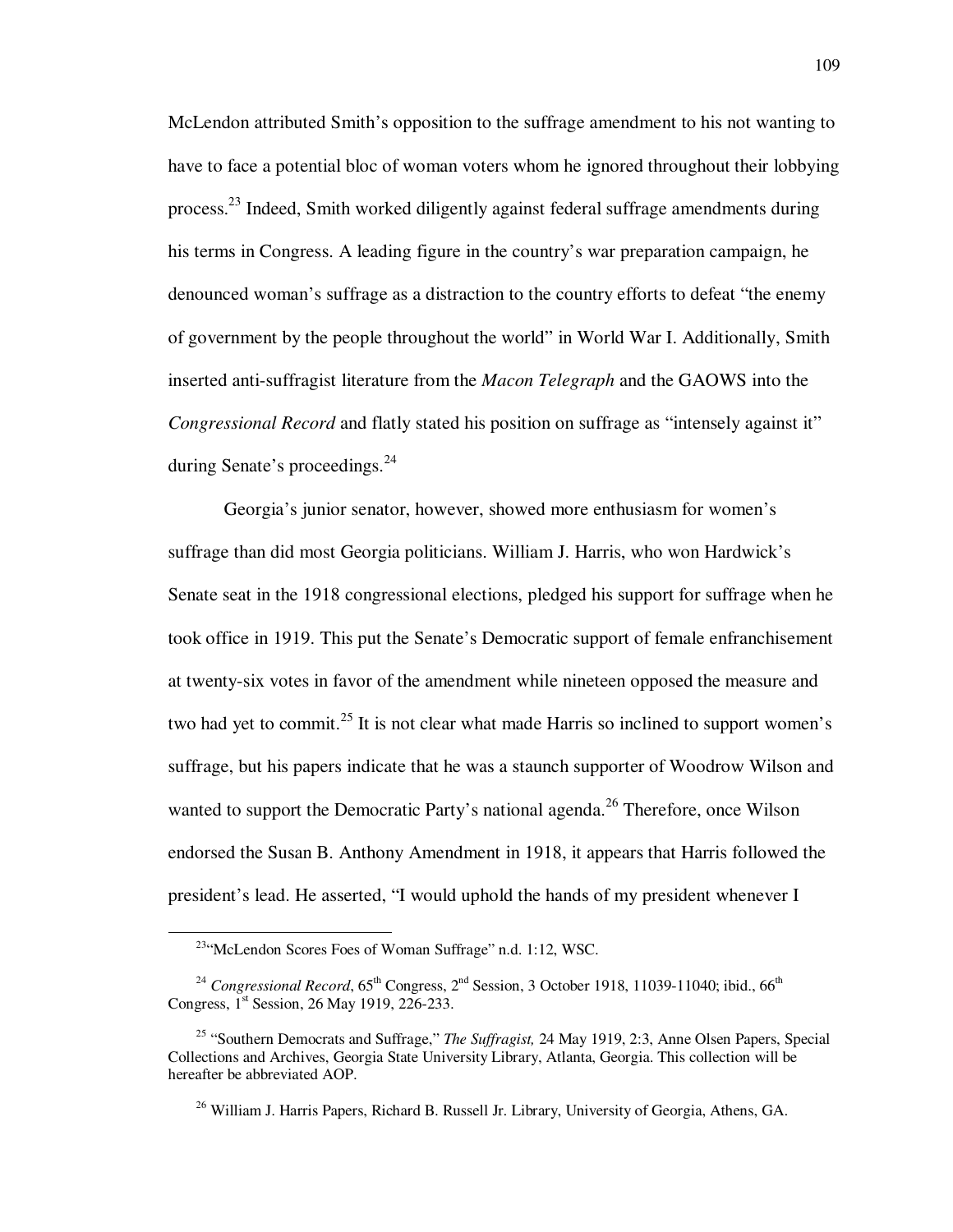think he is right."<sup>27</sup> Even this victory seemed like a half-hearted one for Georgia's suffragists, however, as their senator's endorsement had not come from his personal conviction that women's suffrage was right but instead out of obligation to his Democratic Party leader, Woodrow Wilson.

With support for the suffrage amendment increasing in Congress among members like Harris, Georgia suffragists turned their efforts back to the General Assembly, hoping that they might persuade Georgia's legislators to endorse women's enfranchisement. Suffrage organizations across the state began to canvass on behalf of the federal amendment that awaited the Georgia's legislators, who were to return to the state capitol on June 25, 1919. Anticipating Georgia's ruling on the federal amendment, the NWP publication, *The Suffragist*, dedicated a cover of one of the magazine's 1919 issues to this prospect. The cover depicted a melon symbolizing Georgia that "plunked" at the touch of an unsuspecting suffragist. The cartoon commented upon the utter hopelessness of the situation in Georgia, which did not value its women's opinions. The fact that the melon "plunked" perhaps indicated that the state was not prepared, or ripe, for women's suffrage, or it might have implied that Georgia's political leaders were too stubborn to adopt the cause. The party presumably believed that this harsh tone might shame Georgia's politicians into endorsing female enfranchisement, but this negative propaganda placed Georgia's suffragists in an especially awkward circumstance as the suffrage amendment neared ever close to being acted upon the General Assembly.<sup>28</sup>

In addition to covering Georgia's suffrage situation in its publications, the NWP sent organizers to the state to assist its local branch in securing support for the impending

<sup>&</sup>lt;sup>27</sup> "Senator Harris Declines Suggestion by the Leaders of Woman Suffrage," 5 July 1919, 1:12 WSC.

<sup>28</sup> *The Suffragist, 24* May 1919, 2:3, AOP.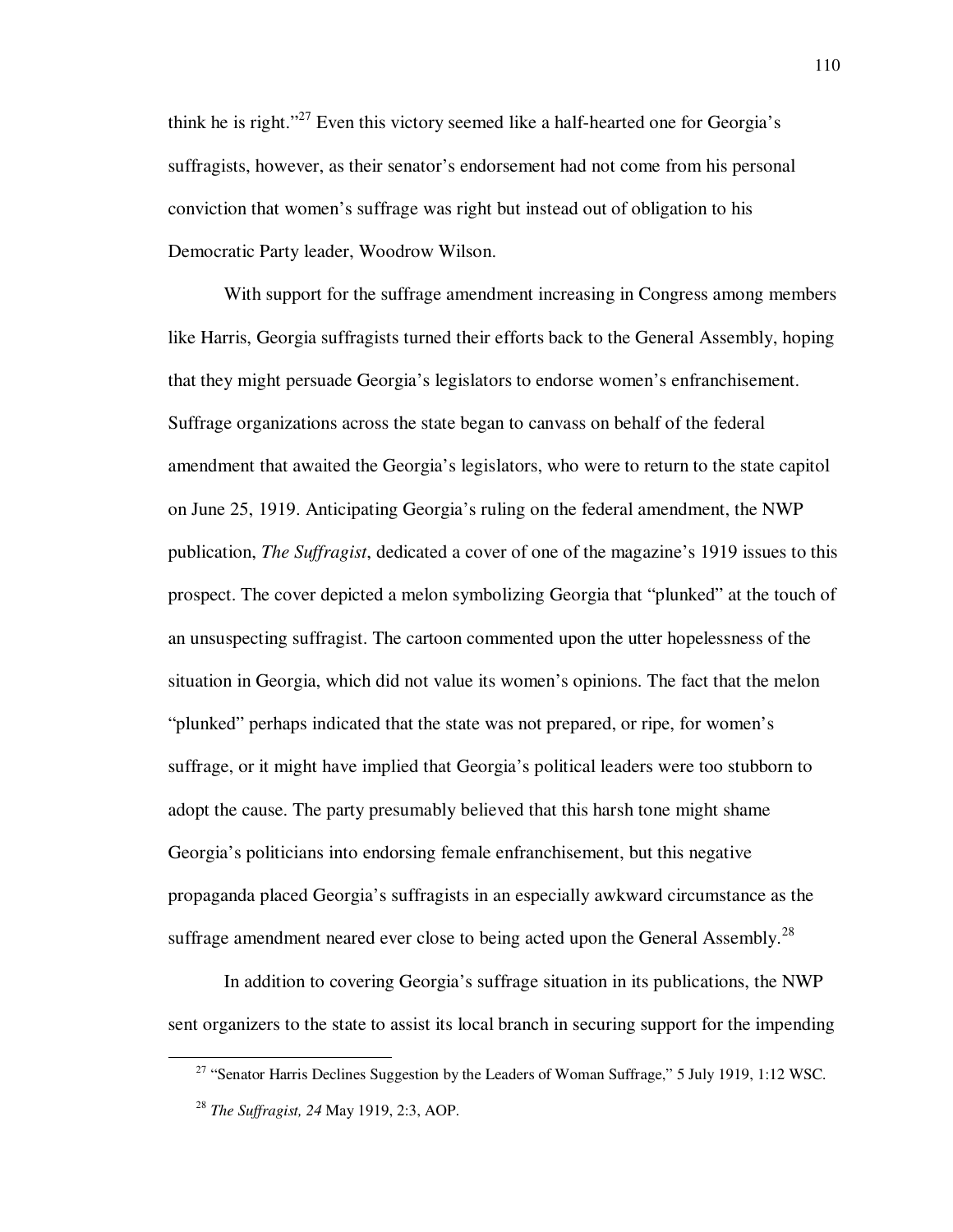legislation. The arrival of national NWP organizers prompted protests from local suffragists, who chose to "paddle their own canoe" in their own push for ratification. Suffragists did welcome, however, support from less controversial figures. Woodrow Wilson sent a telegram asking for ratification as a matter of expediency for the Democratic Party, while William Harris traveled to Atlanta to promote the amendment. Meanwhile, Governor Hugh Dorsey, who had taken office in 1917, expressed his position that signing a woman suffrage bill into law would be a "privilege." Yet, legislators denounced the endorsements of these "meddlers."<sup>29</sup>

On the eve of its session's commencement, the General Assembly also received a massive influx of letters from suffragists. The Equal Suffrage League of Muscogee County had placed advertisements in the *Columbus Ledger* for women to flood the General Assembly with telegrams urging the ratification of the amendment. They went even further on June 26<sup>th</sup> by placing form telegrams in the *Ledger* that urged women to submit telegrams under specific classifications including businesswomen, nurses, teachers, and widows. In a surprising turn of events, however, suffragists abruptly halted their statewide thrust for the amendment. Leaders found little chance in having the federal amendment ratified and decided to try once more to introduce bills allowing for women's suffrage at the state level in case the amendment did not pass at the national level. They arrived at this decision because of the widely accepted conviction that Georgia's politicians were more likely to pass legislation of their own making rather than accept a federal law. Furthermore, they believed that if their state-level efforts in the General Assembly failed once again, it would be best to delay any action on the federal

<sup>29</sup> Harper, et al, *History of Woman Suffrage*, vol. 6, 142; *Atlanta Constitution,* 30 June 1919 and 2 July 1919.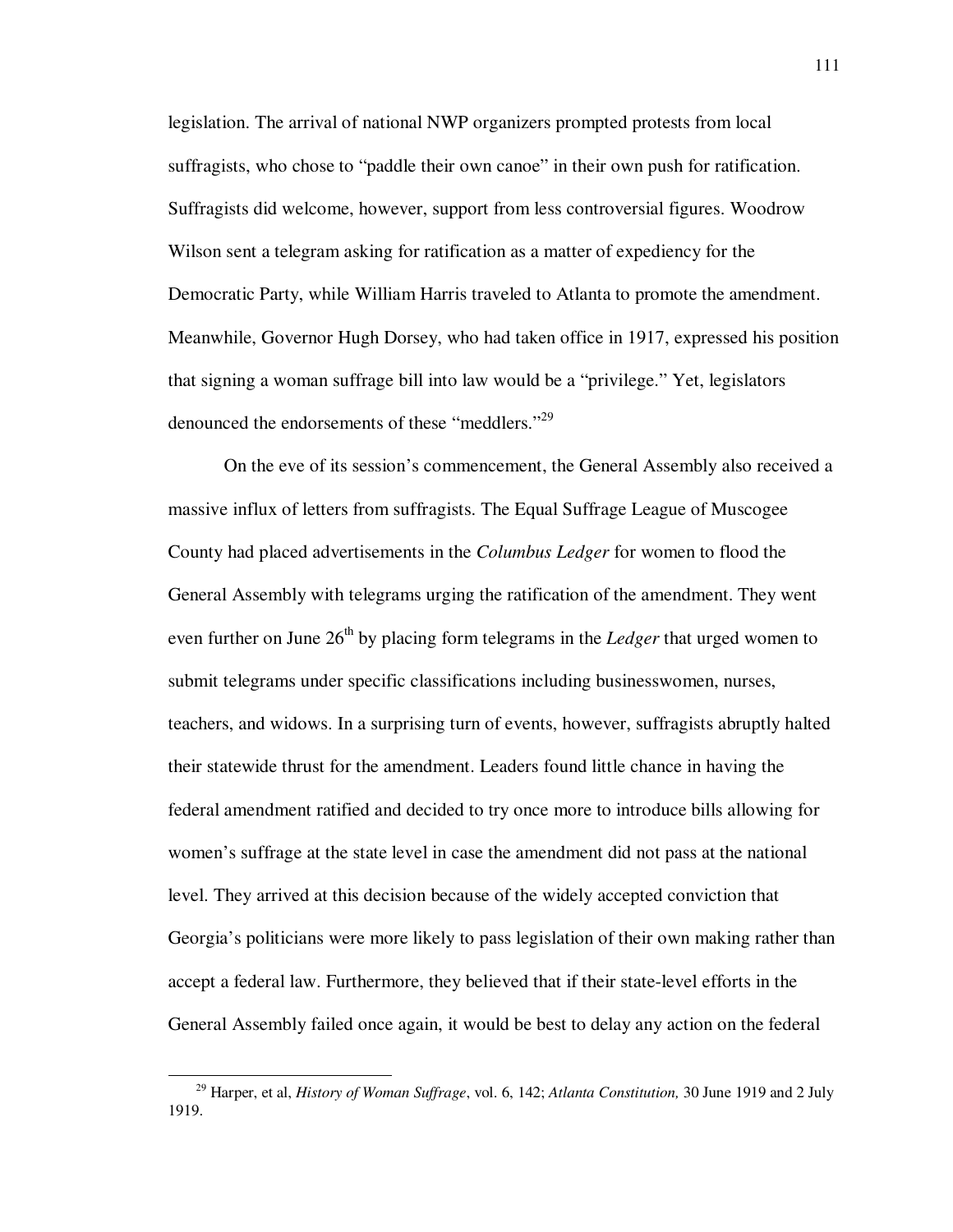amendment with the hope that it might gain support among Georgia's legislators if more states in the nation acted upon it favorably. Yet, most looked upon this prospect skeptically; Eleonore Raoul mused, "I certainly do want the opportunity to vote before I have one foot in the grave." $30$ 

Upon the opening of the General Assembly's new session, Georgia was poised to be the first state of the Deep South to act upon the suffrage bill. At this time, the once expansive visions used to secure or deny women's suffrage in Georgia became embedded in state politics because of the nature of the ratification process. Seizing upon this unexpected opportunity to voice the first opinion on the amendment in the South, the state's General Assembly moved quickly to render its decision, but this enthusiasm did not reflect a sudden change of heart for Georgia's politicians, who had consistently shown opposition to women's voting.

In an ironic turn of events, Colquitt County Senator Thaddeus Hall Parker and Jones County Representative Joseph Benjamin Jackson each introduced resolutions to ratify the federal suffrage amendment even though they staunchly opposed female voting. They explained their actions as strategic measures to kill the Susan B. Anthony Amendment in Georgia once and for all. In an interview with a Georgia newspaper, Parker explained that Georgia's position as one of the leading states in the South made a quick ruling on the amendment necessary because the state would likely influence the position of states in which ratification was less likely. Parker also supplied pragmatic

<sup>30</sup> *Columbus Ledger,* 24, 26, 27 June 1919; Eleonore Raoul to "Mrs. White", 11 May 1919, 1:2 WSC.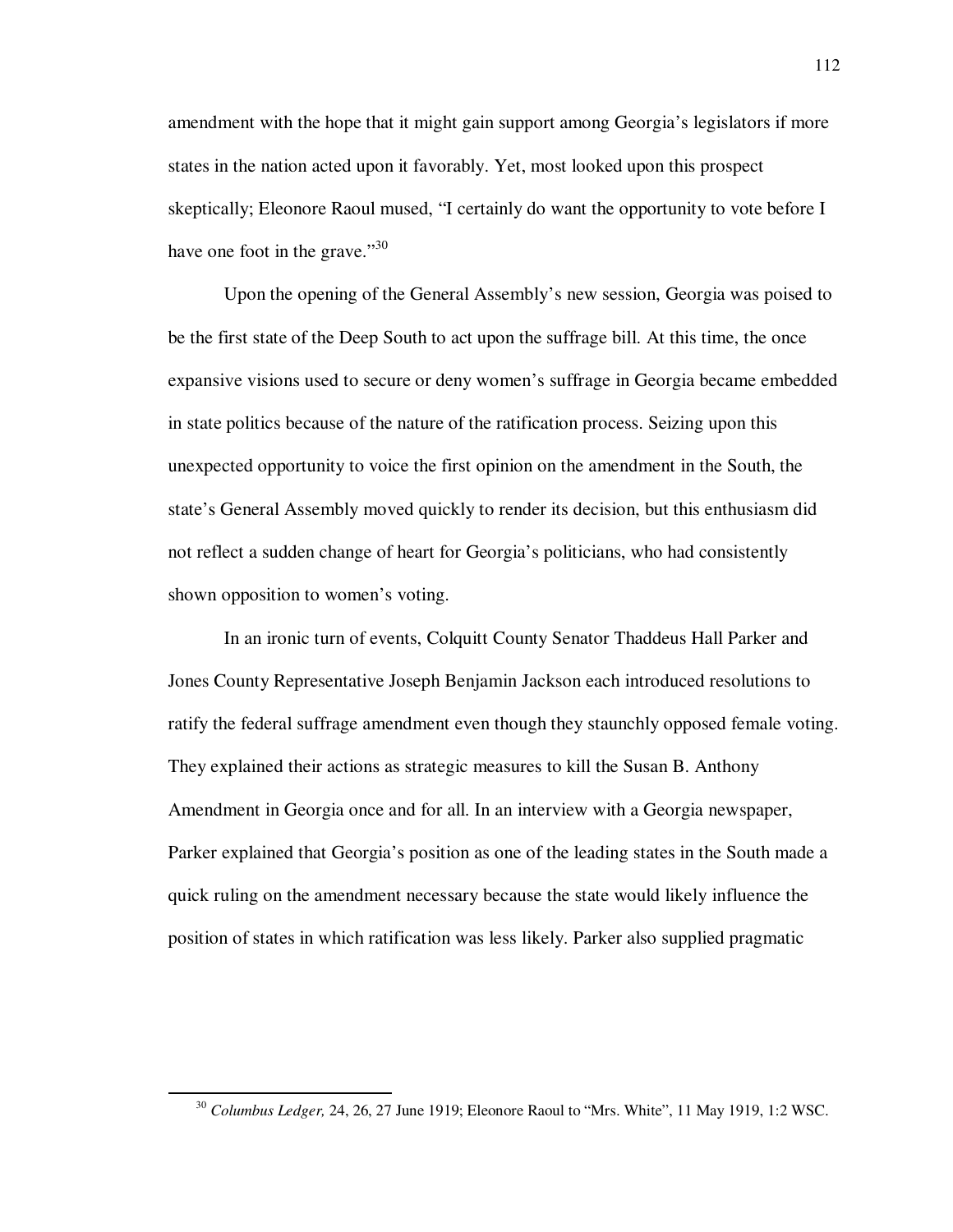reasons for his action, citing the difficulty in having to alter voting restrictions like the poll tax in sufficient time for the 1920 election. $31$ 

The opportunity to influence other states in the nation weighed heavily on the legislators. In both houses an amended version of the suffrage resolution appeared that not only ruled unfavorably on women's suffrage but went further to actually reject the amendment. In fact, the substitution declared Georgia's position on the Susan B. Anthony Amendment as "not ratified, but hereby rejected ." The alternate measure came in light of Alabama's concurrent attempt to become the first southern state to render its decision on the amendment. NAWSA sent representatives to fight the "rejection campaign" in Alabama, but did not offer the same assistance for the women in Georgia. Thus, Georgia's suffragists were left to their own devices to confront a legislature that had exhibited strong opposition toward their movement.<sup>32</sup>

 Each resolution came to a third reading before either body acted upon them. Parker had drawn up his resolution on July 1, 1919, but the Senate refused to respond. In an attempt to induce the Senate to act, John J. Flynt of Spalding County took the floor of the Georgia Senate on July 3 and delivered the following address: "Georgia, I love thee. It is the best state in the union. I'd rather live in Georgia than any other place on the globe. And Georgia, if you are the only state in the union that shall reject this amendment that destroys the last principle of Jefferson democracy, for which our ancestors, from

<sup>&</sup>lt;sup>31</sup> James A. Hollomon, "Senator Parker Tells Why He Introduced Resolution to Ratify Equal Suffrage, " 1919, 1:3 WSC; *Columbus Ledger,* 30 June 1919; *Georgia Official and Statistical Register, 1929-1930,*  82; *Georgia Official and Statistical Register, 1961-1962*, 1310. Because Georgia's legislators cited themselves as the first southern state to confront what became the 19<sup>th</sup> Amendment, I do the same; however, I use Deep South to delineate from the South in general because Texas, which some may or may not include in their definition of "the South," ratified the amendment before Georgia ruled upon it. Certainly, the speeches of Georgia's legislators indicate that they did not include Texas as a southern state.

<sup>32</sup> *Georgia Senate Journal, 1919,* 250-251, 261-262, 267-269, 597-599, 652-657, 674-678; Wheeler, *New Women of the New South,* 174.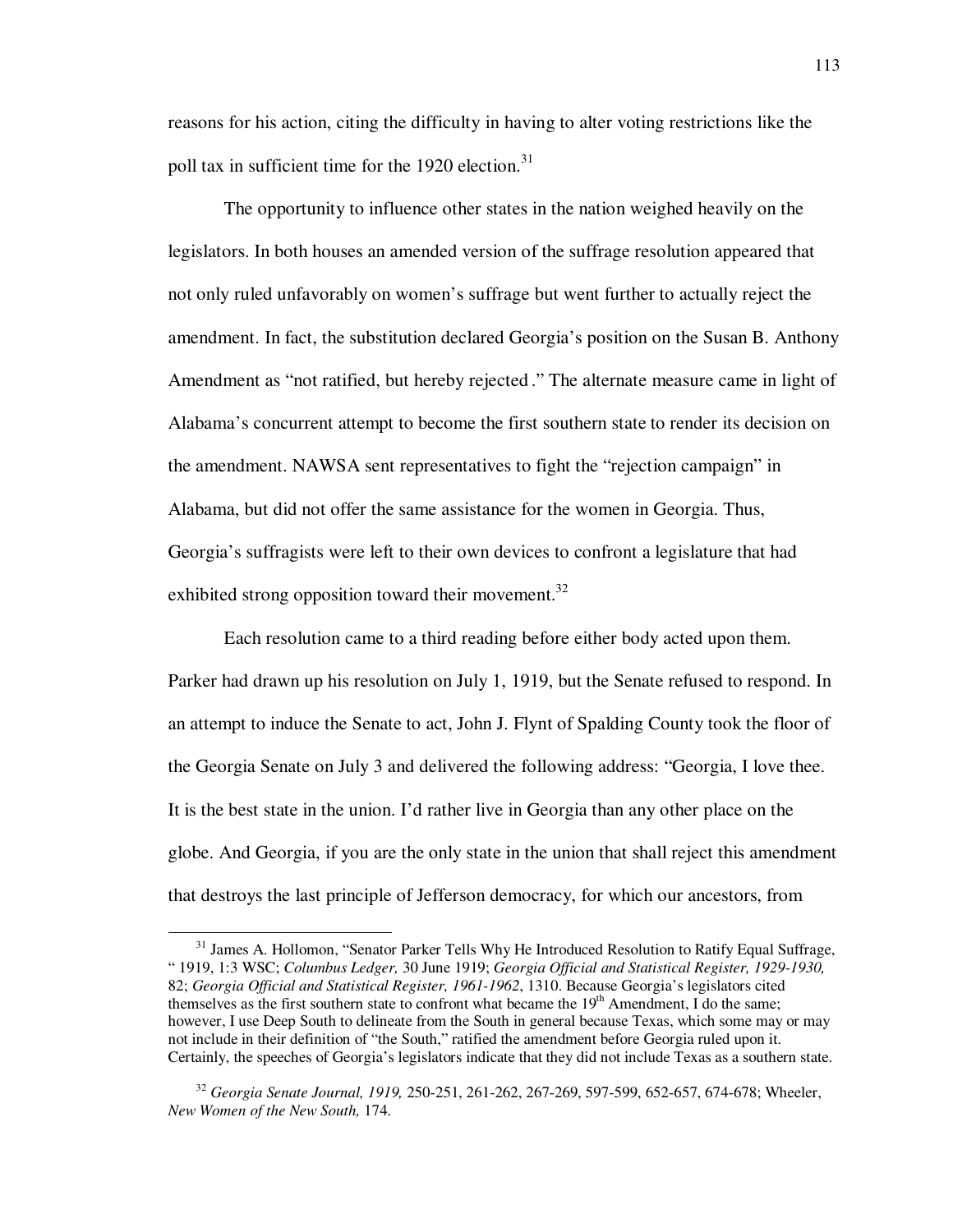Jefferson down to the present, have defended with their very hearts, souls and minds, then I shall be prouder still that I am a Georgia democrat."<sup>33</sup>

 Though the speech represented a strong condemnation of women's suffrage, the Senate did not act upon the amendment until July  $8<sup>th</sup>$ . On that day, the measure became locked in filibusters that blocked senate proceedings to the point that calls to adjourn for the day usually followed its introduction, thus leaving the resolution for unfinished business on several occasions. On July 16th the Senate made some progress toward a decision when the Committee on Constitutional Amendments recommended that Georgia reject the proposed amendment, but that motion was lost as well. This process continued until July 24th when the Senate finally approved of the committee's ruling but offered that the body act upon an amended version of the recommendation. This substitute was adopted by a 35-8 vote favoring the amended version that went further than simply rejecting the amendment. In fact, the substitution declared the amendment "not ratified, but hereby rejected ." Meanwhile, Jackson's resolution in the House faced less opposition. The House read his resolution for the third time on July  $23<sup>rd</sup>$ , but a filibuster only delayed a ruling for one day. Jackson himself helped usher the measure through the House raised the ghosts of Reconstruction once again:

It means the final ratification of the fifteenth amendment to the constitution of the United States, nothing less. Of that amendment Frederick Douglass was the father and Susan B. Anthony, who received the negro in her home, the mother . . . If you pass this nineteenth amendment you ratify the fifteenth, and any southerner, knowing what that means, is a traitor to his section.

<sup>&</sup>lt;sup>33</sup> James A. Hollomon, "Senator Parker Tells Why He Introduced Resolution to Ratify Equal Suffrage," 1:3 WSC; *Georgia House Journal,* 1919*,* 884.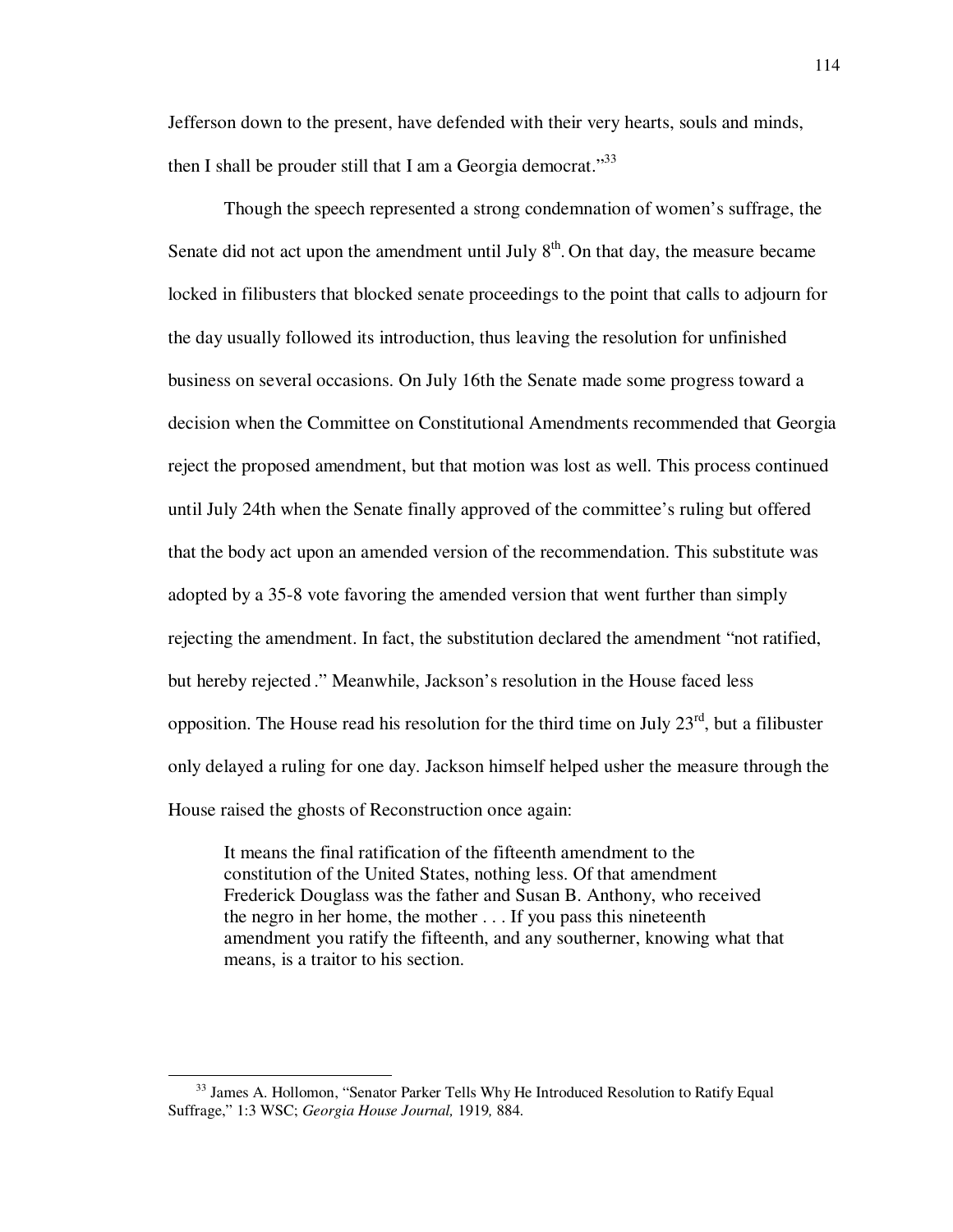Once again, the suffrage opposition had raised the specter of Reconstruction and played upon the fear of losing white supremacy in the South. The House rendered its decision with a final vote tally stood at  $132-34$ .<sup>34</sup>

While members of both houses enthusiastically pursued this substituted measure, some legislators had expressed opposition to such activity. This minority group wanted to avoid any embarrassment for the Democratic Party, which had endorsed female suffrage and would not want Georgia's refusal to ratify the amendment to make the state's Democrats appear to be in conflict with the party's national agenda. Furthermore, with elections looming ahead in 1920, Georgia's Democrats did not want to feed into the hands of the Republican Party, which would have assuredly appealed to newly enfranchised women voters should the amendment pass.<sup>35</sup>

Nonetheless, the men opposing suffrage held considerable influence in the legislature. The only substantial support suffragists found in the General Assembly came from its urban-dwelling members like John Y. Smith and Robert Blackburn, who lived in Atlanta, where the movement was more popular. On the other hand, the fiercest denunciations of women's suffrage hailed from rural areas. Due to the state's county apportionment laws these areas possessed greater political power than the smaller yet more populous counties like Fulton. The records of legislators like Senator Flynt and Representative Jackson of Spalding and Jones counties, respectively, clearly demonstrated the resistance suffragists faced in politicians from rural areas. These men were also among the General Assembly's more powerful members, which significantly

<sup>34</sup> *Atlanta Constitution,* 25 July 1919. *Georgia Senate Journal, 1919,* 250-251, 261-262, 267-269, 597- 599, 652-657, 674-678.

<sup>35</sup> *Georgia House Journal, 1919*, 881-886, 906-910.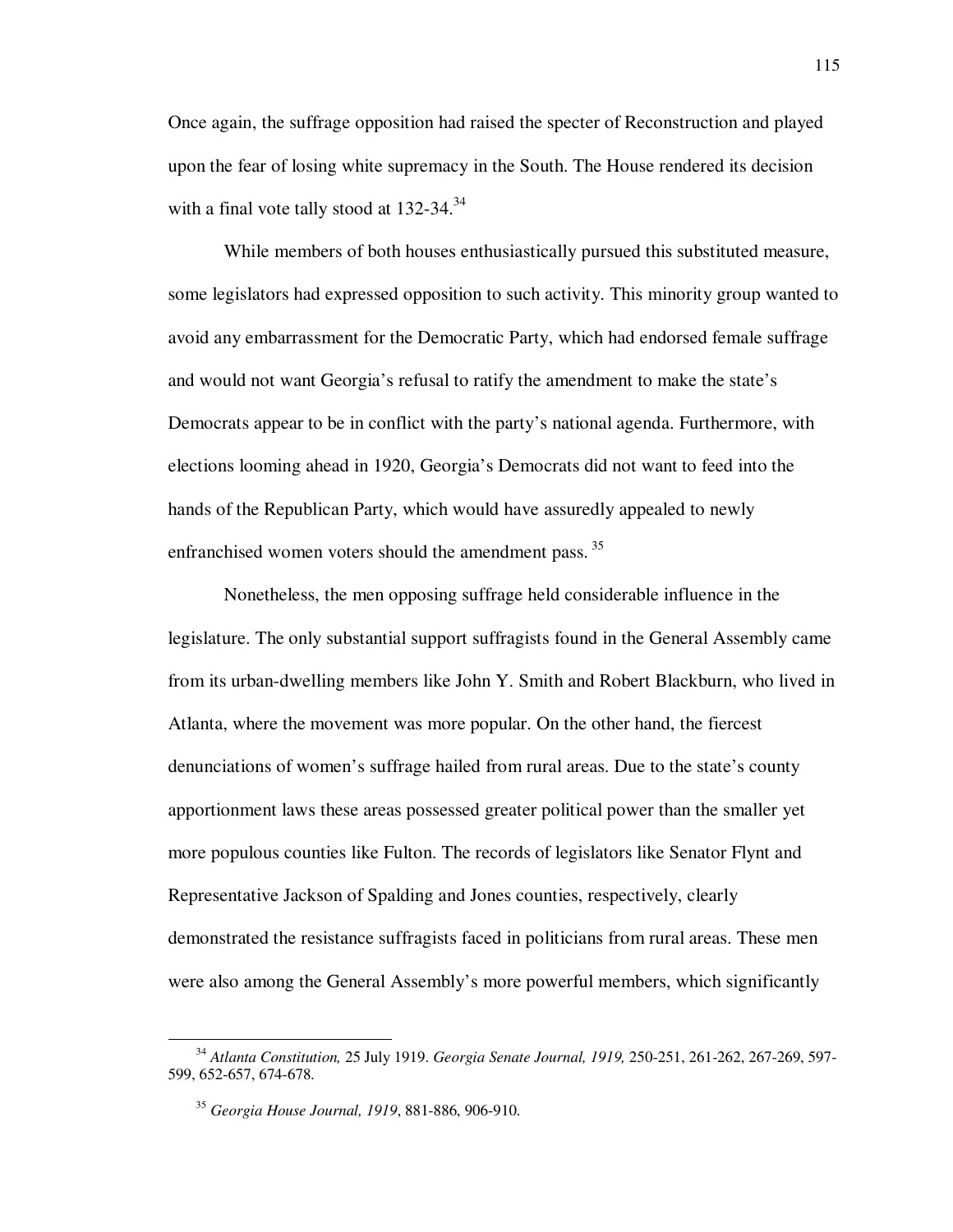limited the suffragists' ability to effectively lobby for their cause. Flynt and Jackson, for example, both served on the state's Democratic executive committee, positions that undoubtedly afforded them significant political power. Accordingly, the majority of General Assembly members of both houses sided with the rejection position, wholeheartedly adopting the measures. The legislature was so enthusiastic about the rejection that the Senate and House quickly and collectively submitted their decision without adopting the other's decision.  $36$ 

While its rejection did not undergo a formal legal procedure, Georgia became the first state to reject women's suffrage. The decision probably came as little surprise to the leaders of the suffrage movement in the state, who had abandoned efforts to persuade the General Assembly with whom they had made little headway after seven years of vigorous lobbying. This was an incongruous end to a beginning that had offered so much hope for women's suffrage in the South—a hope embodied in NAWSA's decision in 1895 to hold its internationally recognized annual convention in Atlanta. Following Georgia's rejection of the Susan B. Anthony Amendment, seven states followed its lead and produced similar resolutions rejecting the amendment. Therefore, some might argue that these measures had fulfilled Parker and Jackson's hopes of Georgia's decision being the definitive one of the South. Georgia's women's hopes for the vote would have to be realized through the national ratification process.<sup>37</sup>

<sup>36</sup> *Georgia Official and Statistical Register, 1973-1974*, 506; *Georgia Official and Statistical Register, 1939-1941-1943*, 205.

 $37$  Southern rejections of the Susan B. Anthony Amendment were as follows: Alabama on Sep 22, 1919; South Carolina on Jan 28, 1920; Virginia on Feb 12, 1920; Maryland on Feb 24, 1920; Mississippi on Mar 29, 1920; Delaware on Jun 2, 1920; and Louisiana on Jul 1, 1920. Nonetheless, Kentucky, Tennessee, Texas, and West Virginia, of course, produced analogous decisions.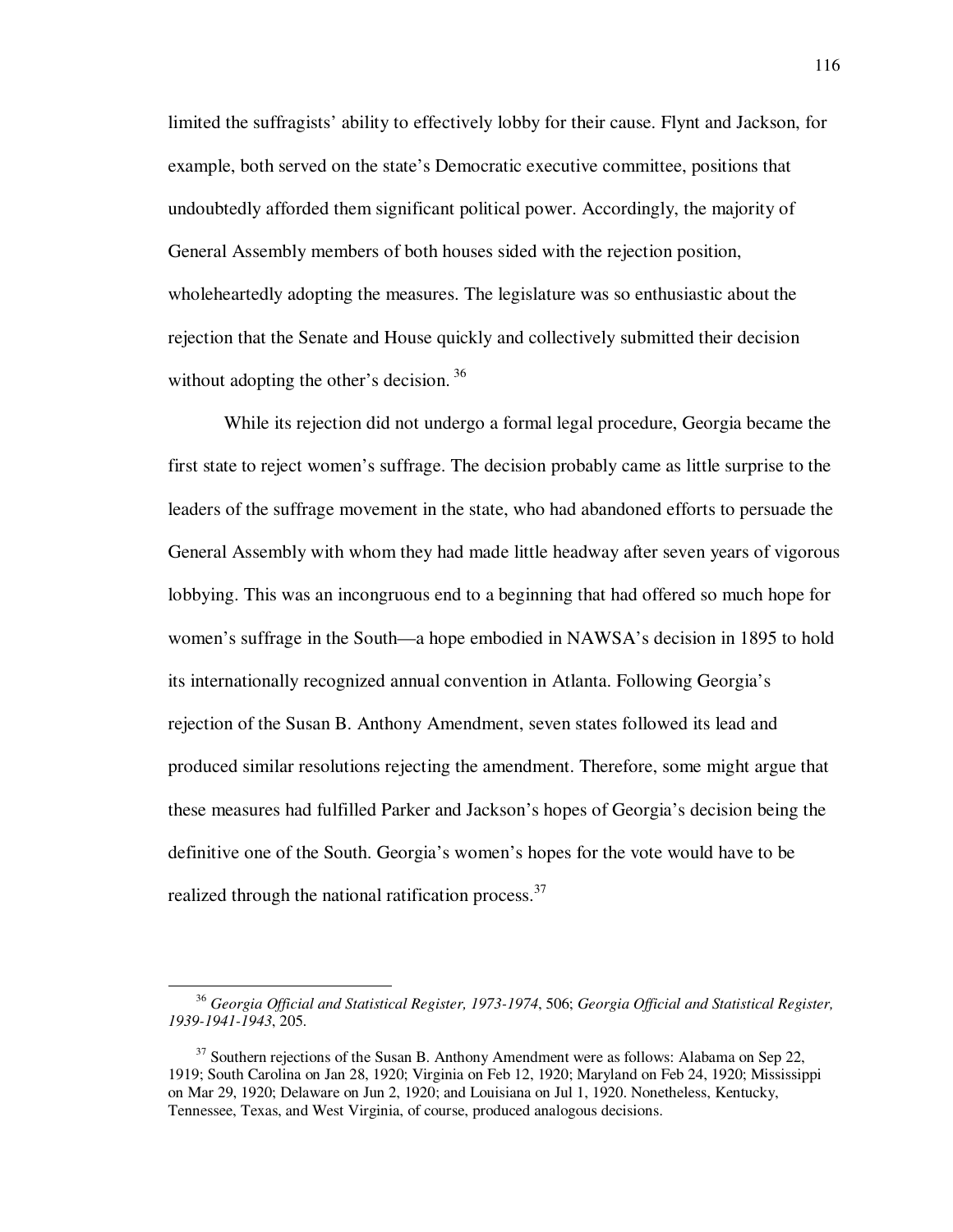After the amendment passed through thirty-three additional states, Tennessee provided the crucial thirty-sixth vote for the requisite three-fourths of states needed to ratify the Nineteenth Amendment. Women across the nation ventured out to the polls to vote for the first time in 1920 . . . not so in Georgia. Despite the amendment's federal application and the state Attorney General's assessment that the General Assembly would not have to pass an enabling law, Georgia refused to change its voting restrictions, and it was among only three states in the nation whose laws still barred women from voting in the national election of 1920. The restriction came on account of a state law that required potential voters to register at least six months prior to Election Day.<sup>38</sup>

The state's suffragists attempted to vote regardless of the continued rejection of women's suffrage. Mary Latimer McLendon tried to cast her vote in Georgia's Democratic primary in 1920, but poll officials turned her away. She contested this action as a violation of the Nineteenth Amendment and appealed her case to United States Secretary of State Bainbridge Colby. Colby provided no assistance in this matter, as it was "not within the province of the department of state." McLendon took her case to several state officials and received further indifferent responses. In one last effort, she paid her state and federal taxes, believing the local tax collector would offer her a chance to register at that time. When he did not, she protested, and the tax collector replied that she would have her opportunity to vote by 1921 but not in 1920. McLendon scoffed at the tax collector and declared that he "was having heaps of fun fooling the old woman."<sup>39</sup>

<sup>38</sup> *Atlanta Constitution*, 19 Aug. 1920; A. Elizabeth Taylor, "The Last Phase of the Woman Suffrage Move in Georgia" Georgia Historical Quarterly 43 (1959), 28; Wheeler, *New Women of the New South,*  181. Mississippi and Virginia were the other states that did not adopt enabling acts.

<sup>39</sup> *Atlanta Constitution,* 9 September, 1920 and 1 November, 1920.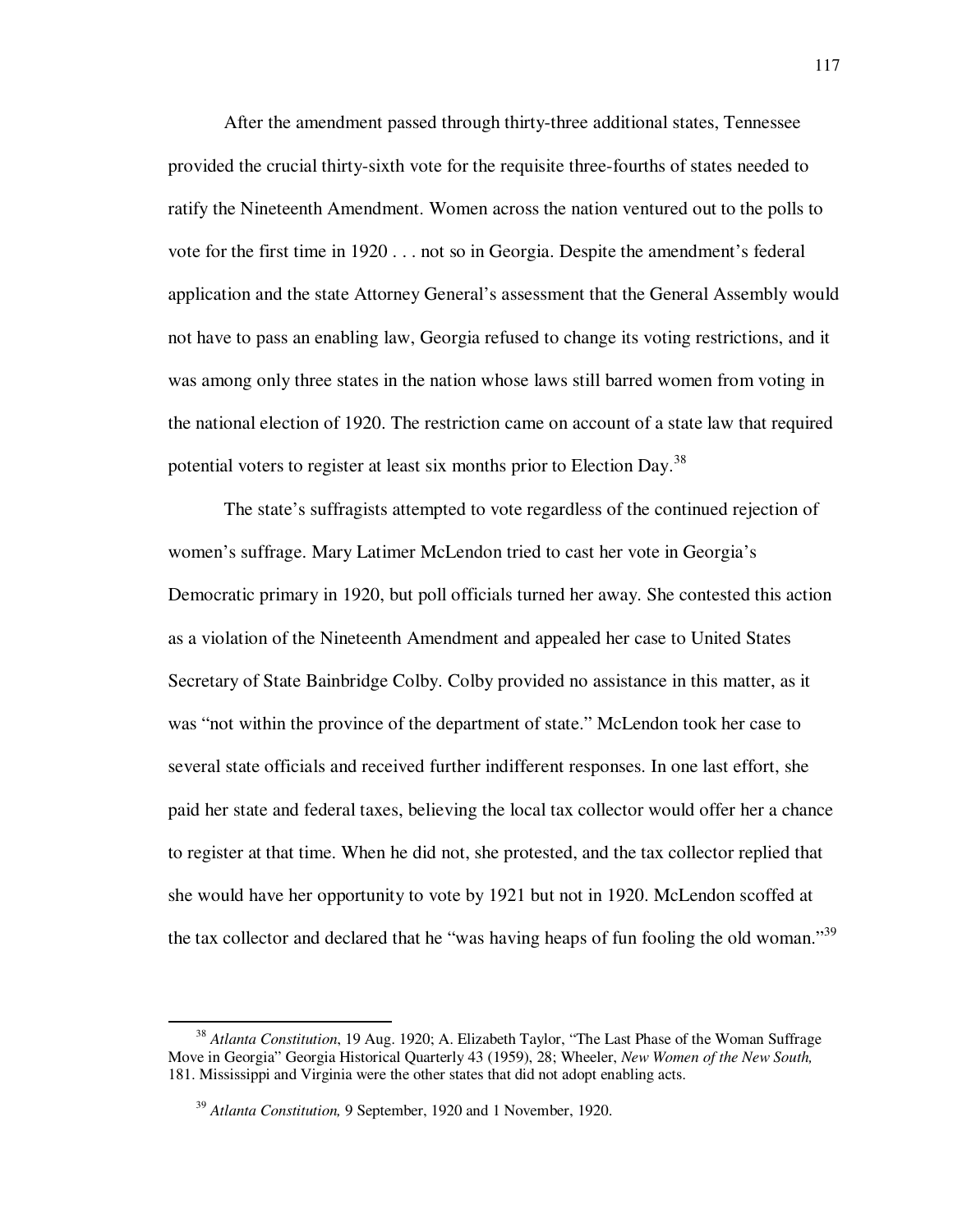Yet, the tax collector's assessment was accurate. In 1921, the Georgia legislature passed a resolution that finally permitted women the right to vote in elections and hold public office. Though Georgia's politicians still refused to ratify the Nineteenth Amendment, they had finally been forced to allow women more formally into the political sphere. In light of the great pains to which Georgia women had petitioned for the vote, the measure hardly appeared to be a rousing victory. However, Georgia's suffragists rejoiced for their opportunity to exercise their civic duty, even as another fifty years passed before Georgia formally recognized the Nineteenth Amendment by ratifying it in 1970.<sup>40</sup>

 Nevertheless, a modest victory counteracted these failures. The sudden death of one of the state's leading political figures, Tom Watson, produced an empty seat in the United States Senate during its intersession period of 1922. The public supplied several names to Governor Thomas Hardwick, who would name a temporary successor until the state could conduct a proper election to fill the seat, and among the names was Rebecca Latimer Felton. Felton had shared a close relationship with Watson, who regarded Felton with "great esteem and affection" and treated her as one of his own protégés. Hardwick felt it only appropriate that Felton succeed Watson, her mentor. Furthermore, the appointment would symbolize that Georgia had finally accepted women's suffrage. $41$ 

 Seizing upon this opportunity, Felton pushed to be seated officially in the Senate. Even though the special election to fill Watson's seat selected Walter George before she would have the chance to report to Congress, Felton and her suffrage sisters believed that

<sup>40</sup> A. Elizabeth Taylor, "The Last Phase of the Woman Suffrage Move in Georgia" *Georgia Historical Quarterly* 43 (1959).

<sup>&</sup>lt;sup>41</sup> Talmadge, *Nine Stormy Decades*, 140. For a detailed analysis of Felton's Senate appointment see Talmadge's Chapter 15. Thomas E. Watson to Rebecca Felton, n.d., box 7, RLF.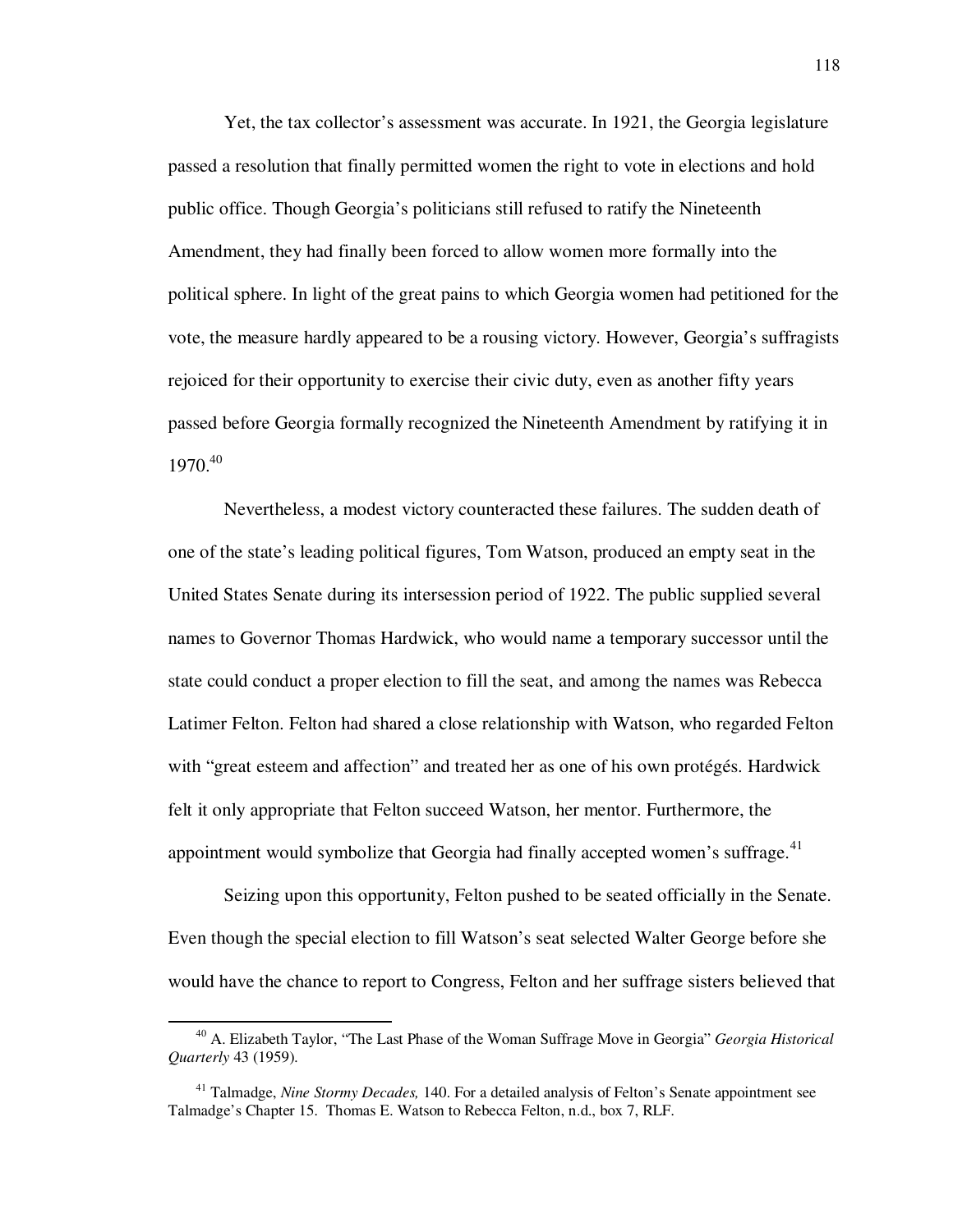even a temporary tenure in Congress would represent an important victory for women in government. In an auspicious turn of events, Walter George, who had gained his seat from a large contingent of women voters, intentionally delayed his presentation of credentials to the Senate. His absence thus paved the way for Felton to appear before that body, when she was sworn in as the first ever female member of the United States Senate. Though George would report to the Senate two days later to replace her, Felton's appointment to the Senate symbolized the culmination of women's efforts to enter the political sphere in the early decades of the twentieth century.<sup>42</sup>

 Felton's appointment held additional significance as well. The ascendance of a well-noted white supremacist woman to one of the highest positions in the nation emphasized that white rule would still predominate Georgia's politics even with the inclusion of women into the electorate. Southerners still targeted African-Americans as victims of violence and disenfranchisement. Some newly enfranchised southern women did try to ameliorate the racial tensions by attempting to outlaw lynching. These efforts culminated with the creation of the Association of Southern Women for the Prevention of Lynching, but the widespread prevalence and frequency of lynching in the early twentieth century substantiated that white rule would remain firmly entrenched in the South. The fact that white southerners still blocked African-Americans from voting implied that they continued to believe in the primacy of white blood in governing.<sup>43</sup>

Mary Latimer McLendon could not take part in her sister's triumph, however. She died on November 20, 1921, having tirelessly worked for prohibition and female

<sup>42</sup> Talmadge, *Nine Stormy Decades,* 148.

<sup>43</sup> Scott, *The Southern Lady*. In *The Weight of the Their Votes,* Lorraine Gates Schuyler argues that information provided at voter registration drives organized by white women inadvertently inspired many black women to push for voting rights, but these efforts met marginal success at best.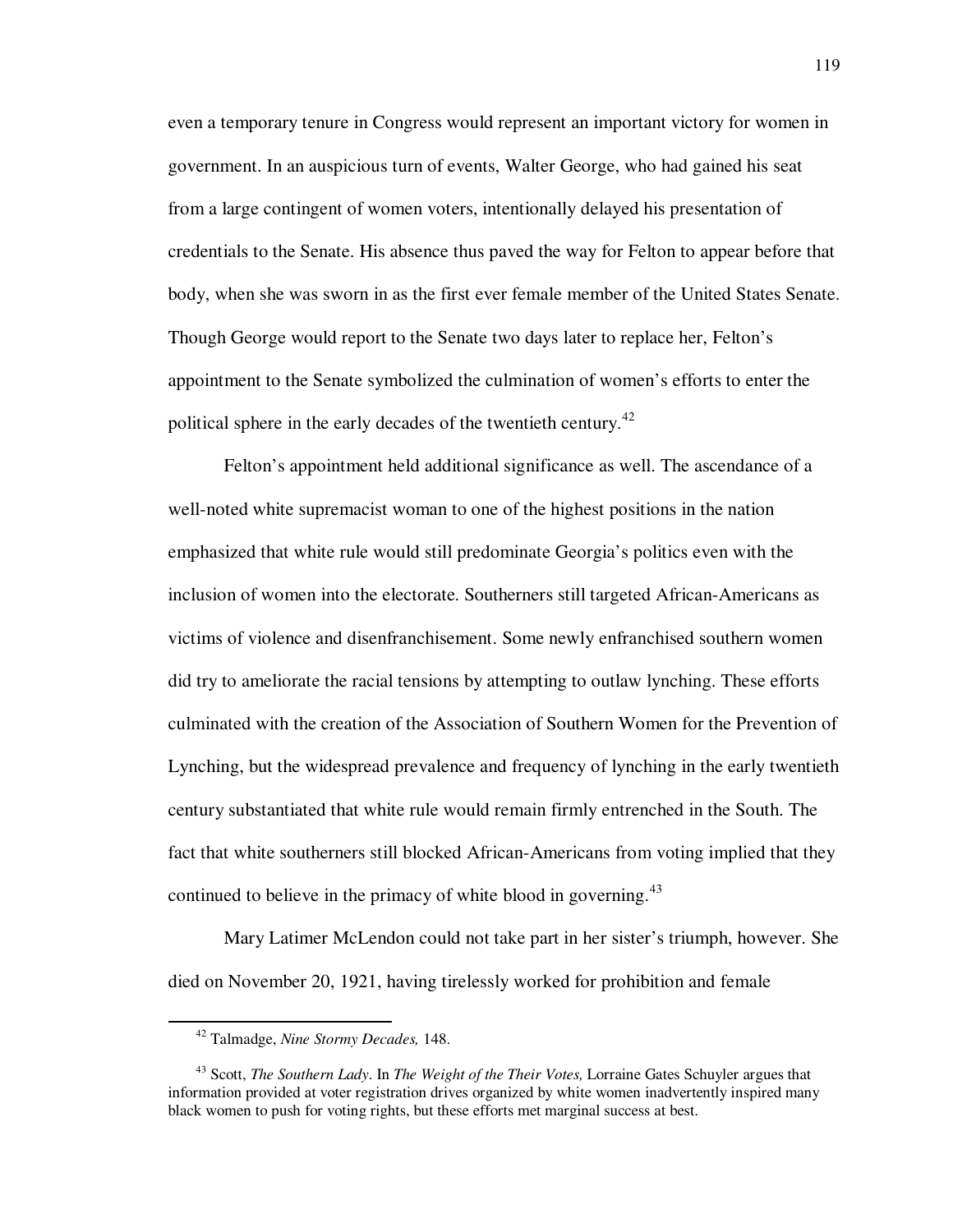enfranchisement and seen the latter realized shortly before her death. The *Atlanta Constitution* paid tribute to McLendon, stating, "She had intellect, she had the qualities of leadership, and the ability for organization . . . In the early days she could have used these gifts for the more popular movements . . . But her vision was for other things, the harder things, and the smooth paths could not turn her away from the hard road—the road which for her was the right road. It took courage to follow it." The GWCTU, which consistently rebuked McLendon's efforts to join forces with Georgia's suffragists, commissioned a fountain for the state capitol to honor her in 1923. The fountain represented an important symbolic gesture toward a woman who had devoted much of her life to reform efforts in the state. Its inscription read:

> Mary Latimer McLendon June 24, 1840-November 20, 1921 Mother of Suffrage in Georgia Pioneer in the Temperance Cause She made the world a wider world for women, a safer world for all mankind. She had the will to serve and bear love to do and dare."

The moniker of "Mother of Suffrage in Georgia," albeit a fitting one due to McLendon's unwavering service to the woman's cause, overlooked the fact that McLendon herself had not initiated the movement.<sup>44</sup>

The women of the GWCTU had overlooked the efforts of Augusta Howard, who first started Georgia's suffrage movement at her home in 1890. She and her relatives capitalized on the nascent women's rights campaign in Georgia by distributing pamphlets and holding meetings at Howard's home in Columbus where they slowly gained members for the GWSA. The "Howard girls" also brought NAWSA's annual convention

<sup>44</sup> *Atlanta Constitution*, 22 Nov. 1921; "Mary Latimer McLendon Fountain," Georgia Info, Galileo <http://georgiainfo.galileo.usg.edu/statues/mclendon.htm>.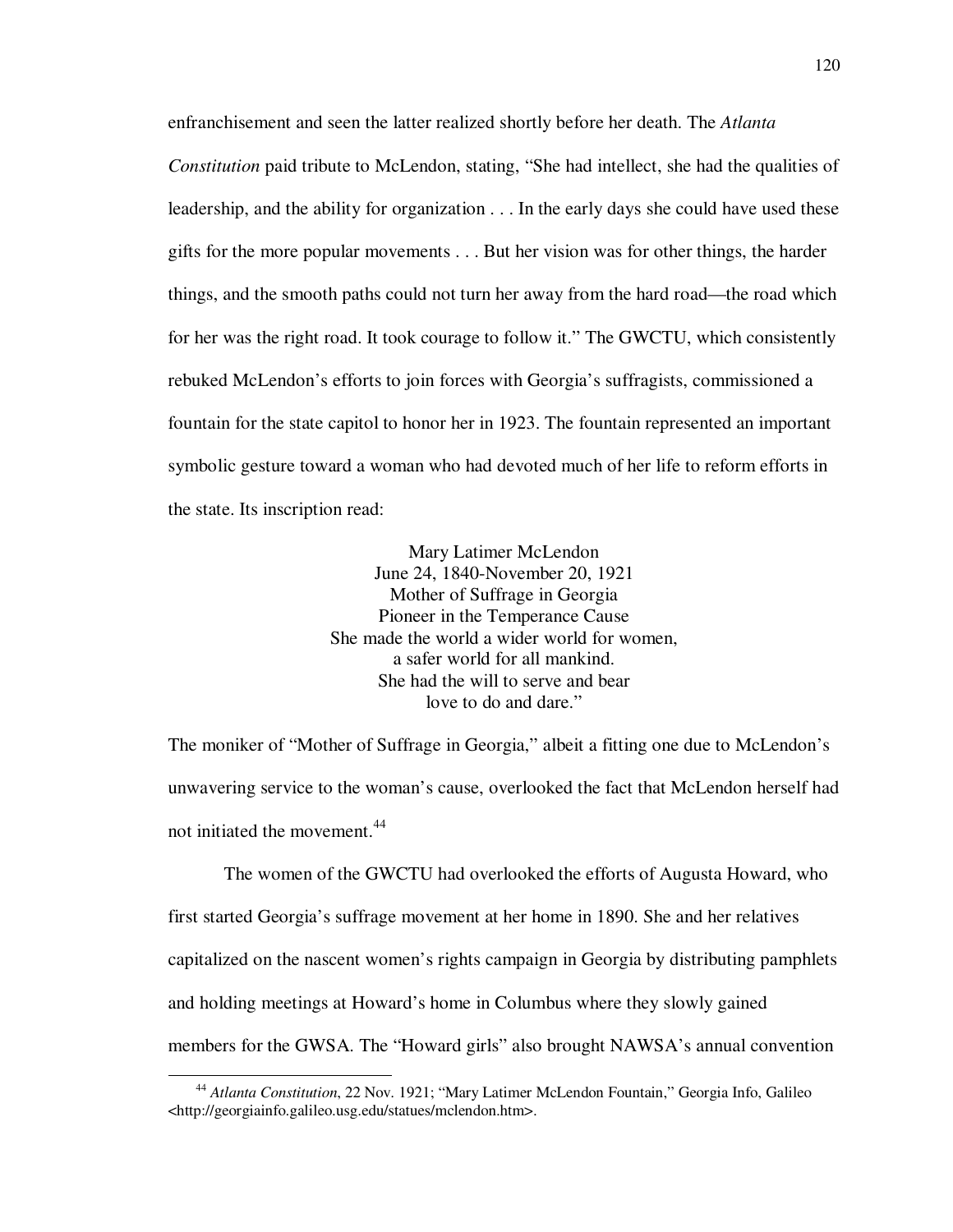to the Deep South for the very first time in 1895, which symbolized an important step forward for the national woman suffrage movement's progress in the region. However, Howard's tenure as GWSA president ended in 1895, and she faded from the public eye.

Howard had increasingly become labeled as an "eccentric" in her hometown of Columbus, Georgia. Her own brother denounced her suffrage position and worked to discredit her in town. Howard worked quietly alongside Mary McLendon and Rebecca Felton in GWSA activities, but she never again held a leadership position in the organization. Undoubtedly, she rejoiced alongside her suffrage sisters when the Nineteenth Amendment became law in 1920, but the amendment came during a time of personal crisis. On May 20, 1920, a young boy accused Howard of shooting at him while he picked blossoms off of magnolia trees on the property of her home, Sherwood Hall. Though suspicion surrounded the case—some accounts claim that the incident was most likely an accident—Howard was brought to court and found guilty by an all-male jury. Her brother, most likely trying to save the family from any further public scrutiny, intervened on his sister's behalf and struck a bargain with the court: Howard would leave the state in order to avoid her sentence of one to two years at the State Farm. She spent the remainder of her life in a boarding house in New York before she died on June 10, 1934. Her family arranged for her remains to return to Georgia, and following a private funeral Howard was interred in a cemetery plot with a marker that contained her biographical information as well as the word "Martyr."<sup>45</sup>

<sup>45</sup> *Columbus Enquirer-Sun*, 21 May 1920. Much of this information on Howard is indebted to A. Louise Staman, *Loosening Corsets: The Heroic Life of Georgia's Fiesty Mrs. Felton, First Woman Senator of the United States* (Macon: Tiger Iron Press, 2006), 79-80, 219-220, 239-247. In conjunction with her research on Rebecca Felton, Staman also uncovered information on Howard, who remains a relatively obscure figure in Georgia's history.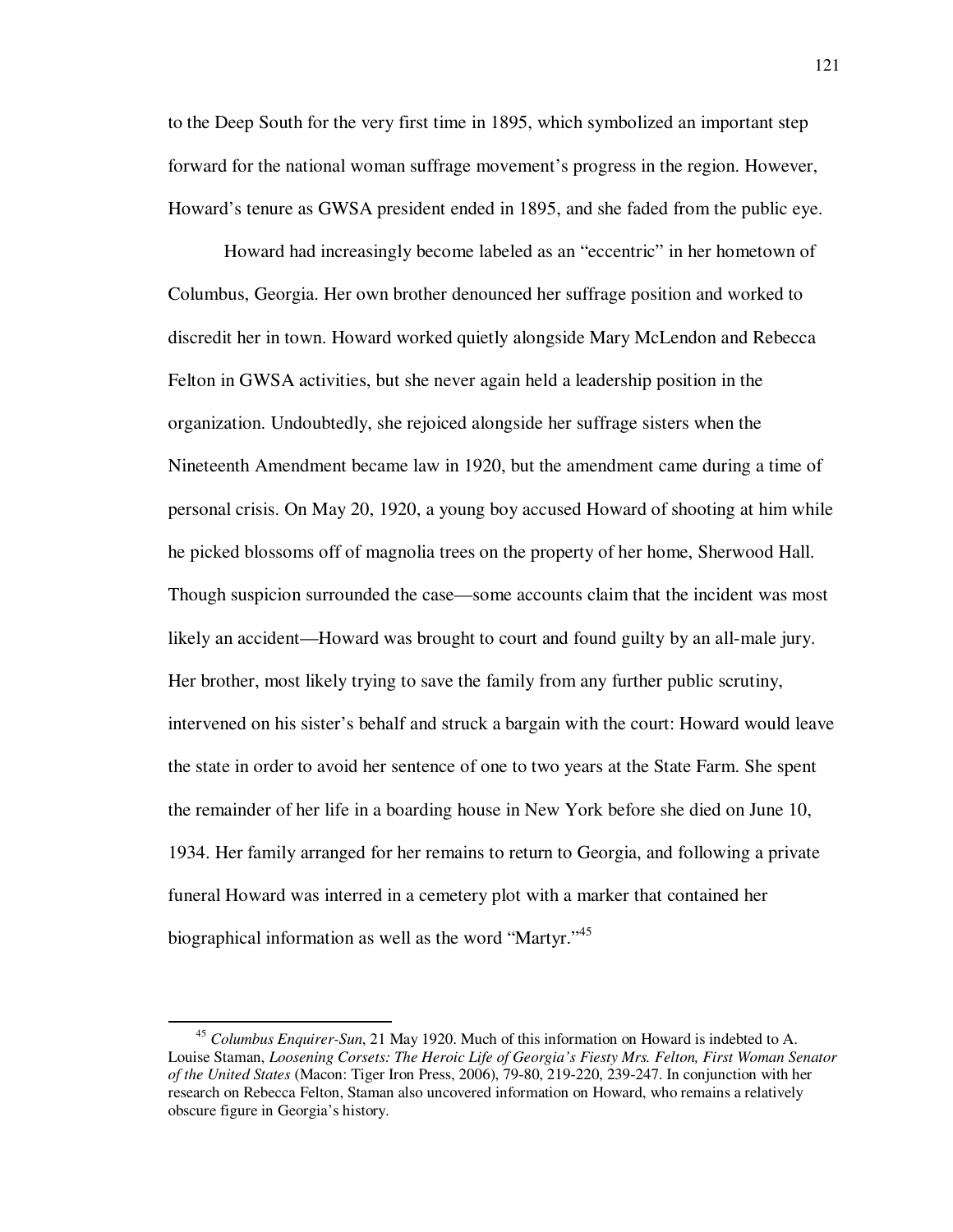Georgia's other suffrage leaders faired a bit better after the suffrage campaign ended, using their enfranchisement to continue their political activities in the state. On April 3, 1920 the ESPG merged into a state branch of the League of Women Voters after consulting all of its local affiliates. Despite the differences they had while with the ESPG, Emily McDougald and Eleonore Raoul both held leadership positions with the League. McDougald served as the organization's president and Raoul presided over the group's Atlanta/Fulton County branch. The League worked tirelessly to educate women about voting and attract women to the polls, yet leaders had trouble attracting and maintaining the interest of large numbers of women. The membership records of Raoul's branch alone indicate this trend. Membership ranged anywhere from 303 members to 935 in a mere four year span. In light of the incredible pains at which Georgia's suffragists fought for the right to vote, these developments were not particularly encouraging.<sup>46</sup>

Despite the difficulties suffragists had in getting women to register to vote, state politicians quickly devised means to attract women to their campaigns even though they had fought diligently to exclude women from the electorate. Men running for local, state and national offices commonly employed the League of Women Voters to reach out to their potential female voters by publishing advertisements in the organization's bulletin, *The Pilgrim.* Thomas Hardwick, who had been an intractable foe of the woman suffrage effort, appointed a special committee comprised of clubwomen to seek out the woman's vote in his gubernatorial bid in 1922. Other politicians like one town councilman in LaGrange encouraged their wives to join the League of Women Voters to curry favor

<sup>&</sup>lt;sup>46</sup> Carole A. Stevens, "The Road Is Still Rough: The Contribution of the Latimer Sisters to Georgia's Temperance and Suffrage Work, 1880-1921" (M.A. thesis, Georgia State University, 1994); Terrell Johnson, "League of Women Voters of Georgia" *Georgia Trend* (July 2006); Harper, et al, *History of Woman Suffrage,* v. 6, 142; "Membership Records," History of League of Women Voters, n.p., League of Women Voters Atlanta-Fulton County Records, 4:5, RFP.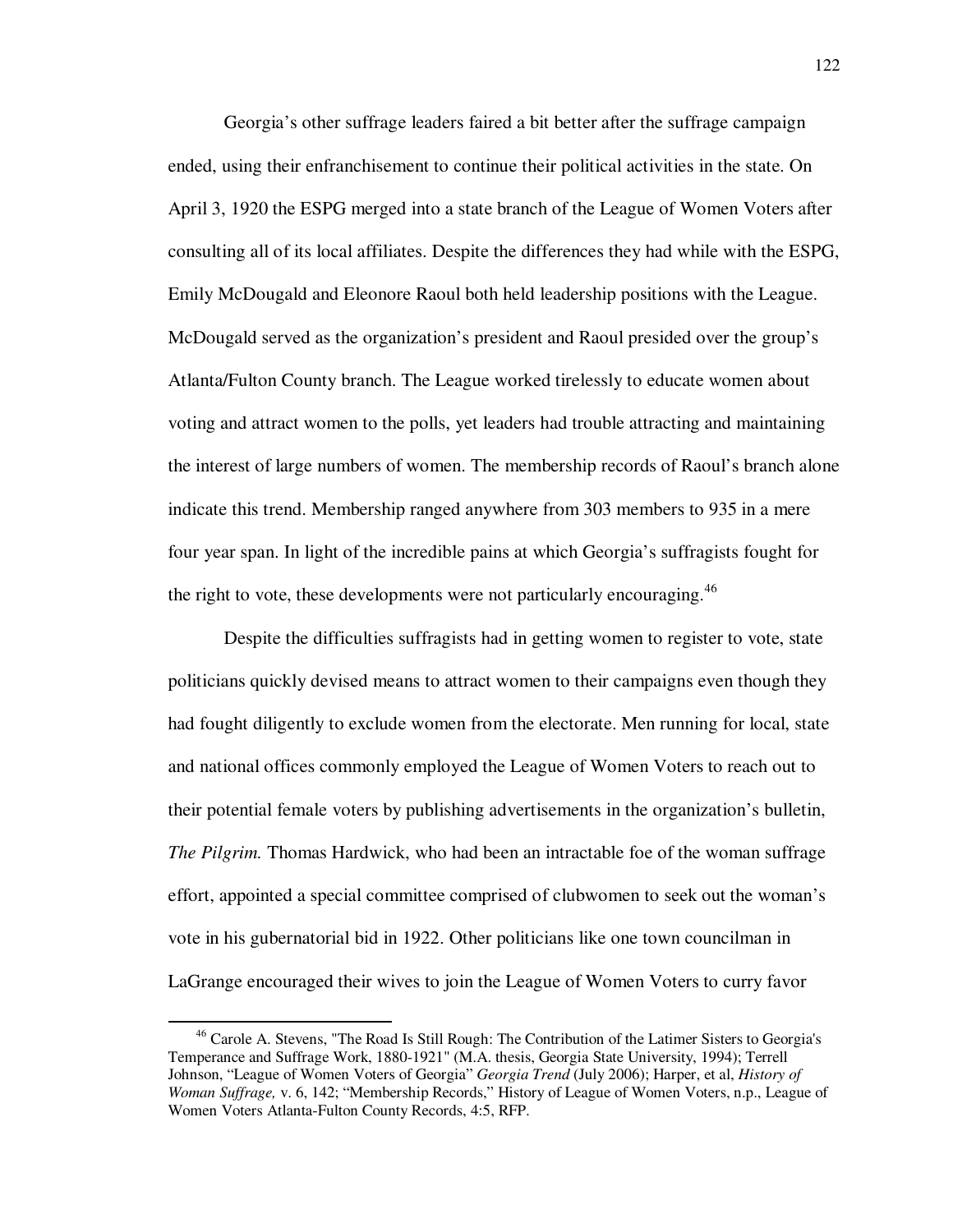with their female constituents. Even the Klan sought out women's political participation, submitting an "appeal to the Protestant Women of Atlanta" to vote for the candidates the organization supported.<sup>47</sup>

Women also comprised an important voting bloc in matters of political expediency for the state. A small group of middle-Georgians living in Houston and Macon counties initiated a campaign for an independent county in 1914. The residents had asked for the creation of Peach County, which would form out of territories drawn from Houston and Macon counties. The campaign prompted fierce opposition from Georgians who felt that state government had created too many counties and questioned the need for more government. The debate lingered until 1922 when Georgians finally received the opportunity to rule upon an amendment to create the new county, and it was defeated. Advocates for the creation of Peach County were disheartened by this setback and vigorously lobbied newly enfranchised local female voters to adopt the resolution when another statewide amendment circulated throughout the state in 1924. On this occasion, voters approved of the new Peach County by an approximate 2:1 ratio. Though the addition of mobilized female voters alone cannot account for the success of the referendum, the women certainly helped create the new county.<sup>48</sup>

Georgia's women assumed more politically active avenues as well. Many participated in various groups such as the women's councils and PTAs, leveraging their votes to achieve the specific policy aims of those organizations. Others ventured into

<sup>47</sup> Lorraine Gates Schulyer, *The Weight of Their Votes*, 77.

<sup>48</sup> *Milledgeville News*, 3 Nov. and 27 Oct. 1922; Peach County Historical Society, "The Creation of Peach County," <http://www.peachcounty.net/history.cfm>. The state had exceeded its 145 county limit delineated by a 1904 constitutional amendment by adding counties through additional constitutional amendments. In 1922, Georgia's counties totaled 160.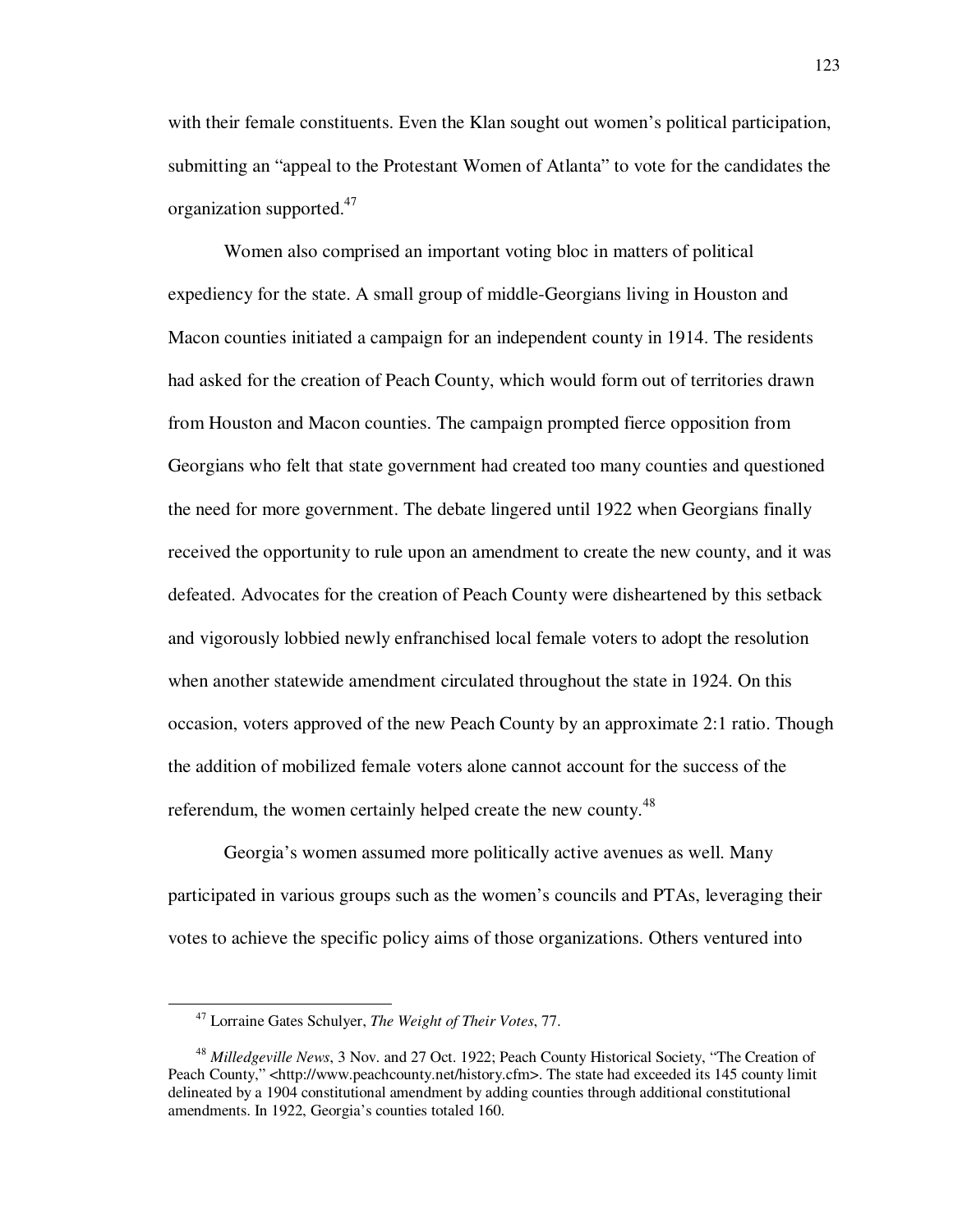public office, and held positions as local superintendents and members of county and state party councils. Women even served in the state's General Assembly, but their presence was not always welcomed by their male peers. Two representatives in particular, Bessie Kempton and Viola Ross Napier, troubled male legislators due to their "militant sponsorship of progressive legislation." Local clubwomen, however, applauded their efforts to pass legislation on issues such as compulsory education and child labor, which had long been a part of the suffragist agenda before women attained the vote.<sup>49</sup>

Georgia's anti-suffragists sustained their public lives as well. Mildred Rutherford and Dorothy Lamar both continued their work promoting the Lost Cause through activities of the United Daughters of the Confederacy. The women worked with the Stone Mountain Confederate Memorial Association, which advocated the creation of a carving on the side of the mountain to commemorate the leaders of the fallen Confederacy. The project had gotten underway in 1914, but numerous delays and arguments between the association and project manager, Gutzon Borglum, who later carved Mount Rushmore after the association fired him in 1925, had halted the project.<sup>50</sup>

Rutherford would not live to see the monument completed. She died on August 15, 1928 after a long battle with illness. More pomp and circumstance surrounded Rutherford's death than did McLendon's, as an estimated 2,000 mourners attended her funeral in Athens. The ceremony, described as being "intimately connected with the old South," was sponsored by the Daughters, the organization to which Rutherford had devoted much of her life's work. The *Atlanta Constitution* eulogized, "She was a woman

<sup>49</sup> Schuyler, *Weight of their Votes*, 81, 159, 193.

<sup>50</sup> Lamar, *When All is Said and Done,* 151-156; Grace Elizabeth Hale, "Granite Stopped Time: The Stone Mountain Memorial and the Representation of White Southern Identity," *Georgia Historical Quarterly* 82 (Spring 1998): 22-44.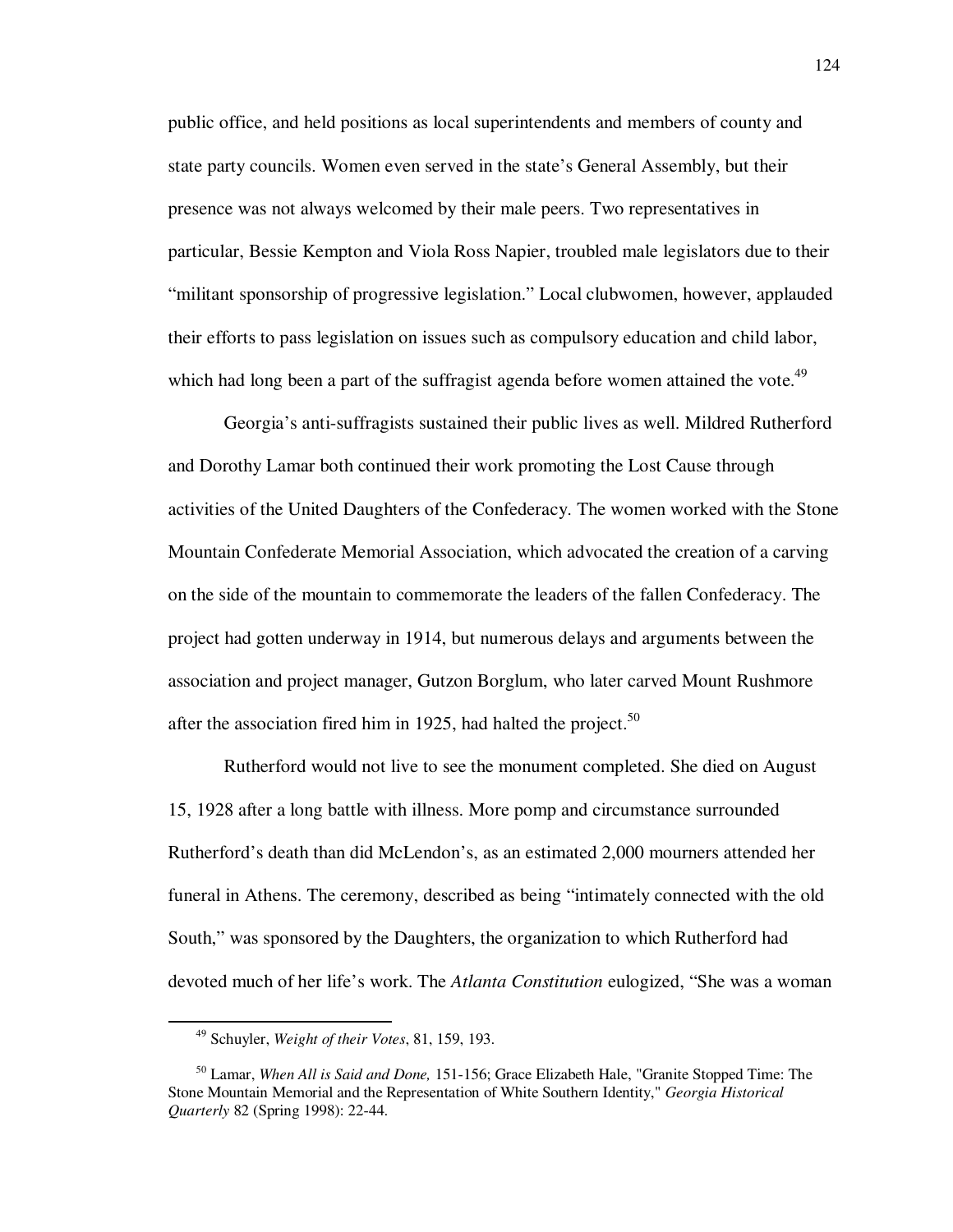of grace, culture, piety, all which outstanding virtues were linked with a warmth of heart, an appealing personality, and a radiating happiness that made her an unusual woman. Her long life was one of blessed service."<sup>51</sup>

Dorothy Lamar outlived her colleague. A determined foe of women's suffrage, Lamar traveled to North Carolina and Tennessee to urge that the legislatures follow in Georgia's footsteps and reject the federal suffrage amendment. However, when the Nineteenth Amendment finally passed, she had an extreme about face on the suffrage issue. Describing herself as a "reluctant politician," Lamar claimed that voting had become an obligation for all U.S. citizens, and she voted unfailingly in every election after 1920. She embraced an active role in politics and wholeheartedly endorsed the presidency of Franklin D. Roosevelt. In her autobiography, Lamar reflected upon her political life. She claimed, "My experience has shown that whatever resolve a southern woman of the old school may have about not taking part in politics, if she has any concern for the welfare of her locality or state, there are times when it seems imperative for her to raise her voice in politics."<sup>52</sup>

The events in Georgia that followed the Nineteenth Amendment demonstrated that there was room for women of both suffrage camps to continue leading political lives in the state. Though the suffrage movement had (indirectly) triumphed in Georgia, the women of the anti-suffrage campaign still exercised influence on the ways in which the New South operated in the successive decades of the twentieth century. In fact, both camps had laid the groundwork for women with a wide array of political ideologies to operate in politics without necessarily being feminists. The anti-suffragists in particular

<sup>51</sup> *Atlanta Constitution*, 17-18 August, 1928.

<sup>52</sup> Eugenia Dorothy Blount Lamar, *When All is Said and Done*, 220.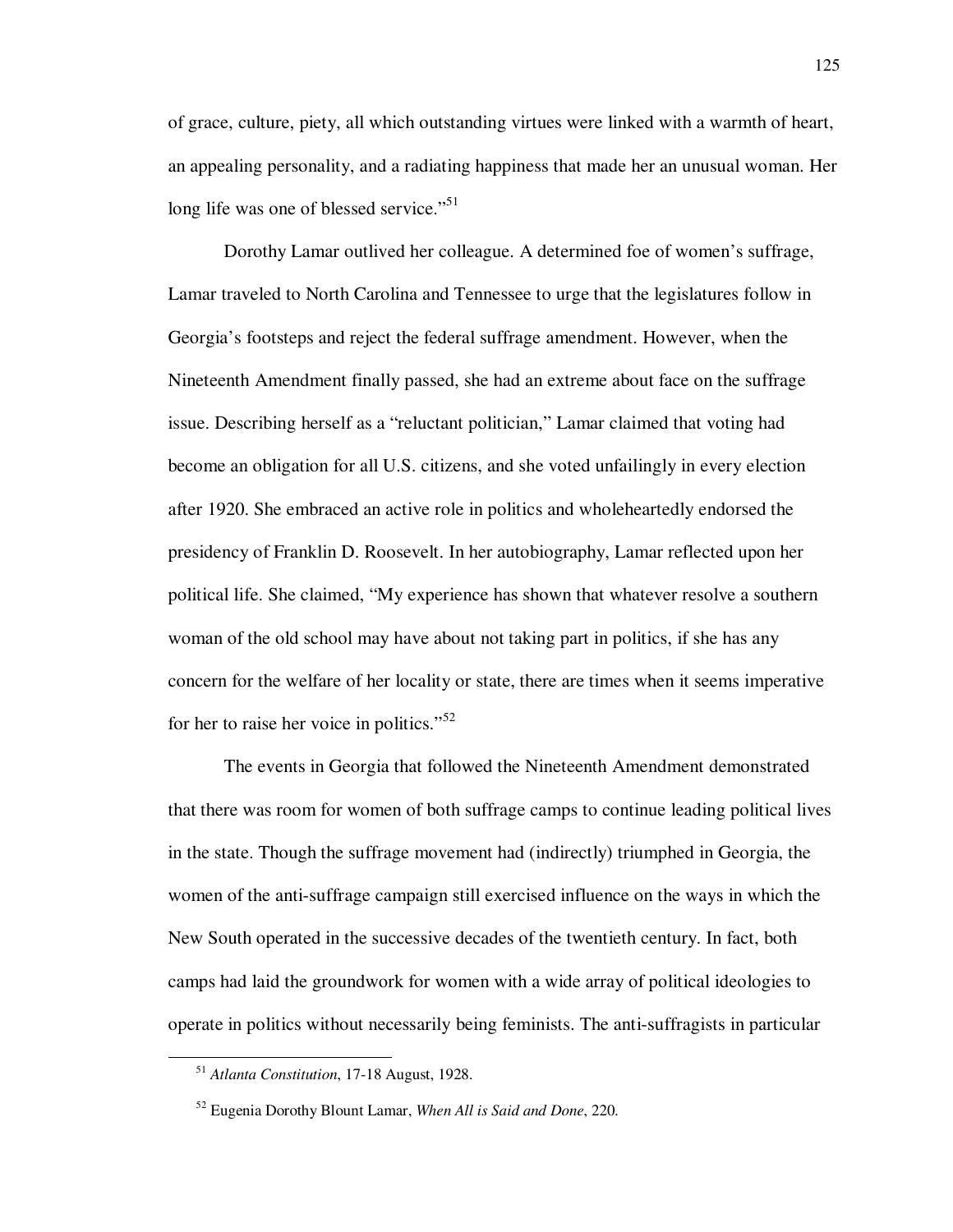were the precursors of the conservative women who would find causes in opposing the second-wave feminist movement of the 1960s and the extended push for the ERA from the 1920s into the 1980s.

Yet, southern suffragists had also forged a place for women in the political arena in which they could leverage their votes to bring about reforms for the region. Women successfully lobbied for a number of the progressive reforms related to labor issues and education that had pushed many suffragists to join the movement for women's voting in the first place. At times, the mere presence of women in the electorate pushed male politicians to consider the needs of their female constituents more seriously, and they frequently viewed women voters as a powerful voting bloc that could not be ignored on the campaign trail. In light of the vociferous protestations many politicians expressed toward the woman suffrage campaign, most of these men presumably undertook these measures rather for the sake of political expediency than due to a change of heart. Regardless of politicians' sincerity, however, southern women forged a viable political identity for themselves by attaining the vote. Though theirs was an uphill battle, many of the women who campaigned for women's suffrage in Georgia had indeed voted before their "feet were in the grave."<sup>53</sup>

<sup>53</sup> Eleonore Raoul to "Mrs. White", 11 May 1919, 1:2, WSC.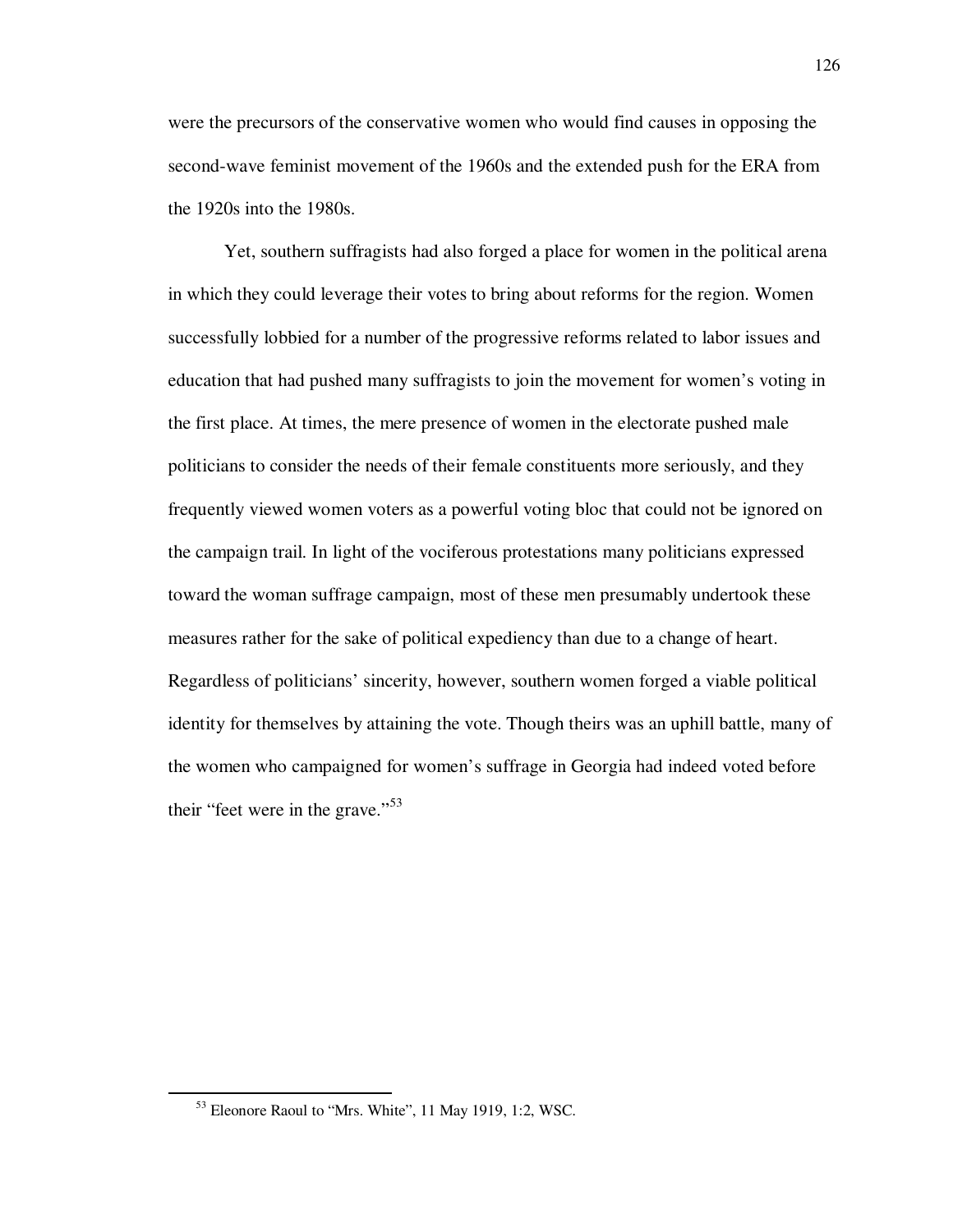#### **CONCLUSION**

Having fought for nearly thirty years to attain the right to vote, suffragists in Georgia rejoiced when the Nineteenth Amendment became law in 1920, but they could not declare a total victory. Their movement experienced hardships from its outset, and they could never build an efficient political machine to overcome these obstacles due in part to disjointed organizations and disagreements among movement leaders. Furthermore, suffragists could not escape the prerogatives of national suffrage leaders nor the stigma attached to militant suffragists both at home and abroad. Ironically, suffrage efforts outside the nation had been a source of the movement's major ideological inspirations in Georgia, yet to many anti-suffragists, the movement represented an attack on existing southern power structures from meddlesome outsiders.

At times, suffragists themselves felt like outsiders at home. Generally they occupied the urban landscape, which had afforded them invaluable opportunities to seek fulfillment outside the home. Indeed, the city had produced this "new woman," whose very existence in public spaces and politics unnerved many southerners whose ordered world rested upon a vision of separate male and female spheres. In a number of respects, "the city" had come to symbolize much what state conservatives felt was wrong with the "New South" initiative in Georgia; the emergence of "new women" in the state was just one of the many consequences of modernization and industrialization. Thus, an ideological power struggle between the state's urban and rural areas ensued; women's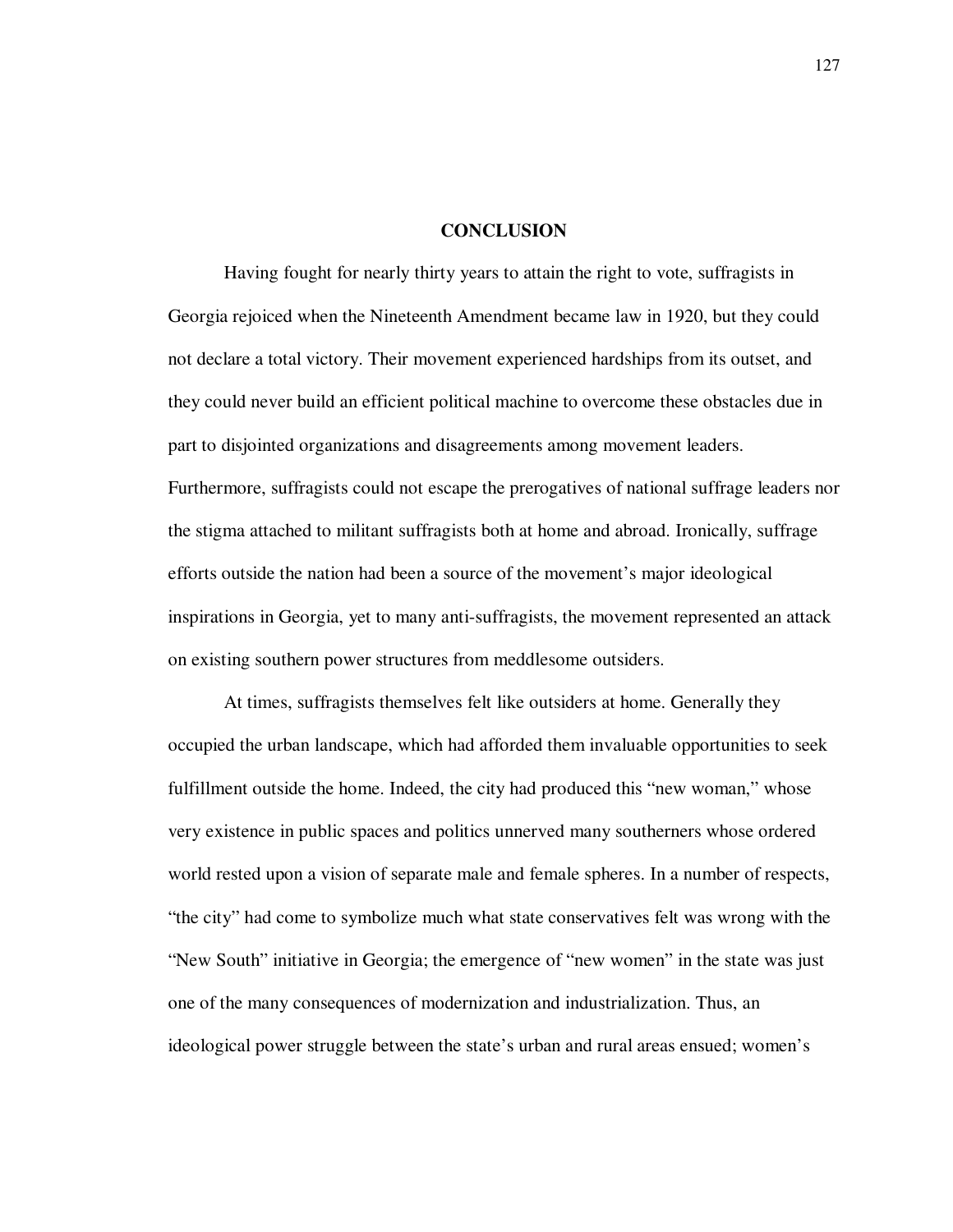suffrage as a decidedly urban phenomenon became anathema to the citizenry in the country, who comprised a majority the state's anti-suffrage base.

In addition to these detrimental forces, suffragists faced a particularly difficult challenge when their opponents asserted that women's enfranchisement would topple the state's racial power structure. Employing virulent white supremacist rhetoric, they unfailingly expressed their support for the continued subjugation of local blacks, which reflected both their collective personal ideologies as well as an expedient (though presumably necessary) campaign strategy. Repeated attacks from anti-suffrage opponents, however, always prevailed due in part to their keen ability to invoke the ghosts of Reconstruction through Lost Cause rhetoric. Anti-suffragists argued that the proposed Nineteenth Amendment would potentially create an avenue through which the federal government could nullify the state's black disenfranchisement measures. The potentially devastating consequences of such legislation influenced many state politicians to vigorously fight against the woman suffrage initiative.

Thus, the combination of internal suffrage struggles and the overwhelming power of conservative political values on race, class and gender rendered the fight for women's suffrage in Georgia unsuccessful. The movement arose during a crucial transitional period for the South, as efforts to industrialize and modernize the region had given rise to tremendous changes that threatened to alter existing social power structures that many southerners fought to defend. Georgia's women suffragists had merely proposed moderate changes to the present gender order while maintaining their commitment to race and class power hierarchies, but these requests went unfulfilled. Instead, the movement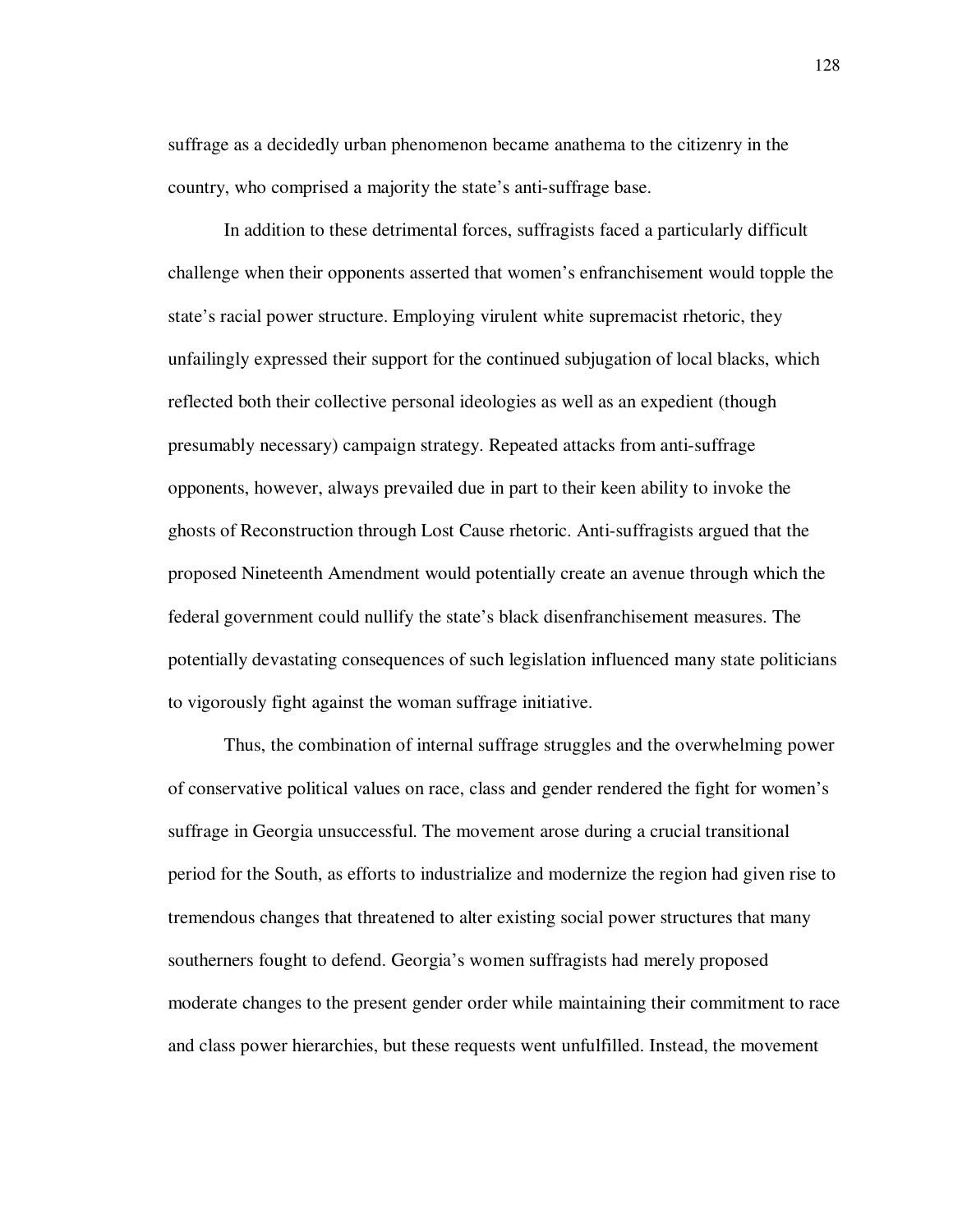largely failed due to a dominant counter-effort to restore continuity to Georgia in light of the changes wrought by efforts to build the New South.

Yet, in spite of all the forces working against them, suffragists maintained hope for their cause. Frequently, they pointed to building successes of the national movement as evidence to the inevitability of their own movement's triumph. When victory was finally achieved at the national level, Georgia's suffragists could feel vindicated in their diligence to keep fighting in spite of great adversity. Anti-suffragists, on the other hand, faced a difficult dilemma when the Nineteenth Amendment bestowed the vote upon them despite their previous protestations: should they continue with their political lives as nonvoting citizens, or should they embrace the opportunity for a formal political life they had not anticipated? Dorothy Lamar's experience suggests that many anti-suffragists who had led particularly active political lives voted as a means to promote their conservative agendas. Indeed, women from both suffrage camps continued to pursue political lives after attaining the ballot, but they could finally leverage the ballot to bring about the social changes they desired.

Despite frequent assumptions that the Nineteenth Amendment rendered no discernable changes in the existing political order, southern women did influence the political climate with the ballot in hand. Liberal and conservative women alike continued to push a social reform agenda before male politicians whom they cautioned to heed their concerns as constituents. The special attention these men paid to white women during their political campaigns of the 1920s evidenced that they at the very least acknowledged women's political clout. Historian Lorraine Gates Schuyler argues that southern women used the ballot as an important tool that leveraged social reform legislation from the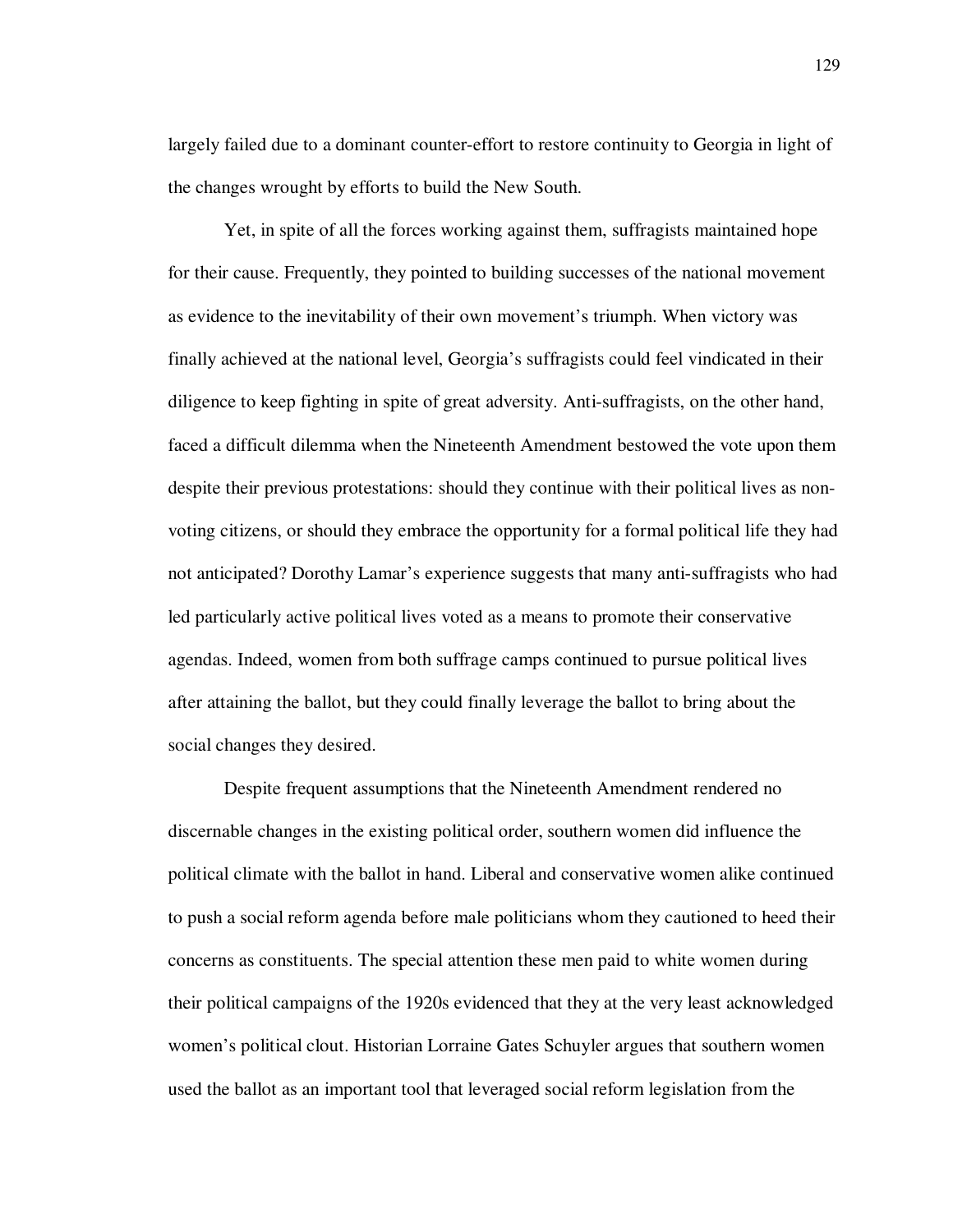twenties onward. She claims that the Nineteenth Amendment effectively provided women a tool with which women could affect change and contribute to a more inclusive southern political order in the mid-twentieth century.<sup>1</sup>

In 1970, Georgia's General Assembly finally ratified the Nineteenth Amendment fifty years after the measure had become federal law. The approval represented a symbolic gesture toward the women of the state who fought tirelessly to gain entry into the formal political sphere. It also coincided with a period in which women were pushing for expanded rights yet again; the battle over the proposed Equal Rights Amendment (ERA) loomed heavily in the state's political debates, which leaned strongly toward conservative, anti-ERA sentiment. Indeed, Georgia still remained politically conservative, but its politicians now recognized the undeniable validity of women's voting in the state, which perhaps gave hope to the individuals of the second women's movement that their efforts would not be vain. And, while the process might have been a slow one and arduous one, Georgia finally accepted women's suffrage by officially removing once and for all its previous stance of "not ratified but hereby rejected." Nevertheless, this action may have appeared to be a token gesture—and a somewhat hollow one at that—for feminists who struggled unsuccessfully throughout the 1970s on behalf of equality in Georgia, only to see the ERA meet the same fate as the suffrage movement before it.

<sup>1</sup> Schuyler, *The Weight of their Votes*, 228-230.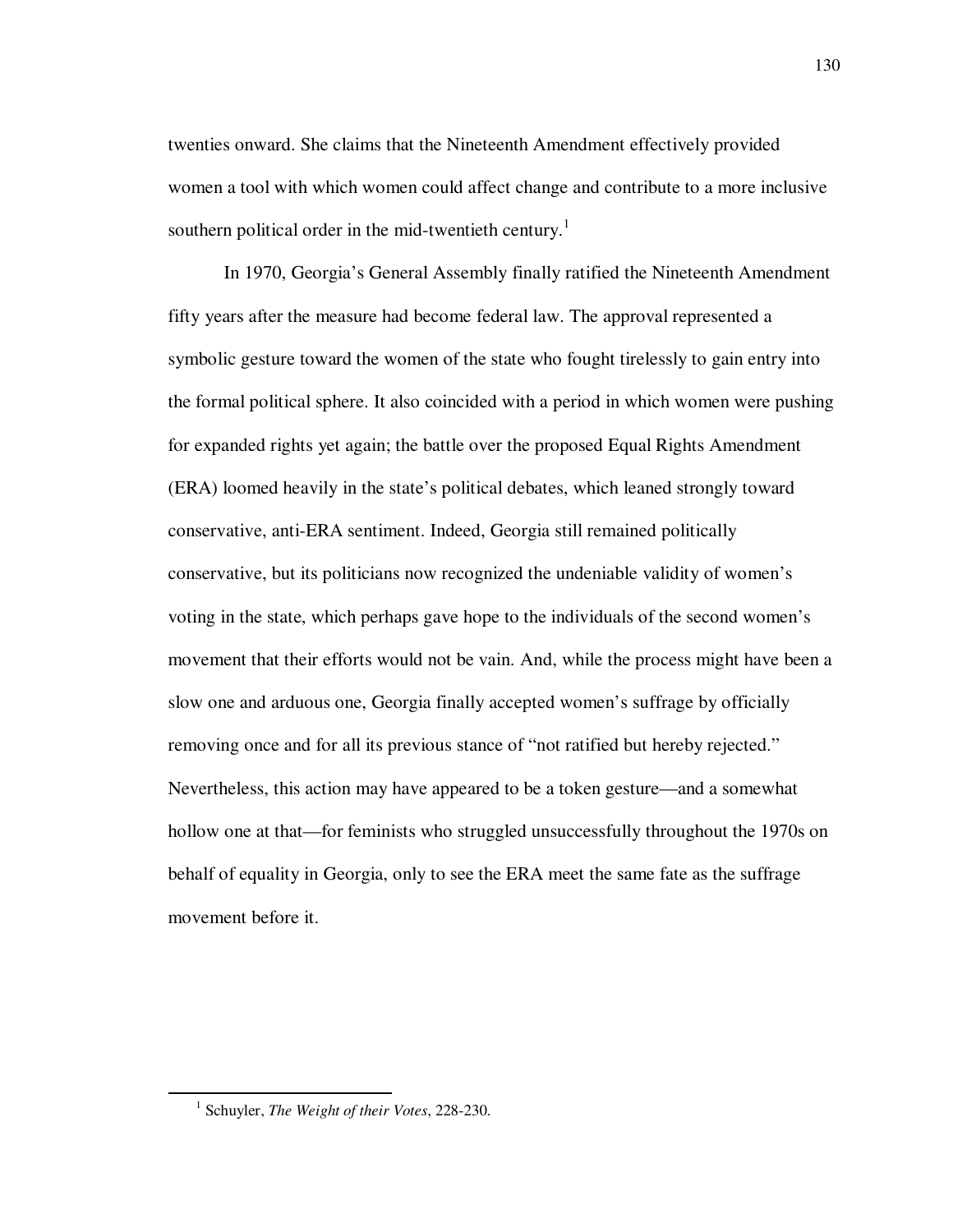# **BIBLIOGRAPHY**

### **Manuscript Collections:**

Anne Olson Papers. Georgia State University Library, Atlanta, GA.

- Georgia Women's Christian Temperance Union Collection. Manuscript, Archive and Rare Book Library, Emory University, Atlanta, GA.
- Raoul Family Papers. Manuscript, Archive and Rare Book Library, Emory University, Atlanta , GA.
- Rebecca Latimer Felton Papers. Hargrett Rare Book and Manuscript Library, University of Georgia, Athens, GA.
- Warren Candler Papers. Manuscript, Archive and Rare Book Library, Emory University, Atlanta, GA.
- William J. Harris Collection. Richard B. Russell Jr. Library, University of Georgia, Athens, GA.

Women's Suffrage Collection. Georgia Archives, Morrow, GA.

## **Government Documents:**

*Congressional Record*.

Georgia Archives*. Georgia Official and Statistical Register. Atlanta, 1971-1990.*  Presented in the Digital Library of Georgia.

Journal of the House of Representatives of the State of Georgia, 1913-1919.

*Journal of the Senate of the State of Georgia*, 1913-1919.

#### **Published Primary Sources:**

Anderson, Eugene. "Unchaining the Demons of the Lower World, or A Petition of Ninety-Nine Per Cent. Against Suffrage." Macon, GA.: n.p., n.d.

Ansley, Lula Barnes. *History of the Georgia Woman's Christian Temperance Union from its Organization, 1883-1907*. Columbus, GA: Gilbert Printing Company, 1914.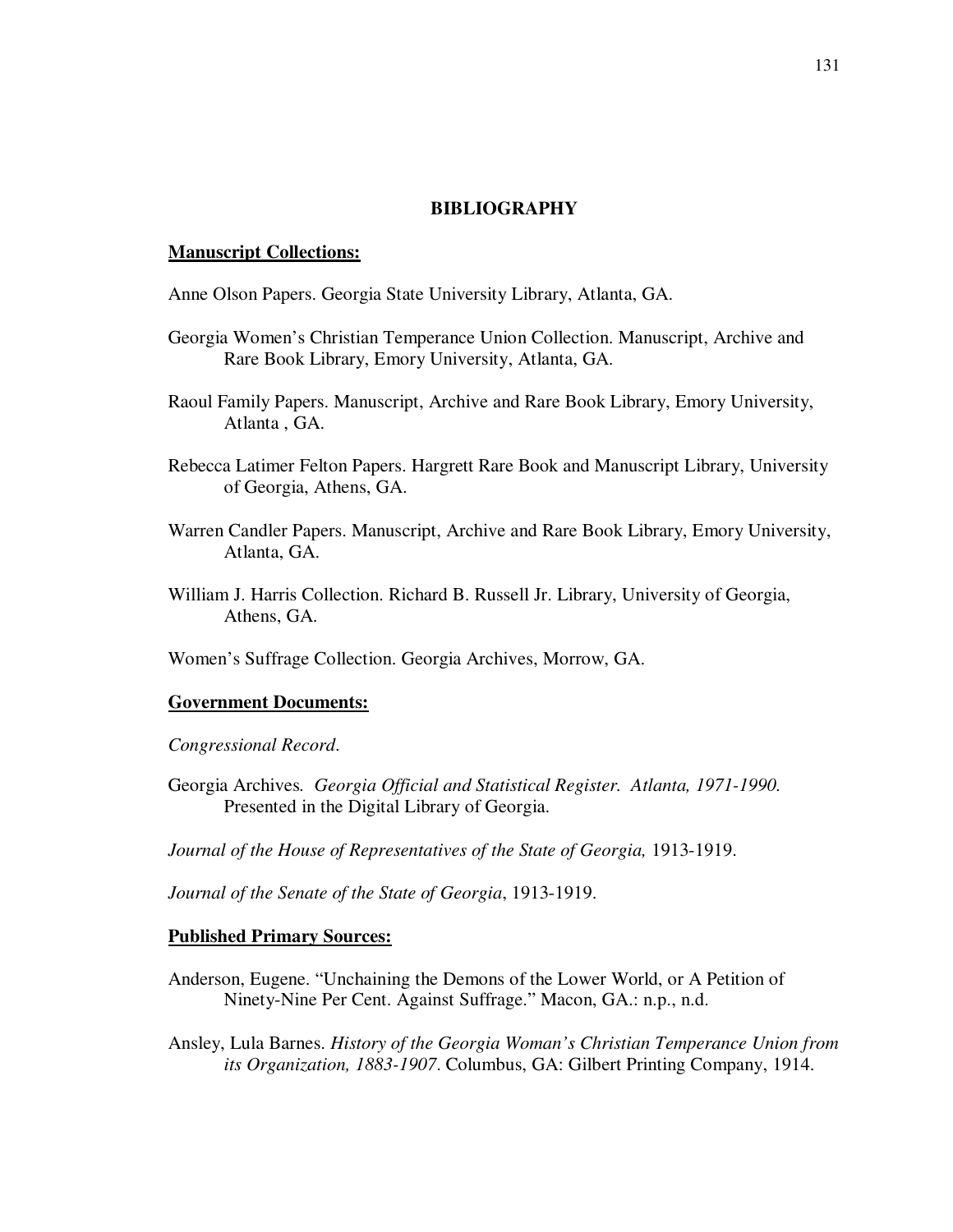- Blackwell, Henry. "A Solution to the Southern Question." Boston: National American Woman Suffrage Association, 1890.
- Cutler, Amelia MacDonald. "How to Reach the Rural Voter." New York: National Woman Suffrage Publishing Company, 1917.
- Dudley, Mrs. Guilford. "The Negro Vote in the South: A Southern Woman's Viewpoint." New York: National Woman Suffrage Publishing Company, 1918.
- Felton, Mrs. William H. "On The Subjection of Women and the Enfranchisement of Women." Cartersville, GA: n.p.. 1915.
- "Is Woman Suffrage Pro-German?" no publication city: Massachusetts Public Interest League of Anti-Suffragists, 1918.
- Lamar, Eugenia Dorothy Blount. *When All is Said and Done.* Athens: University of Georgia Press, 1952.
- Livermore, Henrietta. "Six Arguments from the Suffrage Map." New York: National Woman Suffrage Publishing Company, 1917.
- "Proceedings of the Twenty-sixth Annual Convention of the National American Woman Suffrage Association." Washington, D.C.: NAWSA, 1894.
- Rutherford, Mildred. "The South in the Building of the Nation." In *Four Addresses*  Birmingham: Mildred Rutherford Historical Circle, 1916.
- "Should American Women be Enfranchised as a War Measure?" New York: National Woman Suffrage Publishing Company, 1918.
- Stanton, Elizabeth Cady, Susan B. Anthony, et al, eds. *History of Woman Suffrage.* New York: Fowler and Wells, 1922.

#### **Newspapers and Periodicals:**

*Albany Herald.* 

*Atlanta Constitution.* 

*Atlanta Georgian.*

*Atlanta Journal.* 

*Columbus Enquirer-Sun.*

*Columbus Ledger.*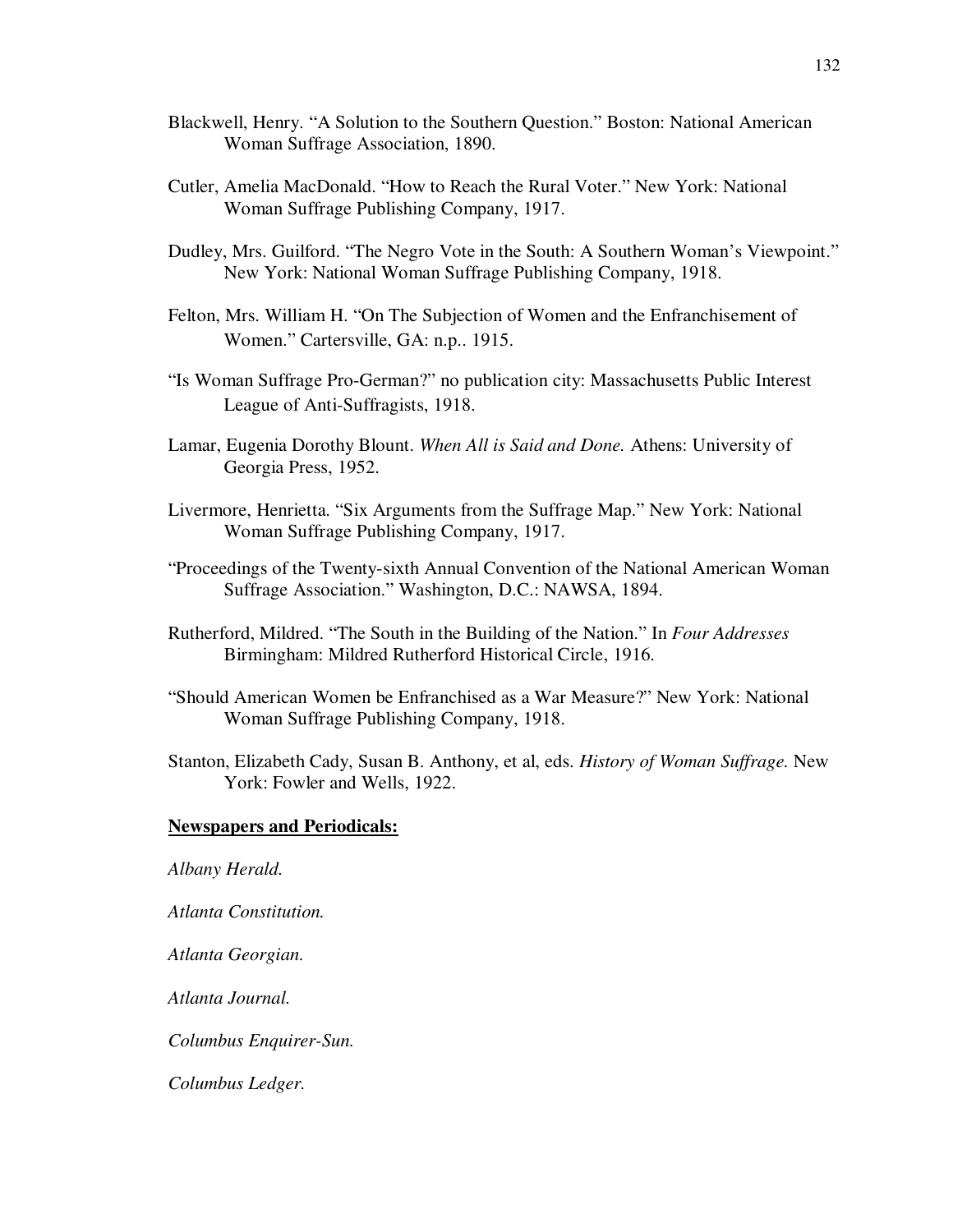*Cordele Sentinel.* 

*Evening Sun.* 

*Georgia Trend.* 

*Macon Telegraph.* 

*Milledgeville News.* 

*Sunny South.* 

*Union Recorder.* 

## **Reference Sources:**

- Digital Library of Georgia. "Mary Latimer McLendon Fountain." Galileo, University of Georgia. Accessible online at http://georgiainfo.galileo.usg.edu/statues/mclendon.htm. Last accessed November 17, 2009.
- Peach County Historical Society. "The Creation of Peach County." Accessible online at http://www.peachcounty.net/history.cfm. Last accessed November 17, 2009.

US Census from 1910.

#### **Secondary Literature:**

- Allen, Lee N. "The Woman Suffrage Movement in Alabama, 1910-1920." *Alabama Review* 11 (April 1958): 83-99.
- Anderson, Benedict. *Imagined Communities: Reflections on the Origin and Spread of Nationalism*. New York: Verso, 2006.
- Bailey, Fred Arthur. "Mildred Lewis Rutherford and the Patrician Cult of the Old South," *Georgia Historical Quarterly* 78 (Fall 1994): 509-35.
- Bartley, Numan V. *The Creation of Modern Georgia*. 2<sup>nd</sup> edition. Athens: University of Georgia Press, 1990.
- Bauman, Mark K. *Warren Akin Candler: The Conservative as Idealist* (Metuchen, N.J.: Scarecrow Press, 1981.
- Bederman, Gail. *Manliness & Civilization: A Cultural History of Gender and Race in the United States, 1880-1917*. Chicago: University of Chicago Press, 1995.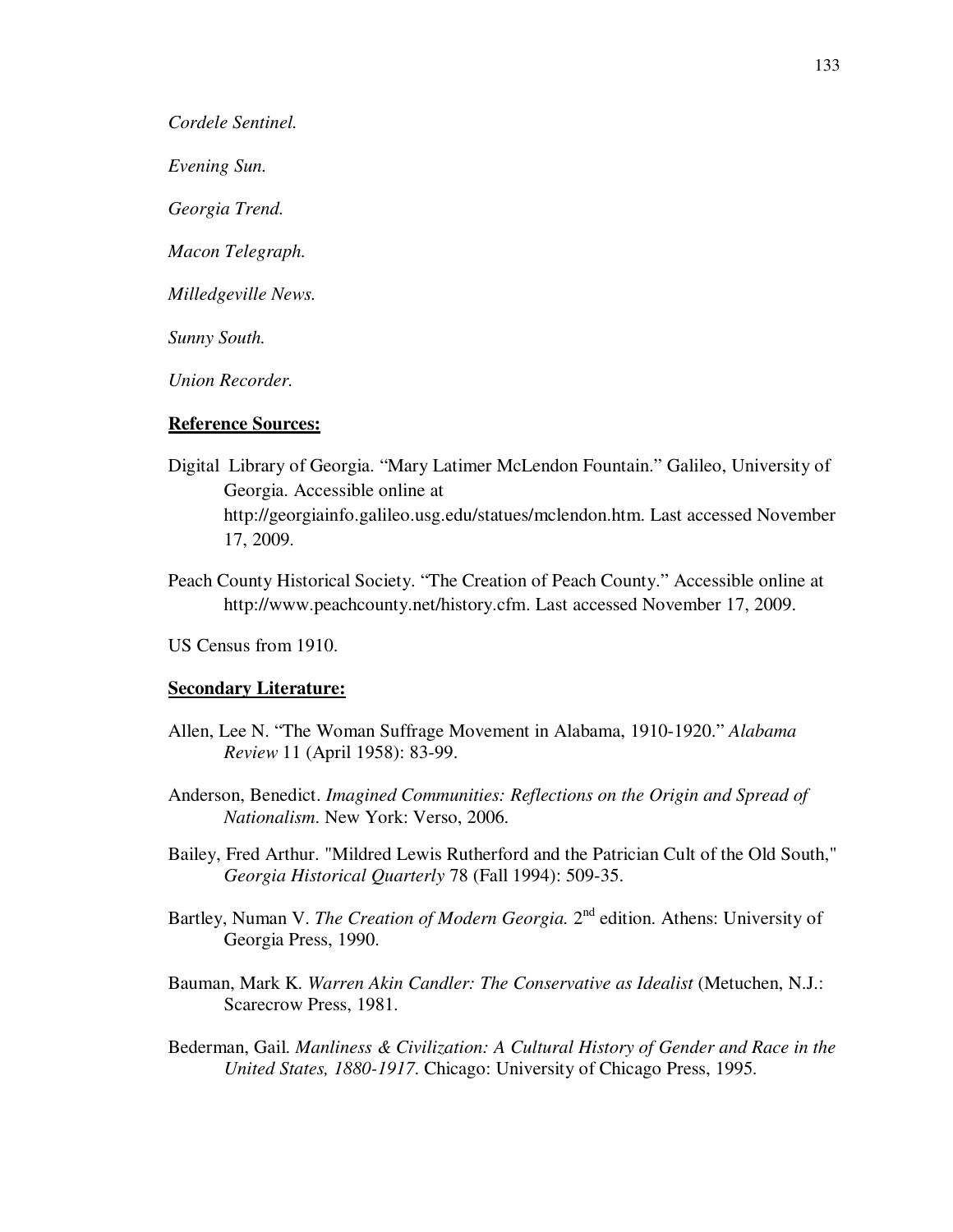- Bender, Thomas, ed*. Rethinking American History in a Global Age.* Berkeley: University of California Press, 2002.
- Bland, Sidney R. "Fighting the Odds: Militant Suffragists in South Carolina," *South Carolina Historical Magazine* 82 (Jan. 1981): 32-43.
- Blight, David W. *Race and Reunion: The Civil War in American Memory*. Cambridge, MA: Belknap Press, 2001.
- Brundage, W. Fitzhugh. *The Southern Past: A Clash of Race and Memory*. Cambridge: Harvard University Press, 2005.
- Camhi, Jane Jerome. *Women Against Women: American Anti-Suffragism, 1880-1920.* Brooklyn, NY: Carlson Publishers, 1994.
- Case, Sarah H. "The Historical Ideology of Mildred Lewis Rutherford: A Confederate Historian's New South Creed." *The Journal of Southern History* 68 (Aug., 2002): 599-628.
- Censer, Jane Turner. *The Reconstruction of White Southern Womanhood, 1865-1895*. Baton Rouge: Louisiana State University Press, 2003.
- Chirhart, Ann Short and Betty Wood, eds. *Georgia Women: Their Lives and Times*. Athens: University of Georgia Press, 2009.
- Cook, James F. *The Governors of Georgia, 1754-2004*, 3d ed. Macon, GA: Mercer University Press, 2005.
- Cox, Karen L. *Dixie's Daughters: The United Daughters of the Confederacy and the Preservation of Confederate Culture.* Gainesville: University of Press of Florida, 2003.
- Crimmins, Timothy. *Democracy Restored: A History of the Georgia State Capitol*. Athens: University of Georgia Press, 2007.
- Daley, Caroline and Melanie Nolan, eds. *Suffrage and Beyond: International Feminist Perspectives*. New York: New York University Press, 1994.
- Daniel, Pete. *Breaking the Land: The Transformation of Cotton, Tobacco, and Rice Cultures since 1880.* Urbana: University of Illinois Press, 1985.
- Davis, Harold Eugene. *Henry Grady's New South: Atlanta, a Brave and Beautiful City*. Tuscaloosa: University of Alabama Press, 1990.
- Dinnerstein, Leonard. *The Leo Frank Case*, 2<sup>nd</sup> edition. Athens: University of Georgia Press, 1987.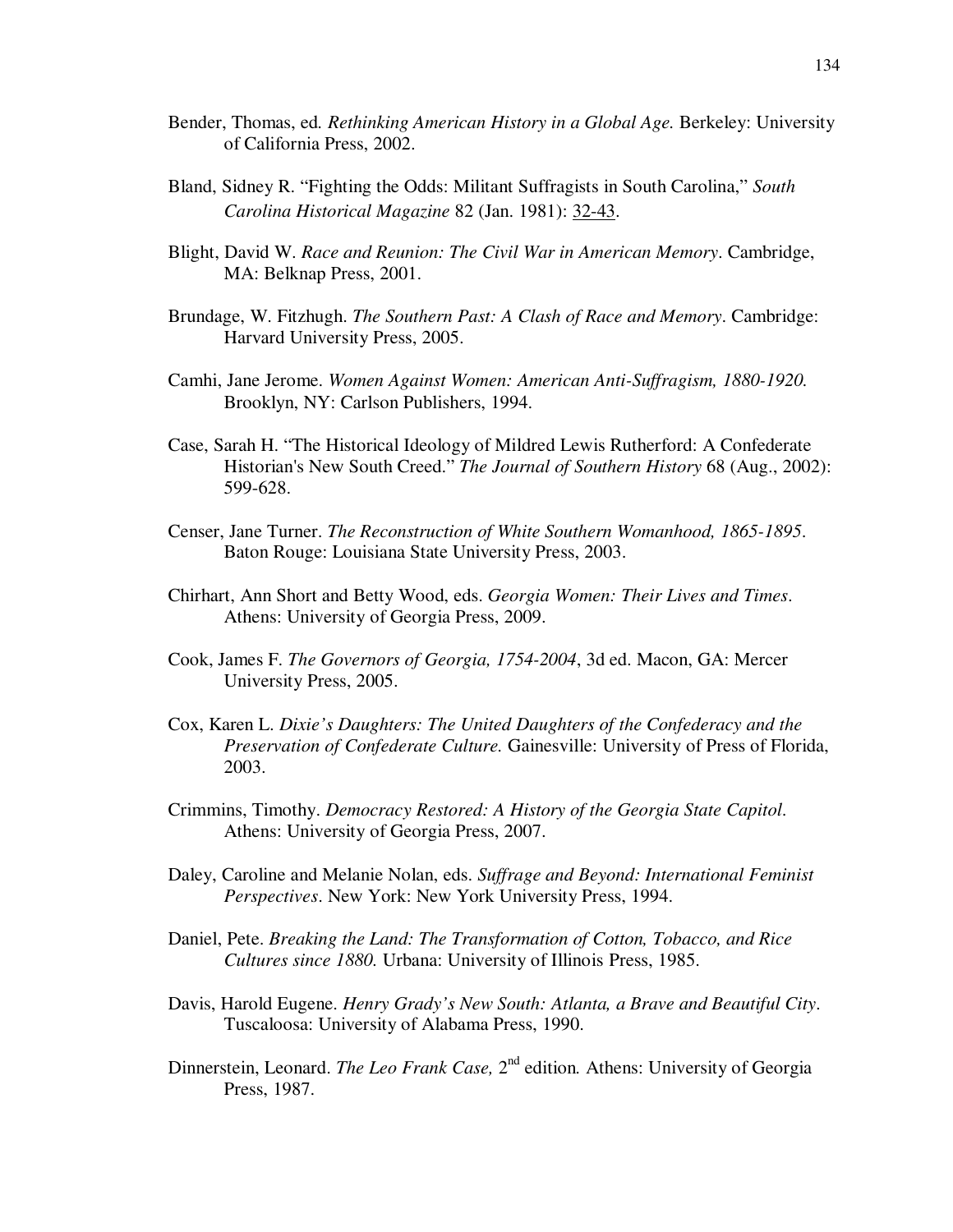- Dittmer, John. *Black Georgia in the Progressive Era, 1900-1920*. Chicago: University of Illinois Press, 1977.
- Doyle, Don Harrison. *New Men, New Cities, New South*. Chapel Hill: University of North Carolina Press, 1990.
- Ford, Karen. *Iron-Jawed Angels: The Suffrage Militancy of the National Woman's Party, 1912-1920*. Lanham: University Press of America, 1991.
- Foster, Gaines M. *Ghosts of the Confederacy: Defeat, the Lost Cause, and the Emergence of the New South, 1865-1913*
- Fry, Joseph. *Dixie Looks Abroad: The South and U.S. Foreign Relations, 1789-1973*. Baton Rouge: Louisiana State University Press, 2002.
- Gaughan, Anthony. "Woodrow Wilson and the Rise of Militant Interventionism in the South," *The Journal of Southern History* 65 (Nov. 1999): 771-808.
- Gilmore, Glenda. *Gender and Jim Crow: Women and the Politics of White Supremacy in North Carolina, 1896-1920.* Chapel Hill: University of North Carolina Press, 1996.
- Godshalk, David F. *Veiled Visions: The 1906 Atlanta Race Riot and the Reshaping of American Race Relations*. Chapel Hill: University of North Carolina Press, 2005.
- Grantham, Dewey W. *Hoke Smith and the Politics of the New South*. Baton Rouge: Louisiana State University, 1967.

\_\_\_\_\_\_. *Southern Progressivism: The Reconciliation of Progress and Tradition*. Knoxville: University of Tennessee Press, 1983.

- Green, Elna C. Southern *Strategies: Southern Women and the Woman Suffrage Question*. Chapel Hill: University of North Carolina Press, 1997.
- Grimshaw, Patricia. *Women's Suffrage in New Zealand*. New York: Oxford University Press, 1987.
- Hale, Grace Elizabeth. "Granite Stopped Time: The Stone Mountain Memorial and the Representation of White Southern Identity." *Georgia Historical Quarterly* 82 (Spring 1998): 22-44.

\_\_\_\_\_\_. Making *Whiteness: The Culture of Segregation in the South, 1890-1940*. New York: Pantheon Books, 1998.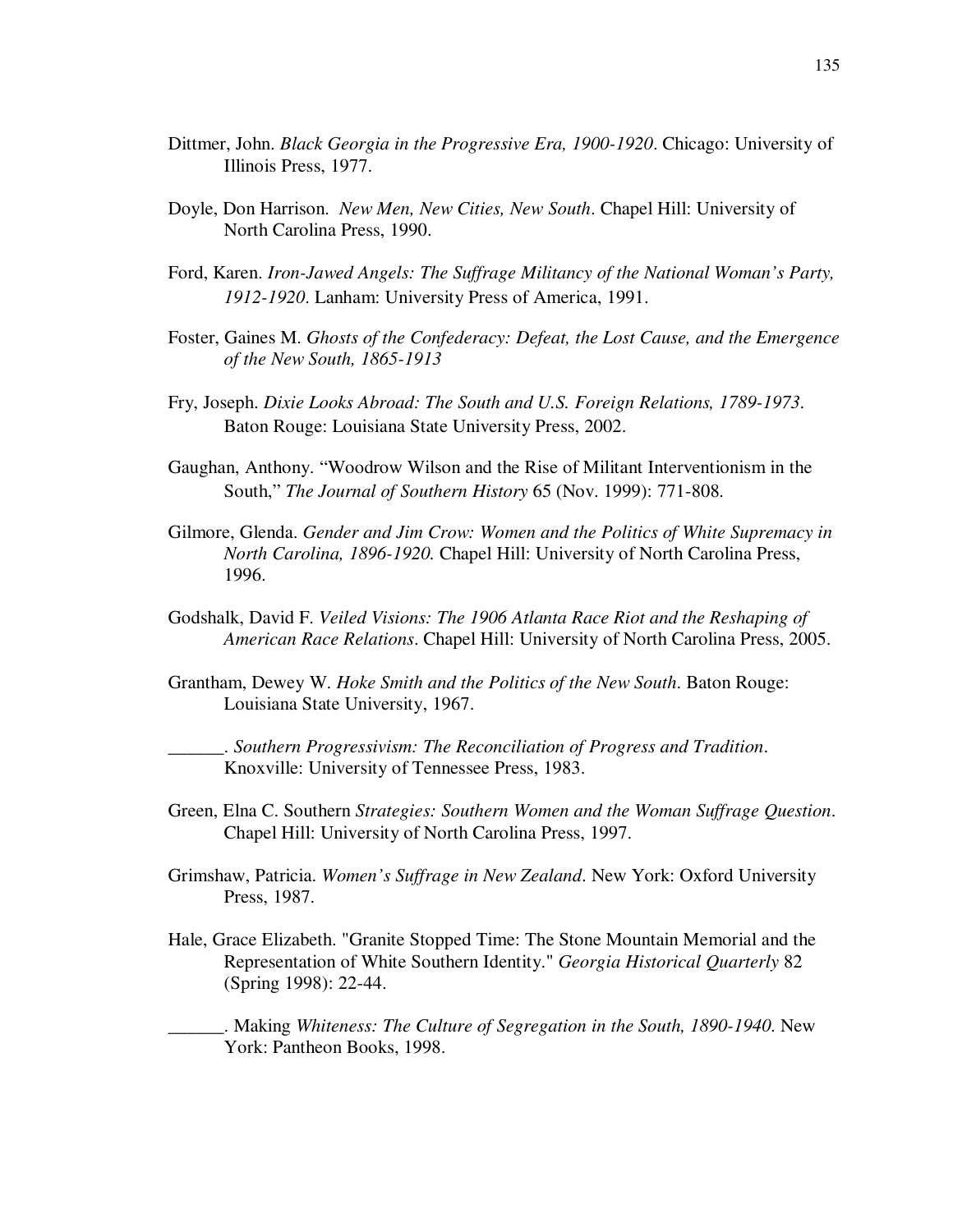\_\_\_\_\_\_. "Some Women Have Never Been Reconstructed: Mildred Lewis Rutherford, Lucy M. Stanton, and the Racial Politics of White Southern Womanhood, 1900- 1930." In *Georgia in Black and White: Explorations in the Race Relations of a Southern State, 1865-1950,* edited by John Inscoe, 173-201. Athens: University of Georgia Press, 1994.

- Hess, Mary A. "A Call to Honor: Rebecca Latimer Felton and White Supremacy." M.A. thesis, Michigan State University, 1999.
- Hickey, Georgina. *Hope and Danger in a New South City: Working Class Women and Urban Development in Atlanta, 1890-1940.* Athens, University of Georgia Press, 2003.
- Hoganson, Kristin L. *Fighting for American Manhood: How Gender Politics Provoked the Spanish-American and Philippine-American Wars*. New Haven: Yale University Press, 1998.
- Horstmann, Stacey Michele. "Political Apprenticeship of Southern Women: The Political History of White Women's Organizations in Georgia, 1880-1920." Ph.d. dissertation, Emory University, 2000.
- Jacobson, Matthew Frye. *Whiteness of a Different Color.* Cambridge: Harvard University Press, 1998.
- Janney, Caroline E. *Burying the Dead but not the Past: Ladies' Memorial Associations and the Lost Cause.* Chapel Hill: University of North Carolina Press, 2008.
- Keith, Jeanette. *Rich Man's War, Poor Man's Fight: Race, Class, and Power in the Rural South During the First World War*. Chapel Hill: Univ. North Carolina, 2004.
- Kirby, Jack Temple. *Darkness at the Dawning: Race and Reform in the Progressive South.* Philadelphia: J. P. Lippincott, 1972.

\_\_\_\_\_\_. *Rural Worlds Lost: The American South, 1920-1960.* Baton Rouge: Louisiana State University Press, 1987.

- Kousser, J. Morgan. *The Shaping of Southern Politics: Suffrage Restriction and the Establishment of the One-Party South, 1880-1910*. New Haven: Yale University Press, 1974.
- Kraditor, Aileen S. *The Ideas of the Woman Suffrage Movement, 1890-1920*. New York: Columbia University Press, 1965.
- Kramer, Paul A. "Empires, Exceptions, and Anglo-Saxons: Race and Rule between the British and United States Empires, 1880-1910." *The Journal of American History* 88 (Mar., 2002): 1315-1353.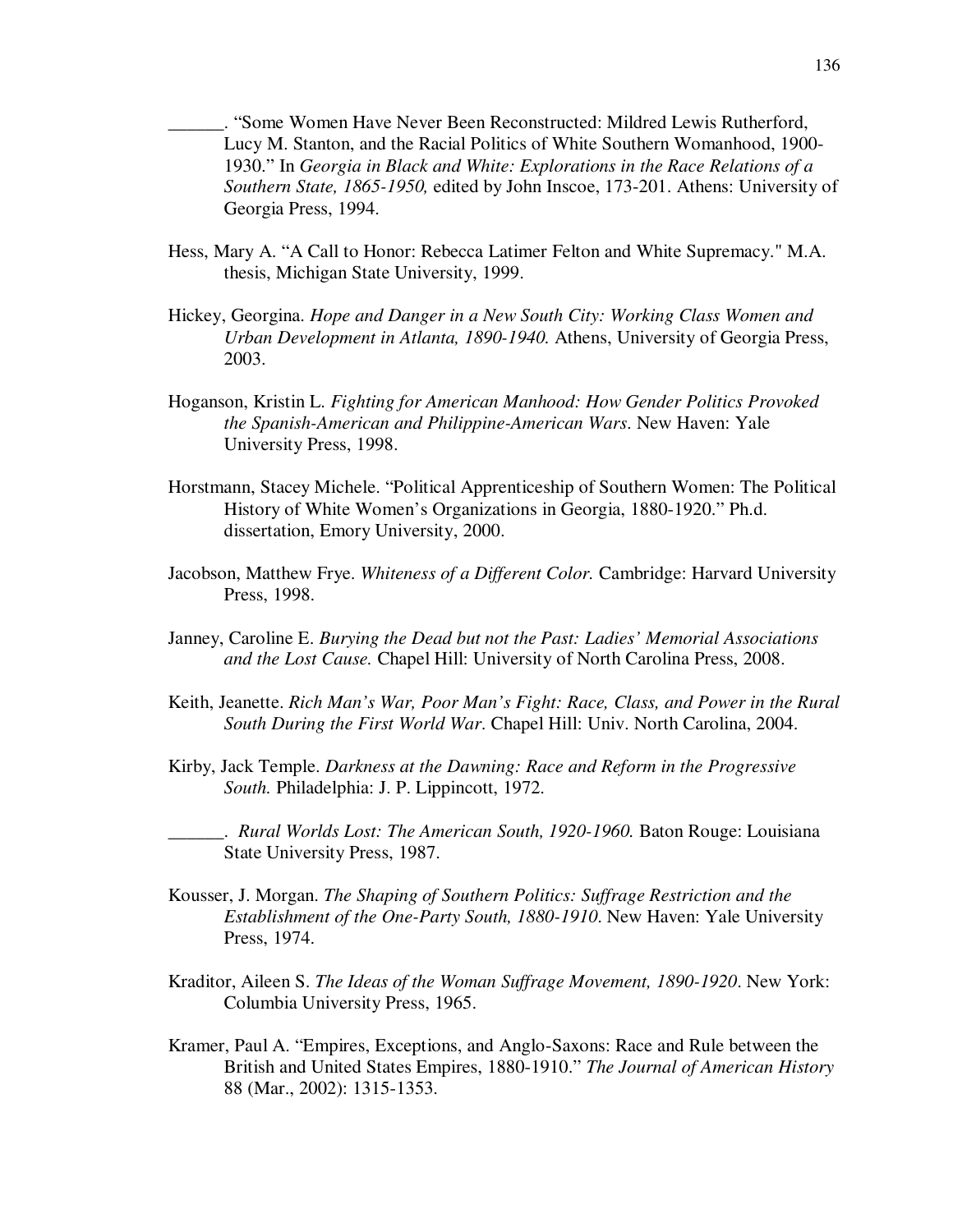- Link, William A. *The Paradox of Southern Progressivism, 1880-1930*. Chapel Hill: University of North Carolina Press, 1992.
- Lunardini, Christine A. *From Equal Suffrage to Equal Rights: Alice Paul and the National Woman's Party, 1910-1928.* New York: New York University Press, 1986.
- MacLean, Nancy. "The Leo Frank Case Reconsidered: Gender and Sexual Politics in the Making of Reactionary Populism," *Journal of American History* 78 (December 1991): 917-48.
- McDaid, Jennifer Davis. "All Kinds of Revolutionaries: Pauline Adams, Jesse Townsend, and the Norfolk Equal Suffrage League," *Virginia Cavalcade* 49 (Spring 2000): 84-95.
- McRae, Elizabeth Gillespie. "Caretakers of Southern Civilization: Georgia Women and the Anti-Suffrage Campaign, 1914-1920." *Georgia Historical Quarterly* 82 (Winter 1998): 801-828.
- Mixon, Gregory. *The Atlanta Riot: Race, Class, and Violence in a New South City.* Gainesville: University Press of Florida, 2005.
- Morgan, Francesca. *Women and Patriotism in Jim Crow America*. Chapel Hill: University of North Carolina Press, 2005.
- National American Woman Suffrage Association, *Victory: How Women Won it: A Centennial Symposium, 1840-1940.* New York: H.W. Wilson Company, 1940.
- Neverdon-Morton, Cynthia. *Afro-American Women of the South and the Advancement of Race, 1895-1925*. Knoxville: University of Tennessee Press, 1989.
- Newman, Louise Michele. *White Women's Rights: The Racial Origins of Feminism in the United States*. New York: Oxford University Press, 1999.
- Nielsen, Kim E. *Un-American Womanhood: Antiradicalism, Antifeminism, and the First Red Scare*. Columbus: Ohio State University, 2001.
- Oney, Steve. *And the Dead Shall Rise: The Murder of Mary Phagan and the Lynching of Leo Frank*. New York: Pantheon, 2003.
- Rigdon, Louis T. *Georgia's County Unit System*. Decatur, GA: Selective Books, 1961.
- Rodgers, Daniel T. *Atlantic Crossings:Social Politics in a Progressive Age*. Cambridge: Harvard University Press, 1998.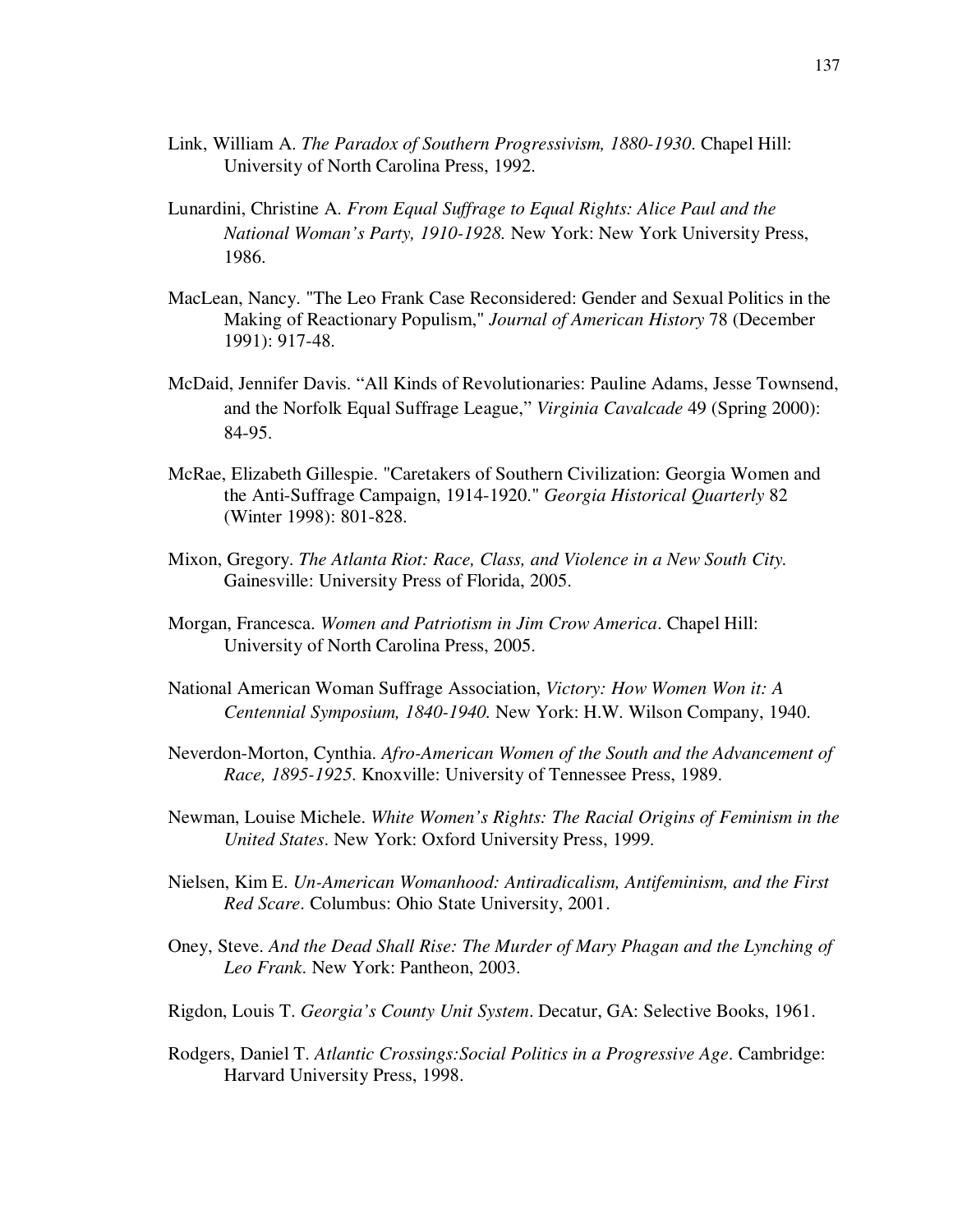- Rupp, Leila J. *Worlds of Women: The Making of the International Women's Movement*. Princeton: Princeton University Press, 1997.
- Schulyer, Lorraine Gates. *The Weight of Their Votes: Southern Women and Political Leverage of the 1920s.* Chapel Hill: University of North Carolina Press, 2006.
- Scott, Anne Firor. *The Southern Lady: From the Pedestal to Politics, 1830-1930.* Chicago: University of Chicago Press, 1970.
- Scott, Anne Firor and Andrew M. Scott. *One Half the People: The Fight for Woman Suffrage*. New York: J.B. Lippincott Company, 1975.
- Sims, Anastatia. *The Power of Femininity in the New South: Women's Organizations and Politics in North Carolina, 1880-1930*. Columbia: University of South Carolina Press, 1997.
- Smith, Mary Jane. "Constructing Womanhood in Public:" Progressive White Women in a New South." Ph.d. dissertation, Louisiana State University, 2002.
- Sneider, Allison L. *Suffragists in an Imperial Age: U.S. Expansion and the Woman Question, 1870-1929*. New York, Oxford University Press, 2008.
- Staman, A. Louise. *Loosening Corsets: The Heroic Life of Georgia's Fiesty Mrs. Felton, First Woman Senator of the United States*. Macon: Tiger Iron Press, 2006.
- Stevens, Carole A. "The Road Is Still Rough: The Contribution of the Latimer Sisters to Georgia's Temperance and Suffrage Work, 1880-1921." M.A. thesis, Georgia State University, 1994.
- Talmadge, John Erwin. *Rebecca Latimer Felton, Nine Stormy Decades*. Athens: University of Georgia Press, 1960.
- Taylor, A. Elizabeth. "The Last Phase of the Woman Suffrage Move in Georgia." *Georgia Historical Quarterly* 43 (1959): 11-28.

\_\_\_\_\_\_."The Origin of the Woman Suffrage Movement in Georgia." *Georgia Historical Quarterly* 38 (June, 1944): 63-79.

\_\_\_\_\_\_. "Revival and Development of the Woman Suffrage Movement in Georgia." *Georgia Historical Quarterly* 42 (December 1958): 339-354.

\_\_\_\_\_\_. "Woman Suffrage Activities in Atlanta." *Atlanta Historical Journal* 23 (1979): 45-54.

\_\_\_\_\_\_. "The Woman Suffrage Movement in Arkansas." *Arkansas Historical Quarterly* 15 (Spring 1956): 17-52.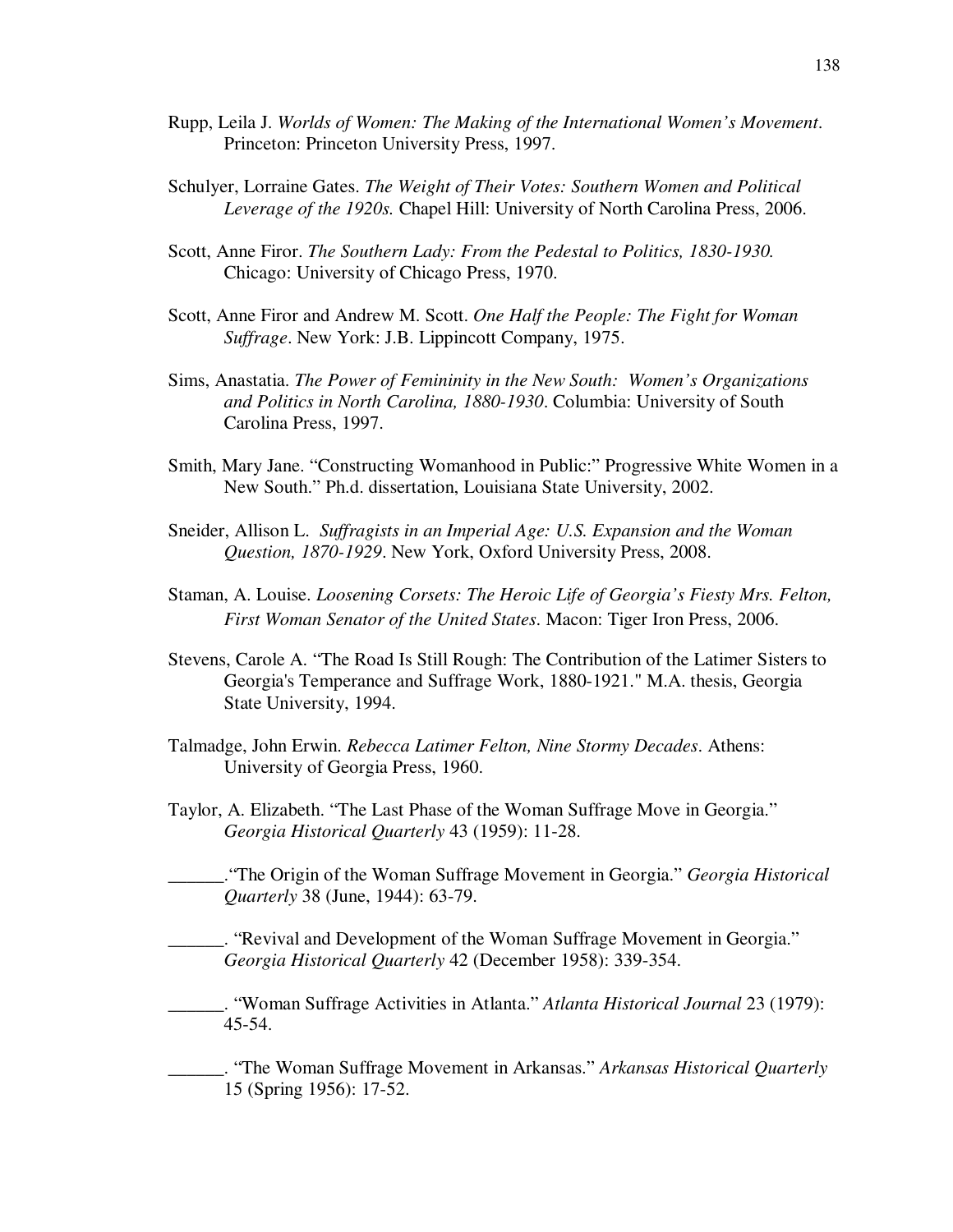- \_\_\_\_\_\_. "The Woman Suffrage Movement in Florida." *Florida Historical Quarterly* 36 (July 1957): 42-60.
- \_\_\_\_\_\_. "The Woman Suffrage Movement in Mississippi." *Journal of Mississippi History* 30 (February 1968): 1-34.
- \_\_\_\_\_\_. "The Woman Suffrage Movement in North Carolina." *North Carolina Historical Review* 38 (January and April 1961): 45-62 and 173-189.

\_\_\_\_\_\_. *The Woman Suffrage Movement in Tennessee.* New York: Bookman, 1957.

\_\_\_\_\_\_. "The Woman Suffrage Movement in Texas." *Journal of Southern History* 17 (May 1951): 194-215.

- Tindall, George B. *The Emergence of the New South, 1913-1945*. Baton Rouge: Louisiana State University Press, 1967).
- Tyrrell, Ian. *Woman's World/Woman's Empire: The Woman's Christian Temperance Union in International Perspective, 1800-1930*. Chapel Hill, University of North Carolina Press, 1991.
- Wexler, Laura. *Tender Violence: Domestic Visions in an Age of U.S. Imperialism*. Chapel Hill: University of North Carolina Press, 2000.
- Wheeler, Marjorie Spruill. *New Women of the New South: The Leaders of the Woman Suffrage Movement in the Southern States.* New York: Oxford University Press, 1993.

\_\_\_\_\_\_. *Votes for Women! : The Woman Suffrage Movement in Tennessee, the South, and the Nation*. Knoxville : University of Tennessee Press, 1995.

- Wilson, Charles Reagan. *Baptized in Blood: The Religion of the Lost Cause, 1865-1920*. Athens: University of Georgia Press, 1980.
- White, Deborah Gray. *Too Heavy a Load: Black Women in Defense of Themselves 1894- 1994.* New York: W.W. Norton, 1998.
- Whites, Leeann. *The Civil War as a Crisis in Gender.* Athens: University of Georgia Press, 1995.

\_\_\_\_\_\_. "Rebecca Latimer Felton and the Wife's Farm: The Class and Racial Politics of Gender Reform." *Georgia Historical Quarterly* 76 (Summer, 1992): 354-372.

Williamson, Joel. *The Crucible of Race: Black-White Relations in the American South Since Emancipation*. New York: Oxford University Press, 1984.